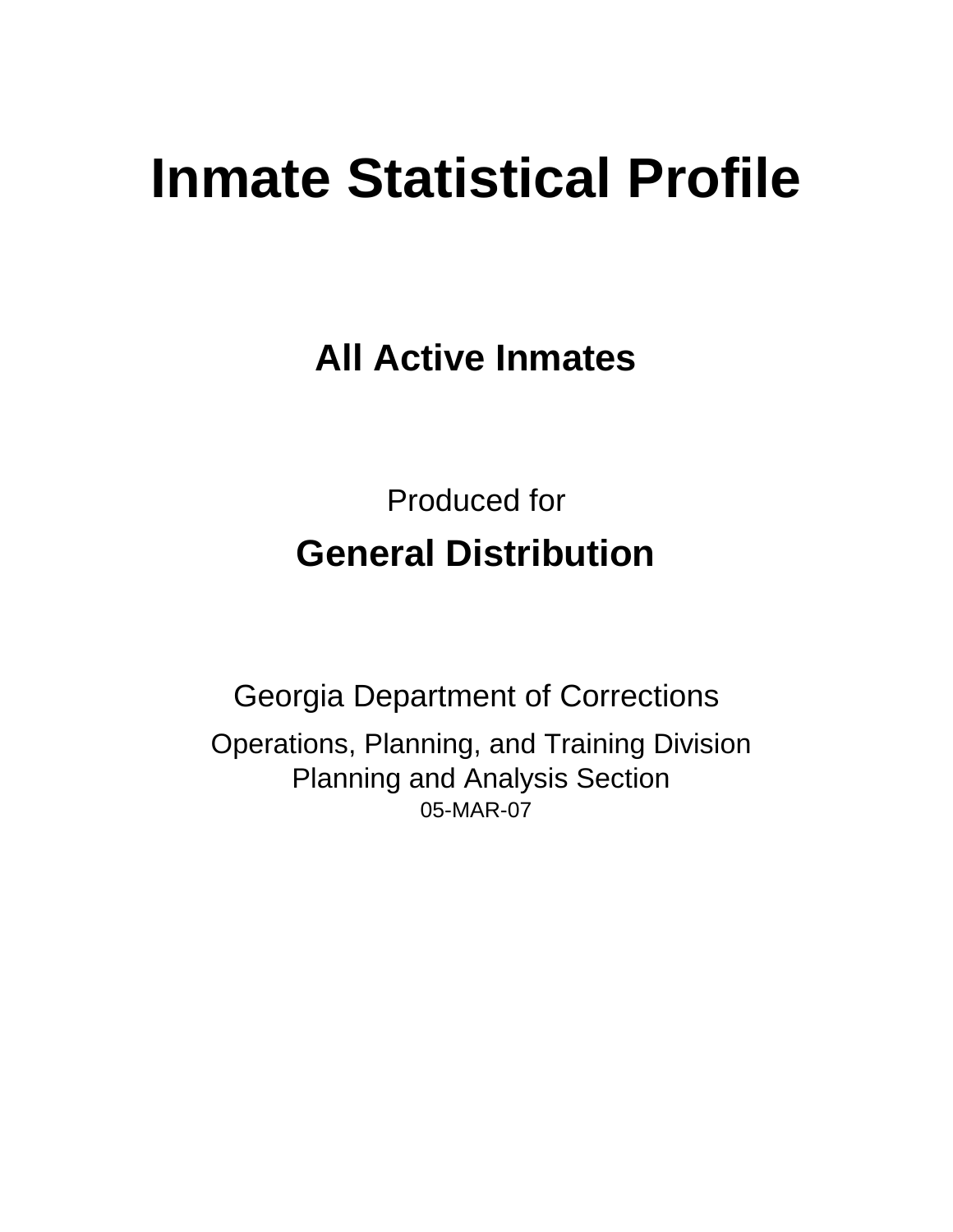**Contents** 

**All Active Inmates**

Produced for **General Distribution**

# Table of Contents

| <b>Demographic information</b>                                 |
|----------------------------------------------------------------|
| 5 Current age, broken out in ten year age groups               |
| 6 Race group                                                   |
| 7 Hispanic Origin                                              |
| 8 Marital status, self-reported at entry to prison             |
| 9 Number of children, self-reported at entry to prison         |
| 10 Religious affiliation, self-reported at entry to prison     |
| 11 Home county - self-reported at entry to prison              |
| 16 Environment to age 16, self-reported at entry to prison     |
| 17 Guardian status to age 16, self-reported at entry to prison |
| 18 Age at admission                                            |
| 20 Age at release                                              |
| 21 Height, measured at entry to prison                         |
| 23 Weight, measured at entry to prison                         |
| 25 Military service                                            |
| <b>Correctional information</b>                                |
| 26 Type of admission to prison                                 |
| 27 Current / last security status                              |
| 28 Current / last institution type                             |
| 29 Institution type - transitional centers                     |
| 30 Institution type - mental hospitals                         |
| 31 Institution type - county prisons                           |
| 32 Institution type - state prisons                            |
| 34 Institution type - private prisons                          |
| 35 Institution type - prison annexes                           |
| 36 Institution type - inmate boot camp                         |
| 37 Number of disciplinary reports                              |
| 38 Number of transfers                                         |
| 39 Number of escapes                                           |
| 40 Probable future release type                                |
| 41 Actual release type                                         |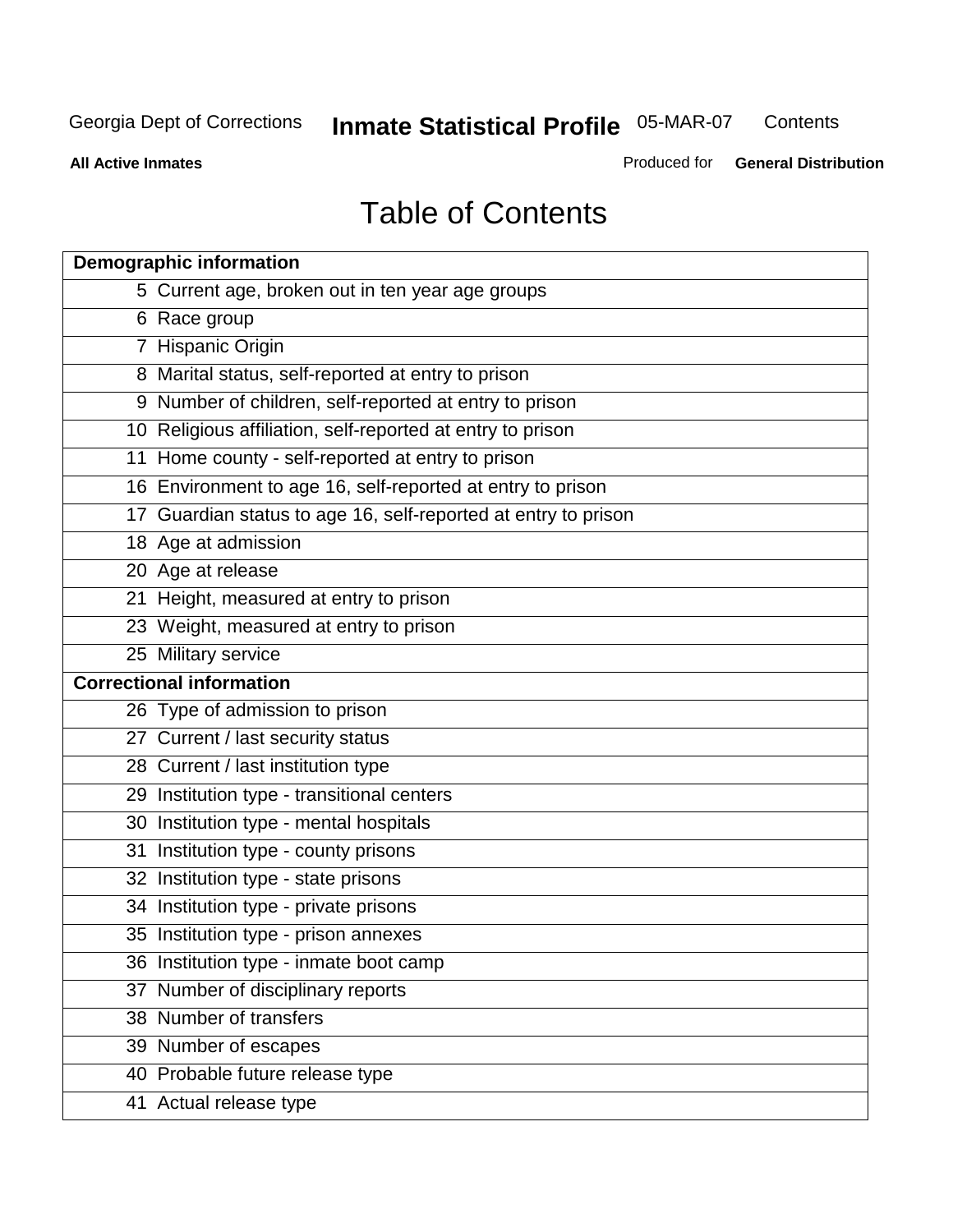**Contents** 

**All Active Inmates**

Produced for **General Distribution**

# Table of Contents

| <b>Correctional information</b>                                  |
|------------------------------------------------------------------|
| 42 Time served in current (or last) institution                  |
| Educational, psychological and physical information              |
| 43 Highest grade level attained                                  |
| 44 Culture fair IQ scores                                        |
| 45 Wide Range Achievement Test (WRAT) reading score              |
| 46 Wide Range Achievement Test (WRAT) math score                 |
| 47 Wide Range Achievement Test (WRAT) spelling score             |
| 48 Scope of substance abuse - summary                            |
| 49 Scope of substance abuse - detail                             |
| 50 Current / last mental health treatment level                  |
| 51 PULHESDWIT medical scale - 'P' overall condition ('P'hysical) |
| 52 PULHESDWIT medical scale - 'U' upper body                     |
| 53 PULHESDWIT medical scale - 'L' lower body                     |
| 54 PULHESDWIT medical scale - 'H' hearing                        |
| 55 PULHESDWIT medical scale - 'E' vision                         |
| 56 PULHESDWIT medical scale -'S' psychiatric                     |
| 57 PULHESDWIT medical scale - 'D' dental                         |
| 58 PULHESDWIT medical scale - 'W' work ability                   |
| 59 PULHESDWIT medical scale - 'I' impairment                     |
| 60 PULHESDWIT medical scale - 'T' transportability               |
| 61 Criminality in family, self-reported                          |
| 62 Alcoholism in family, self-reported                           |
| 63 Drug abuse in family, self-reported                           |
| 64 Subjected to frequent beatings, self-reported                 |
| 65 Father absent during inmate's childhood                       |
| 66 Mother absent during inmate's childhood                       |
| <b>Crimes and criminal history information</b>                   |
| 67 Number of prior Georgia incarcerations                        |
| 68 Prison sentence in years                                      |
| 69 Primary offense, broken out into felonies vs misdemeanors     |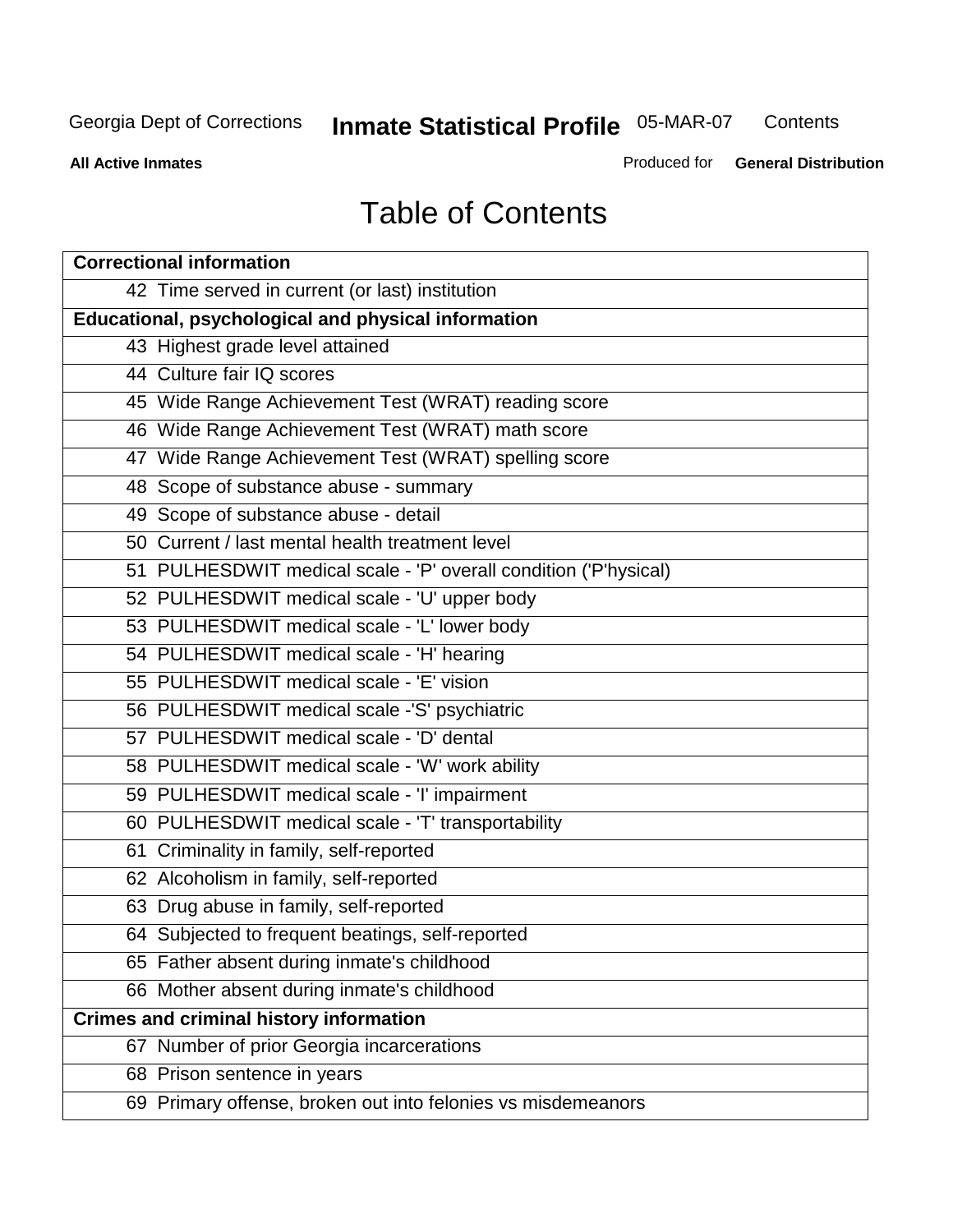**Contents** 

**All Active Inmates**

Produced for **General Distribution**

# Table of Contents

| <b>Crimes and criminal history information</b>                 |
|----------------------------------------------------------------|
| 70 Primary offense, broken out into six broad crime categories |
| 71 Primary offense, detailed offense code                      |
| 78 County of conviction of primary offense                     |
| 83 Circuit of conviction of primary offense                    |
| 85 Years served (jail + prison) in this incarceration          |
| <b>Medical information</b>                                     |
| 86 Results of most recent HIV test                             |
| 87 Results of most recent tuberculosis test                    |
| 88 Results of most recent syphilis test                        |
| 89 Results of most recent Hepatitis-C test                     |
| 90 Results of most recent pregnancy test                       |
| 91 Results of most recent diabetes test                        |
| 92 Results of most recent hypertension test                    |
| 93 Results of most recent asthma test                          |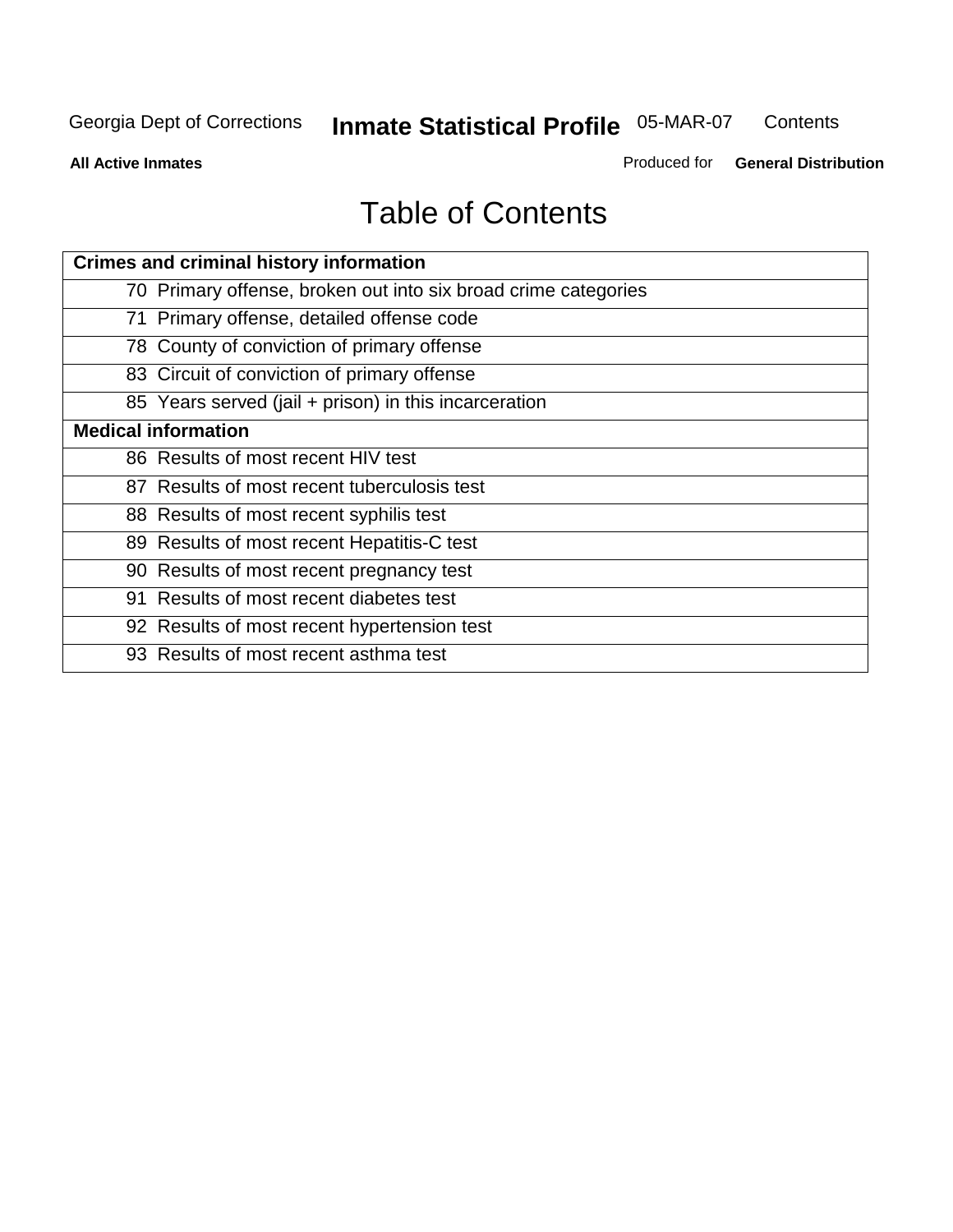#### **All Active Inmates**

#### Produced for **General Distribution**

### Current age, broken out in ten-year age groups

|                       |              | <b>Male</b> |        |              | <b>Female</b> |       |              | <b>Total</b>  |
|-----------------------|--------------|-------------|--------|--------------|---------------|-------|--------------|---------------|
| <b>Current Age</b>    | <b>Count</b> | Col %       | Row %  | <b>Count</b> | Col %         | Row % | <b>Total</b> | Col %         |
| <b>Teens</b>          | 2,761        | 5.70%       | 95.64% | 126          | 3.56%         | 4.36% | 2,887        | 5.56%         |
| <b>Twenties</b>       | 15,434       | 31.87%      | 93.86% | 1,009        | 28.54%        | 6.14% |              | 16,443 31.64% |
| <b>Thirties</b>       | 13,981       | 28.87%      | 92.33% | 1,162        | 32.86%        | 7.67% |              | 15,143 29.14% |
| <b>Forties</b>        | 11,143       | 23.01%      | 92.00% | 969          | 27.40%        | 8.00% | 12,112       | 23.31%        |
| <b>Fifties</b>        | 4,059        | $8.38\%$    | 94.62% | 231          | 6.53%         | 5.38% | 4,290        | 8.26%         |
| <b>Sixties</b>        | 885          | 1.83%       | 96.51% | 32           | $0.90\%$      | 3.49% | 917          | 1.76%         |
| Seventy +             | 162          | 0.33%       | 95.86% |              | 0.20%         | 4.14% | 169          | 0.33%         |
| <b>Total Reported</b> | 48,425       | 100%        | 93.19% | 3,536        | 100%          | 6.81% | 51,961       | 100%          |

| orted<br>' NOT L |        |       |      |
|------------------|--------|-------|------|
| .Gr              | 48,426 | 3,536 | ,962 |

| <b>Mean</b><br>(average) | 36.03     | 36.38 | 36.05     |
|--------------------------|-----------|-------|-----------|
| Median (middle)          | 25<br>JJ. | 36    | 35        |
| Mode<br>(most frequent)  |           | 26    | ^7<br>. . |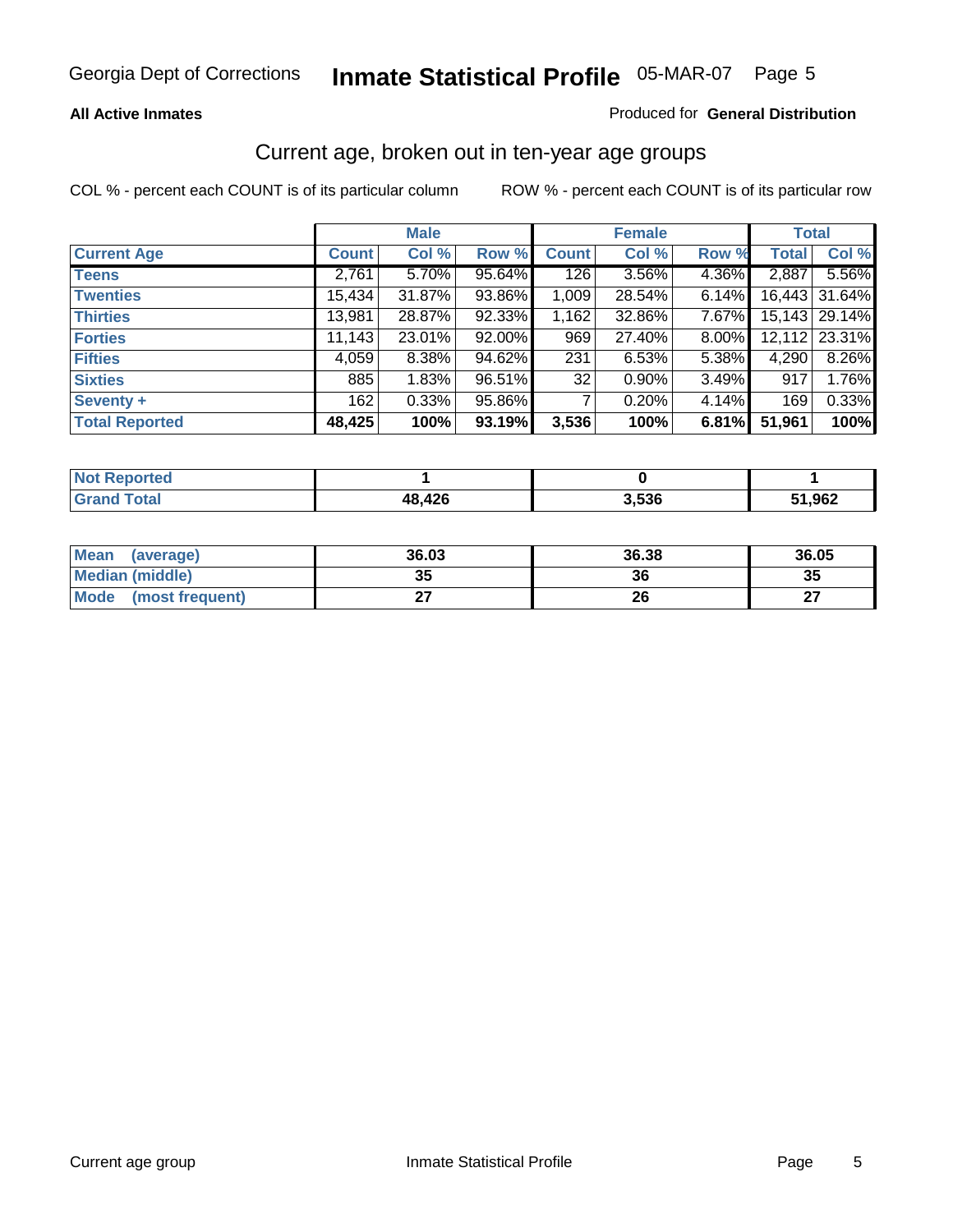**All Active Inmates**

#### Produced for **General Distribution**

### Race group

|                       |              | <b>Male</b> |             |          | <b>Female</b> |          |        | <b>Total</b> |
|-----------------------|--------------|-------------|-------------|----------|---------------|----------|--------|--------------|
| <b>Race Group</b>     | <b>Count</b> | Col %       | Row % Count |          | Col %         | Row %    | Total  | Col %        |
| <b>White</b>          | 17,981       | 37.30%      | $90.58\%$   | 1,871    | 53.12%        | 9.42%    | 19,852 | 38.38%       |
| <b>Black</b>          | 30,119       | 62.49%      | 94.83%      | ا 643. ا | 46.65%        | $5.17\%$ | 31,762 | 61.41%       |
| <b>Indian</b><br>3    | 58           | $.12\%$     | 93.55%      | 4        | $.11\%$       | $6.45\%$ | 62     | .12%         |
| <b>Asian</b>          | 42           | .09%        | 91.30%      |          | $.11\%$       | $8.70\%$ | 46     | .09%         |
| <b>Total Reported</b> | 48,200       | 100%        | 93.19%      | 3,522    | 100%          | $6.81\%$ | 51,722 | 100%         |

| 226       | 14    | 240   |
|-----------|-------|-------|
| 12c<br>٨s | 3,536 | 1,962 |

|  | $Mc$ | Black | White<br>$ -$ | 21904<br>DIACK |
|--|------|-------|---------------|----------------|
|--|------|-------|---------------|----------------|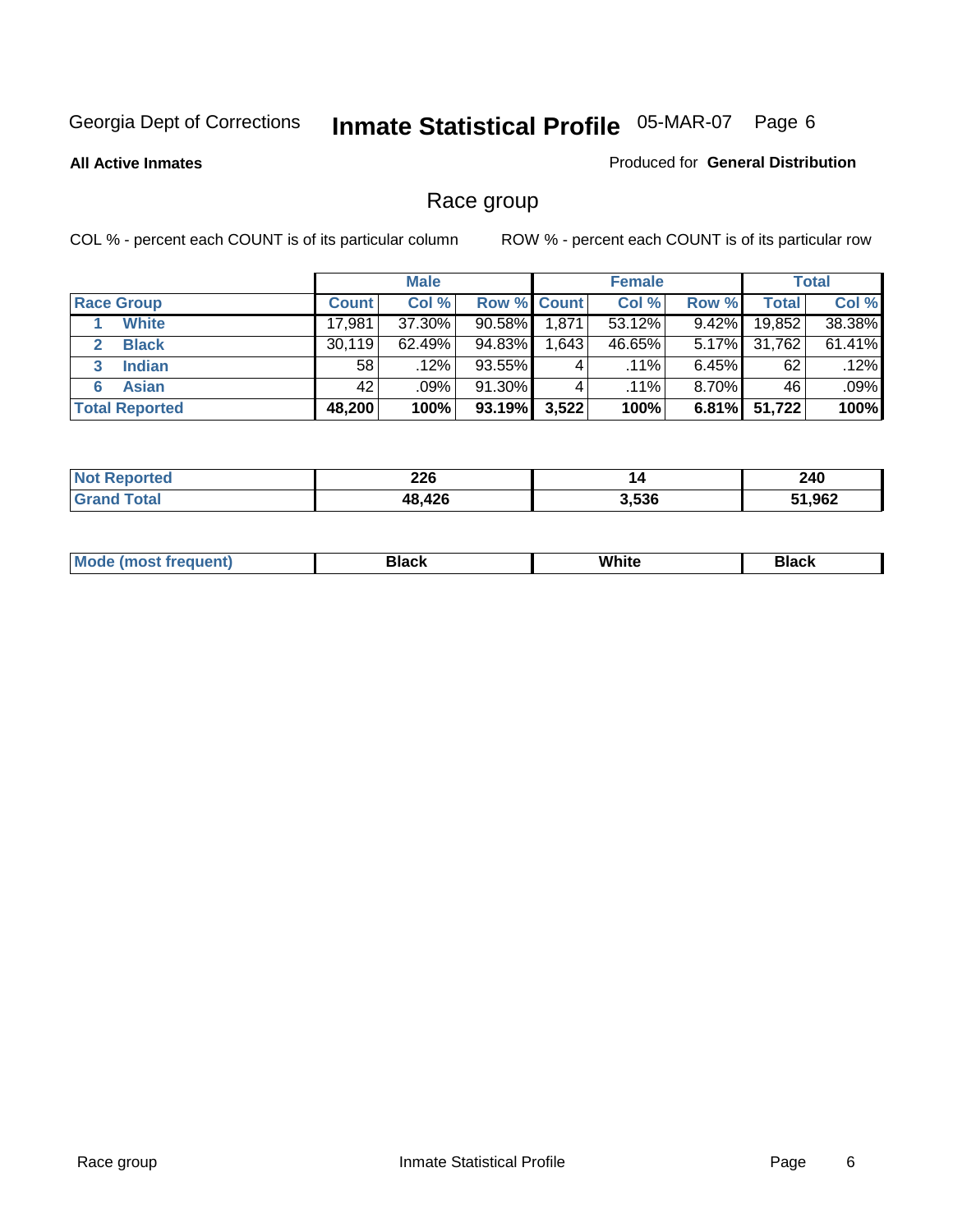**All Active Inmates**

Produced for **General Distribution**

Hispanic Origin

COL % - percent each COUNT is of its particular column ROW % - percent each COUNT is of its particular row

|                        |              | <b>Male</b> |                    |                | <b>Female</b> |          |        | Total  |
|------------------------|--------------|-------------|--------------------|----------------|---------------|----------|--------|--------|
| <b>Hispanic Origin</b> | <b>Count</b> | Col %       | <b>Row % Count</b> |                | Col %         | Row %    | Total  | Col %  |
| <b>Non Hispanic</b>    | 46,539       | 96.10%      | $93.09\%$ 3,455    |                | 97.71%        | $6.91\%$ | 49.994 | 96.21% |
| <b>Hispanic</b>        | .887         | $3.90\%$    | 95.88%             | 81             | 2.29%         | 4.12%    | 1,968  | 3.79%  |
| <b>Total Reported</b>  | 48,426       | 100%        |                    | $93.2\%$ 3,536 | 100%          | $6.8\%$  | 51,962 | 100%   |

**An inmate is counted as Hispanic if** 

**(a) he self-reported as Hispanic during the diagnostic process, or** 

**(b) his primary language is Spanish, or** 

**(c) he claimed birth or citizenship in Spain or a Latin American country, or** 

**(d) he had a common Spanish surname such as Lopez or Garcia**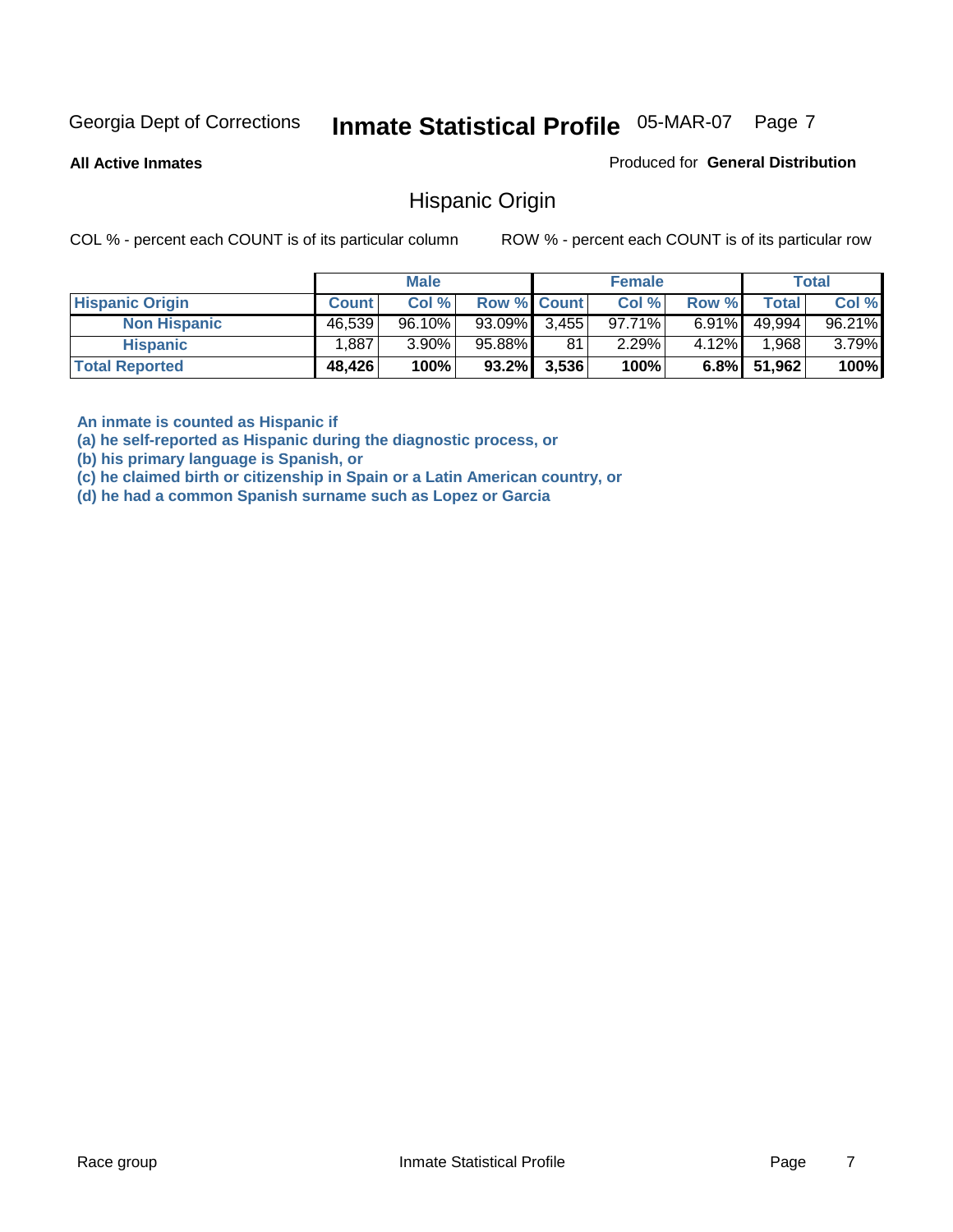#### **All Active Inmates**

#### Produced for **General Distribution**

### Marital status, self-reported at entry to prison

|                                |              | <b>Male</b> |        |              | <b>Female</b> |          |              | <b>Total</b> |
|--------------------------------|--------------|-------------|--------|--------------|---------------|----------|--------------|--------------|
| <b>Marital Status</b>          | <b>Count</b> | Col %       | Row %  | <b>Count</b> | Col %         | Row %    | <b>Total</b> | Col %        |
| <b>Single</b>                  | 27,714       | 60.90%      | 94.42% | 1,637        | 51.90%        | $5.58\%$ | 29,351       | 60.32%       |
| <b>Married</b><br>$\mathbf{2}$ | 5,713        | 12.55%      | 92.23% | 481          | 15.25%        | 7.77%    | 6,194        | 12.73%       |
| <b>Separated</b><br>3          | 2,404        | 5.28%       | 87.39% | 347          | 11.00%        | 12.61%   | 2,751        | 5.65%        |
| <b>Divorced</b><br>4           | 5,649        | 12.41%      | 92.83% | 436          | 13.82%        | 7.17%    | 6,085        | 12.51%       |
| <b>Widowed</b><br>5            | 541          | 1.19%       | 80.39% | 132          | 4.19%         | 19.61%   | 673          | 1.38%        |
| <b>Common Law</b><br>6         | 3,485        | 7.66%       | 96.64% | 121          | 3.84%         | 3.36%    | 3,606        | 7.41%        |
| <b>Total Reported</b>          | 45,506       | 100%        | 93.52% | 3,154        | 100%          | 6.48%    | 48,660       | 100%         |

| 2,920 | 382   | 3,302 |
|-------|-------|-------|
| 12c   | 3.536 | 1,962 |

| Mode (most frequent)<br>sinale:<br>11 | Sinale |
|---------------------------------------|--------|
|---------------------------------------|--------|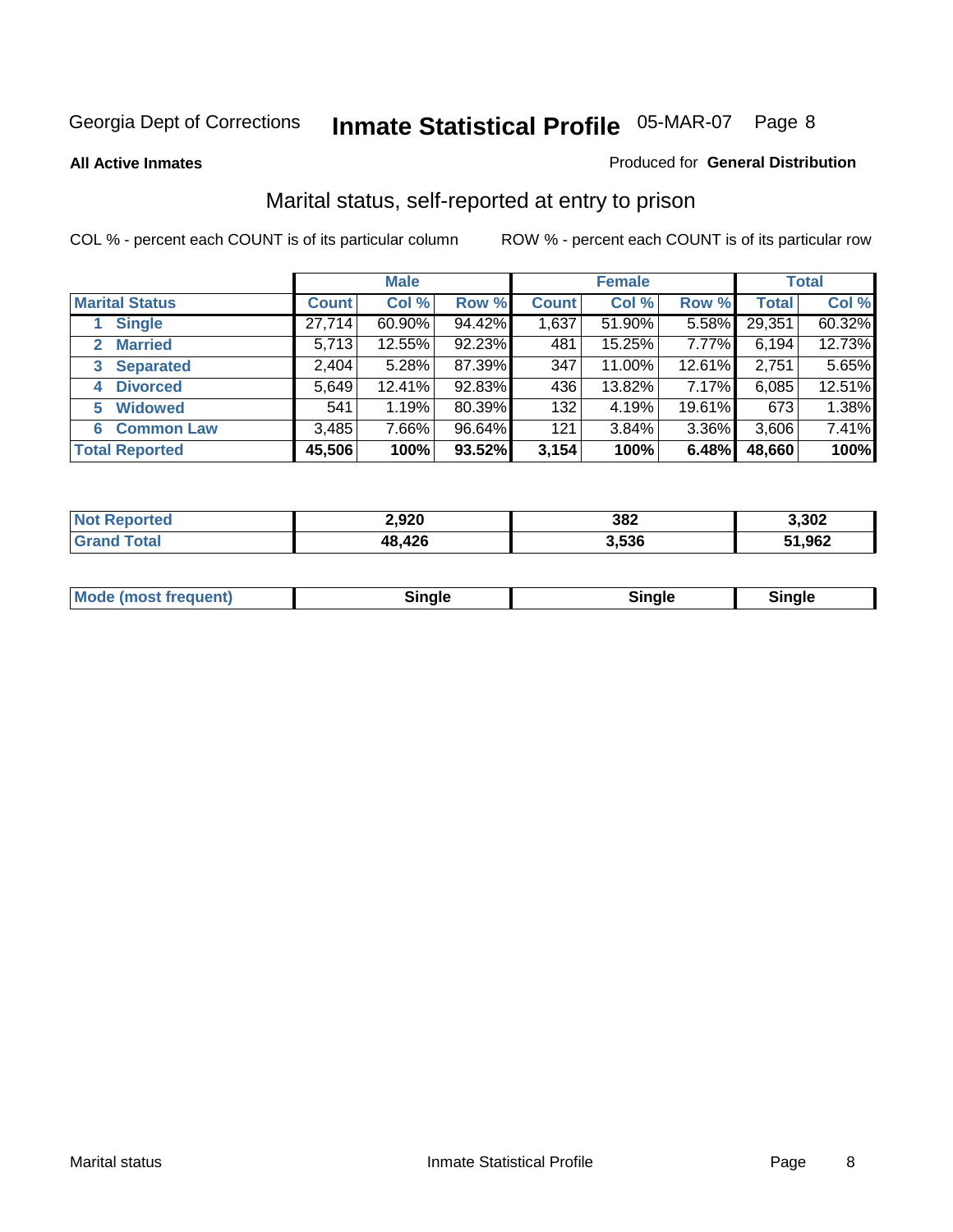#### **All Active Inmates**

#### Produced for **General Distribution**

### Number of children, self reported at entry to prison

|                           |              | <b>Male</b> |        |              | <b>Female</b> |        | <b>Total</b> |        |
|---------------------------|--------------|-------------|--------|--------------|---------------|--------|--------------|--------|
| <b>Number of Children</b> | <b>Count</b> | Col %       | Row %  | <b>Count</b> | Col %         | Row %  | <b>Total</b> | Col %  |
| $\bf{0}$                  | 20,225       | 42.43%      | 95.20% | 1,020        | 29.10%        | 4.80%  | 21,245       | 41.52% |
|                           | 10,604       | 22.25%      | 94.92% | 568          | 16.21%        | 5.08%  | 11,172       | 21.83% |
| $\overline{2}$            | 7,853        | 16.48%      | 90.77% | 799          | 22.80%        | 9.23%  | 8,652        | 16.91% |
| 3                         | 4,640        | 9.74%       | 88.87% | 581          | 16.58%        | 11.13% | 5,221        | 10.20% |
| 4                         | 2,234        | 4.69%       | 88.65% | 286          | 8.16%         | 11.35% | 2,520        | 4.93%  |
| 5                         | 1,157        | 2.43%       | 89.00% | 143          | 4.08%         | 11.00% | 1,300        | 2.54%  |
| $6\phantom{a}$            | 498          | 1.04%       | 89.09% | 61           | 1.74%         | 10.91% | 559          | 1.09%  |
| 7                         | 236          | 0.50%       | 90.08% | 26           | 0.74%         | 9.92%  | 262          | 0.51%  |
| 8                         | 100          | 0.21%       | 90.09% | 11           | 0.31%         | 9.91%  | 111          | 0.22%  |
| 9                         | 47           | 0.10%       | 92.16% | 4            | 0.11%         | 7.84%  | 51           | 0.10%  |
| 10                        | 23           | 0.05%       | 82.14% | 5            | 0.14%         | 17.86% | 28           | 0.05%  |
| Over 10                   | 45           | 0.09%       | 97.83% |              | 0.03%         | 2.17%  | 46           | 0.09%  |
| <b>Total Reported</b>     | 47,662       | 100%        | 93.15% | 3,505        | 100%          | 6.85%  | 51,167       | 100%   |

| . | 701<br>' 04<br>_____ | $\bullet$ .<br>$ -$ | 795  |
|---|----------------------|---------------------|------|
|   | AQC<br>.             | 3.536               | ,962 |

| <b>Mean</b><br>(average) | 1.30 | 1.85 | ∣.34 |
|--------------------------|------|------|------|
| <b>Median (middle)</b>   |      |      |      |
| Mode<br>(most frequent)  |      |      |      |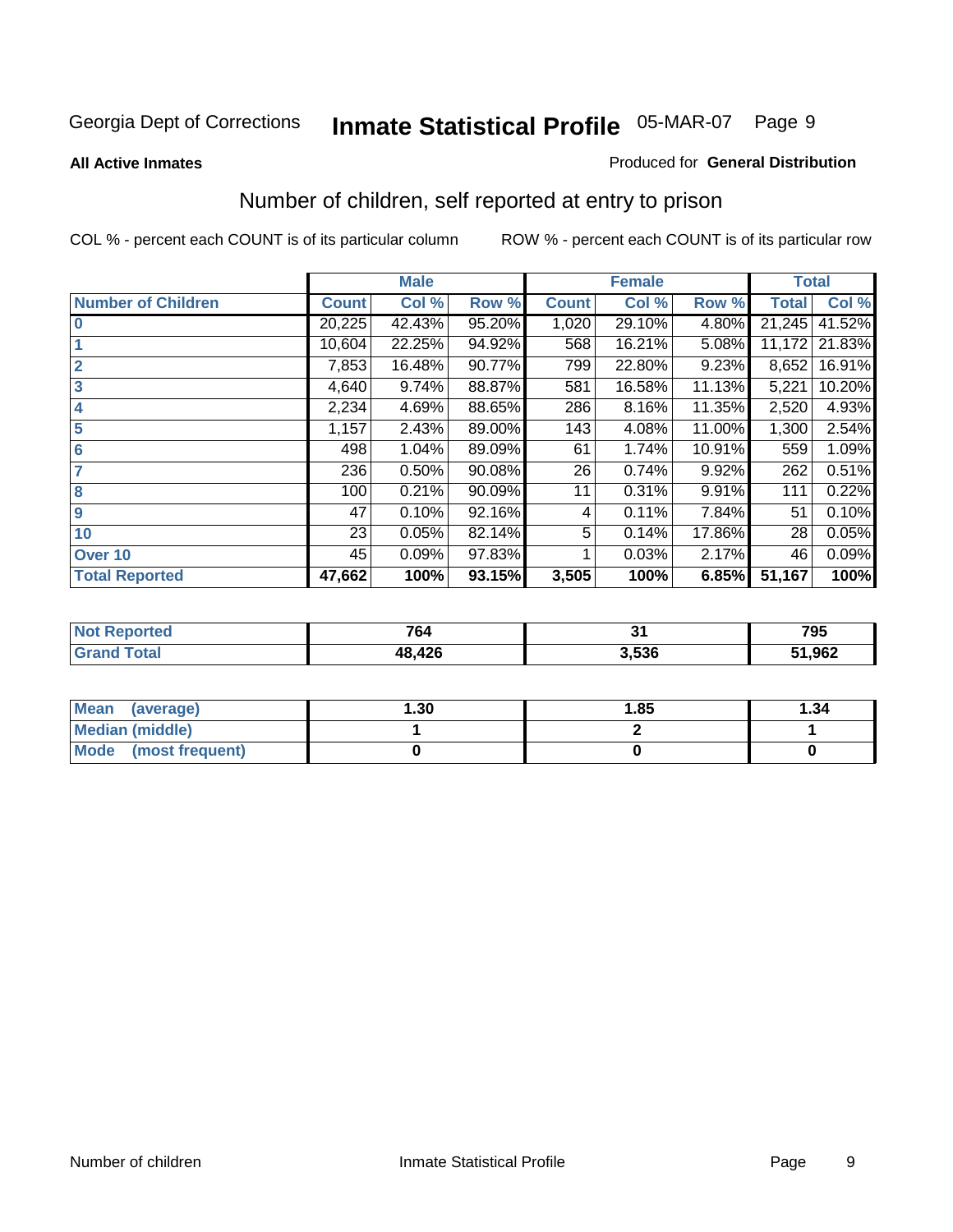#### **All Active Inmates**

#### Produced for **General Distribution**

### Religious affiliation, self-reported at entry to prison

|                  |                              |                 | <b>Male</b> |         |                 | <b>Female</b>             |        | <b>Total</b>        |        |
|------------------|------------------------------|-----------------|-------------|---------|-----------------|---------------------------|--------|---------------------|--------|
|                  | <b>Religious Affiliation</b> | <b>Count</b>    | Col %       | Row %   | <b>Count</b>    | $\overline{\text{Col}}$ % | Row %  | <b>Total</b>        | Col %  |
| 1                | <b>Islam</b>                 | 1,401           | 3.48%       | 98.66%  | $\overline{19}$ | .62%                      | 1.34%  | 1,420               | 3.28%  |
| $\overline{2}$   | <b>Catholic</b>              | 1,963           | 4.88%       | 93.30%  | 141             | 4.58%                     | 6.70%  | 2,104               | 4.86%  |
| 3                | <b>Baptist</b>               | 20,017          | 49.79%      | 91.59%  | 1,839           | 59.75%                    | 8.41%  | $\overline{2}1,856$ | 50.50% |
| 4                | <b>Methodist</b>             | 891             | 2.22%       | 89.28%  | 107             | 3.48%                     | 10.72% | 998                 | 2.31%  |
| 5                | <b>EpiscopIn</b>             | 59              | .15%        | 83.10%  | 12              | .39%                      | 16.90% | 71                  | .16%   |
| 6                | <b>Presbytrn</b>             | 115             | .29%        | 97.46%  | 3               | .10%                      | 2.54%  | 118                 | .27%   |
| 7                | <b>Chc Of God</b>            | 492             | 1.22%       | 89.45%  | $\overline{58}$ | 1.88%                     | 10.55% | 550                 | 1.27%  |
| 8                | <b>Holiness</b>              | 1,483           | 3.69%       | 87.70%  | 208             | 6.76%                     | 12.30% | 1,691               | 3.91%  |
| $\boldsymbol{9}$ | <b>Jewish</b>                | 46              | .11%        | 97.87%  | 1               | .03%                      | 2.13%  | 47                  | .11%   |
| 10               | <b>Anglican</b>              | 7               | .02%        | 87.50%  | 1               | .03%                      | 12.50% | 8                   | .02%   |
| 11               | <b>Grk Orthdx</b>            | 8               | .02%        | 100.00% |                 |                           |        | 8                   | .02%   |
| 12               | <b>Hindu</b>                 | 6               | .01%        | 100.00% |                 |                           |        | 6                   | .01%   |
| 13               | <b>Buddhist</b>              | 44              | .11%        | 95.65%  | $\overline{2}$  | .06%                      | 4.35%  | 46                  | .11%   |
| 14               | <b>Taoist</b>                | 4               | .01%        | 100.00% |                 |                           |        | 4                   | .01%   |
| 15               | <b>Shintoist</b>             | $\overline{10}$ | .02%        | 100.00% |                 |                           |        | $\overline{10}$     | .02%   |
| 16               | <b>Seven D Ad</b>            | 129             | .32%        | 94.85%  | 7               | .23%                      | 5.15%  | 136                 | .31%   |
| 17               | <b>Jehovah Wt</b>            | 370             | .92%        | 92.04%  | 32              | 1.04%                     | 7.96%  | 402                 | .93%   |
| 18               | <b>Latr Day S</b>            | 47              | .12%        | 94.00%  | 3               | .10%                      | 6.00%  | 50                  | .12%   |
| 19               | Quaker                       |                 | .01%        | 100.00% |                 |                           |        |                     | .01%   |
| 20               | <b>Other Prot</b>            | 5,884           | 14.64%      | 91.57%  | 542             | 17.61%                    | 8.43%  | 6,426               | 14.85% |
| 96               | <b>None</b>                  | 7,226           | 17.97%      | 98.59%  | 103             | 3.35%                     | 1.41%  | 7,329               | 16.93% |
|                  | <b>Total Reported</b>        | 40,203          | 100%        | 92.89%  | 3,078           | 100%                      | 7.11%  | 43,281              | 100%   |

| <b>Not</b><br><b>oorted</b> | 0.22<br>د ے.ه | 458   | 8,681  |
|-----------------------------|---------------|-------|--------|
| Γotal                       | 48,426        | 3,536 | 51,962 |

| <b>Mode</b><br>3aptist<br>3aptist<br>frequent)<br>Baptist<br><i><b>IMOST</b></i> |
|----------------------------------------------------------------------------------|
|----------------------------------------------------------------------------------|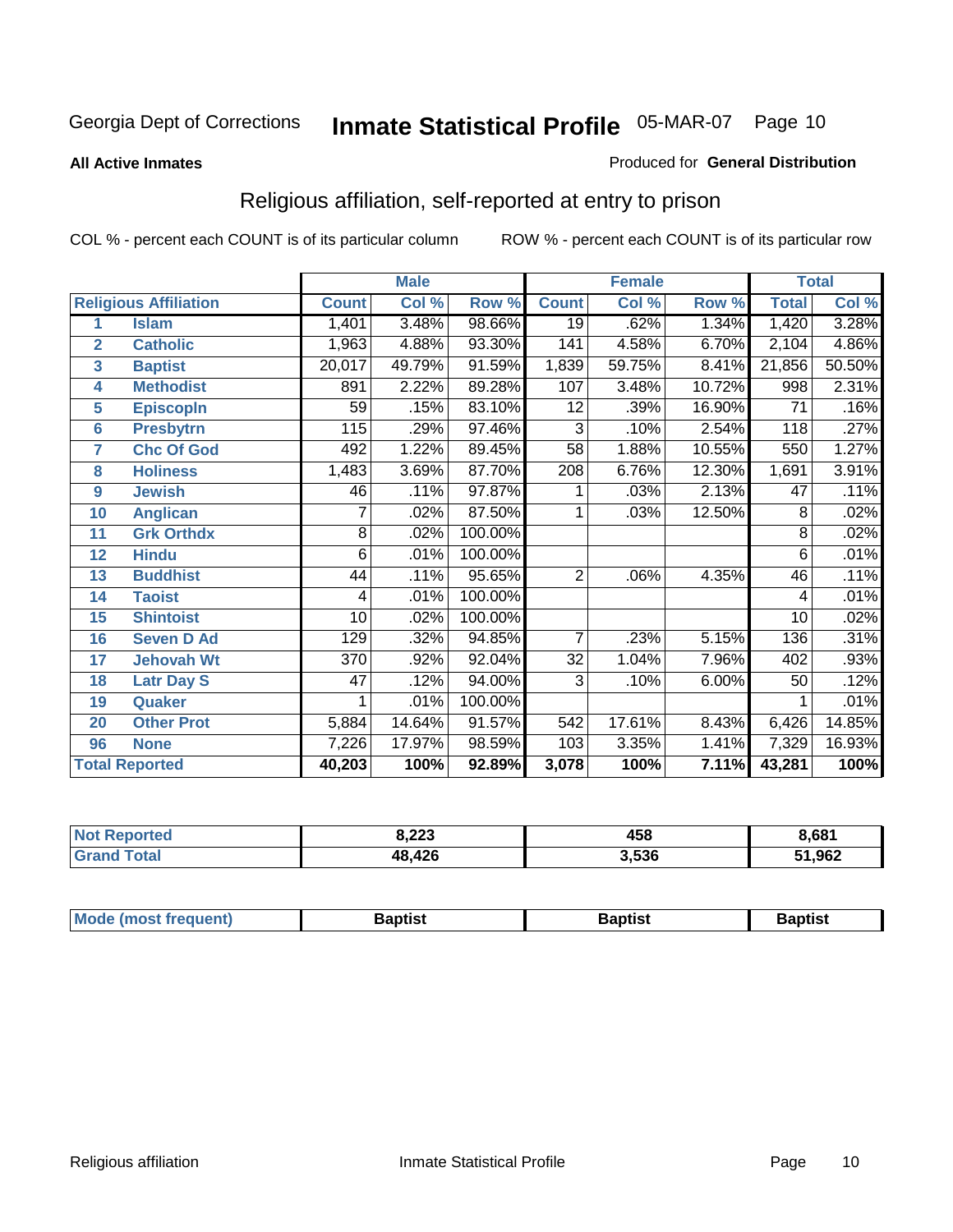#### **All Active Inmates**

#### Produced for **General Distribution**

### Home county, self-reported at entry to prison

|                 |                      |                  | <b>Male</b> |        |                  | <b>Female</b> |        | <b>Total</b>     |         |
|-----------------|----------------------|------------------|-------------|--------|------------------|---------------|--------|------------------|---------|
|                 | <b>Home County</b>   | <b>Count</b>     | Col %       | Row %  | <b>Count</b>     | Col %         | Row %  | <b>Total</b>     | Col %   |
| 1               | <b>Appling</b>       | $\overline{94}$  | .21%        | 92.16% | $\overline{8}$   | .25%          | 7.84%  | 102              | .21%    |
| $\overline{2}$  | <b>Atkinson</b>      | $\overline{39}$  | .09%        | 97.50% | $\mathbf{1}$     | .03%          | 2.50%  | $\overline{40}$  | .08%    |
| 3               | <b>Bacon</b>         | $\overline{58}$  | .13%        | 96.67% | $\overline{2}$   | .06%          | 3.33%  | 60               | .13%    |
| 4               | <b>Baker</b>         | $\overline{7}$   | .02%        | 87.50% | $\mathbf 1$      | .03%          | 12.50% | 8                | .02%    |
| 5               | <b>Baldwin</b>       | 280              | .63%        | 95.56% | $\overline{13}$  | .41%          | 4.44%  | 293              | .61%    |
| $6\phantom{1}6$ | <b>Banks</b>         | 48               | .11%        | 90.57% | $\overline{5}$   | .16%          | 9.43%  | $\overline{53}$  | .11%    |
| $\overline{7}$  | <b>Barrow</b>        | $\overline{237}$ | .53%        | 94.05% | $\overline{15}$  | .47%          | 5.95%  | 252              | .53%    |
| 8               | <b>Bartow</b>        | 501              | 1.12%       | 89.62% | $\overline{58}$  | 1.83%         | 10.38% | 559              | 1.17%   |
| 9               | <b>Ben Hill</b>      | 209              | .47%        | 92.07% | $\overline{18}$  | .57%          | 7.93%  | $\overline{227}$ | .47%    |
| 10              | <b>Berrien</b>       | $\overline{70}$  | .16%        | 93.33% | 5                | .16%          | 6.67%  | $\overline{75}$  | .16%    |
| 11              | <b>Bibb</b>          | 1,133            | 2.54%       | 94.89% | 61               | 1.93%         | 5.11%  | 1,194            | 2.50%   |
| 12              | <b>Bleckley</b>      | $\overline{88}$  | .20%        | 88.89% | 11               | .35%          | 11.11% | 99               | .21%    |
| 13              | <b>Brantley</b>      | $\overline{51}$  | .11%        | 94.44% | $\overline{3}$   | .09%          | 5.56%  | $\overline{54}$  | .11%    |
| 14              | <b>Brooks</b>        | $\overline{67}$  | .15%        | 98.53% | $\overline{1}$   | .03%          | 1.47%  | 68               | .14%    |
| 15              | <b>Bryan</b>         | $\overline{94}$  | .21%        | 95.92% | $\overline{4}$   | .13%          | 4.08%  | $\overline{98}$  | .20%    |
| 16              | <b>Bulloch</b>       | $\overline{342}$ | .77%        | 93.44% | $\overline{24}$  | .76%          | 6.56%  | 366              | .77%    |
| 17              | <b>Burke</b>         | 176              | .39%        | 94.62% | $\overline{10}$  | .32%          | 5.38%  | 186              | .39%    |
| 18              | <b>Butts</b>         | 135              | .30%        | 95.74% | $\overline{6}$   | .19%          | 4.26%  | $\overline{141}$ | .29%    |
| 19              | <b>Calhoun</b>       | $\overline{45}$  | .10%        | 95.74% | $\overline{2}$   | .06%          | 4.26%  | $\overline{47}$  | .10%    |
| 20              | <b>Camden</b>        | 100              | .22%        | 96.15% | $\overline{4}$   | .13%          | 3.85%  | 104              | .22%    |
| 21              | <b>Candler</b>       | $\overline{76}$  | .17%        | 91.57% | $\overline{7}$   | .22%          | 8.43%  | 83               | .17%    |
| 22              | <b>Carroll</b>       | 488              | 1.09%       | 90.88% | 49               | 1.55%         | 9.12%  | $\overline{537}$ | 1.12%   |
| 23              | <b>Catoosa</b>       | 182              | .41%        | 87.50% | $\overline{26}$  | .82%          | 12.50% | $\overline{208}$ | .43%    |
| 24              | <b>Charlton</b>      | $\overline{35}$  | .08%        | 97.22% | 1                | .03%          | 2.78%  | 36               | .08%    |
| 25              | <b>Chatham</b>       | 2,139            | 4.79%       | 95.02% | $\overline{112}$ | 3.54%         | 4.98%  | 2,251            | 4.71%   |
| 26              | <b>Chattahoochee</b> | $\overline{17}$  | .04%        | 94.44% | 1                | .03%          | 5.56%  | 18               | .04%    |
| 27              | <b>Chattooga</b>     | 196              | .44%        | 89.50% | $\overline{23}$  | .73%          | 10.50% | $\overline{219}$ | .46%    |
| 28              | <b>Cherokee</b>      | 396              | .89%        | 90.21% | 43               | 1.36%         | 9.79%  | 439              | .92%    |
| 29              | <b>Clarke</b>        | 490              | 1.10%       | 92.63% | $\overline{39}$  | 1.23%         | 7.37%  | 529              | 1.11%   |
| 30              | <b>Clay</b>          | $\overline{17}$  | .04%        | 89.47% | $\overline{2}$   | .06%          | 10.53% | $\overline{19}$  | .04%    |
| $\overline{31}$ | <b>Clayton</b>       | 1,275            | 2.86%       | 93.27% | $\overline{92}$  | 2.91%         | 6.73%  | 1,367            | 2.86%   |
| 32              | <b>Clinch</b>        | 36               | .08%        | 87.80% | 5                | .16%          | 12.20% | 41               | $.09\%$ |
| 33              | <b>Cobb</b>          | 1,908            | 4.27%       | 91.73% | 172              | 5.43%         | 8.27%  | 2,080            | 4.35%   |
| 34              | <b>Coffee</b>        | 208              | .47%        | 90.04% | $\overline{23}$  | .73%          | 9.96%  | 231              | .48%    |
| 35              | <b>Colquitt</b>      | 285              | .64%        | 95.64% | $\overline{13}$  | .41%          | 4.36%  | 298              | .62%    |
| 36              | <b>Columbia</b>      | $\overline{173}$ | .39%        | 91.05% | 17               | .54%          | 8.95%  | 190              | .40%    |
| 37              | <b>Cook</b>          | 109              | .24%        | 94.78% | $\,6$            | .19%          | 5.22%  | 115              | .24%    |
| 38              | <b>Coweta</b>        | 407              | .91%        | 91.26% | $\overline{39}$  | 1.23%         | 8.74%  | 446              | .93%    |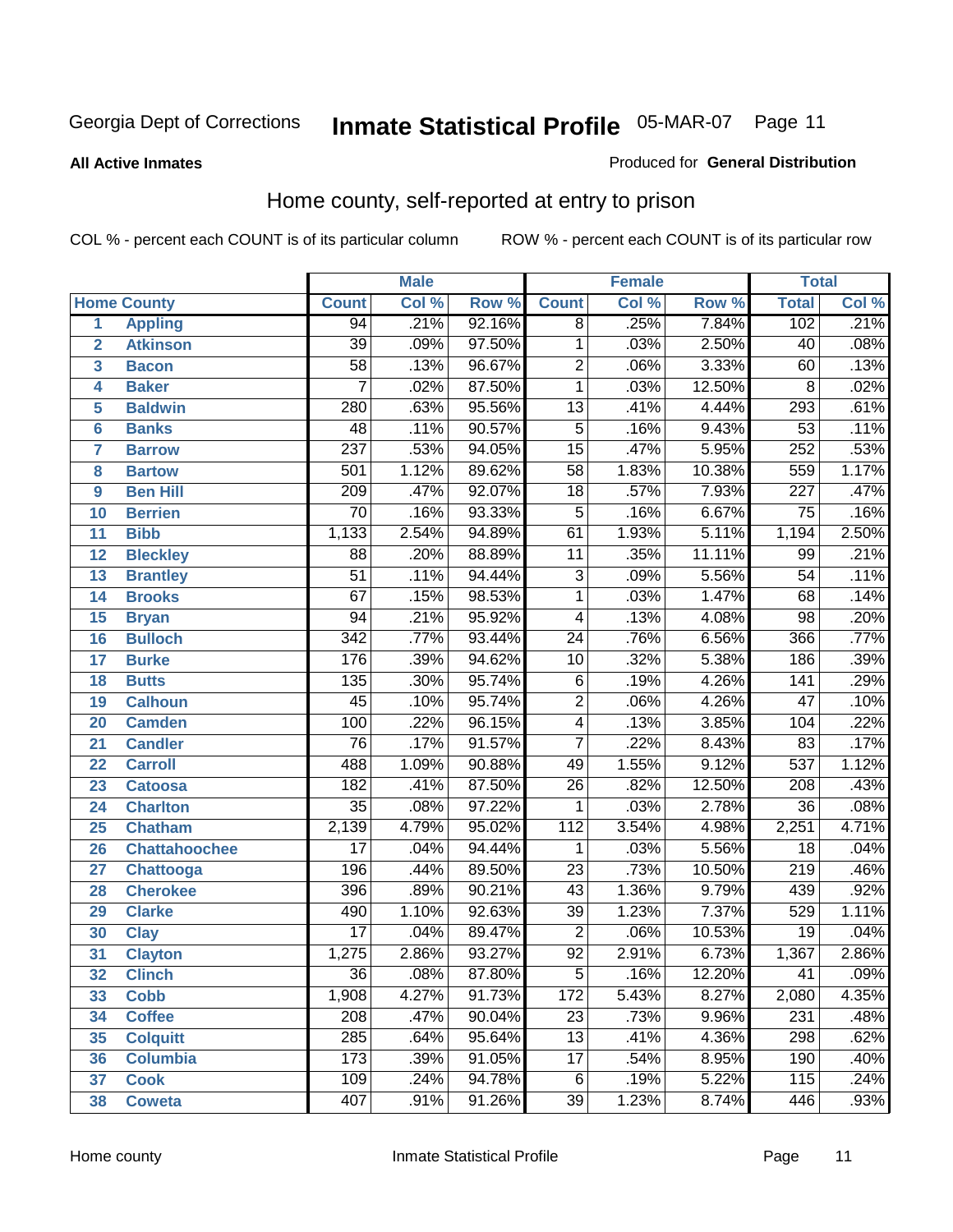#### **All Active Inmates**

#### Produced for **General Distribution**

### Home county, self-reported at entry to prison

|                 |                    | <b>Male</b><br><b>Female</b> |        |                  | <b>Total</b>    |       |        |                  |        |
|-----------------|--------------------|------------------------------|--------|------------------|-----------------|-------|--------|------------------|--------|
|                 | <b>Home County</b> | <b>Count</b>                 | Col %  | Row <sup>%</sup> | <b>Count</b>    | Col % | Row %  | <b>Total</b>     | Col %  |
| 39              | <b>Crawford</b>    | $\overline{26}$              | .06%   | 89.66%           | $\overline{3}$  | .09%  | 10.34% | 29               | .06%   |
| 40              | <b>Crisp</b>       | $\overline{222}$             | .50%   | 93.67%           | $\overline{15}$ | .47%  | 6.33%  | 237              | .50%   |
| 41              | <b>Dade</b>        | 67                           | .15%   | 95.71%           | $\overline{3}$  | .09%  | 4.29%  | 70               | .15%   |
| 42              | <b>Dawson</b>      | $\overline{70}$              | .16%   | 93.33%           | $\overline{5}$  | .16%  | 6.67%  | $\overline{75}$  | .16%   |
| 43              | <b>Decatur</b>     | $\overline{226}$             | .51%   | 94.56%           | $\overline{13}$ | .41%  | 5.44%  | 239              | .50%   |
| 44              | <b>Dekalb</b>      | 2,402                        | 5.38%  | 94.75%           | 133             | 4.20% | 5.25%  | 2,535            | 5.30%  |
| 45              | <b>Dodge</b>       | 140                          | .31%   | 94.59%           | $\overline{8}$  | .25%  | 5.41%  | 148              | .31%   |
| 46              | <b>Dooly</b>       | $\overline{72}$              | .16%   | 97.30%           | $\overline{2}$  | .06%  | 2.70%  | $\overline{74}$  | .15%   |
| 47              | <b>Dougherty</b>   | $\overline{937}$             | 2.10%  | 93.79%           | 62              | 1.96% | 6.21%  | 999              | 2.09%  |
| 48              | <b>Douglas</b>     | $\overline{518}$             | 1.16%  | 89.93%           | $\overline{58}$ | 1.83% | 10.07% | 576              | 1.20%  |
| 49              | <b>Early</b>       | 61                           | .14%   | 96.83%           | $\overline{2}$  | .06%  | 3.17%  | 63               | .13%   |
| 50              | <b>Echols</b>      | $\overline{6}$               | .01%   | 100.00%          |                 |       |        | 6                | .01%   |
| $\overline{51}$ | Effingham          | 128                          | .29%   | 87.67%           | 18              | .57%  | 12.33% | 146              | .31%   |
| 52              | <b>Elbert</b>      | 140                          | .31%   | 93.33%           | $\overline{10}$ | .32%  | 6.67%  | 150              | .31%   |
| 53              | <b>Emanuel</b>     | 133                          | .30%   | 93.66%           | $\overline{9}$  | .28%  | 6.34%  | 142              | .30%   |
| 54              | <b>Evans</b>       | $\overline{87}$              | .19%   | 97.75%           | $\overline{2}$  | .06%  | 2.25%  | 89               | .19%   |
| 55              | <b>Fannin</b>      | $\overline{91}$              | .20%   | 95.79%           | $\overline{4}$  | .13%  | 4.21%  | $\overline{95}$  | .20%   |
| 56              | <b>Fayette</b>     | $\overline{127}$             | .28%   | 93.38%           | $\overline{9}$  | .28%  | 6.62%  | 136              | .28%   |
| 57              | <b>Floyd</b>       | 640                          | 1.43%  | 90.01%           | $\overline{71}$ | 2.24% | 9.99%  | $\overline{711}$ | 1.49%  |
| 58              | <b>Forsyth</b>     | 168                          | .38%   | 93.33%           | $\overline{12}$ | .38%  | 6.67%  | 180              | .38%   |
| 59              | <b>Franklin</b>    | 120                          | .27%   | 90.23%           | $\overline{13}$ | .41%  | 9.77%  | $\overline{133}$ | .28%   |
| 60              | <b>Fulton</b>      | 5,417                        | 12.13% | 95.61%           | 249             | 7.87% | 4.39%  | 5,666            | 11.85% |
| 61              | Gilmer             | $\overline{108}$             | .24%   | 94.74%           | 6               | .19%  | 5.26%  | 114              | .24%   |
| 62              | <b>Glascock</b>    | $\overline{6}$               | .01%   | 100.00%          |                 |       |        | $\overline{6}$   | .01%   |
| 63              | <b>Glynn</b>       | $\overline{379}$             | .85%   | 95.47%           | 18              | .57%  | 4.53%  | 397              | .83%   |
| 64              | <b>Gordon</b>      | $\overline{277}$             | .62%   | 89.35%           | $\overline{33}$ | 1.04% | 10.65% | $\overline{310}$ | .65%   |
| 65              | <b>Grady</b>       | 174                          | .39%   | 89.69%           | $\overline{20}$ | .63%  | 10.31% | 194              | .41%   |
| 66              | <b>Greene</b>      | $\overline{71}$              | .16%   | 89.87%           | $\overline{8}$  | .25%  | 10.13% | 79               | .17%   |
| 67              | <b>Gwinnett</b>    | 1,265                        | 2.83%  | 94.05%           | 80              | 2.53% | 5.95%  | 1,345            | 2.81%  |
| 68              | <b>Habersham</b>   | 108                          | .24%   | 93.91%           | $\overline{7}$  | .22%  | 6.09%  | 115              | .24%   |
| 69              | <b>Hall</b>        | 629                          | 1.41%  | 91.03%           | 62              | 1.96% | 8.97%  | 691              | 1.45%  |
| 70              | <b>Hancock</b>     | 63                           | .14%   | 98.44%           | 1               | .03%  | 1.56%  | 64               | .13%   |
| 71              | <b>Haralson</b>    | 107                          | .24%   | 90.68%           | $\overline{11}$ | .35%  | 9.32%  | 118              | .25%   |
| 72              | <b>Harris</b>      | $\overline{76}$              | .17%   | 93.83%           | $\overline{5}$  | .16%  | 6.17%  | 81               | .17%   |
| 73              | <b>Hart</b>        | $\overline{90}$              | .20%   | 92.78%           | $\overline{7}$  | .22%  | 7.22%  | $\overline{97}$  | .20%   |
| 74              | <b>Heard</b>       | $\overline{56}$              | .13%   | 94.92%           | $\overline{3}$  | .09%  | 5.08%  | 59               | .12%   |
| 75              | <b>Henry</b>       | 432                          | .97%   | 90.38%           | 46              | 1.45% | 9.62%  | 478              | 1.00%  |
| 76              | <b>Houston</b>     | 496                          | 1.11%  | 93.94%           | $\overline{32}$ | 1.01% | 6.06%  | 528              | 1.10%  |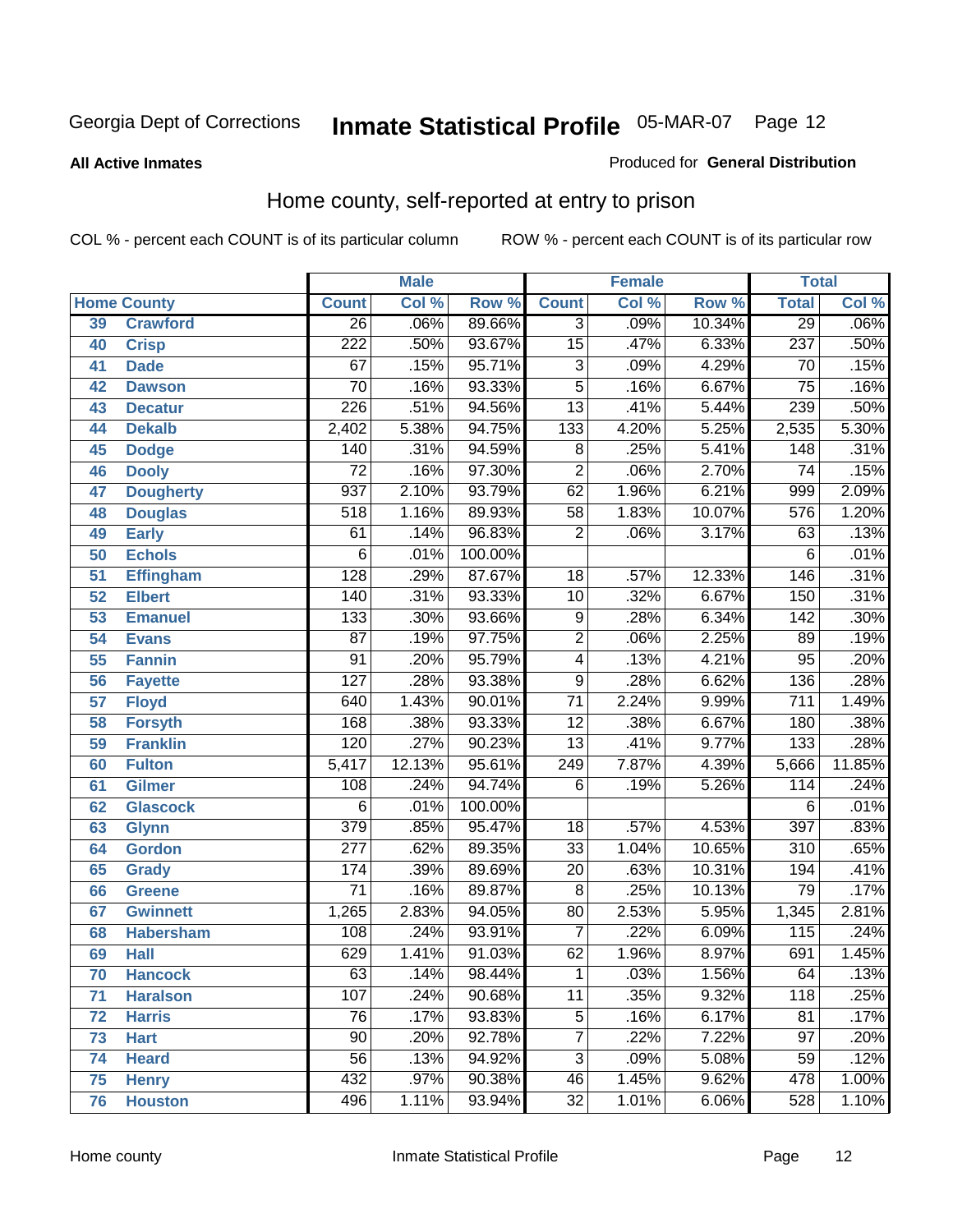#### **All Active Inmates**

#### Produced for **General Distribution**

### Home county, self-reported at entry to prison

|     |                    |                  | <b>Male</b> |         |                 | <b>Female</b> |        | <b>Total</b>     |       |
|-----|--------------------|------------------|-------------|---------|-----------------|---------------|--------|------------------|-------|
|     | <b>Home County</b> | <b>Count</b>     | Col %       | Row %   | <b>Count</b>    | Col %         | Row %  | <b>Total</b>     | Col % |
| 77  | <b>Irwin</b>       | $\overline{72}$  | .16%        | 97.30%  | $\overline{2}$  | .06%          | 2.70%  | $\overline{74}$  | .15%  |
| 78  | <b>Jackson</b>     | $\overline{200}$ | .45%        | 91.32%  | $\overline{19}$ | .60%          | 8.68%  | 219              | .46%  |
| 79  | <b>Jasper</b>      | $\overline{57}$  | .13%        | 96.61%  | $\overline{2}$  | .06%          | 3.39%  | $\overline{59}$  | .12%  |
| 80  | <b>Jeff Davis</b>  | 64               | .14%        | 96.97%  | $\overline{2}$  | .06%          | 3.03%  | 66               | .14%  |
| 81  | <b>Jefferson</b>   | 102              | .23%        | 96.23%  | $\overline{4}$  | .13%          | 3.77%  | 106              | .22%  |
| 82  | <b>Jenkins</b>     | 68               | .15%        | 95.77%  | $\overline{3}$  | .09%          | 4.23%  | $\overline{71}$  | .15%  |
| 83  | <b>Johnson</b>     | 49               | .11%        | 94.23%  | $\overline{3}$  | .09%          | 5.77%  | $\overline{52}$  | .11%  |
| 84  | <b>Jones</b>       | 64               | .14%        | 90.14%  | $\overline{7}$  | .22%          | 9.86%  | $\overline{71}$  | .15%  |
| 85  | <b>Lamar</b>       | $\overline{73}$  | .16%        | 93.59%  | $\overline{5}$  | .16%          | 6.41%  | $\overline{78}$  | .16%  |
| 86  | <b>Lanier</b>      | $\overline{34}$  | .08%        | 82.93%  | $\overline{7}$  | .22%          | 17.07% | 41               | .09%  |
| 87  | <b>Laurens</b>     | 254              | .57%        | 93.04%  | $\overline{19}$ | .60%          | 6.96%  | $\overline{273}$ | .57%  |
| 88  | Lee                | $\overline{57}$  | .13%        | 98.28%  | 1               | .03%          | 1.72%  | 58               | .12%  |
| 89  | <b>Liberty</b>     | $\overline{229}$ | .51%        | 93.85%  | $\overline{15}$ | .47%          | 6.15%  | 244              | .51%  |
| 90  | <b>Lincoln</b>     | $\overline{36}$  | .08%        | 100.00% |                 |               |        | 36               | .08%  |
| 91  | Long               | $\overline{37}$  | .08%        | 90.24%  | 4               | .13%          | 9.76%  | $\overline{41}$  | .09%  |
| 92  | <b>Lowndes</b>     | 492              | 1.10%       | 95.53%  | $\overline{23}$ | .73%          | 4.47%  | 515              | 1.08% |
| 93  | <b>Lumpkin</b>     | $\overline{80}$  | .18%        | 94.12%  | $\overline{5}$  | .16%          | 5.88%  | $\overline{85}$  | .18%  |
| 94  | <b>Macon</b>       | 86               | .19%        | 97.73%  | $\overline{2}$  | .06%          | 2.27%  | 88               | .18%  |
| 95  | <b>Madison</b>     | $\overline{131}$ | .29%        | 93.57%  | $\overline{9}$  | .28%          | 6.43%  | 140              | .29%  |
| 96  | <b>Marion</b>      | $\overline{43}$  | .10%        | 97.73%  | 1               | .03%          | 2.27%  | 44               | .09%  |
| 97  | <b>Mcduffie</b>    | 159              | .36%        | 95.21%  | $\overline{8}$  | .25%          | 4.79%  | 167              | .35%  |
| 98  | <b>Mcintosh</b>    | $\overline{52}$  | .12%        | 91.23%  | $\overline{5}$  | .16%          | 8.77%  | $\overline{57}$  | .12%  |
| 99  | <b>Meriwether</b>  | 193              | .43%        | 95.07%  | $\overline{10}$ | .32%          | 4.93%  | $\overline{203}$ | .42%  |
| 100 | <b>Miller</b>      | $\overline{32}$  | .07%        | 94.12%  | $\overline{2}$  | .06%          | 5.88%  | $\overline{34}$  | .07%  |
| 101 | <b>Mitchell</b>    | 174              | .39%        | 92.55%  | $\overline{14}$ | .44%          | 7.45%  | 188              | .39%  |
| 102 | <b>Monroe</b>      | 131              | .29%        | 90.34%  | $\overline{14}$ | .44%          | 9.66%  | 145              | .30%  |
| 103 | <b>Montgomery</b>  | $\overline{41}$  | .09%        | 95.35%  | $\overline{2}$  | .06%          | 4.65%  | $\overline{43}$  | .09%  |
| 104 | <b>Morgan</b>      | $\overline{70}$  | .16%        | 89.74%  | $\overline{8}$  | .25%          | 10.26% | 78               | .16%  |
| 105 | <b>Murray</b>      | $\overline{200}$ | .45%        | 91.74%  | $\overline{18}$ | .57%          | 8.26%  | $\overline{218}$ | .46%  |
| 106 | <b>Muscogee</b>    | 1,421            | 3.18%       | 93.43%  | 100             | 3.16%         | 6.57%  | 1,521            | 3.18% |
| 107 | <b>Newton</b>      | 416              | .93%        | 91.63%  | $\overline{38}$ | 1.20%         | 8.37%  | 454              | .95%  |
| 108 | <b>Oconee</b>      | 48               | .11%        | 92.31%  | 4               | .13%          | 7.69%  | 52               | .11%  |
| 109 | <b>Oglethorpe</b>  | $\overline{53}$  | .12%        | 92.98%  | 4               | .13%          | 7.02%  | $\overline{57}$  | .12%  |
| 110 | <b>Paulding</b>    | $\overline{222}$ | .50%        | 91.36%  | $\overline{21}$ | .66%          | 8.64%  | 243              | .51%  |
| 111 | <b>Peach</b>       | 108              | .24%        | 93.91%  | $\overline{7}$  | .22%          | 6.09%  | 115              | .24%  |
| 112 | <b>Pickens</b>     | 89               | .20%        | 90.82%  | 9               | .28%          | 9.18%  | 98               | .20%  |
| 113 | <b>Pierce</b>      | $\overline{51}$  | .11%        | 92.73%  | 4               | .13%          | 7.27%  | 55               | .12%  |
| 114 | <b>Pike</b>        | 56               | .13%        | 93.33%  | 4               | .13%          | 6.67%  | 60               | .13%  |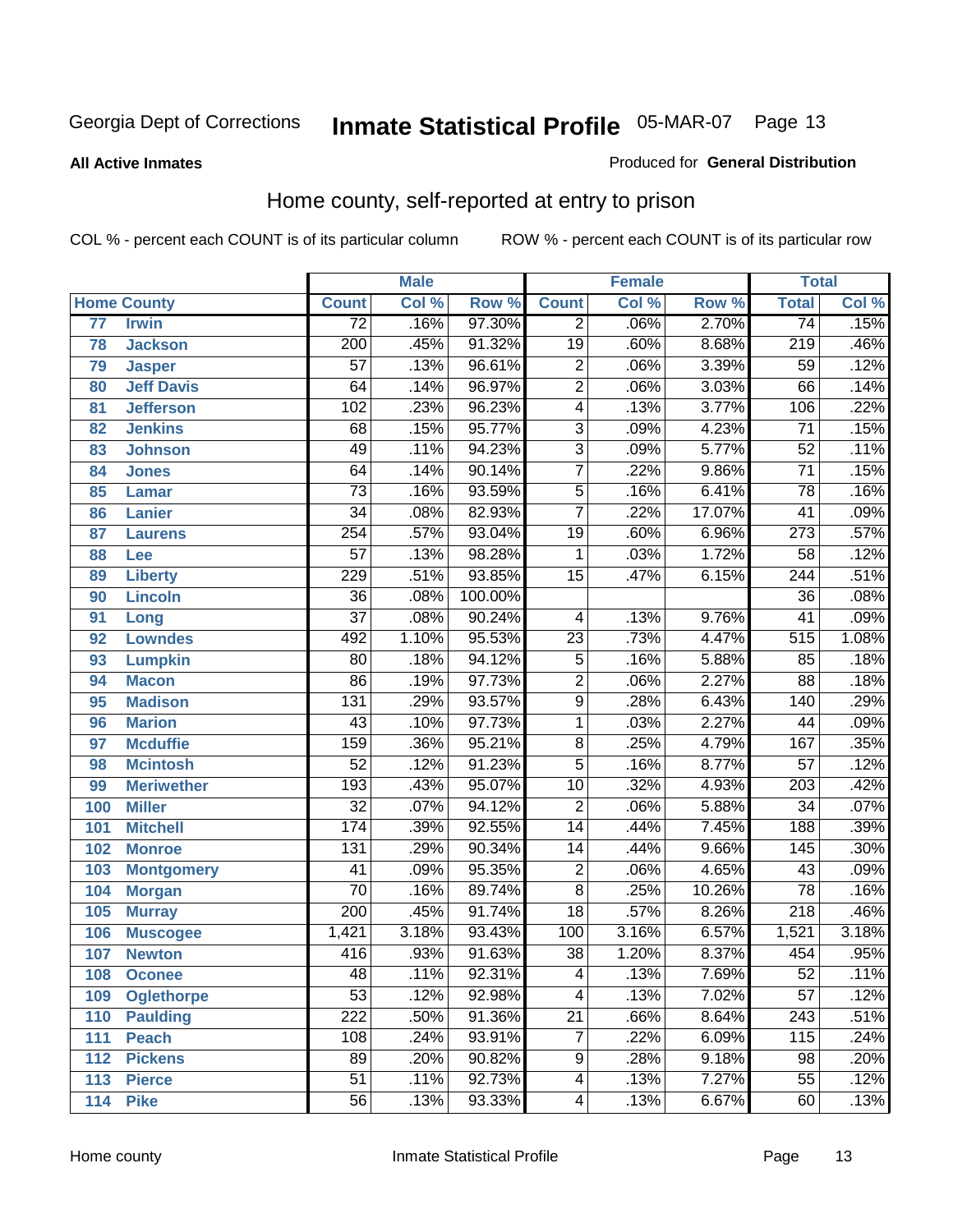#### **All Active Inmates**

#### Produced for **General Distribution**

### Home county, self-reported at entry to prison

|     |                    |                  | <b>Male</b> |         |                         | <b>Female</b> |        | <b>Total</b>     |       |
|-----|--------------------|------------------|-------------|---------|-------------------------|---------------|--------|------------------|-------|
|     | <b>Home County</b> | <b>Count</b>     | Col %       | Row %   | <b>Count</b>            | Col %         | Row %  | <b>Total</b>     | Col % |
| 115 | <b>Polk</b>        | 185              | .41%        | 93.91%  | $\overline{12}$         | .38%          | 6.09%  | 197              | .41%  |
| 116 | <b>Pulaski</b>     | $\overline{82}$  | .18%        | 85.42%  | $\overline{14}$         | .44%          | 14.58% | $\overline{96}$  | .20%  |
| 117 | <b>Putnam</b>      | 112              | .25%        | 96.55%  | 4                       | .13%          | 3.45%  | 116              | .24%  |
| 118 | Quitman            | $\overline{11}$  | .02%        | 91.67%  | 1                       | .03%          | 8.33%  | $\overline{12}$  | .03%  |
| 119 | <b>Rabun</b>       | 61               | .14%        | 91.04%  | $\overline{6}$          | .19%          | 8.96%  | 67               | .14%  |
| 120 | Randolph           | 46               | .10%        | 100.00% |                         |               |        | 46               | .10%  |
| 121 | <b>Richmond</b>    | 1,685            | 3.77%       | 94.45%  | 99                      | 3.13%         | 5.55%  | 1,784            | 3.73% |
| 122 | <b>Rockdale</b>    | 269              | .60%        | 89.97%  | $\overline{30}$         | .95%          | 10.03% | 299              | .63%  |
| 123 | <b>Schley</b>      | $\overline{18}$  | .04%        | 100.00% |                         |               |        | $\overline{18}$  | .04%  |
| 124 | <b>Screven</b>     | $\overline{118}$ | .26%        | 95.16%  | 6                       | .19%          | 4.84%  | 124              | .26%  |
| 125 | <b>Seminole</b>    | $\overline{55}$  | .12%        | 91.67%  | $\overline{5}$          | .16%          | 8.33%  | 60               | .13%  |
| 126 | <b>Spalding</b>    | 500              | 1.12%       | 91.41%  | $\overline{47}$         | 1.48%         | 8.59%  | $\overline{547}$ | 1.14% |
| 127 | <b>Stephens</b>    | 170              | .38%        | 93.41%  | $\overline{12}$         | .38%          | 6.59%  | 182              | .38%  |
| 128 | <b>Stewart</b>     | $\overline{37}$  | .08%        | 97.37%  | 1                       | .03%          | 2.63%  | $\overline{38}$  | .08%  |
| 129 | <b>Sumter</b>      | $\overline{217}$ | .49%        | 93.53%  | $\overline{15}$         | .47%          | 6.47%  | 232              | .49%  |
| 130 | <b>Talbot</b>      | $\overline{47}$  | .11%        | 94.00%  | $\overline{3}$          | .09%          | 6.00%  | $\overline{50}$  | .10%  |
| 131 | <b>Taliaferro</b>  | $\overline{5}$   | .01%        | 100.00% |                         |               |        | 5                | .01%  |
| 132 | <b>Tattnall</b>    | 139              | .31%        | 93.92%  | 9                       | .28%          | 6.08%  | 148              | .31%  |
| 133 | <b>Taylor</b>      | 66               | .15%        | 92.96%  | $\overline{5}$          | .16%          | 7.04%  | $\overline{71}$  | .15%  |
| 134 | <b>Telfair</b>     | 130              | .29%        | 92.20%  | $\overline{11}$         | .35%          | 7.80%  | 141              | .29%  |
| 135 | <b>Terrell</b>     | 69               | .15%        | 94.52%  | $\overline{\mathbf{4}}$ | .13%          | 5.48%  | $\overline{73}$  | .15%  |
| 136 | <b>Thomas</b>      | 284              | .64%        | 95.30%  | $\overline{14}$         | .44%          | 4.70%  | 298              | .62%  |
| 137 | <b>Tift</b>        | $\overline{273}$ | .61%        | 95.79%  | $\overline{12}$         | .38%          | 4.21%  | 285              | .60%  |
| 138 | <b>Toombs</b>      | $\overline{216}$ | .48%        | 93.51%  | $\overline{15}$         | .47%          | 6.49%  | 231              | .48%  |
| 139 | <b>Towns</b>       | $\overline{17}$  | .04%        | 94.44%  | $\mathbf{1}$            | .03%          | 5.56%  | $\overline{18}$  | .04%  |
| 140 | <b>Treutlen</b>    | 48               | .11%        | 96.00%  | $\overline{2}$          | .06%          | 4.00%  | $\overline{50}$  | .10%  |
| 141 | <b>Troup</b>       | 565              | 1.27%       | 91.72%  | $\overline{51}$         | 1.61%         | 8.28%  | 616              | 1.29% |
| 142 | <b>Turner</b>      | 69               | .15%        | 95.83%  | $\overline{3}$          | .09%          | 4.17%  | $\overline{72}$  | .15%  |
| 143 | <b>Twiggs</b>      | $\overline{47}$  | .11%        | 97.92%  | 1                       | .03%          | 2.08%  | 48               | .10%  |
| 144 | <b>Union</b>       | 49               | .11%        | 92.45%  | $\overline{4}$          | .13%          | 7.55%  | $\overline{53}$  | .11%  |
| 145 | <b>Upson</b>       | $\overline{209}$ | .47%        | 93.72%  | $\overline{14}$         | .44%          | 6.28%  | 223              | .47%  |
| 146 | <b>Walker</b>      | 302              | .68%        | 91.79%  | 27                      | .85%          | 8.21%  | 329              | .69%  |
| 147 | <b>Walton</b>      | 263              | .59%        | 94.60%  | $\overline{15}$         | .47%          | 5.40%  | 278              | .58%  |
| 148 | <b>Ware</b>        | $\overline{267}$ | .60%        | 91.75%  | $\overline{24}$         | .76%          | 8.25%  | 291              | .61%  |
| 149 | <b>Warren</b>      | 46               | .10%        | 93.88%  | $\overline{3}$          | .09%          | 6.12%  | 49               | .10%  |
| 150 | <b>Washington</b>  | 120              | .27%        | 93.75%  | $\overline{8}$          | .25%          | 6.25%  | 128              | .27%  |
| 151 | <b>Wayne</b>       | 140              | .31%        | 89.17%  | $\overline{17}$         | .54%          | 10.83% | 157              | .33%  |
| 152 | <b>Webster</b>     | $\overline{9}$   | .02%        | 90.00%  | 1                       | .03%          | 10.00% | 10               | .02%  |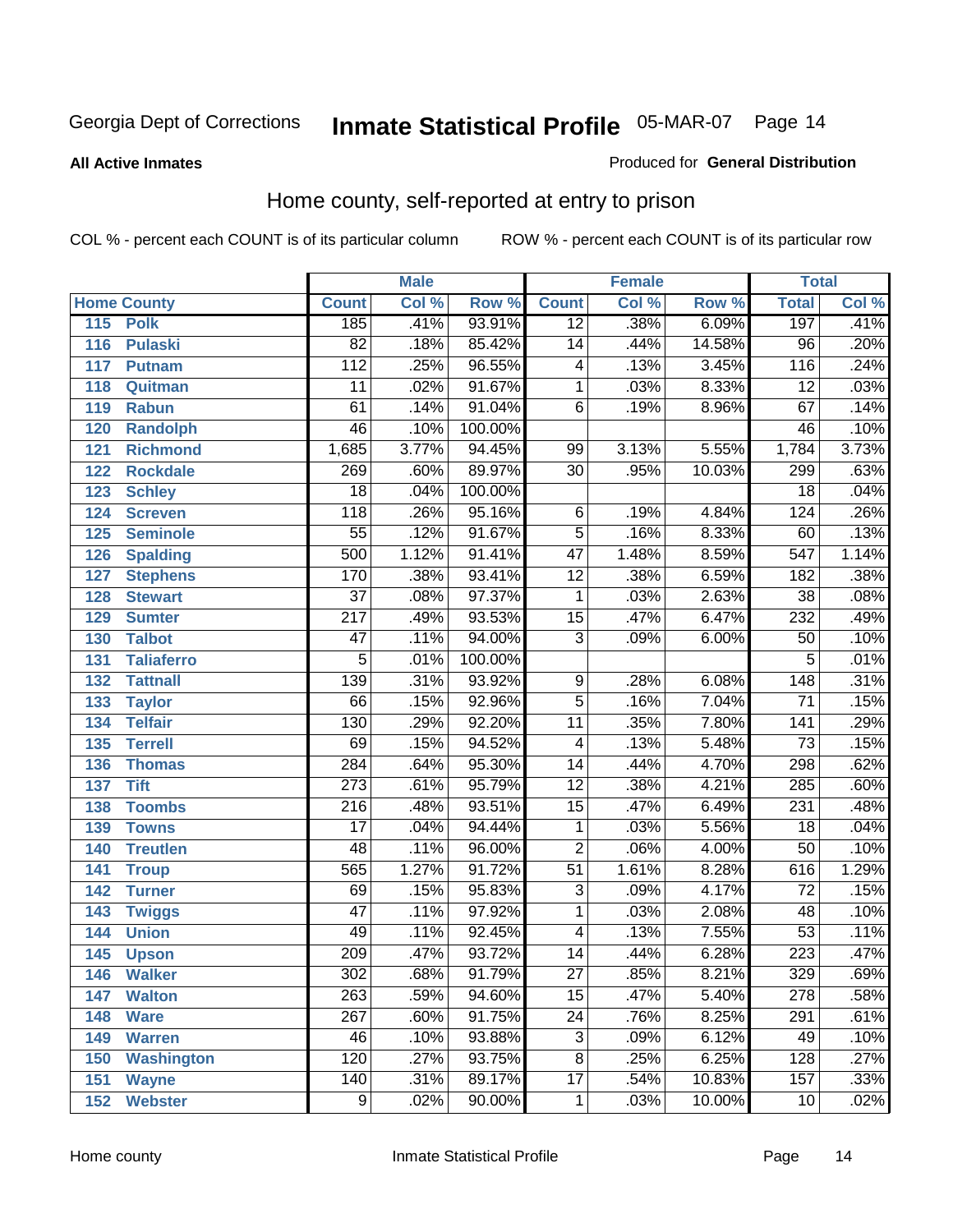#### **All Active Inmates**

#### Produced for **General Distribution**

### Home county, self-reported at entry to prison

|                         |                 | <b>Male</b> |        |              | <b>Female</b> |        |              | <b>Total</b> |  |
|-------------------------|-----------------|-------------|--------|--------------|---------------|--------|--------------|--------------|--|
| <b>Home County</b>      | <b>Count</b>    | Col %       | Row %  | <b>Count</b> | Col %         | Row %  | <b>Total</b> | Col %        |  |
| <b>Wheeler</b><br>153   | $\overline{20}$ | .04%        | 95.24% |              | .03%          | 4.76%  | 21           | .04%         |  |
| <b>White</b><br>154     | 67              | .15%        | 87.01% | 10           | .32%          | 12.99% | 77           | .16%         |  |
| <b>Whitfield</b><br>155 | 639             | 1.43%       | 91.55% | 59           | 1.86%         | 8.45%  | 698          | 1.46%        |  |
| <b>Wilcox</b><br>156    | 57              | .13%        | 95.00% | 3            | .09%          | 5.00%  | 60           | .13%         |  |
| <b>Wilkes</b><br>157    | 65              | .15%        | 94.20% | 4            | .13%          | 5.80%  | 69           | .14%         |  |
| <b>Wilkinson</b><br>158 | 66              | .15%        | 89.19% | 8            | .25%          | 10.81% | 74           | .15%         |  |
| <b>Worth</b><br>159     | 105             | .24%        | 93.75% |              | .22%          | 6.25%  | 112          | .23%         |  |
| <b>Unknown</b><br>160   | 2,597           | 5.82%       | 92.52% | 210          | 6.64%         | 7.48%  | 2,807        | 5.87%        |  |
| <b>Total Rported</b>    | 44,652          | 100%        | 93.38% | 3,165        | 100%          | 6.62%  | 47,817       | 100%         |  |

| rted<br><b>Not</b> | $\rightarrow$ | ヘライ  | 145    |
|--------------------|---------------|------|--------|
| <b>cotal</b>       | ,426<br>18    | .536 | 51,962 |

| <b>Mode</b> | ---<br>.tor | <b>ulton</b> | . |
|-------------|-------------|--------------|---|
|             |             |              |   |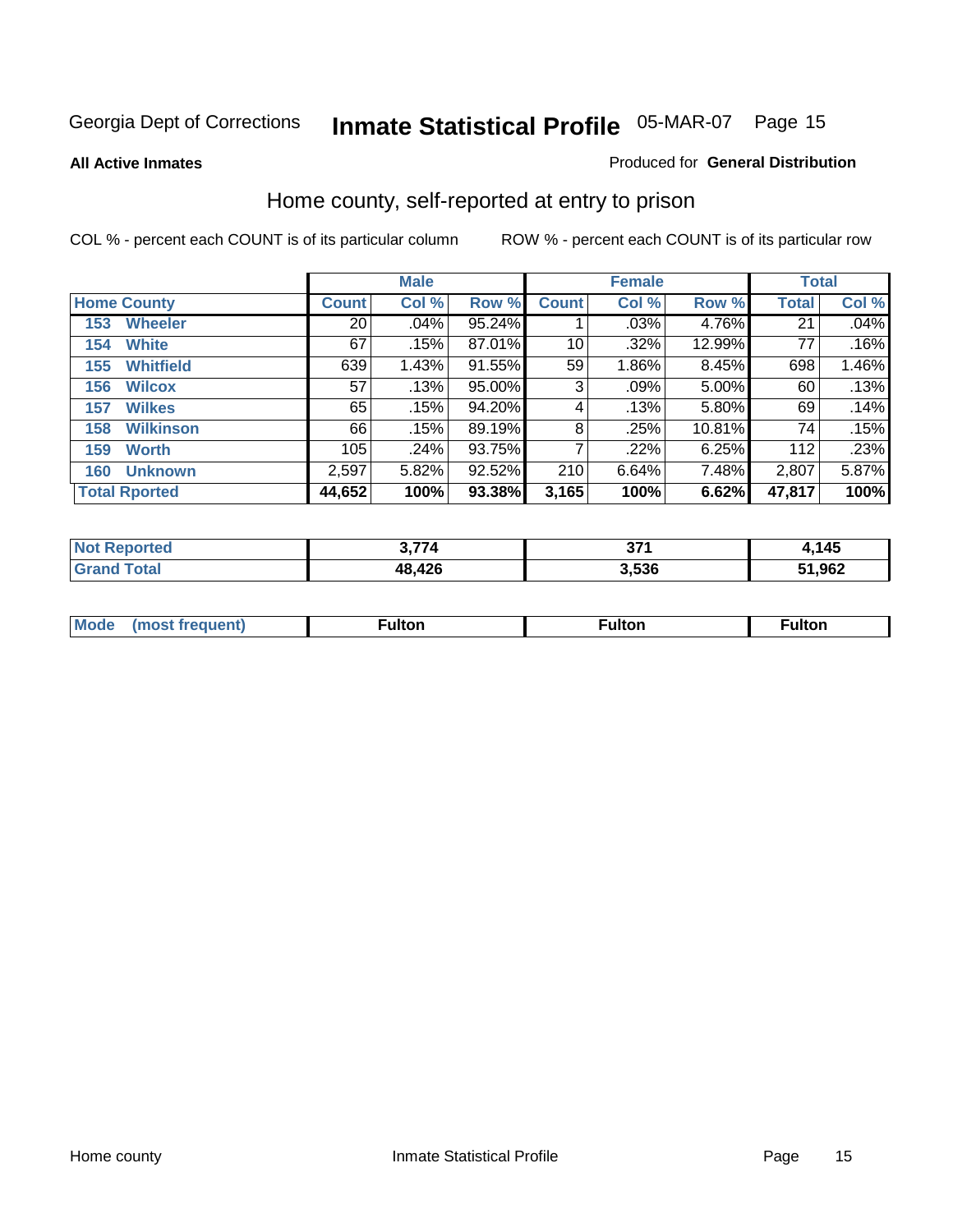#### **All Active Inmates**

#### Produced for **General Distribution**

### Environment to age 16, self-reported at entry to prison

|                              |              | <b>Male</b> |           |              | <b>Female</b> |          |              | <b>Total</b> |
|------------------------------|--------------|-------------|-----------|--------------|---------------|----------|--------------|--------------|
| <b>Environment to age 16</b> | <b>Count</b> | Col %       | Row %     | <b>Count</b> | Col %         | Row %    | <b>Total</b> | Col %        |
| <b>Rural/Farm</b>            | 1.466        | 3.26%       | $90.55\%$ | 153          | 4.88%         | 9.45%    | 1,619        | $3.36\%$     |
| <b>Rural/Nfarm</b>           | 2,256        | 5.01%       | 87.61%    | 319          | 10.17%        | 12.39%   | 2,575        | 5.35%        |
| <b>S.M.S.A</b><br>3          | 14.827       | 32.93%      | 96.34%    | 563          | 17.95%        | $3.66\%$ | 15,390       | 31.96%       |
| <b>Urban</b><br>4            | 10,085       | 22.40%      | 90.46%    | 1,063        | 33.90%        | $9.54\%$ | 11,148       | 23.15%       |
| <b>Small Town</b><br>5.      | 16,390       | 36.40%      | 94.04%    | 1,038        | $33.10\%$     | $5.96\%$ | 17,428       | 36.19%       |
| <b>Total Reported</b>        | 45,024       | 100%        | 93.49%    | 3,136        | 100%          | 6.51%    | 48,160       | 100%         |

| <b>Not</b><br>Reported | 3,402       | 400   | 3,802  |
|------------------------|-------------|-------|--------|
| Total                  | ,426<br>48, | 3,536 | 51,962 |

| Mo<br>. . | . owr | <u>'''' ''</u><br>roa<br>_____ | .0W <sub>r</sub> |
|-----------|-------|--------------------------------|------------------|
|           |       |                                |                  |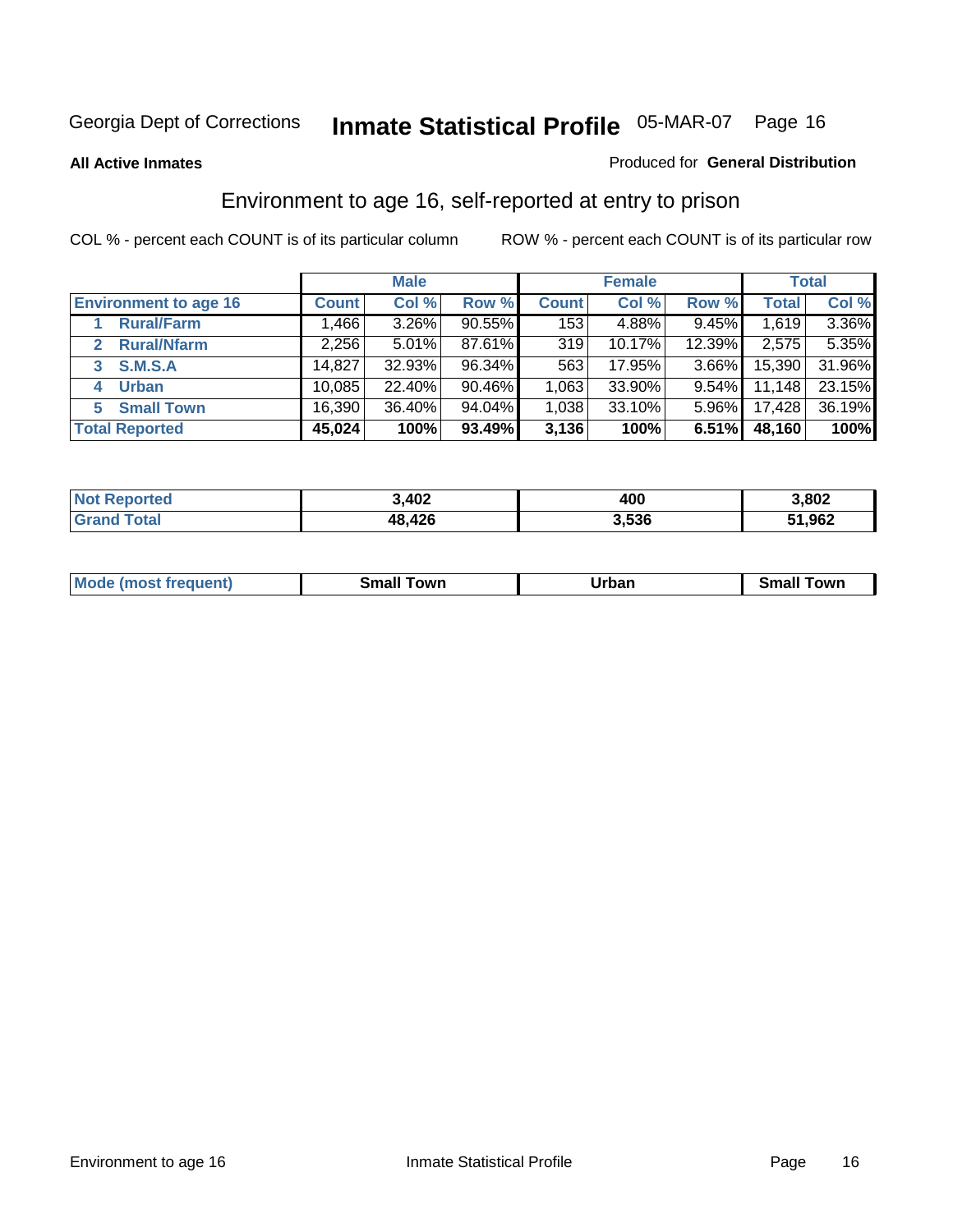#### **All Active Inmates**

#### Produced for **General Distribution**

### Guardian status to age 16, self-reported at entry to prison

|                                  |              | <b>Male</b> |        |              | <b>Female</b> |          |              | <b>Total</b> |
|----------------------------------|--------------|-------------|--------|--------------|---------------|----------|--------------|--------------|
| <b>Guardian Status To Age 16</b> | <b>Count</b> | Col %       | Row %  | <b>Count</b> | Col %         | Row %    | <b>Total</b> | Col %        |
| 1 Orphanage                      | 46           | .14%        | 93.88% | 3            | .20%          | 6.12%    | 49           | .14%         |
| 2 Father Only                    | 967          | 2.96%       | 95.46% | 46           | 3.06%         | 4.54%    | 1,013        | 2.96%        |
| 3 Ftr Mtr Hd                     | 1,983        | 6.06%       | 95.57% | 92           | 6.13%         | 4.43%    | 2,075        | 6.06%        |
| <b>4 Mother Only</b>             | 13,812       | 42.22%      | 96.54% | 495          | 32.96%        | $3.46\%$ | 14,307       | 41.81%       |
| 5 Mtr Ftr Hd                     | 11,376       | 34.77%      | 94.92% | 609          | 40.55%        | 5.08%    | 11,985       | 35.03%       |
| <b>6 Oth Female</b>              | 845          | 2.58%       | 95.59% | 39           | 2.60%         | 4.41%    | 884          | 2.58%        |
| <b>7 Oth Male</b>                | 140          | .43%        | 95.24% |              | .47%          | 4.76%    | 147          | .43%         |
| 8 Step-Parnts                    | 398          | 1.22%       | 99.75% |              | $.07\%$       | .25%     | 399          | 1.17%        |
| <b>9 Foster Home</b>             | 455          | 1.39%       | 94.79% | 25           | 1.66%         | 5.21%    | 480          | 1.40%        |
| <b>10 Grand Prnts</b>            | 2,692        | 8.23%       | 93.57% | 185          | 12.32%        | 6.43%    | 2,877        | 8.41%        |
| <b>Total Reported</b>            | 32,714       | 100%        | 95.61% | 1,502        | 100%          | 4.39%    | 34,216       | 100%         |

| <b>Not Reported</b> | E 749<br>15,712 | 2,034 | 17,746 |
|---------------------|-----------------|-------|--------|
| <b>Grand Total</b>  | 48,426          | 3,536 | 51,962 |

| <b>Mou</b> | Mother<br>Onlv | Hд<br>Mtr Ftr | Only<br>lMoth |
|------------|----------------|---------------|---------------|
|            |                |               |               |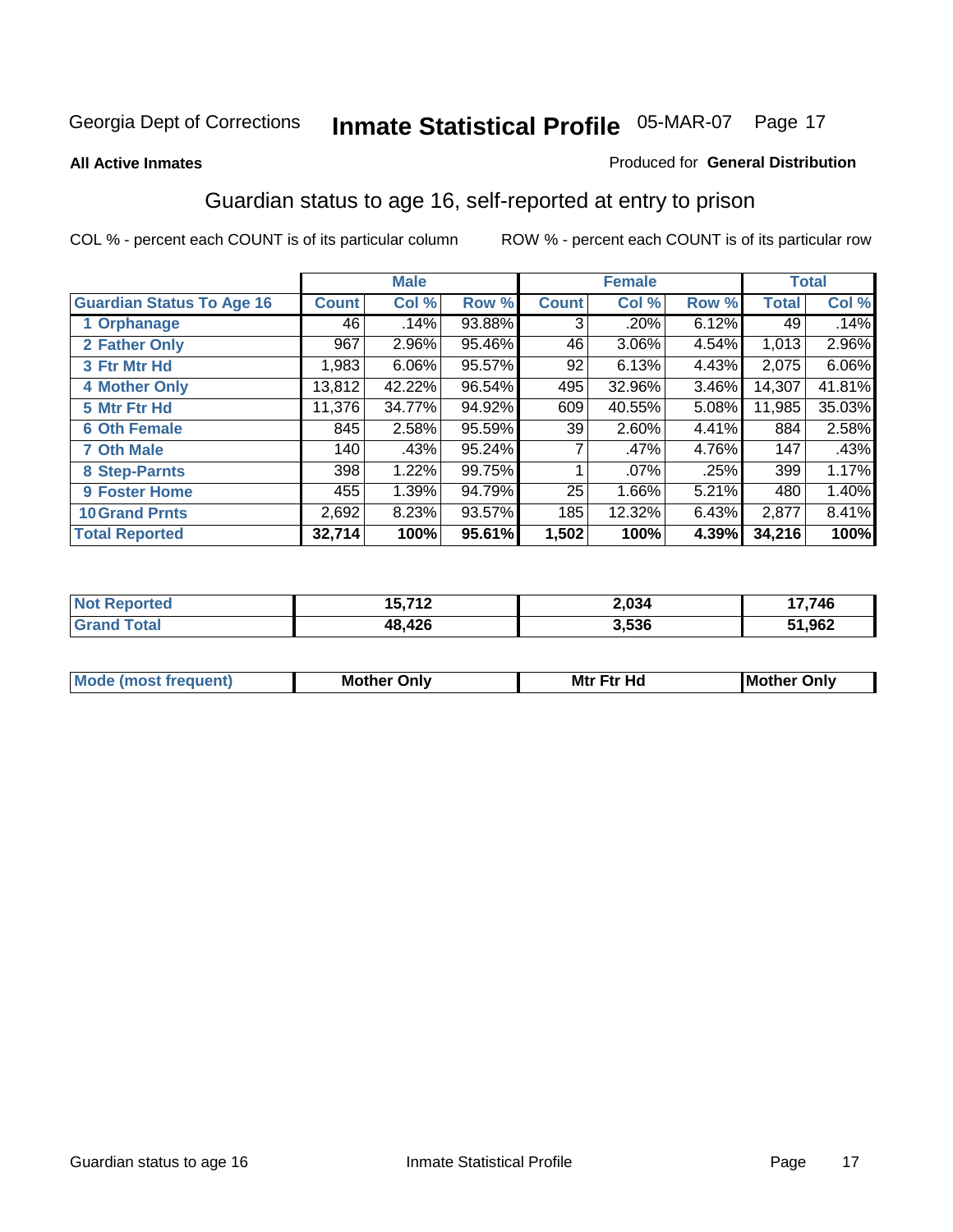#### **All Active Inmates**

Produced for **General Distribution**

### Age at admission

|                         | <b>Male</b>  |       | <b>Female</b> |                 |       | <b>Total</b> |              |       |
|-------------------------|--------------|-------|---------------|-----------------|-------|--------------|--------------|-------|
| <b>Age At Admission</b> | <b>Count</b> | Col % | Row %         | <b>Count</b>    | Col % | Row %        | <b>Total</b> | Col % |
| 13                      | $\mathbf 1$  | 0.01% | 100.00%       |                 |       |              | 1            | 0.01% |
| 14                      | 15           | 0.03% | 93.75%        | 1               | 0.03% | 6.25%        | 16           | 0.03% |
| 15                      | 62           | 0.13% | 100.00%       |                 |       |              | 62           | 0.12% |
| 16                      | 175          | 0.36% | 95.11%        | 9               | 0.25% | 4.89%        | 184          | 0.35% |
| $\overline{17}$         | 795          | 1.64% | 96.01%        | $\overline{33}$ | 0.93% | 3.99%        | 828          | 1.59% |
| 18                      | 1,540        | 3.18% | 97.28%        | 43              | 1.22% | 2.72%        | 1,583        | 3.05% |
| 19                      | 2,029        | 4.19% | 96.85%        | 66              | 1.87% | 3.15%        | 2,095        | 4.03% |
| 20                      | 2,115        | 4.37% | 95.83%        | $\overline{92}$ | 2.60% | 4.17%        | 2,207        | 4.25% |
| 21                      | 2,040        | 4.21% | 95.33%        | 100             | 2.83% | 4.67%        | 2,140        | 4.12% |
| 22                      | 2,110        | 4.36% | 95.69%        | 95              | 2.69% | 4.31%        | 2,205        | 4.24% |
| 23                      | 2,016        | 4.16% | 93.55%        | 139             | 3.93% | 6.45%        | 2,155        | 4.15% |
| 24                      | 1,946        | 4.02% | 92.53%        | 157             | 4.44% | 7.47%        | 2,103        | 4.05% |
| $\overline{25}$         | 1,995        | 4.12% | 93.93%        | 129             | 3.65% | 6.07%        | 2,124        | 4.09% |
| 26                      | 1,863        | 3.85% | 94.00%        | 119             | 3.37% | 6.00%        | 1,982        | 3.81% |
| 27                      | 1,771        | 3.66% | 93.90%        | 115             | 3.25% | 6.10%        | 1,886        | 3.63% |
| 28                      | 1,631        | 3.37% | 93.68%        | 110             | 3.11% | 6.32%        | 1,741        | 3.35% |
| 29                      | 1,589        | 3.28% | 93.42%        | 112             | 3.17% | 6.58%        | 1,701        | 3.27% |
| 30                      | 1,516        | 3.13% | 92.21%        | 128             | 3.62% | 7.79%        | 1,644        | 3.16% |
| 31                      | 1,484        | 3.06% | 94.16%        | $\overline{92}$ | 2.60% | 5.84%        | 1,576        | 3.03% |
| 32                      | 1,384        | 2.86% | 92.82%        | 107             | 3.03% | 7.18%        | 1,491        | 2.87% |
| 33                      | 1,370        | 2.83% | 92.57%        | 110             | 3.11% | 7.43%        | 1,480        | 2.85% |
| 34                      | 1,363        | 2.81% | 92.53%        | 110             | 3.11% | 7.47%        | 1,473        | 2.83% |
| 35                      | 1,344        | 2.78% | 90.69%        | 138             | 3.90% | 9.31%        | 1,482        | 2.85% |
| 36                      | 1,348        | 2.78% | 92.20%        | 114             | 3.22% | 7.80%        | 1,462        | 2.81% |
| 37                      | 1,209        | 2.50% | 91.87%        | 107             | 3.03% | 8.13%        | 1,316        | 2.53% |
| 38                      | 1,170        | 2.42% | 91.19%        | 113             | 3.20% | 8.81%        | 1,283        | 2.47% |
| 39                      | 1,208        | 2.49% | 91.38%        | 114             | 3.22% | 8.62%        | 1,322        | 2.54% |
| 40                      | 1,109        | 2.29% | 90.46%        | 117             | 3.31% | 9.54%        | 1,226        | 2.36% |
| 41                      | 1,112        | 2.30% | 89.46%        | 131             | 3.70% | 10.54%       | 1,243        | 2.39% |
| 42                      | 1,024        | 2.11% | 90.22%        | 111             | 3.14% | 9.78%        | 1,135        | 2.18% |
| 43                      | 978          | 2.02% | 91.40%        | 92              | 2.60% | 8.60%        | 1,070        | 2.06% |
| 44                      | 871          | 1.80% | 88.43%        | 114             | 3.22% | 11.57%       | 985          | 1.90% |
| 45                      | 881          | 1.82% | 91.87%        | $\overline{78}$ | 2.21% | 8.13%        | 959          | 1.85% |
| 46                      | 695          | 1.44% | 91.33%        | 66              | 1.87% | 8.67%        | 761          | 1.46% |
| 47                      | 641          | 1.32% | 89.40%        | 76              | 2.15% | 10.60%       | 717          | 1.38% |
| 48                      | 597          | 1.23% | 91.15%        | 58              | 1.64% | 8.85%        | 655          | 1.26% |
| 49                      | 512          | 1.06% | 92.09%        | 44              | 1.24% | 7.91%        | 556          | 1.07% |
| 50                      | 467          | 0.96% | 93.78%        | 31              | 0.88% | 6.22%        | 498          | 0.96% |
| 51                      | 396          | 0.82% | 91.24%        | $\overline{38}$ | 1.07% | 8.76%        | 434          | 0.84% |
| 52                      | 359          | 0.74% | 93.25%        | 26              | 0.74% | 6.75%        | 385          | 0.74% |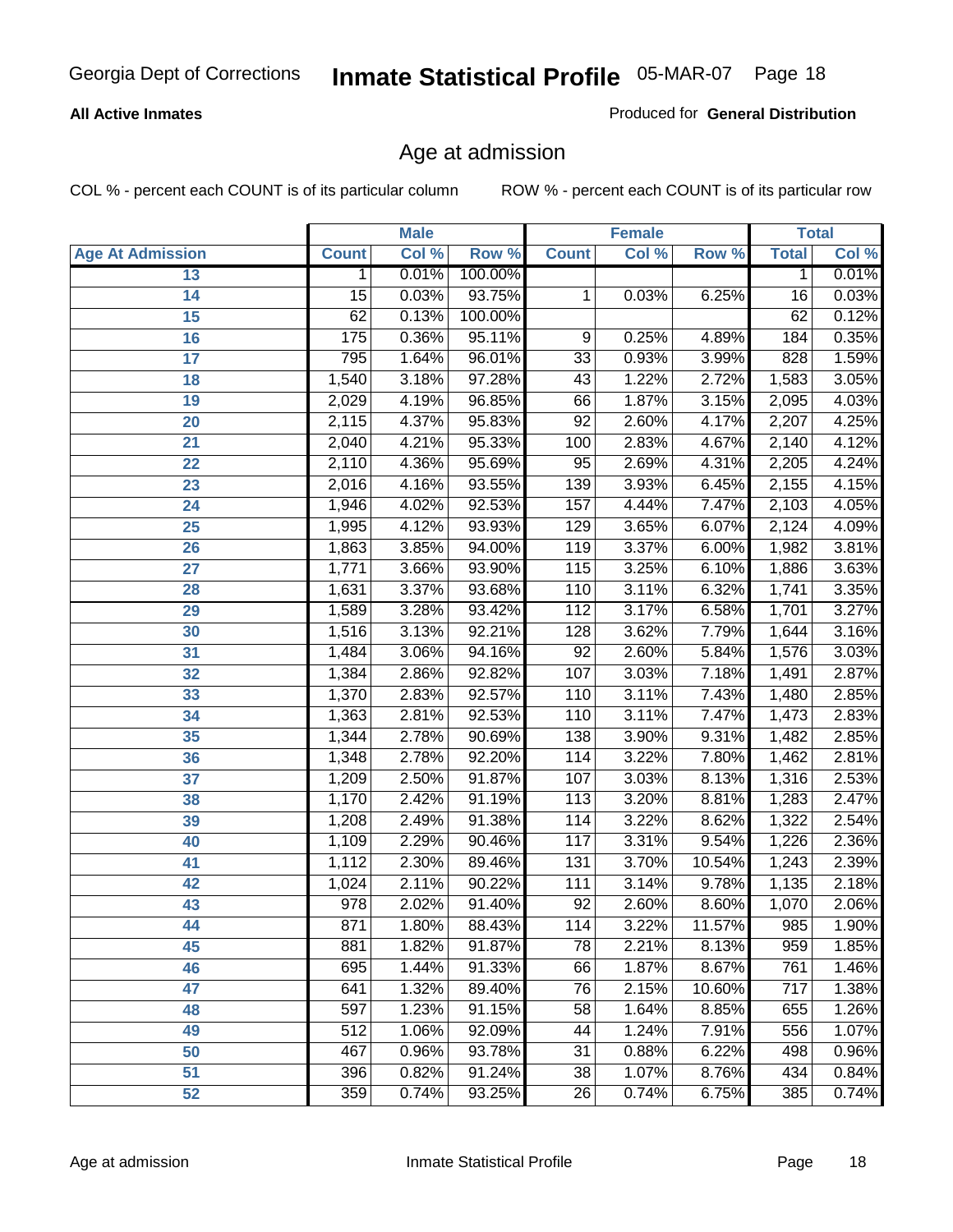#### **All Active Inmates**

Produced for **General Distribution**

### Age at admission

|                         |                  | <b>Male</b> |         |                 | <b>Female</b> |        |                 | <b>Total</b> |
|-------------------------|------------------|-------------|---------|-----------------|---------------|--------|-----------------|--------------|
| <b>Age At Admission</b> | <b>Count</b>     | Col %       | Row %   | <b>Count</b>    | Col %         | Row %  | <b>Total</b>    | Col %        |
| 53                      | 281              | 0.58%       | 93.67%  | $\overline{19}$ | 0.54%         | 6.33%  | 300             | 0.58%        |
| 54                      | $\overline{207}$ | 0.43%       | 90.79%  | $\overline{21}$ | 0.59%         | 9.21%  | 228             | 0.44%        |
| $\overline{55}$         | $\overline{211}$ | 0.44%       | 95.48%  | 10              | 0.28%         | 4.52%  | 221             | 0.43%        |
| $\overline{56}$         | 177              | 0.37%       | 93.65%  | $\overline{12}$ | 0.34%         | 6.35%  | 189             | 0.36%        |
| $\overline{57}$         | $\overline{147}$ | 0.30%       | 94.84%  | $\overline{8}$  | 0.23%         | 5.16%  | 155             | 0.30%        |
| 58                      | $\overline{121}$ | 0.25%       | 93.80%  | $\overline{8}$  | 0.23%         | 6.20%  | 129             | 0.25%        |
| 59                      | $\overline{88}$  | 0.18%       | 95.65%  | 4               | 0.11%         | 4.35%  | 92              | 0.18%        |
| 60                      | 79               | 0.16%       | 96.34%  | $\overline{3}$  | 0.08%         | 3.66%  | $\overline{82}$ | 0.16%        |
| 61                      | 58               | 0.12%       | 95.08%  | $\overline{3}$  | 0.08%         | 4.92%  | 61              | 0.12%        |
| 62                      | $\overline{58}$  | 0.12%       | 96.67%  | $\overline{2}$  | 0.06%         | 3.33%  | 60              | 0.12%        |
| 63                      | 62               | 0.13%       | 96.88%  | $\overline{2}$  | 0.06%         | 3.13%  | 64              | 0.12%        |
| 64                      | $\overline{41}$  | 0.08%       | 95.35%  | $\overline{2}$  | 0.06%         | 4.65%  | $\overline{43}$ | 0.08%        |
| 65                      | $\overline{29}$  | 0.06%       | 96.67%  | 1               | 0.03%         | 3.33%  | $\overline{30}$ | 0.06%        |
| 66                      | $\overline{24}$  | 0.05%       | 96.00%  | 1               | 0.03%         | 4.00%  | $\overline{25}$ | 0.05%        |
| 67                      | $\overline{22}$  | 0.05%       | 100.00% |                 |               |        | $\overline{22}$ | 0.04%        |
| 68                      | $\overline{20}$  | 0.04%       | 95.24%  | 1               | 0.03%         | 4.76%  | $\overline{21}$ | 0.04%        |
| 69                      | $\overline{20}$  | 0.04%       | 100.00% |                 |               |        | $\overline{20}$ | 0.04%        |
| 70                      | $\overline{6}$   | 0.01%       | 75.00%  | $\overline{2}$  | 0.06%         | 25.00% | $\overline{8}$  | 0.02%        |
| 71                      | $\overline{6}$   | 0.01%       | 100.00% |                 |               |        | 6               | 0.01%        |
| $\overline{72}$         | $\overline{5}$   | 0.01%       | 100.00% |                 |               |        | $\overline{5}$  | 0.01%        |
| $\overline{73}$         | $\overline{5}$   | 0.01%       | 100.00% |                 |               |        | $\overline{5}$  | 0.01%        |
| $\overline{74}$         | $\overline{6}$   | 0.01%       | 85.71%  | 1               | 0.03%         | 14.29% | 7               | 0.01%        |
| $\overline{75}$         | 4                | 0.01%       | 100.00% |                 |               |        | 4               | 0.01%        |
| 76                      | $\overline{5}$   | 0.01%       | 100.00% |                 |               |        | $\overline{5}$  | 0.01%        |
| 78                      | $\overline{3}$   | 0.01%       | 100.00% |                 |               |        | $\overline{3}$  | 0.01%        |
| 79                      | $\overline{4}$   | 0.01%       | 80.00%  | $\overline{1}$  | 0.03%         | 20.00% | $\overline{5}$  | 0.01%        |
| 80                      | 1                | 0.01%       | 100.00% |                 |               |        | 1               | 0.01%        |
| $\overline{81}$         | $\overline{2}$   | 0.01%       | 100.00% |                 |               |        | $\overline{2}$  | 0.01%        |
| 82                      | $\mathbf{1}$     | 0.01%       | 100.00% |                 |               |        | 1               | 0.01%        |
| 84                      | 1                | 0.01%       | 100.00% |                 |               |        | 1               | 0.01%        |
| <b>Total Reported</b>   | 48,425           | 100%        | 93.19%  | 3,536           | 100%          |        | 6.81% 51,961    | 100%         |

| <b>Not Reported</b> |        |       |        |
|---------------------|--------|-------|--------|
| <b>Grand Total</b>  | 48,426 | 3.536 | 51,962 |

| Mean<br>(average)              | 31.69 | 33.92 | 31.84 |
|--------------------------------|-------|-------|-------|
| <b>Median (middle)</b>         | 30    | 34    | 30    |
| <b>Mode</b><br>(most frequent) |       |       | 20    |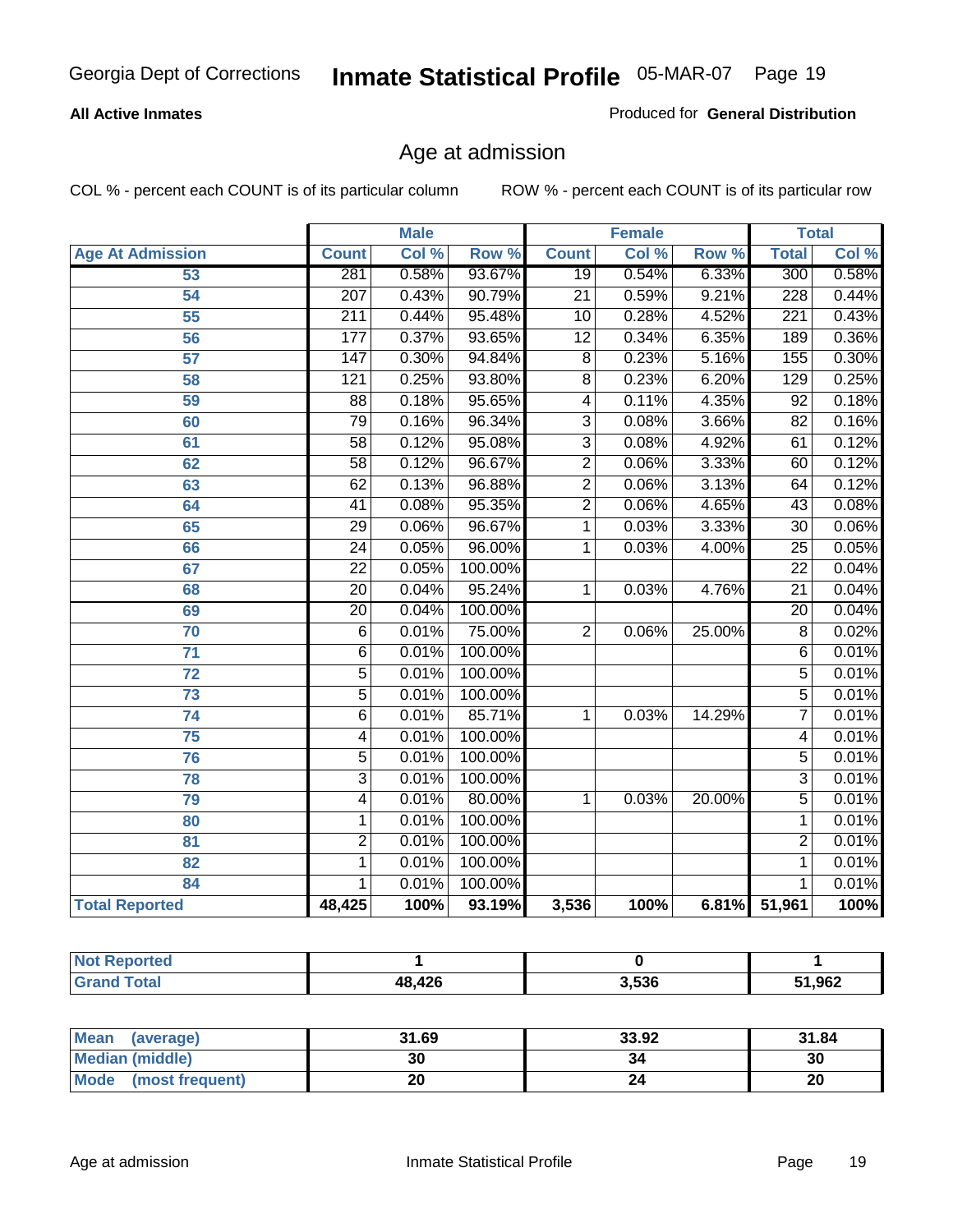#### **All Active Inmates**

Produced for **General Distribution**

### Age at release

|                       |              | <b>Male</b> |       |              | <b>Female</b> |       |              | <b>Total</b> |
|-----------------------|--------------|-------------|-------|--------------|---------------|-------|--------------|--------------|
| <b>Age At Release</b> | <b>Count</b> | Col%        | Row % | <b>Count</b> | Col %         | Row % | <b>Total</b> | $CoI \%$     |
| <b>Total Reported</b> |              |             |       |              |               |       |              |              |

| <b>Still Active</b> | 48,426 | 3,536 | 51,962 |
|---------------------|--------|-------|--------|
| <b>Not Reported</b> |        |       |        |
| <b>Grand Total</b>  | 48,426 | 3,536 | 51,962 |

| Mean (average)       | N/A | N/A | N/A |
|----------------------|-----|-----|-----|
| Median (middle)      | N/A | N/A | N/A |
| Mode (most frequent) | N/A | N/A | N/A |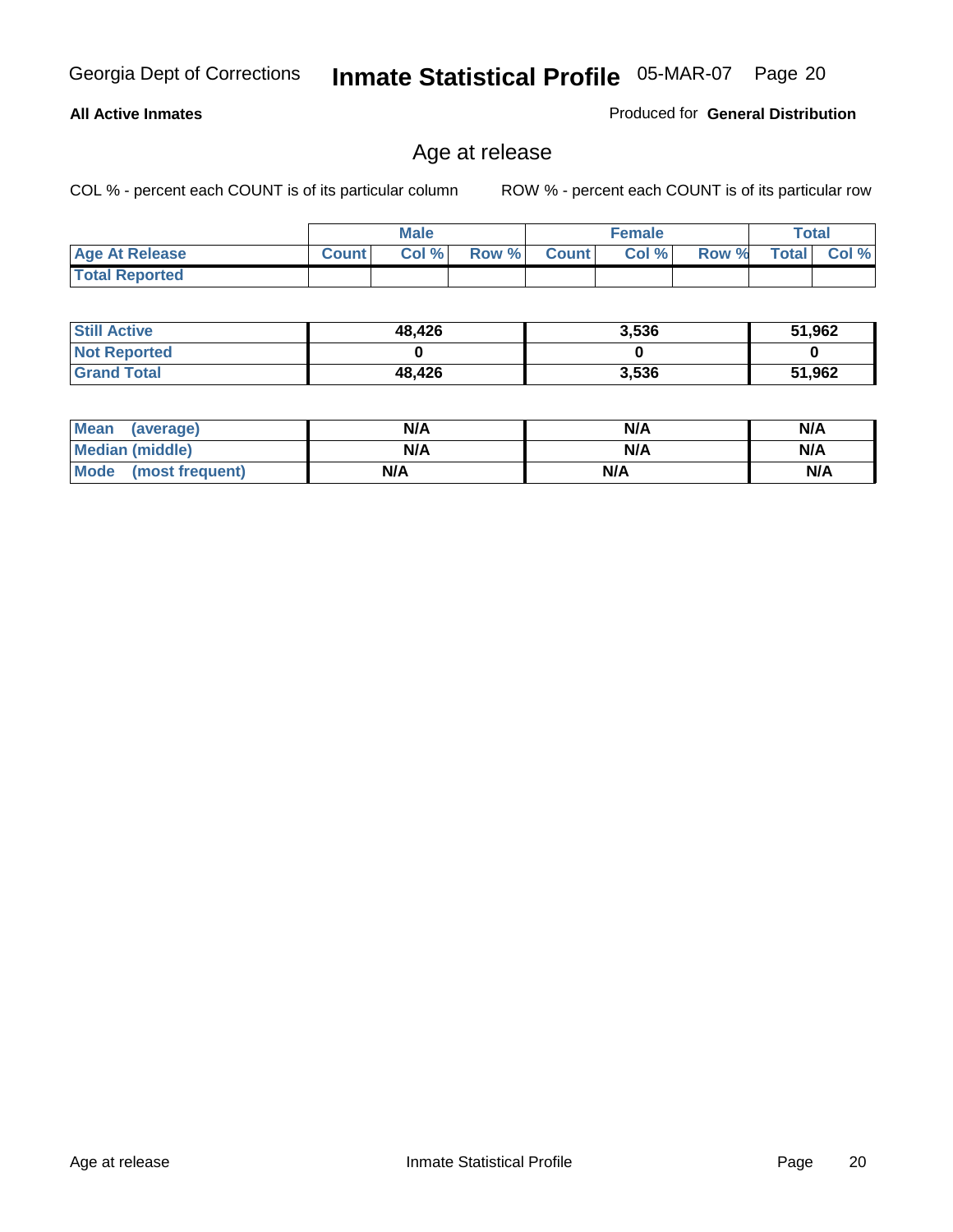#### **All Active Inmates**

Produced for **General Distribution**

### Height, measured at entry to prison

|                        |                  | <b>Male</b> |         |                  | <b>Female</b> |         | <b>Total</b>     |        |
|------------------------|------------------|-------------|---------|------------------|---------------|---------|------------------|--------|
| <b>Height</b>          | <b>Count</b>     | Col %       | Row %   | <b>Count</b>     | Col %         | Row %   | <b>Total</b>     | Col %  |
| <b>Under four feet</b> | $\overline{10}$  | 0.02%       | 90.91%  | 1                | 0.03%         | 9.09%   | $\overline{11}$  | 0.02%  |
| 4'01''                 |                  |             |         | $\overline{3}$   | 0.09%         | 100.00% | $\overline{3}$   | 0.01%  |
| 4'04''                 |                  |             |         | $\overline{1}$   | 0.03%         | 100.00% | $\mathbf 1$      | 0.01%  |
| 4'05"                  | $\mathbf{1}$     | 0.01%       | 33.33%  | $\overline{2}$   | 0.06%         | 66.67%  | $\overline{3}$   | 0.01%  |
| 4'06"                  | $\overline{2}$   | 0.01%       | 100.00% |                  |               |         | $\overline{2}$   | 0.01%  |
| 4'07"                  | $\overline{2}$   | 0.01%       | 50.00%  | $\overline{2}$   | 0.06%         | 50.00%  | $\overline{4}$   | 0.01%  |
| 4'08"                  |                  |             |         | $\overline{4}$   | 0.12%         | 100.00% | 4                | 0.01%  |
| 4'09"                  | 1                | 0.01%       | 11.11%  | $\overline{8}$   | 0.23%         | 88.89%  | $\overline{9}$   | 0.02%  |
| 4'10"                  | $\overline{2}$   | 0.01%       | 15.38%  | $\overline{11}$  | 0.32%         | 84.62%  | $\overline{13}$  | 0.03%  |
| 4'11''                 | $\overline{6}$   | 0.01%       | 7.89%   | $\overline{70}$  | 2.04%         | 92.11%  | $\overline{76}$  | 0.15%  |
| 5'00''                 | $\overline{88}$  | 0.18%       | 43.56%  | 114              | 3.32%         | 56.44%  | $\overline{202}$ | 0.39%  |
| 5'01''                 | $\overline{84}$  | 0.18%       | 30.66%  | 190              | 5.53%         | 69.34%  | $\overline{274}$ | 0.53%  |
| 5'02''                 | $\overline{222}$ | 0.46%       | 38.95%  | $\overline{348}$ | 10.13%        | 61.05%  | 570              | 1.11%  |
| 5'03''                 | $\overline{375}$ | 0.78%       | 49.02%  | 390              | 11.35%        | 50.98%  | 765              | 1.49%  |
| 5'04''                 | 755              | 1.58%       | 59.12%  | 522              | 15.19%        | 40.88%  | 1,277            | 2.49%  |
| 5'05''                 | 1,572            | 3.28%       | 79.31%  | 410              | 11.93%        | 20.69%  | 1,982            | 3.86%  |
| 5'06''                 | 3,109            | 6.49%       | 86.43%  | 488              | 14.20%        | 13.57%  | 3,597            | 7.01%  |
| 5'07''                 | 4,241            | 8.86%       | 92.14%  | 362              | 10.54%        | 7.86%   | 4,603            | 8.97%  |
| 5'08''                 | 5,101            | 10.66%      | 96.32%  | 195              | 5.68%         | 3.68%   | 5,296            | 10.32% |
| 5'09''                 | 5,786            | 12.09%      | 97.62%  | $\overline{141}$ | 4.10%         | 2.38%   | 5,927            | 11.55% |
| 5'10''                 | 5,486            | 11.46%      | 98.78%  | $\overline{68}$  | 1.98%         | 1.22%   | 5,554            | 10.82% |
| 5'11''                 | 5,860            | 12.24%      | 98.90%  | 65               | 1.89%         | 1.10%   | 5,925            | 11.55% |
| 6'00''                 | 5,618            | 11.74%      | 99.65%  | $\overline{20}$  | 0.58%         | 0.35%   | 5,638            | 10.99% |
| 6'01''                 | 3,749            | 7.83%       | 99.71%  | $\overline{11}$  | 0.32%         | 0.29%   | 3,760            | 7.33%  |
| 6'02''                 | 2,790            | 5.83%       | 99.82%  | $\overline{5}$   | 0.15%         | 0.18%   | 2,795            | 5.45%  |
| 6'03''                 | 1,559            | 3.26%       | 99.81%  | $\overline{3}$   | 0.09%         | 0.19%   | 1,562            | 3.04%  |
| 6'04''                 | 790              | 1.65%       | 99.87%  | $\overline{1}$   | 0.03%         | 0.13%   | 791              | 1.54%  |
| 6'05''                 | $\overline{304}$ | 0.64%       | 99.67%  | $\overline{1}$   | 0.03%         | 0.33%   | $\overline{305}$ | 0.59%  |
| 6'06''                 | $\overline{142}$ | 0.30%       | 100.00% |                  |               |         | 142              | 0.28%  |
| 6'07''                 | 66               | 0.14%       | 100.00% |                  |               |         | 66               | 0.13%  |
| 6'08''                 | $\overline{32}$  | 0.07%       | 100.00% |                  |               |         | $\overline{32}$  | 0.06%  |
| 6'09''                 | $\overline{20}$  | 0.04%       | 100.00% |                  |               |         | $\overline{20}$  | 0.04%  |
| 6'10''                 | $\overline{22}$  | 0.05%       | 100.00% |                  |               |         | $\overline{22}$  | 0.04%  |
| 6'11''                 | $\overline{33}$  | 0.07%       | 100.00% |                  |               |         | $\overline{33}$  | 0.06%  |
| Seven feet +           | $\overline{44}$  | 0.09%       | 100.00% |                  |               |         | $\overline{44}$  | 0.09%  |
| <b>Total Reported</b>  | 47,872           | 100%        | 93.30%  | 3,436            | 100%          | 6.70%   | 51,308           | 100%   |

| <b>Reported</b> | 554        | 100   | 654   |
|-----------------|------------|-------|-------|
| <b>otal</b>     | ,426<br>48 | 3.536 | 1,962 |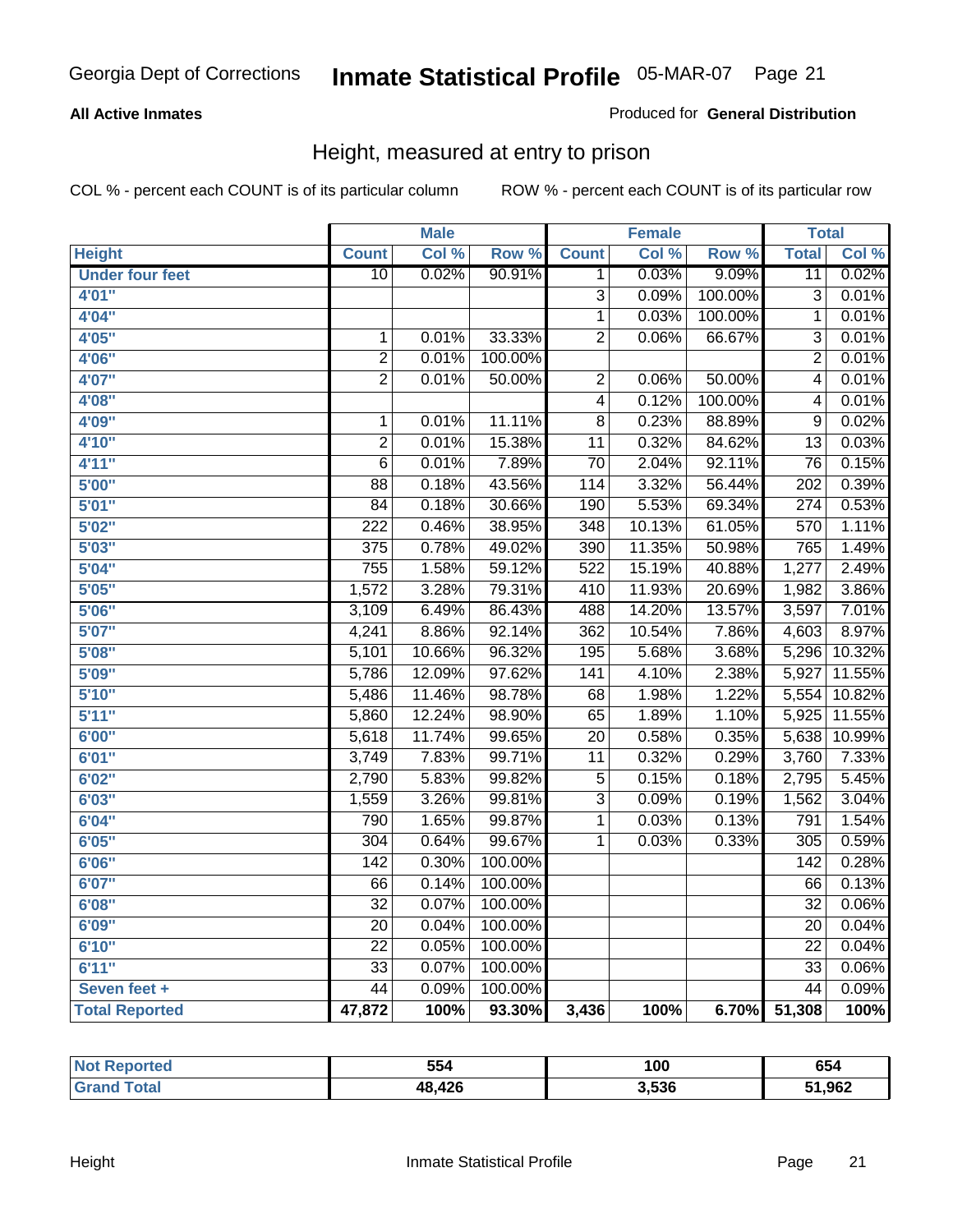#### **All Active Inmates**

Produced for **General Distribution**

### Height, measured at entry to prison

|                        | <b>Male</b> | <b>Female</b> | <b>Total</b> |
|------------------------|-------------|---------------|--------------|
| Mean (average)         | 5'10"       | 5'05"         | 5'10''       |
| <b>Median (middle)</b> | 5'10''      | 5'05"         | 5'10''       |
| Mode (most frequent)   | 5'11"       | 5'04"         | 5'09"        |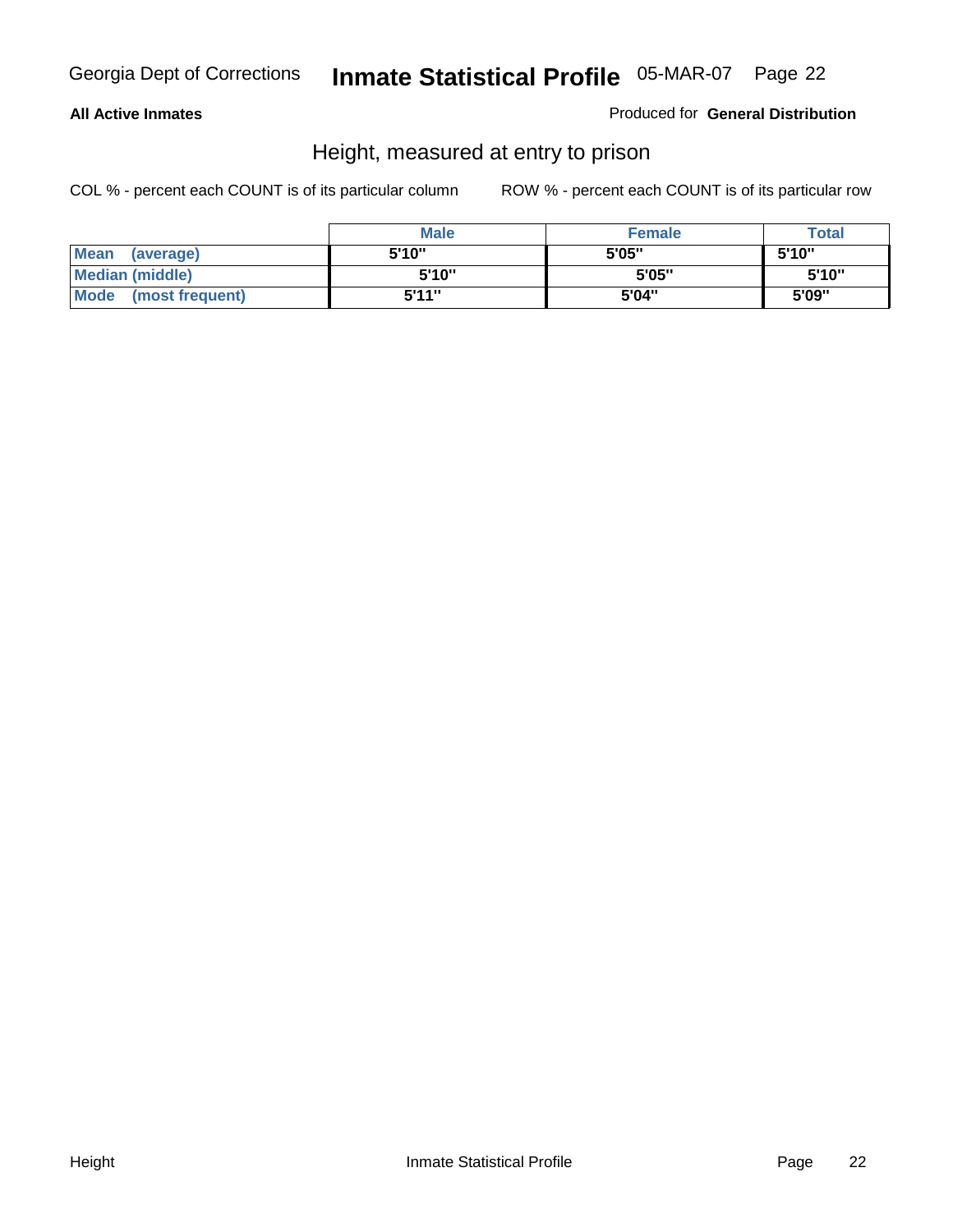#### **All Active Inmates**

#### Produced for **General Distribution**

### Weight, measured at entry to prison

|                        |                  | <b>Male</b> |                  |                  | <b>Female</b> |        | <b>Total</b>    |        |
|------------------------|------------------|-------------|------------------|------------------|---------------|--------|-----------------|--------|
| Weight                 | <b>Count</b>     | Col %       | Row <sup>%</sup> | <b>Count</b>     | Col %         | Row %  | <b>Total</b>    | Col %  |
| <b>Under 80 pounds</b> | 4                | 0.01%       | 100.00%          |                  |               |        | $\overline{4}$  | 0.01%  |
| 80 - 89 pounds         | $\overline{3}$   | 0.01%       | 100.00%          |                  |               |        | $\overline{3}$  | 0.01%  |
| 90 - 99 pounds         | $\overline{3}$   | 0.01%       | 37.50%           | $\overline{5}$   | 0.15%         | 62.50% | $\overline{8}$  | 0.02%  |
| 100 - 109 pounds       | $\overline{30}$  | 0.06%       | 44.12%           | $\overline{38}$  | 1.11%         | 55.88% | 68              | 0.13%  |
| 110 - 119 pounds       | 128              | 0.27%       | 55.17%           | 104              | 3.03%         | 44.83% | 232             | 0.45%  |
| 120 - 129 pounds       | $\overline{538}$ | 1.12%       | 70.79%           | $\overline{222}$ | 6.46%         | 29.21% | 760             | 1.48%  |
| 130 - 139 pounds       | 1,536            | 3.21%       | 84.07%           | 291              | 8.47%         | 15.93% | 1,827           | 3.56%  |
| 140 - 149 pounds       | 3,216            | 6.72%       | 90.16%           | 351              | 10.22%        | 9.84%  | 3,567           | 6.95%  |
| 150 - 159 pounds       | 4,848            | 10.13%      | 92.77%           | $\overline{378}$ | 11.00%        | 7.23%  | 5,226           | 10.19% |
| 160 - 169 pounds       | 6,389            | 13.35%      | 94.54%           | 369              | 10.74%        | 5.46%  | 6,758           | 13.17% |
| 170 - 179 pounds       | 6,250            | 13.06%      | 95.07%           | 324              | 9.43%         | 4.93%  | 6,574           | 12.81% |
| 180 - 189 pounds       | 6,131            | 12.81%      | 95.95%           | 259              | 7.54%         | 4.05%  | 6,390           | 12.45% |
| 190 - 199 pounds       | 4,731            | 9.88%       | 95.87%           | $\overline{204}$ | 5.94%         | 4.13%  | 4,935           | 9.62%  |
| 200 - 209 pounds       | 3,885            | 8.12%       | 94.23%           | 238              | 6.93%         | 5.77%  | 4,123           | 8.04%  |
| 210 - 219 pounds       | 2,896            | 6.05%       | 94.61%           | 165              | 4.80%         | 5.39%  | 3,061           | 5.97%  |
| 220 - 229 pounds       | 2,257            | 4.71%       | 94.71%           | 126              | 3.67%         | 5.29%  | 2,383           | 4.64%  |
| 230 - 239 pounds       | 1,514            | 3.16%       | 94.15%           | $\overline{94}$  | 2.74%         | 5.85%  | 1,608           | 3.13%  |
| 240 - 249 pounds       | 1,089            | 2.27%       | 93.96%           | $\overline{70}$  | 2.04%         | 6.04%  | 1,159           | 2.26%  |
| 250 - 259 pounds       | $\overline{719}$ | 1.50%       | 93.26%           | $\overline{52}$  | 1.51%         | 6.74%  | 771             | 1.50%  |
| 260 - 269 pounds       | $\overline{545}$ | 1.14%       | 92.53%           | $\overline{44}$  | 1.28%         | 7.47%  | 589             | 1.15%  |
| 270 - 279 pounds       | 344              | 0.72%       | 93.99%           | $\overline{22}$  | 0.64%         | 6.01%  | 366             | 0.71%  |
| 280 - 289 pounds       | 259              | 0.54%       | 91.20%           | $\overline{25}$  | 0.73%         | 8.80%  | 284             | 0.55%  |
| 290 - 299 pounds       | 176              | 0.37%       | 91.67%           | $\overline{16}$  | 0.47%         | 8.33%  | 192             | 0.37%  |
| 300 - 309 pounds       | 103              | 0.22%       | 90.35%           | 11               | 0.32%         | 9.65%  | 114             | 0.22%  |
| 310 - 319 pounds       | 83               | 0.17%       | 92.22%           | 7                | 0.20%         | 7.78%  | 90              | 0.18%  |
| 320 - 329 pounds       | 63               | 0.13%       | 91.30%           | $\overline{6}$   | 0.17%         | 8.70%  | 69              | 0.13%  |
| 330 - 339 pounds       | $\overline{23}$  | 0.05%       | 88.46%           | $\overline{3}$   | 0.09%         | 11.54% | $\overline{26}$ | 0.05%  |
| 340 - 349 pounds       | $\overline{30}$  | 0.06%       | 83.33%           | $\overline{6}$   | 0.17%         | 16.67% | $\overline{36}$ | 0.07%  |
| 350 - 359 pounds       | $\overline{30}$  | 0.06%       | 93.75%           | $\overline{2}$   | 0.06%         | 6.25%  | $\overline{32}$ | 0.06%  |
| 360 - 369 pounds       | $\overline{17}$  | 0.04%       | 80.95%           | 4                | 0.12%         | 19.05% | $\overline{21}$ | 0.04%  |
| 370 - 379 pounds       | 5                | 0.01%       | 100.00%          |                  |               |        | 5               | 0.01%  |
| 380 - 389 pounds       | 1                | 0.01%       | 100.00%          |                  |               |        | 1               | 0.01%  |
| 390 - 399 pounds       | 3                | 0.01%       | 100.00%          |                  |               |        | $\overline{3}$  | 0.01%  |
| 400 pounds and over    | $\overline{23}$  | 0.05%       | 100.00%          |                  |               |        | $\overline{23}$ | 0.04%  |
| <b>Total Reported</b>  | 47,872           | 100%        | 93.30%           | 3,436            | 100%          | 6.70%  | 51,308          | 100%   |

| Reported<br>' N∩t | 554    | 100   | 654    |
|-------------------|--------|-------|--------|
| `otal<br>' Gra    | 48,426 | 3,536 | 51,962 |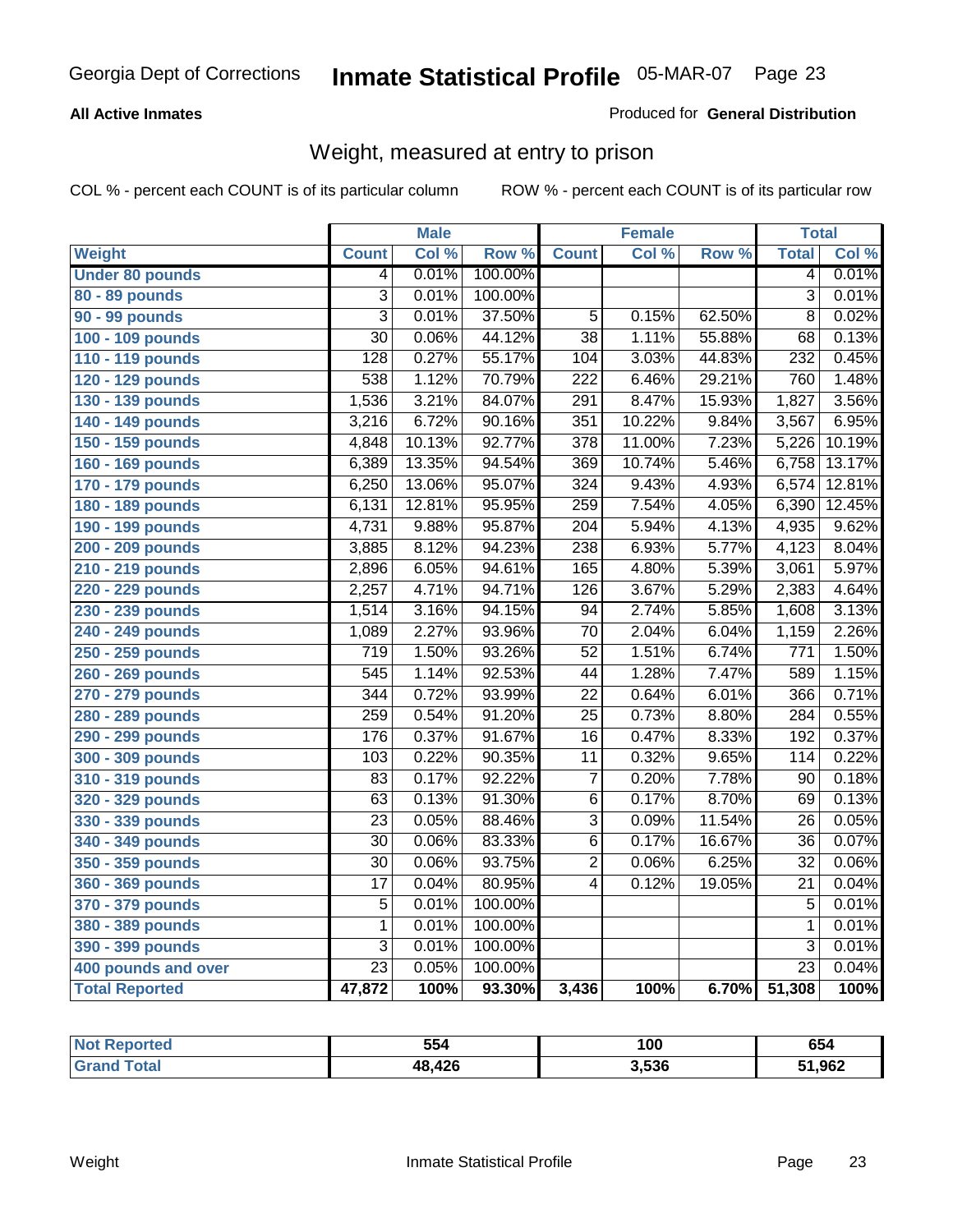#### **All Active Inmates**

#### Produced for **General Distribution**

### Weight, measured at entry to prison

|                                | <b>Male</b> | <b>Female</b> | Total |
|--------------------------------|-------------|---------------|-------|
| <b>Mean</b><br>(average)       | 185         | 175           | 185   |
| <b>Median (middle)</b>         | 180         | 168           | 180   |
| <b>Mode</b><br>(most frequent) | 180         | 150           | 180   |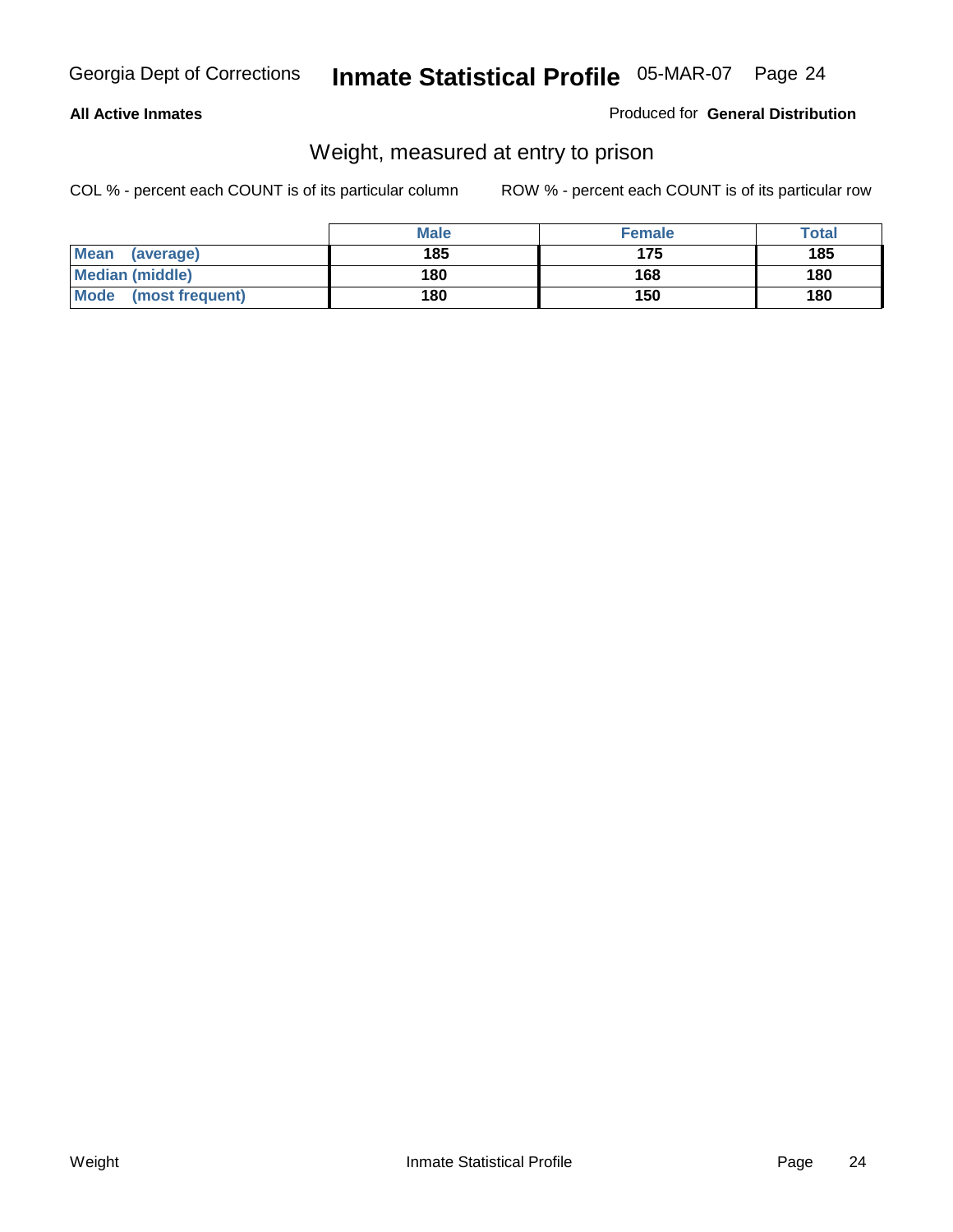#### **All Active Inmates**

#### Produced for **General Distribution**

### Military service

|                         |              | <b>Male</b> |             |       | <b>Female</b> |       |              | <b>Total</b> |
|-------------------------|--------------|-------------|-------------|-------|---------------|-------|--------------|--------------|
| <b>Race Group</b>       | <b>Count</b> | Col %       | Row % Count |       | Col %         | Row % | <b>Total</b> | Col %        |
| <b>Air Force</b>        | 282          | .85%        | 97.24%      | 8     | .27%          | 2.76% | 290          | .80%         |
| 2<br><b>Army</b>        | 2,144        | 6.45%       | 98.80%      | 26    | .88%          | 1.20% | 2,170        | 5.99%        |
| <b>Navy</b><br>3        | 599          | 1.80%       | 99.50%      | 3     | .10%          | .50%  | 602          | 1.66%        |
| <b>Marines</b><br>4     | 477          | 1.43%       | 99.38%      | 3     | .10%          | .63%  | 480          | 1.33%        |
| <b>Coast Guard</b><br>5 | 24           | $.07\%$     | 92.31%      | 2     | $.07\%$       | 7.69% | 26           | .07%         |
| <b>None</b><br>96       | 29,723       | 89.40%      | 91.09%      | 2,908 | 98.58%        | 8.91% | 32,631       | 90.14%       |
| <b>Total Reported</b>   | 33,249       | 100%        | 91.85%      | 2,950 | 100%          | 8.15% | 36,199       | 100%         |

| <b>Reported</b>              | $-477$ | 586   | 5,763  |
|------------------------------|--------|-------|--------|
| ' N∩t                        | 15.    |       | .      |
| <b>Total</b><br><b>Grand</b> | 48,426 | 3.536 | 51,962 |

|  | <b>Mou</b> | Army | Army | Army |
|--|------------|------|------|------|
|--|------------|------|------|------|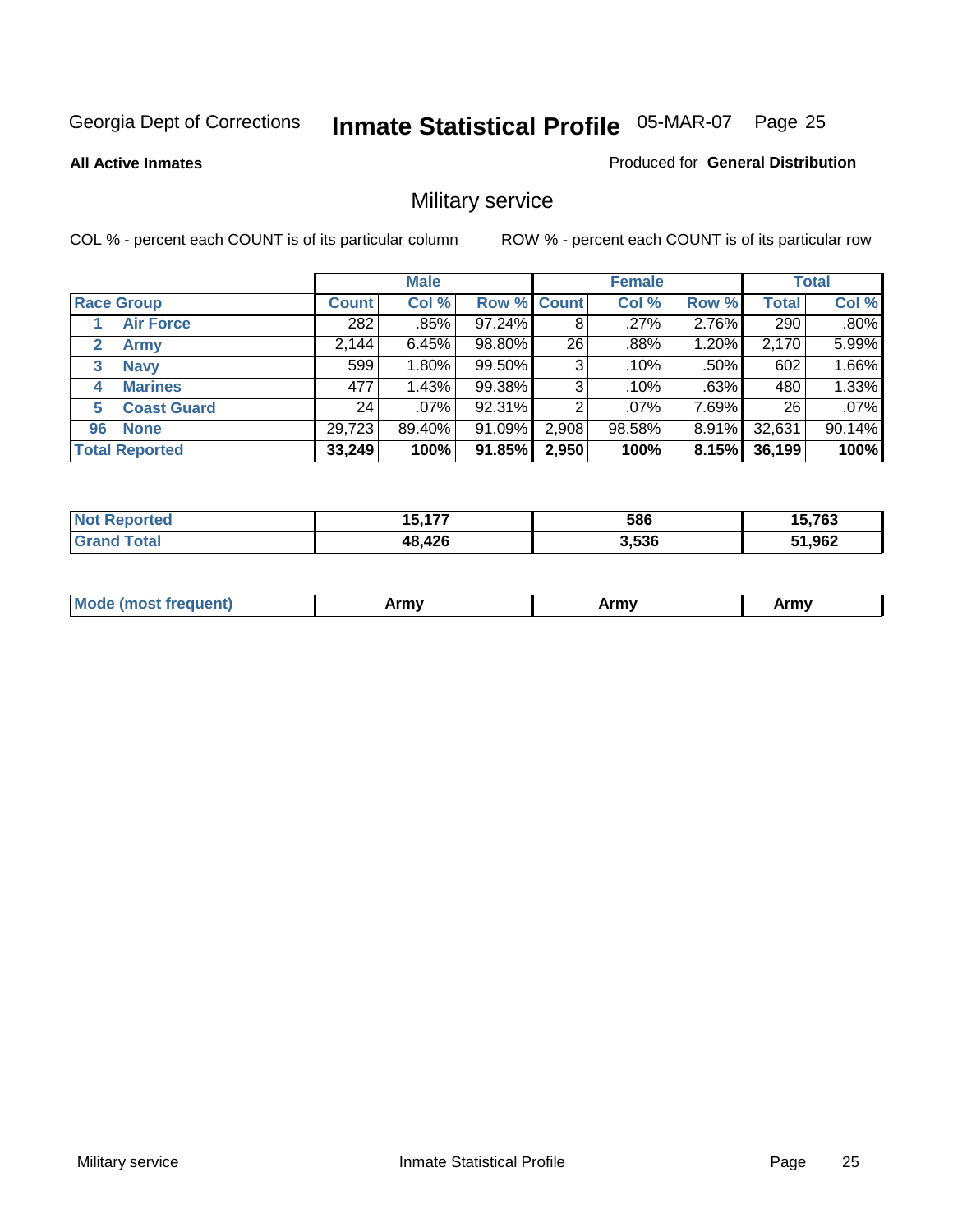#### **All Active Inmates**

#### Produced for **General Distribution**

### Type of admission to prison

|                |                             |              | <b>Male</b> |                    |     | <b>Female</b> |        |              | <b>Total</b> |
|----------------|-----------------------------|--------------|-------------|--------------------|-----|---------------|--------|--------------|--------------|
|                | <b>Type of Admission</b>    | <b>Count</b> | Col %       | <b>Row % Count</b> |     | Col %         | Row %  | <b>Total</b> | Col %        |
| 1              | <b>Committed From Court</b> | 32,822       | 69.31%      | 93.44% 2,303       |     | 67.72%        | 6.56%  | 35,125       | 69.21%       |
| $\overline{2}$ | <b>Return Appeal/Bond</b>   | 8            | .02%        | 100.00%            |     |               |        | 8            | .02%         |
| 3              | <b>Parole Rev/New Sent</b>  | 4,680        | 9.88%       | 95.10%             | 241 | 7.09%         | 4.90%  | 4,921        | 9.70%        |
| 4              | <b>Par Rev/No New Sent</b>  | 1,807        | 3.82%       | 93.68%             | 122 | 3.59%         | 6.32%  | 1,929        | 3.80%        |
| 5              | <b>Prob Viol/Total Rev</b>  |              | .01%        | 100.00%            |     |               |        |              | .01%         |
| 6              | <b>Prob Viol/Partial</b>    | 2,859        | 6.04%       | 89.82%             | 324 | 9.53%         | 10.18% | 3,183        | 6.27%        |
| 7              | <b>Admit Fm Other Cust</b>  | 46           | .10%        | 93.88%             | 3   | .09%          | 6.12%  | 49           | .10%         |
| 9              | <b>Prob Rev/Remainder</b>   | 4,268        | 9.01%       | 91.53%             | 395 | 11.61%        | 8.47%  | 4,663        | 9.19%        |
| 10             | <b>New Sent/Par Rev Pnd</b> | 22           | .05%        | 91.67%             | 2   | .06%          | 8.33%  | 24           | .05%         |
| 11             | <b>Life W/O Parole</b>      | 283          | .60%        | 98.95%             | 3   | .09%          | 1.05%  | 286          | .56%         |
| 30             | <b>Par Rev/Rsn Unknown</b>  | 71           | .15%        | 100.00%            |     |               |        | 71           | .14%         |
| 32             | <b>Pb Parole Rescinded</b>  | 15           | .03%        | 100.00%            |     |               |        | 15           | .03%         |
| 33             | <b>Prob Revoc/Spec Cond</b> | 142          | .30%        | 95.30%             | 7   | .21%          | 4.70%  | 149          | .29%         |
| 40             | <b>Par Rev/Revoc Center</b> | 266          | .56%        | 99.63%             |     | .03%          | .37%   | 267          | .53%         |
| 44             | <b>Whitworth Detention</b>  | 58           | .12%        | 100.00%            |     |               |        | 58           | .11%         |
| 50             | <b>Dcys At Risk</b>         | 5            | .01%        | 100.00%            |     |               |        | 5            | .01%         |
|                | <b>Total Reported</b>       | 47,353       | 100%        | 93.3% 3,401        |     | 100%          | 6.7%   | 50,754       | 100%         |

| Reported   | ית ו  | 1 2 5 | 1208   |
|------------|-------|-------|--------|
| <b>NOT</b> | נ וטו | טט ו  |        |
| . Gr       | .426  | 3.536 | 51,962 |

| Mo<br>Cmmt<br>Cmmt<br>Court Cmmt<br>:nurt<br>∵∩urt เ<br>most trea |  |  |
|-------------------------------------------------------------------|--|--|
|                                                                   |  |  |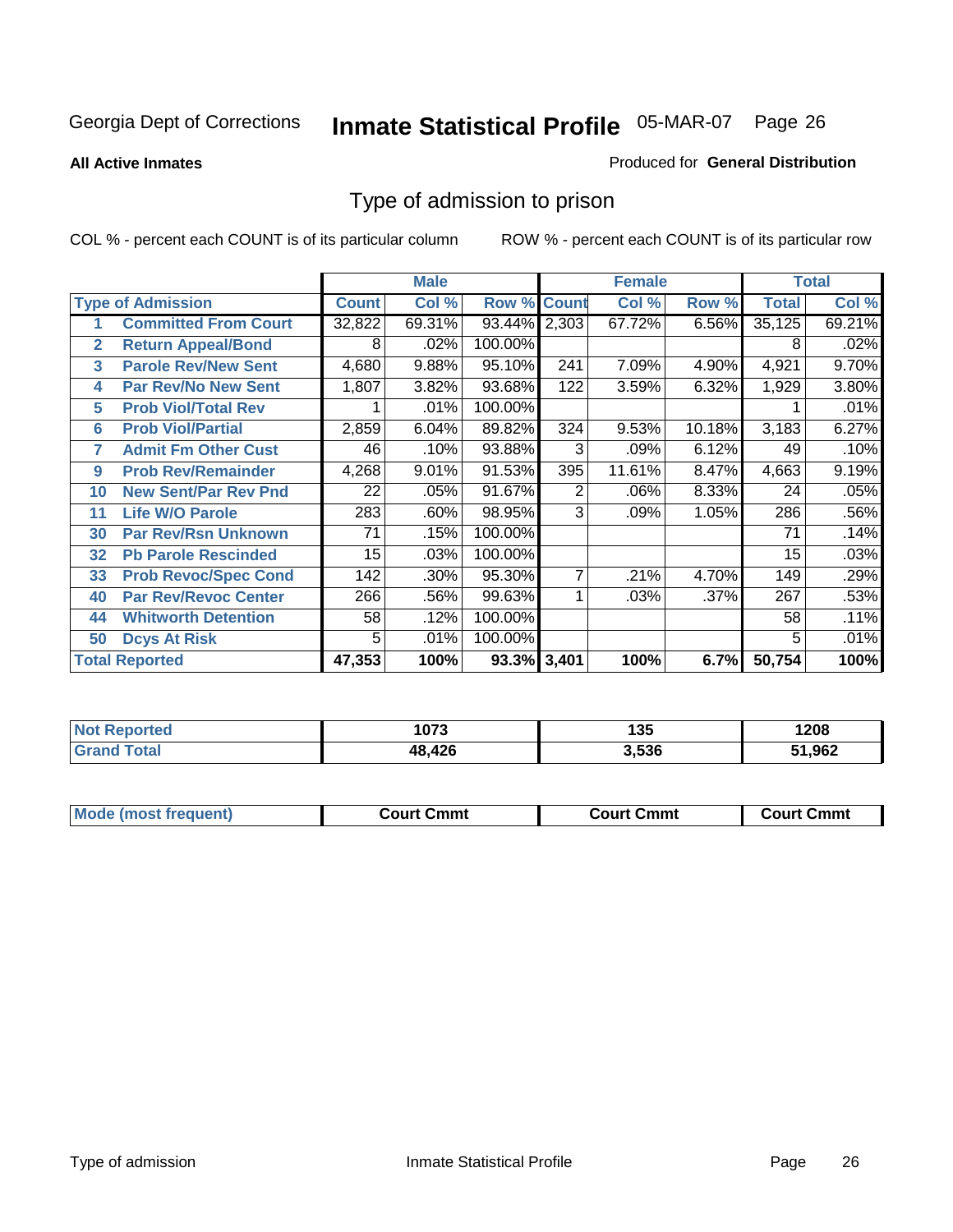**All Active Inmates**

#### Produced for **General Distribution**

### Current / last security status

|                        |              | <b>Male</b> |             |       | <b>Female</b> |          |              | <b>Total</b> |
|------------------------|--------------|-------------|-------------|-------|---------------|----------|--------------|--------------|
| <b>Security Status</b> | <b>Count</b> | Col %       | Row % Count |       | Col %         | Row %    | <b>Total</b> | Col %        |
| 0 Diag Incom           |              | $.01\%$     | 100.00%     |       | $.00\%$       |          |              | .01%         |
| 1 Wrk Releas           | 578          | 1.25%       | 77.69%      | 166   | 5.00%         | 22.31%   | 744          | 1.50%        |
| 2 Trusty               | ,765         | $3.82\%$    | 90.24%      | 191   | 5.75%         | $9.76\%$ | 1,956        | 3.94%        |
| 3 Minimum              | 17,981       | 38.87%      | 90.18%      | 1,958 | 58.92%        | 9.82%    | 19,939       | 40.21%       |
| 4 Medium               | 19,359       | 41.84%      | 96.15%      | 775   | 23.32%        | $3.85\%$ | 20,134       | 40.60%       |
| 5 Close                | 6,017        | $13.01\%$   | 96.35%      | 228   | 6.86%         | $3.65\%$ | 6,245        | 12.59%       |
| <b>6 Maximum</b>       | 563          | 1.22%       | 99.12%      | 5     | .15%          | .88%     | 568          | 1.15%        |
| <b>Total Reported</b>  | 46,264       | 100%        | 93.3%       | 3,323 | 100%          | 6.7%     | 49,587       | 100%         |

| <b>Still being diagnosed</b> | 2.156  | 213   | 2,369  |
|------------------------------|--------|-------|--------|
| <b>Not Reported</b>          |        |       |        |
| <b>Grand Total</b>           | 48,426 | 3,536 | 51,962 |

| $M_{\Omega}$<br>יחב | M۵<br>dium | <b>BAL.</b><br>num | Mer<br>dium |
|---------------------|------------|--------------------|-------------|
|                     |            |                    |             |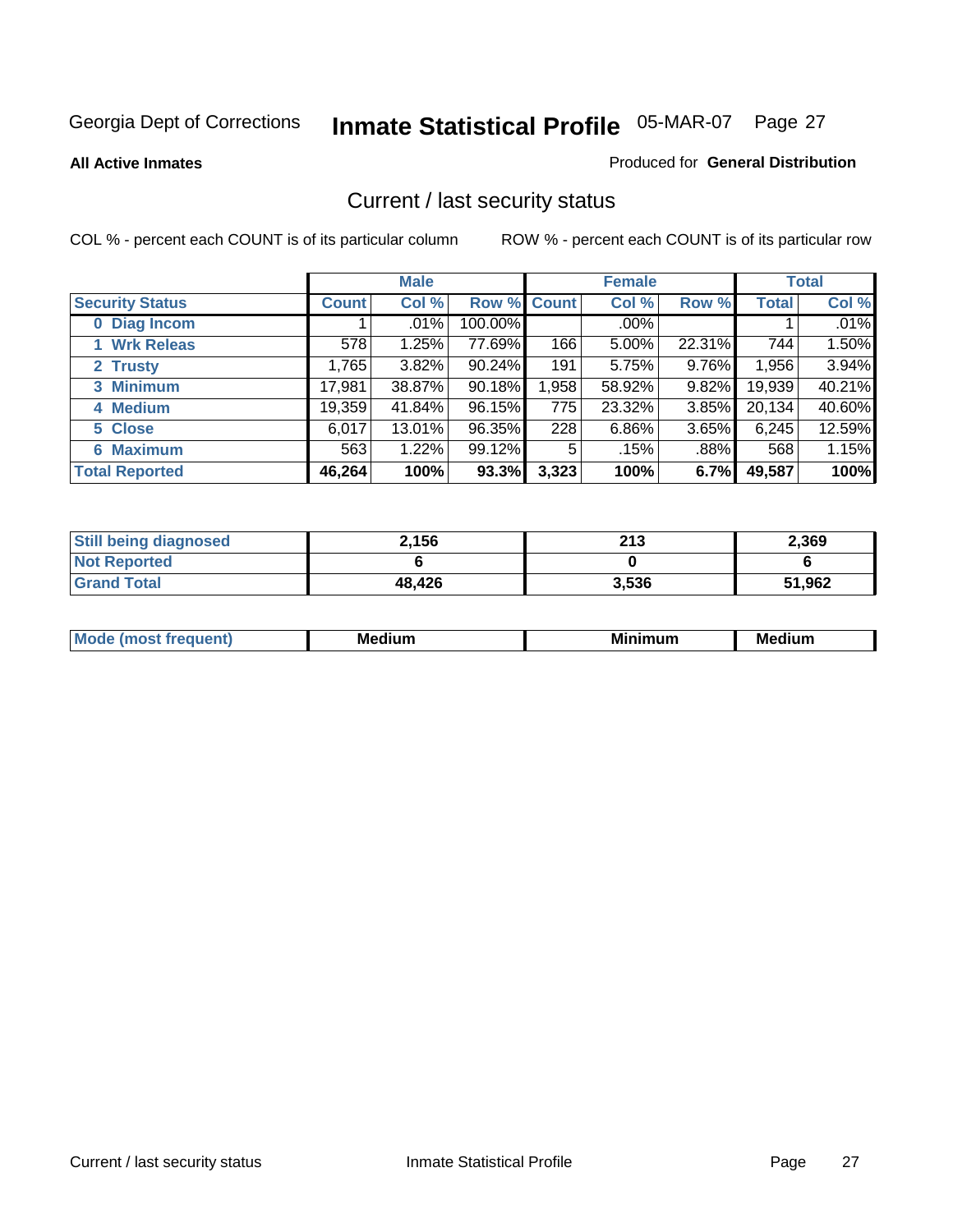**All Active Inmates**

#### Produced for **General Distribution**

### Current / last type of institution

|                            |              | <b>Male</b> |         |              | <b>Female</b> |        |              | <b>Total</b> |
|----------------------------|--------------|-------------|---------|--------------|---------------|--------|--------------|--------------|
| <b>Type of Institution</b> | <b>Count</b> | Col %       | Row %   | <b>Count</b> | Col %         | Row %  | <b>Total</b> | Col %        |
| <b>Transitional Center</b> | 1,674        | $3.46\%$    | 88.29%  | 222          | 6.28%         | 11.71% | 1,896        | 3.65%        |
| <b>State Hospital</b>      |              | .01%        | 100.00% |              |               |        |              | .01%         |
| <b>County Camp</b>         | 4,882        | 10.08%      | 100.00% |              |               |        | 4,882        | $9.40\%$     |
| <b>State Prison</b>        | 34,138       | 70.50%      | 91.15%  | 3,314        | 93.72%        | 8.85%  | 37,452       | 72.08%       |
| <b>Private Prison</b>      | 4,911        | 10.14%      | 100.00% |              |               |        | 4,911        | 9.45%        |
| <b>Prison Annex</b>        | 1,322        | 2.73%       | 100.00% |              |               |        | 1,322        | 2.54%        |
| <b>Pre Release Center</b>  | 1,217        | 2.51%       | 100.00% |              |               |        | 1,217        | 2.34%        |
| <b>Inmate Boot Camp</b>    | 281          | .58%        | 100.00% |              |               |        | 281          | .54%         |
| <b>Total Rported</b>       | 48,426       | 100%        | 93.2%   | 3,536        | 100%          | 6.8%   | 51,962       | 100%         |

| <b>Not</b><br>Reported |        |       |        |
|------------------------|--------|-------|--------|
| <b>Total</b>           | 48,426 | 3,536 | 51,962 |

| <b>Mode (most frequent)</b> | <b>State Prison</b> | <b>State Prison</b> | <b>State Prison I</b> |
|-----------------------------|---------------------|---------------------|-----------------------|
|                             |                     |                     |                       |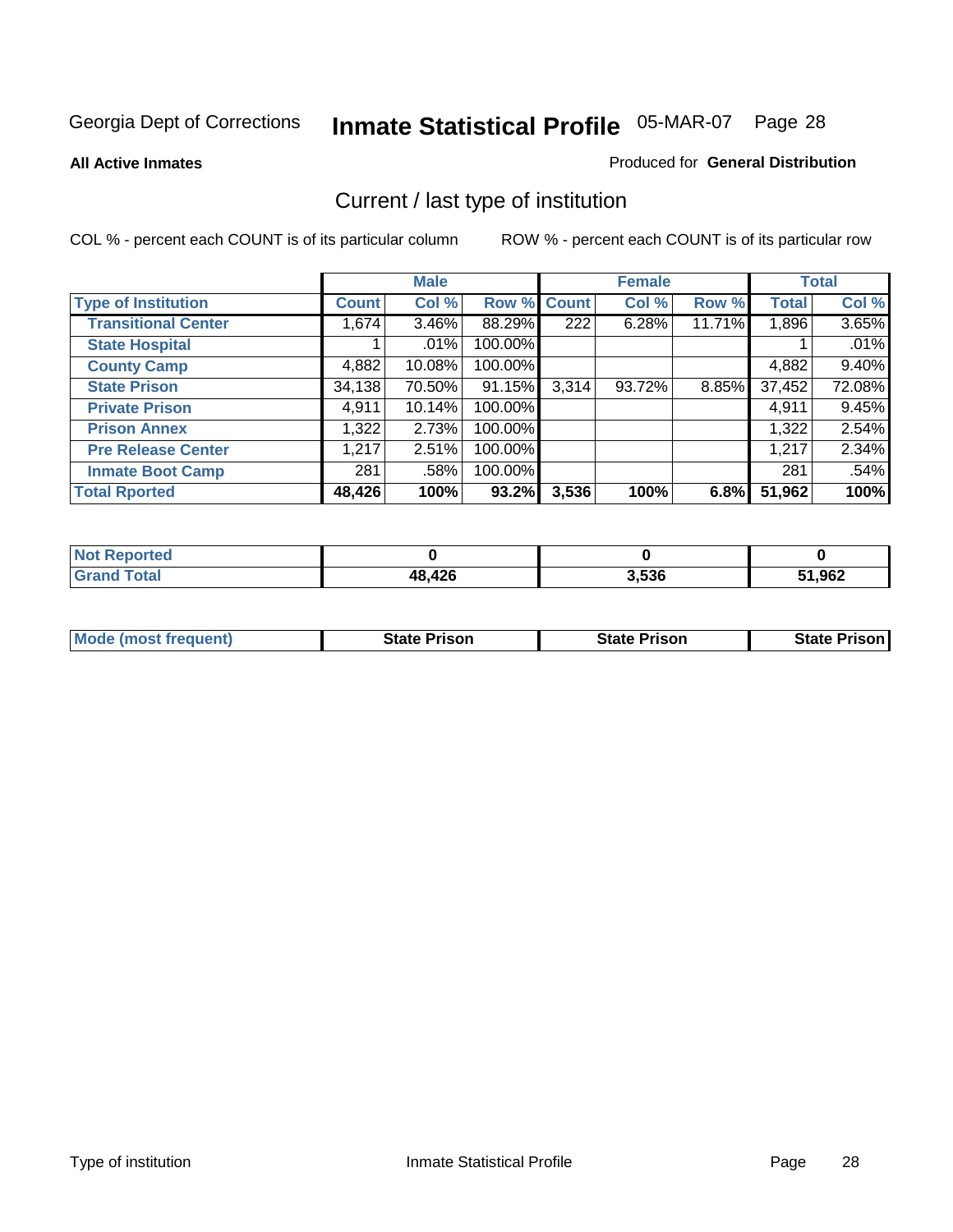**All Active Inmates**

#### Produced for **General Distribution**

### Institution type - transitional centers

|                                          |                                 |                  | <b>Male</b> |                    |     | <b>Female</b> |         |              | <b>Total</b> |
|------------------------------------------|---------------------------------|------------------|-------------|--------------------|-----|---------------|---------|--------------|--------------|
| <b>Institution Type - Trans. Centers</b> |                                 | <b>Count</b>     | Col %       | <b>Row % Count</b> |     | Col %         | Row %   | <b>Total</b> | Col %        |
| 220                                      | <b>Albany Trans-Ctr</b>         | 151              | 9.02%       | 100.00%            |     |               |         | 151          | 7.96%        |
| 223                                      | <b>Atlanta Male Trans-Ctr</b>   | 246              | 14.70%      | 100.00%            |     |               |         | 246          | 12.97%       |
| 246                                      | <b>Augusta Trans-Ctr</b>        | 200 <sub>1</sub> | 11.95%      | 100.00%            |     |               |         | 200          | 10.55%       |
| 249                                      | <b>Clayton Transitional Ctr</b> | 322              | 19.24%      | 100.00%            |     |               |         | 322          | 16.98%       |
| 247                                      | <b>Coastal Transitional Ctr</b> | 250              | 14.93%      | 100.00%            |     |               |         | 250          | 13.19%       |
| 225                                      | <b>Columbus Trans-Ctr</b>       | 96               | 5.73%       | 100.00%            |     |               |         | 96           | 5.06%        |
| 250                                      | <b>Helms Trans-Ctr</b>          | 101              | 6.03%       | 100.00%            |     |               |         | 101          | 5.33%        |
| 248                                      | <b>Lagrange Trans Ctr</b>       | 150              | 8.96%       | 100.00%            |     |               |         | 150          | 7.91%        |
| 231                                      | <b>Macon Male Trans-Ctr</b>     | 158              | 9.44%       | 100.00%            |     |               |         | 158          | 8.33%        |
| 235                                      | <b>Metro Womens Trans-Ctr</b>   |                  |             |                    | 222 | 100.00%       | 100.00% | 222          | 11.71%       |
|                                          | <b>Total Rported</b>            | 1,674            | 100%        | 88.29%             | 222 | 100%          | 11.71%  | 1,896        | 100%         |

| <b>Reported</b> |     |            |      |
|-----------------|-----|------------|------|
| ota.<br>_____   | 674 | nne<br>--- | .896 |

| <b>Mode (most frequent)</b> | 249 Clayton Transitional Ctr 235 Metro Womens Trans- | Ctr | 249 Clayton<br>Transitional Ctr |
|-----------------------------|------------------------------------------------------|-----|---------------------------------|
|                             |                                                      |     |                                 |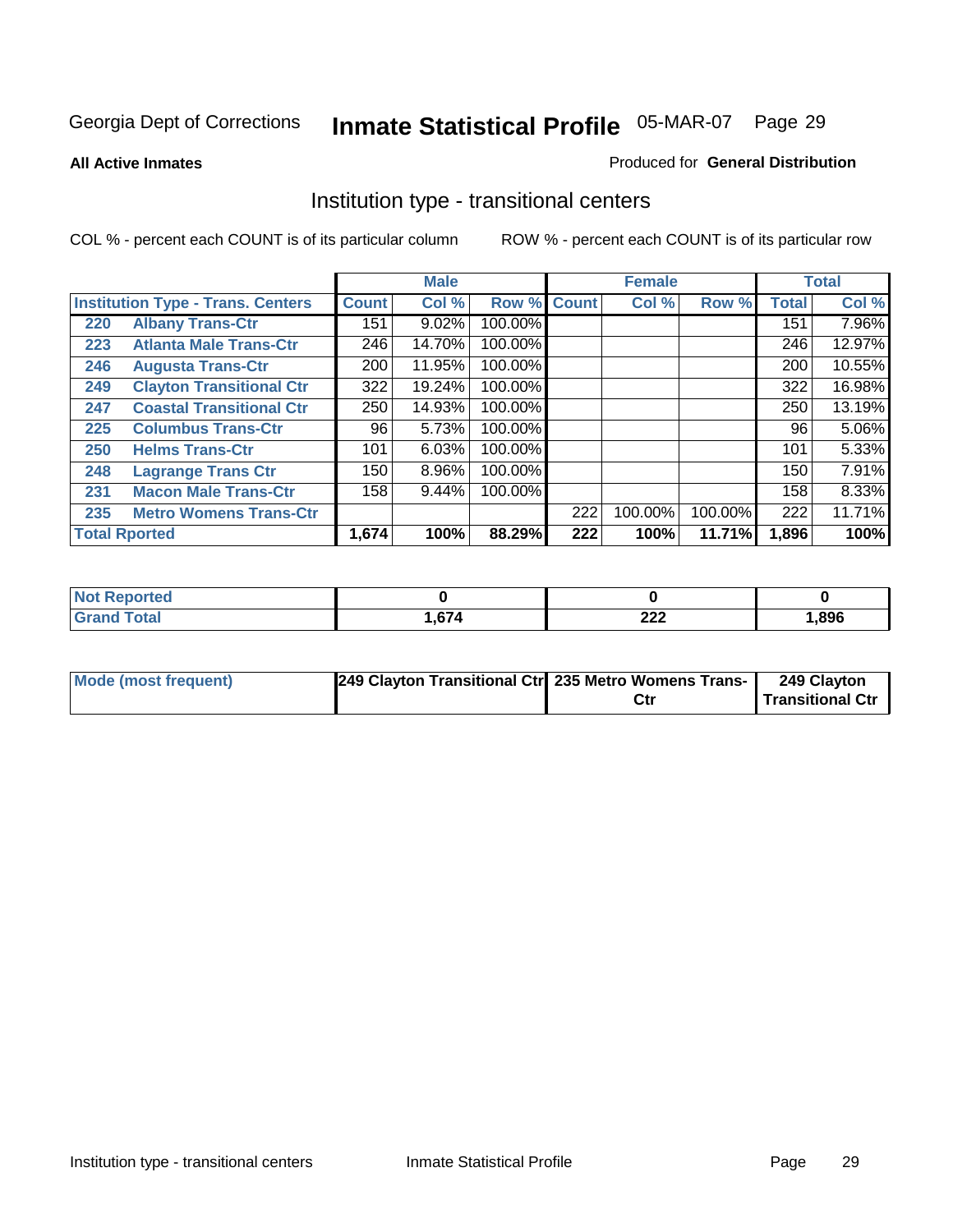**All Active Inmates**

#### Produced for **General Distribution**

### Institution type - mental hospitals

|                                                  | <b>Male</b> |                    | <b>Female</b> |                    | Total   |
|--------------------------------------------------|-------------|--------------------|---------------|--------------------|---------|
| <b>Institution Type - Mental Hospitals Count</b> | Col%        | <b>Row % Count</b> | Col%          | <b>Row % Total</b> | Col %   |
| <b>302 Central State Hospital</b>                | $100.00\%$  | 100.00%            |               |                    | 100.00% |
| <b>Total Rported</b>                             | 100%        | 100%               |               | %                  | 100%    |

| Not Reported |  |  |
|--------------|--|--|
| <b>otal</b>  |  |  |

| Mode (most frequent)<br>302 Central State Hospital | Null | <b>302 Central State</b><br><b>Hospital</b> |
|----------------------------------------------------|------|---------------------------------------------|
|----------------------------------------------------|------|---------------------------------------------|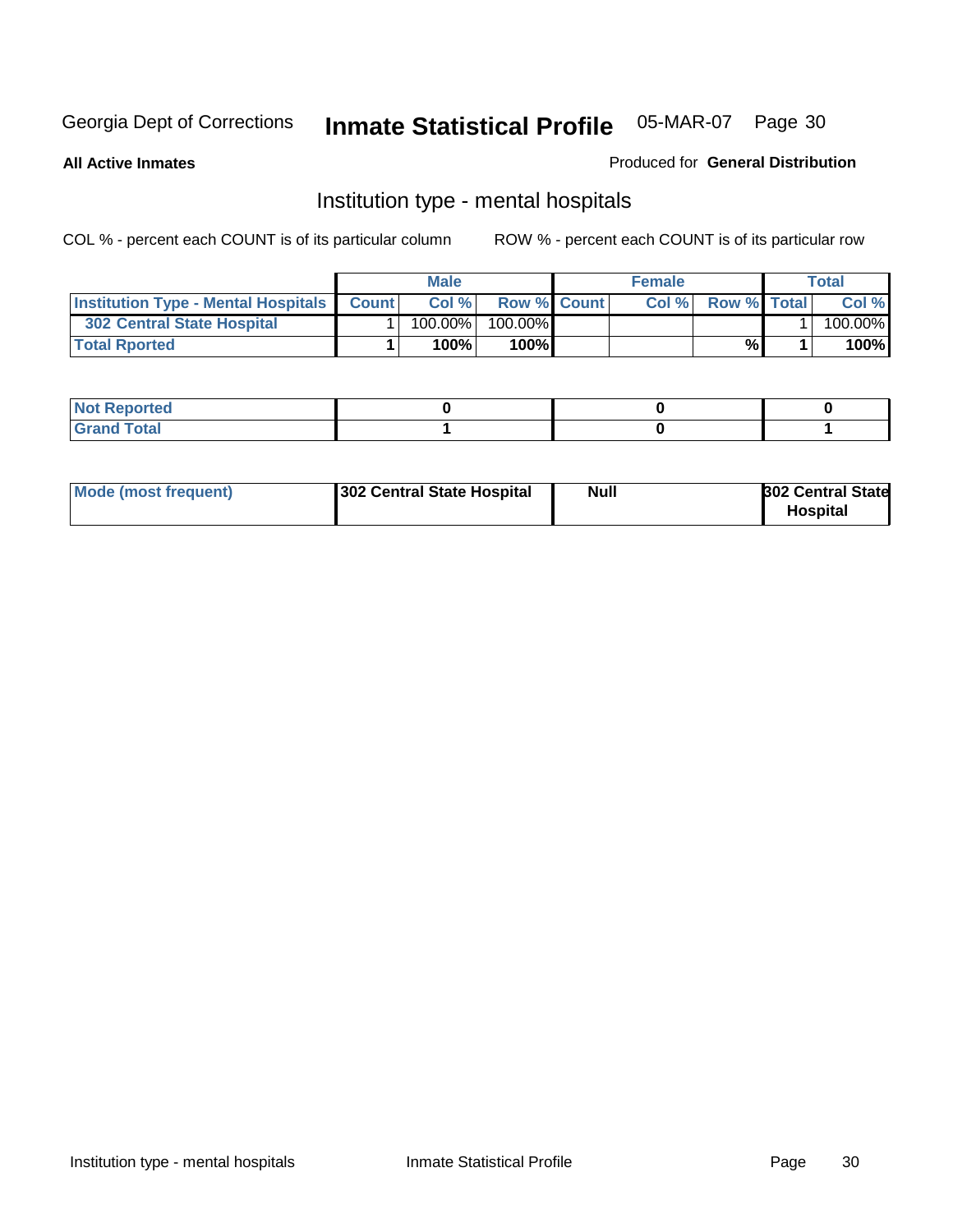#### **All Active Inmates**

#### Produced for **General Distribution**

### Institution type - county prisons

|                                          |                  | <b>Male</b> |         |              | <b>Female</b>             |                          |                  | <b>Total</b> |
|------------------------------------------|------------------|-------------|---------|--------------|---------------------------|--------------------------|------------------|--------------|
| <b>Institution Type - County Prisons</b> | <b>Count</b>     | Col %       | Row %   | <b>Count</b> | $\overline{\text{Col}}$ % | Row %                    | <b>Total</b>     | Col %        |
| <b>Bulloch County Ci</b><br>402          | 135              | 2.77%       | 100.00% |              |                           |                          | 135              | 2.77%        |
| <b>Carroll County Ci</b><br>404          | $\overline{228}$ | 4.67%       | 100.00% |              |                           |                          | $\overline{228}$ | 4.67%        |
| <b>Clarke County Ci</b><br>406           | 96               | 1.97%       | 100.00% |              |                           |                          | 96               | 1.97%        |
| <b>Clayton County Ci</b><br>456          | $\overline{217}$ | 4.44%       | 100.00% |              |                           |                          | $\overline{217}$ | 4.44%        |
| <b>Colquitt County Ci</b><br>407         | 166              | 3.40%       | 100.00% |              |                           |                          | 166              | 3.40%        |
| <b>Coweta County Ci</b><br>409           | $\overline{201}$ | 4.12%       | 100.00% |              |                           |                          | $\overline{201}$ | 4.12%        |
| <b>Decatur County Ci</b><br>411          | 214              | 4.38%       | 100.00% |              |                           |                          | 214              | 4.38%        |
| <b>Effingham County Ci</b><br>413        | 227              | 4.65%       | 100.00% |              |                           |                          | 227              | 4.65%        |
| <b>Floyd County Ci</b><br>415            | 341              | 6.98%       | 100.00% |              |                           |                          | 341              | 6.98%        |
| <b>Gwinnett County Ci</b><br>419         | 166              | 3.40%       | 100.00% |              |                           |                          | 166              | 3.40%        |
| <b>Hall County Ci</b><br>420             | 152              | 3.11%       | 100.00% |              |                           |                          | 152              | 3.11%        |
| <b>Harris County Ci</b><br>422           | 107              | 2.19%       | 100.00% |              |                           |                          | 107              | 2.19%        |
| <b>Jackson County Ci</b><br>426          | 158              | 3.24%       | 100.00% |              |                           |                          | 158              | 3.24%        |
| <b>Jefferson County Ci</b><br>428        | 187              | 3.83%       | 100.00% |              |                           |                          | 187              | 3.83%        |
| <b>Mitchell County Ci</b><br>433         | 113              | 2.31%       | 100.00% |              |                           |                          | 113              | 2.31%        |
| <b>Muscogee County Ci</b><br>435         | 500              | 10.24%      | 100.00% |              |                           |                          | 500              | 10.24%       |
| <b>Richmond County Ci</b><br>439         | 205              | 4.20%       | 100.00% |              |                           |                          | 205              | 4.20%        |
| <b>Screven County Prison</b><br>440      | 143              | 2.93%       | 100.00% |              |                           |                          | 143              | 2.93%        |
| <b>Spalding County Ci</b><br>441         | 362              | 7.41%       | 100.00% |              |                           |                          | 362              | 7.41%        |
| <b>Stewart County Ci</b><br>442          | 94               | 1.93%       | 100.00% |              |                           |                          | 94               | 1.93%        |
| <b>Sumter County Ci</b><br>443           | 320              | 6.55%       | 100.00% |              |                           |                          | $\overline{320}$ | 6.55%        |
| <b>Terrell County Ci</b><br>444          | 124              | 2.54%       | 100.00% |              |                           |                          | 124              | 2.54%        |
| <b>Thomas County Ci</b><br>445           | 157              | 3.22%       | 100.00% |              |                           |                          | 157              | 3.22%        |
| <b>Troup County Ci</b><br>447            | 269              | 5.51%       | 100.00% |              |                           |                          | 269              | 5.51%        |
| <b>Total Rported</b>                     | $\sqrt{4,882}$   | 100%        | 100%    |              |                           | $\overline{\frac{9}{6}}$ | 4,882            | 100%         |

| iteto.                      |       |      |
|-----------------------------|-------|------|
| $\sim$ $\sim$ $\sim$ $\sim$ | 1,882 | ,882 |

| Mode (most frequent) | 435 Muscogee County Ci | Null | 435 Muscogee     |
|----------------------|------------------------|------|------------------|
|                      |                        |      | <b>County Ci</b> |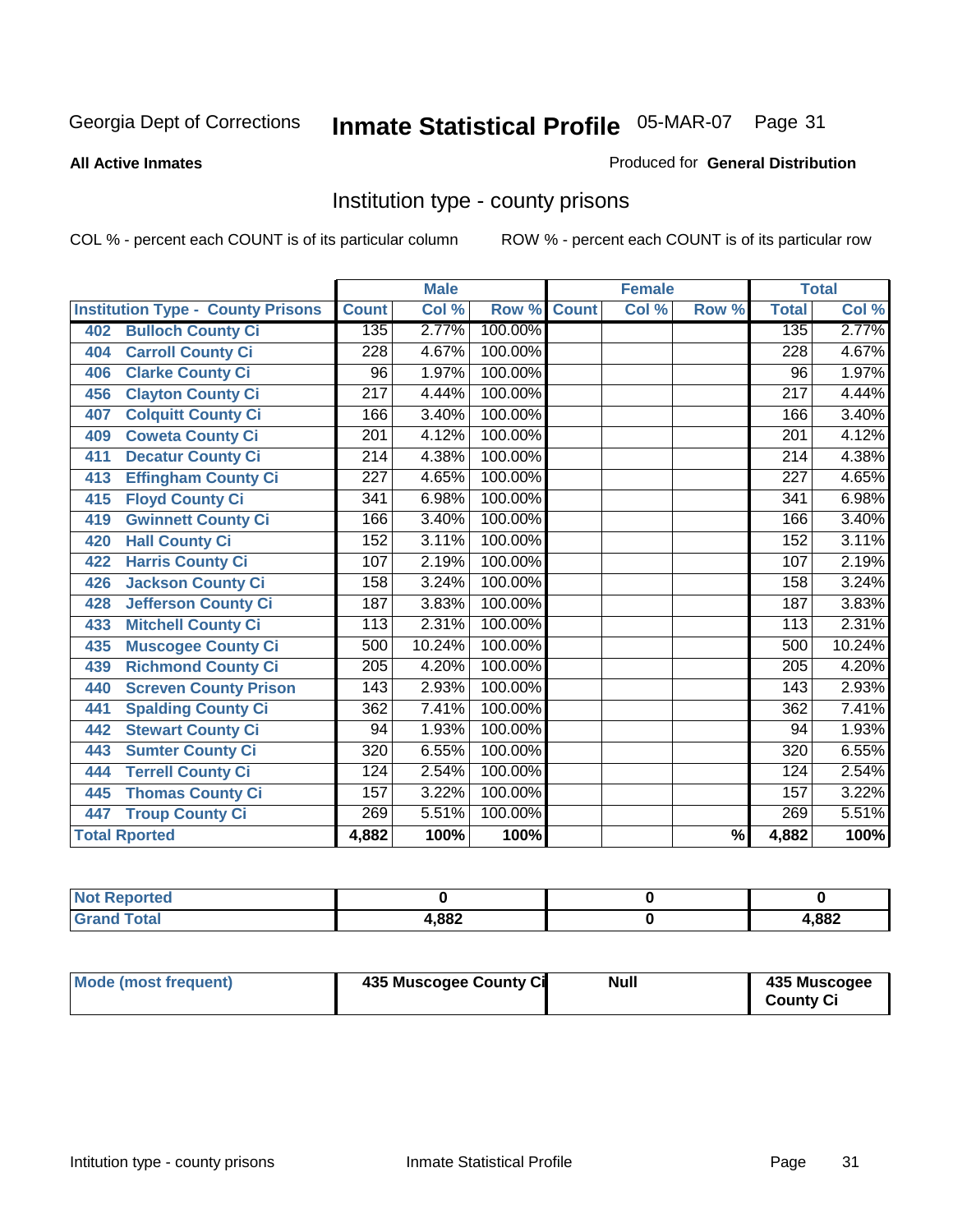**All Active Inmates**

#### Produced for **General Distribution**

### Institution type - state prisons

|     |                                         |                  | <b>Male</b> |         |                | <b>Female</b> |         | <b>Total</b> |       |
|-----|-----------------------------------------|------------------|-------------|---------|----------------|---------------|---------|--------------|-------|
|     | <b>Institution Type - State Prisons</b> | <b>Count</b>     | Col %       | Row %   | <b>Count</b>   | Col %         | Row %   | <b>Total</b> | Col % |
| 508 | <b>Arrendale State Prison</b>           |                  |             |         | 1,284          | 38.74%        | 100.00% | 1,284        | 3.41% |
|     | 532 Augusta State Med.<br><b>Prison</b> | 1,188            | 3.46%       | 100.00% |                |               |         | 1,188        | 3.16% |
| 543 | <b>Autry State Prison</b>               | 1,577            | 4.60%       | 100.00% |                |               |         | 1,577        | 4.19% |
| 553 | <b>Baldwin State Prison</b>             | 888              | 2.59%       | 100.00% |                |               |         | 888          | 2.36% |
| 536 | <b>Bostick State Prison</b>             | 697              | 2.03%       | 100.00% |                |               |         | 697          | 1.85% |
| 534 | <b>Burrus Corr Trn Cntr</b>             | 414              | 1.21%       | 100.00% |                |               |         | 414          | 1.10% |
| 547 | <b>Calhoun State Prison</b>             | 1,280            | 3.73%       | 100.00% |                |               |         | 1,280        | 3.40% |
| 531 | <b>Central State Prison</b>             | 813              | 2.37%       | 100.00% |                |               |         | 813          | 2.16% |
| 523 | <b>Coastal State Prison</b>             | 1,510            | 4.40%       | 100.00% |                |               |         | 1,510        | 4.01% |
| 503 | <b>Dodge State Prison</b>               | 1,214            | 3.54%       | 100.00% |                |               |         | 1,214        | 3.23% |
| 548 | <b>Dooly State Prison</b>               | 1,327            | 3.87%       | 100.00% |                |               |         | 1,327        | 3.53% |
| 521 | <b>Ga Diag &amp; Class Pris</b>         | 1,643            | 4.79%       | 100.00% |                |               |         | 1,643        | 4.37% |
| 522 | <b>Ga Diag &amp; Class Pris-</b>        | 326              | .95%        | 100.00% |                |               |         | 326          | .87%  |
| 517 | <b>Perm</b><br><b>Ga State Prison</b>   | 1,004            | 2.93%       | 99.90%  | 1 <sup>1</sup> | .03%          | .10%    | 1,005        | 2.67% |
| 541 | <b>Hancock State Prison</b>             | 1,272            | 3.71%       | 100.00% |                |               |         | 1,272        | 3.38% |
| 540 | <b>Hays State Prison</b>                | 879              | 2.56%       | 100.00% |                |               |         | 879          | 2.34% |
| 551 | <b>Homerville State Prison</b>          | 182              | .53%        | 100.00% |                |               |         | 182          | .48%  |
| 545 | <b>Johnson State Prison</b>             | 1,272            | 3.71%       | 100.00% |                |               |         | 1,272        | 3.38% |
| 510 | <b>Lee State Prison</b>                 | 754              | 2.20%       | 100.00% |                |               |         | 754          | 2.00% |
| 502 | <b>Lowndes State Prison</b>             | 283              | .82%        | 100.00% |                |               |         | 283          | .75%  |
| 549 | <b>Macon State Prison</b>               | 1,439            | 4.19%       | 100.00% |                |               |         | 1,439        | 3.83% |
| 519 | <b>Men'S State Prison</b>               | 660              | 1.92%       | 100.00% |                |               |         | 660          | 1.75% |
| 554 | <b>Metro State Prison (W)</b>           |                  |             |         | 915            | 27.61%        | 100.00% | 915          | 2.43% |
| 561 | <b>Milan State Prison</b>               | $\overline{237}$ | .69%        | 100.00% |                |               |         | 237          | .63%  |
| 509 | <b>Montgomery State Prison</b>          | 398              | 1.16%       | 100.00% |                |               |         | 398          | 1.06% |
| 505 | <b>Phillips State Prison</b>            | 820              | 2.39%       | 100.00% |                |               |         | 820          | 2.18% |
| 557 | <b>Pulaski State Prison (W)</b>         |                  |             |         | 1,114          | 33.61%        | 100.00% | 1,114        | 2.96% |
| 529 | <b>Rivers State Prison</b>              | 1,135            | 3.31%       | 100.00% |                |               |         | 1,135        | 3.02% |
| 533 | <b>Rogers State Prison</b>              | 1,280            | 3.73%       | 100.00% |                |               |         | 1,280        | 3.40% |
| 530 | <b>Rutledge State Prison</b>            | 593              | 1.73%       | 100.00% |                |               |         | 593          | 1.58% |
| 525 | <b>Scott State Prison</b>               | 1,251            | 3.65%       | 100.00% |                |               |         | 1,251        | 3.33% |
| 550 | <b>Smith State Prison</b>               | 1,218            | 3.55%       | 100.00% |                |               |         | 1,218        | 3.24% |
| 542 | <b>Telfair State Prison</b>             | 1,180            | 3.44%       | 100.00% |                |               |         | 1,180        | 3.14% |
| 537 | <b>Valdosta State Prison</b>            | 849              | 2.47%       | 100.00% |                |               |         | 849          | 2.26% |
| 506 | <b>Walker State Prison</b>              | 614              | 1.79%       | 100.00% |                |               |         | 614          | 1.63% |
| 501 | <b>Ware State Prison</b>                | 1,088            | 3.17%       | 100.00% |                |               |         | 1,088        | 2.89% |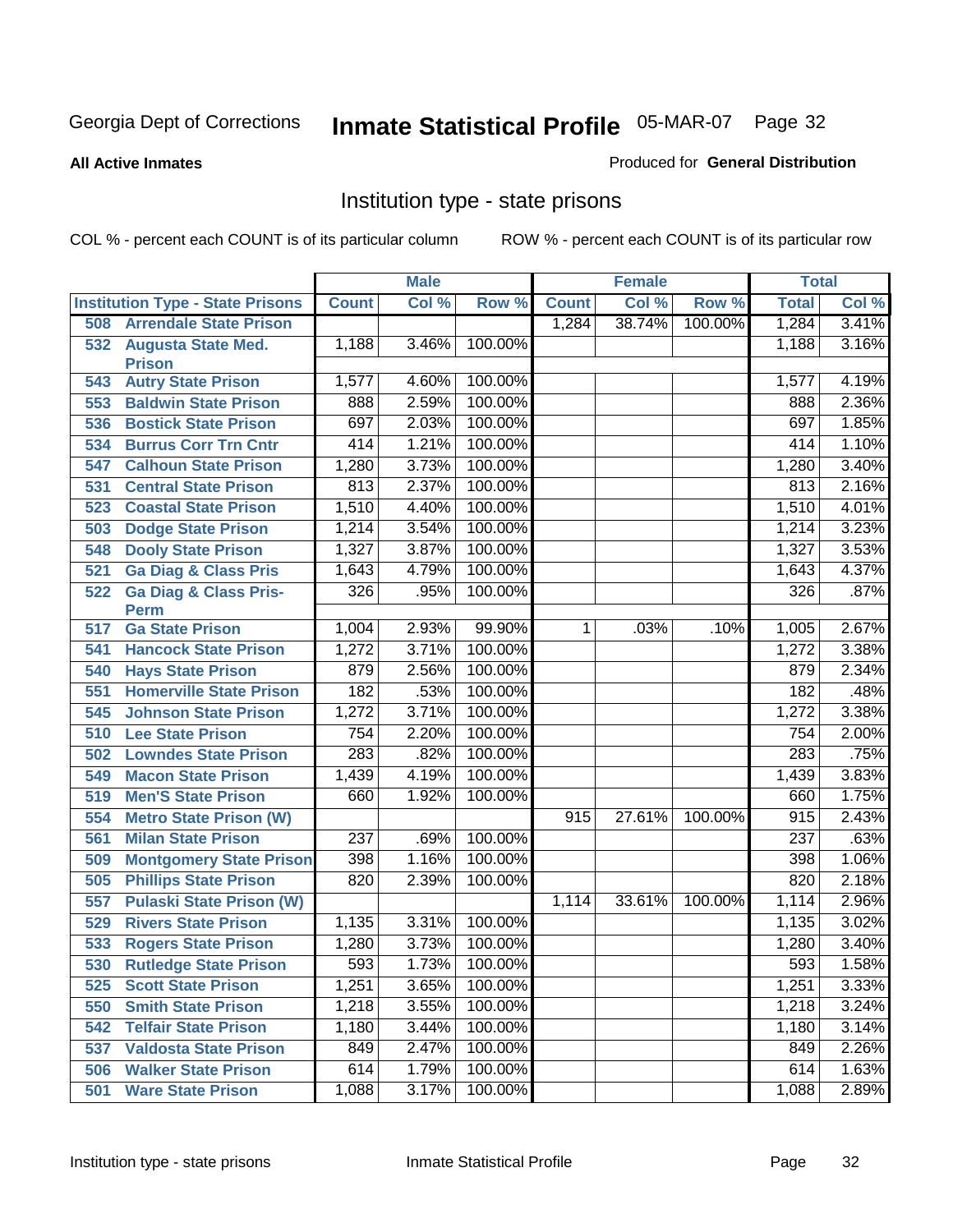**All Active Inmates**

#### Produced for **General Distribution**

### Institution type - state prisons

|                                         |              | <b>Male</b> |            |              | <b>Female</b> |       | <b>Total</b> |       |
|-----------------------------------------|--------------|-------------|------------|--------------|---------------|-------|--------------|-------|
| <b>Institution Type - State Prisons</b> | <b>Count</b> | Col %       | Row %      | <b>Count</b> | Col %         | Row % | <b>Total</b> | Col % |
| <b>Washington Sp</b><br>552             | .157         | $3.37\%$    | $100.00\%$ |              |               |       | 1,157        | 3.08% |
| <b>Wayne State Prison</b><br>507        | 196          | $.57\%$     | $100.00\%$ |              |               |       | 196          | .52%  |
| <b>Western Pre-Release</b><br>556       | 167          | .49%        | $100.00\%$ |              |               |       | 167          | .44%  |
| Cntr                                    |              |             |            |              |               |       |              |       |
| <b>Wilcox State Prison</b><br>546       | .500         | 4.37%       | $100.00\%$ |              |               |       | 1,500,       | 3.99% |
| <b>Total Rported</b>                    | 34,305       | 100%        | $91.19\%$  | 3,314        | 100%          | 8.81% | 37,619       | 100%  |

| $\sim$ | 34,305 | <b>2 24 A</b><br>14.5 | <b>27 CAN</b><br>טוס, |
|--------|--------|-----------------------|-----------------------|

| Mode (most frequent) | <b>521 Ga Diag &amp; Class Pris</b> | 508 Arrendale State Prison | 521 Ga Diag &<br><b>Class Pris</b> |
|----------------------|-------------------------------------|----------------------------|------------------------------------|
|----------------------|-------------------------------------|----------------------------|------------------------------------|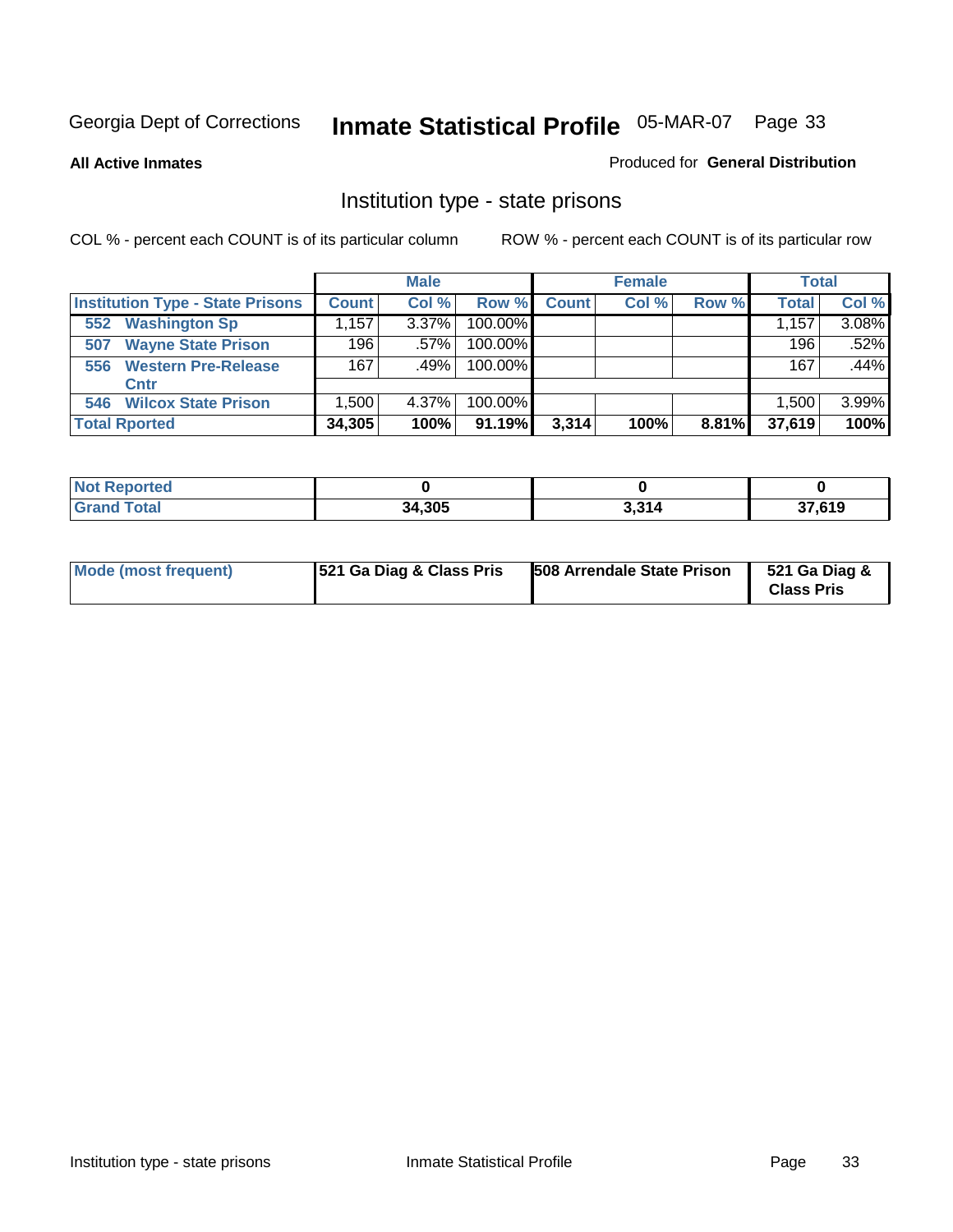#### **All Active Inmates**

#### Produced for **General Distribution**

### Institution type - private prisons

|                                           |              | <b>Male</b> |             | <b>Female</b> |       |              | <b>Total</b> |
|-------------------------------------------|--------------|-------------|-------------|---------------|-------|--------------|--------------|
| <b>Institution Type - Private Prisons</b> | <b>Count</b> | Col %       | Row % Count | Col %         | Row % | <b>Total</b> | Col %        |
| <b>Coffee Corr Facility</b><br>569        | .659         | 33.78%      | 100.00%     |               |       | . 659        | 33.78%       |
| 567 D Ray James Corr Fac                  | 1.5741       | $32.05\%$   | 100.00%     |               |       | 1.574        | 32.05%       |
| <b>Wheeler Corr Facility</b><br>571       | 1.678        | 34.17%      | 100.00%     |               |       | 1,678        | 34.17%       |
| <b>Total Rported</b>                      | 4.911        | 100%        | $100\%$     |               | %     | 4,911        | 100%         |

| Reported<br><b>NOT</b><br>$\sim$ |       |                                              |
|----------------------------------|-------|----------------------------------------------|
| <b>Total</b><br>------           | 044 ا | $\overline{A}$ $\overline{A}$ $\overline{A}$ |

| Mode (most frequent) | <b>571 Wheeler Corr Facility</b> | <b>Null</b> | <b>571 Wheeler Corr</b><br>Facility |
|----------------------|----------------------------------|-------------|-------------------------------------|
|----------------------|----------------------------------|-------------|-------------------------------------|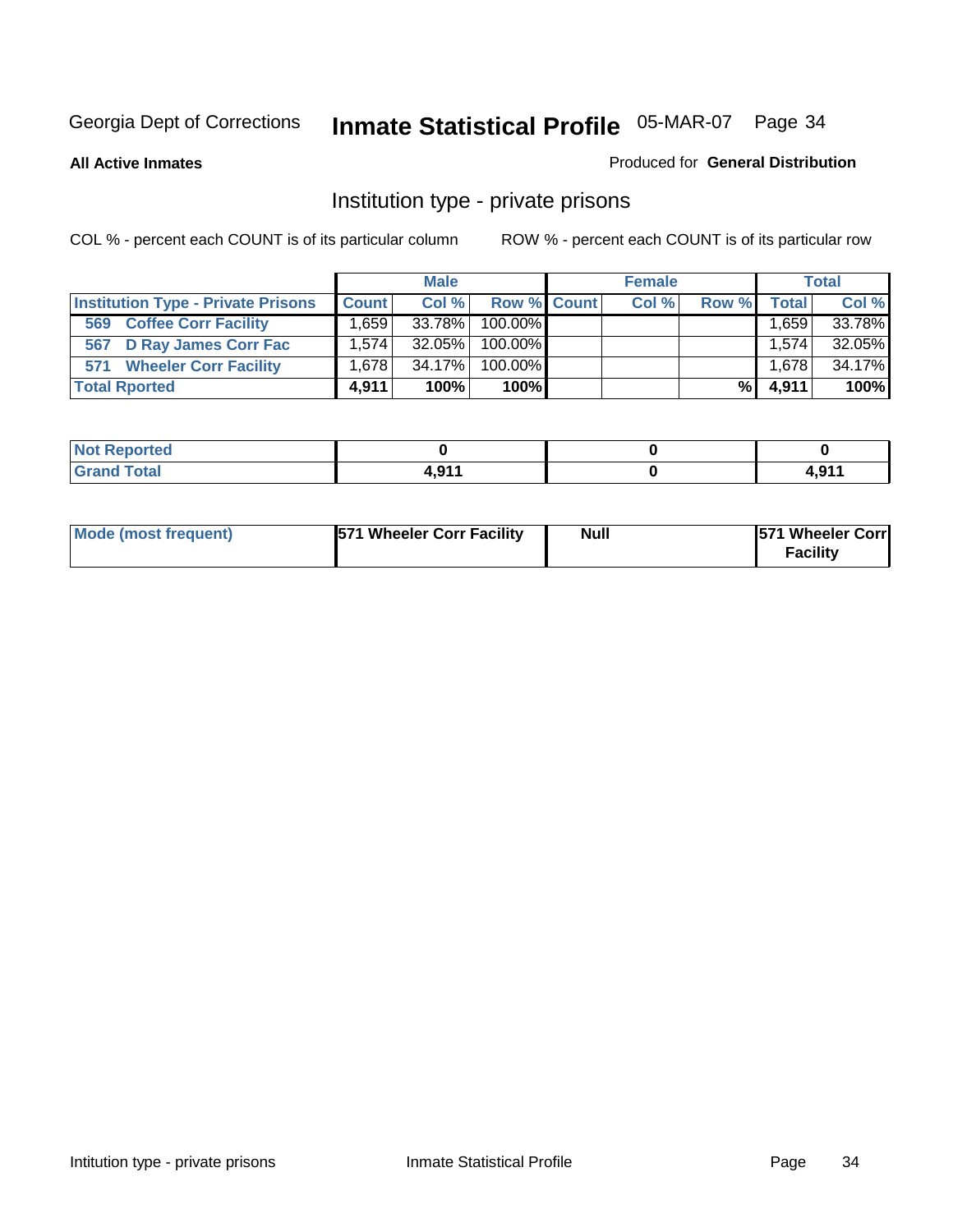#### **All Active Inmates**

#### Produced for **General Distribution**

### Institution type - prison annexes

|                                                |       | <b>Male</b> |         |              | <b>Female</b> |       |              | <b>Total</b> |
|------------------------------------------------|-------|-------------|---------|--------------|---------------|-------|--------------|--------------|
| <b>Institution Type - Prison Annexes Count</b> |       | Col %       | Row %   | <b>Count</b> | Col %         | Row % | <b>Total</b> | Col %        |
| 7507 Appling Pre-Release Ctr                   | 185   | 7.80%       | 100.00% |              |               |       | 185          | 7.80%        |
| <b>7541 Hancock Annex</b>                      | 187   | 7.88%       | 100.00% |              |               |       | 187          | 7.88%        |
| 7540 Hays Annex                                | 547   | 23.06%      | 100.00% |              |               |       | 547          | 23.06%       |
| 7521 Lamar Pre-Release Center                  | 184   | 7.76%       | 100.00% |              |               |       | 184          | 7.76%        |
| 7550 Long Pre-Release Center                   | 167   | 7.04%       | 100.00% |              |               |       | 167          | 7.04%        |
| <b>7543 Pelham Pre-Release</b>                 | 158   | 6.66%       | 100.00% |              |               |       | 158          | 6.66%        |
| <b>Center</b>                                  |       |             |         |              |               |       |              |              |
| <b>7505 Phillips Annex</b>                     | 211   | 8.90%       | 100.00% |              |               |       | 211          | 8.90%        |
| <b>7546 Turner Pre-Release Center</b>          | 182   | 7.67%       | 100.00% |              |               |       | 182          | 7.67%        |
| 7501 Ware Annex                                | 210   | 8.85%       | 100.00% |              |               |       | 210          | 8.85%        |
| <b>7552 Washington Sp Annex</b>                | 167   | 7.04%       | 100.00% |              |               |       | 167          | 7.04%        |
| <b>7572 Wilkes Pre-Release Center</b>          | 174   | 7.34%       | 100.00% |              |               |       | 174          | 7.34%        |
| <b>Total Rported</b>                           | 2,372 | 100%        | 100%    |              |               | %     | 2,372        | 100%         |

| $N$ nt<br>Reported |              |        |
|--------------------|--------------|--------|
| <b>Total</b>       | <b>CCC C</b> | רמ ר   |
| <b>Grand</b>       | 2.JI 4       | 2,31 Z |

| <b>Mode (most frequent)</b> | 7540 Hays Annex | <b>Null</b> | 7540 Hays Annex |
|-----------------------------|-----------------|-------------|-----------------|
|-----------------------------|-----------------|-------------|-----------------|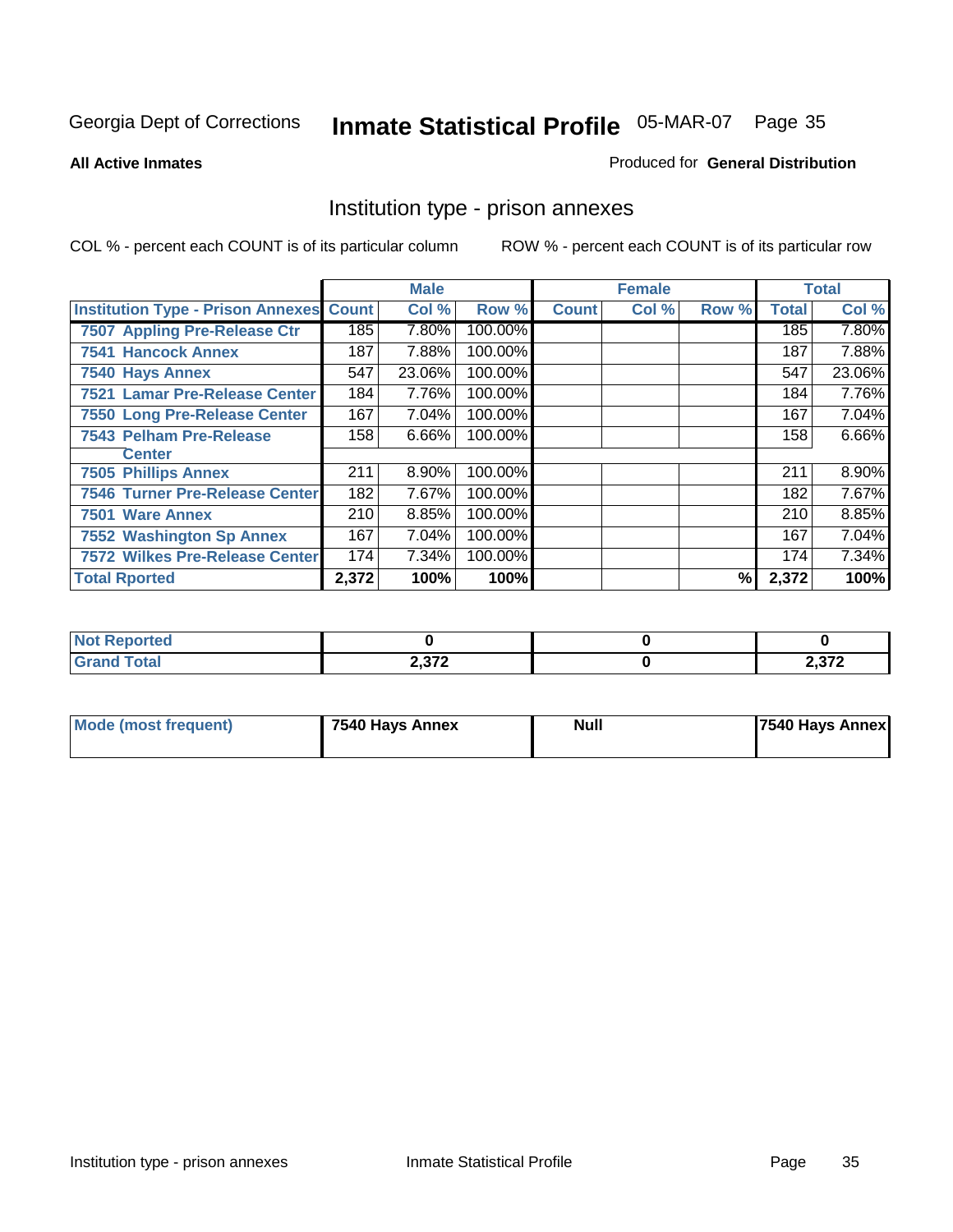**All Active Inmates**

#### Produced for **General Distribution**

### Institution type - inmate boot camp

|                                      |              | <b>Male</b> |               |              | <b>Female</b> |       |        | <b>Total</b> |
|--------------------------------------|--------------|-------------|---------------|--------------|---------------|-------|--------|--------------|
| <b>Institution Type - Boot Camps</b> | <b>Count</b> | Col%        | Row %I        | <b>Count</b> | Col%          | Row % | Totall | Col %        |
| 9553 Baldwin Diag Ibc                | 106          | $37.72\%$   | $100.00\%$    |              |               |       | 106    | 37.72%       |
| 9534 Burruss Inm Boot Camp           | 175          | $62.28\%$   | $100.00\%$    |              |               |       | 175    | 62.28%       |
| <b>Total Rported</b>                 | 281          | 100%        | 100% <b>I</b> |              |               | %     | 281    | 100%         |

| <b>rted</b>              |     |              |
|--------------------------|-----|--------------|
| <b>otal</b><br>$-1$ $-1$ | 281 | י⊿ ה<br>ZU I |

| Mode (most frequent) | 9534 Burruss Inm Boot<br>Camp | Null | 9534 Burruss Inm<br><b>Boot Camp</b> |
|----------------------|-------------------------------|------|--------------------------------------|
|----------------------|-------------------------------|------|--------------------------------------|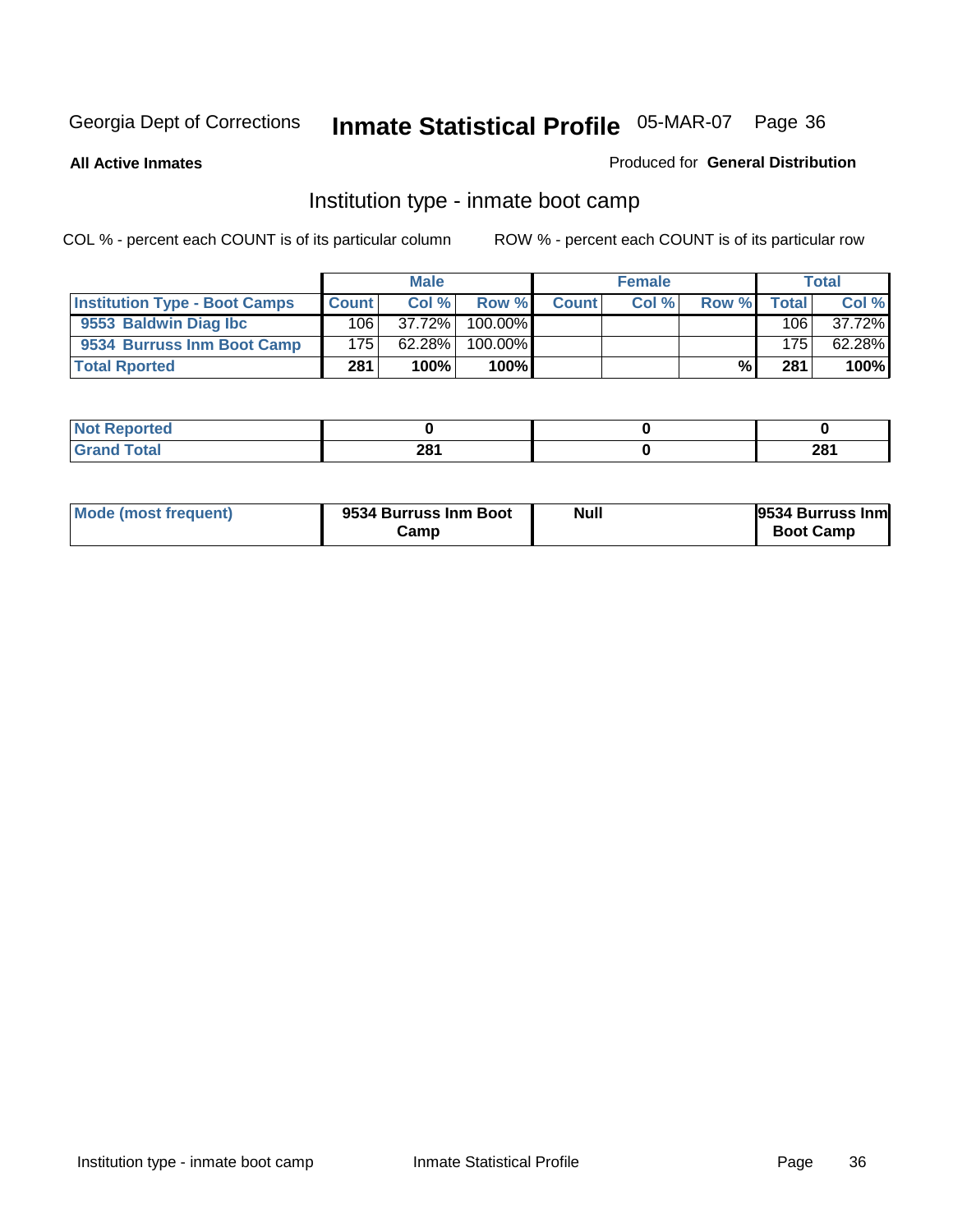#### **All Active Inmates**

#### Produced for **General Distribution**

# Number of disciplinary reports

|                                       |              | <b>Male</b> |        |                  | <b>Female</b> |          |              | <b>Total</b> |
|---------------------------------------|--------------|-------------|--------|------------------|---------------|----------|--------------|--------------|
| <b>Number of Disciplinary Reports</b> | <b>Count</b> | Col %       | Row %  | <b>Count</b>     | Col %         | Row %    | <b>Total</b> | Col %        |
|                                       | 20,370       | 42.06%      | 90.49% | 2,142            | 60.58%        | 9.51%    | 22,512       | 43.32%       |
|                                       | 6,798        | 14.04%      | 93.00% | 512              | 14.48%        | 7.00%    | 7,310        | 14.07%       |
|                                       | 3,935        | 8.13%       | 94.34% | 236              | 6.67%         | 5.66%    | 4,171        | 8.03%        |
| 3                                     | 2,548        | 5.26%       | 95.25% | $\overline{127}$ | 3.59%         | 4.75%    | 2,675        | 5.15%        |
| $\boldsymbol{4}$                      | 1,937        | 4.00%       | 95.99% | 81               | 2.29%         | $4.01\%$ | 2,018        | 3.88%        |
| 5                                     | 1,506        | 3.11%       | 96.29% | 58               | 1.64%         | 3.71%    | 1,564        | 3.01%        |
| <b>More Than 5</b>                    | 11,332       | 23.40%      | 96.76% | 380              | 10.75%        | $3.24\%$ | 11,712       | 22.54%       |
| <b>Total Reported</b>                 | 48,426       | 100%        | 93.20% | 3,536            | 100%          | 6.80%    | 51,962       | 100%         |

| N                                        |                 |       |       |
|------------------------------------------|-----------------|-------|-------|
| $\mathcal{L}$ of $\mathcal{L}$<br>______ | 10 <sup>c</sup> | 3.536 | 1,962 |

| Mean (average)         | 5.25 | 2.44 | 5.06 |
|------------------------|------|------|------|
| <b>Median (middle)</b> |      |      |      |
| Mode (most frequent)   |      |      |      |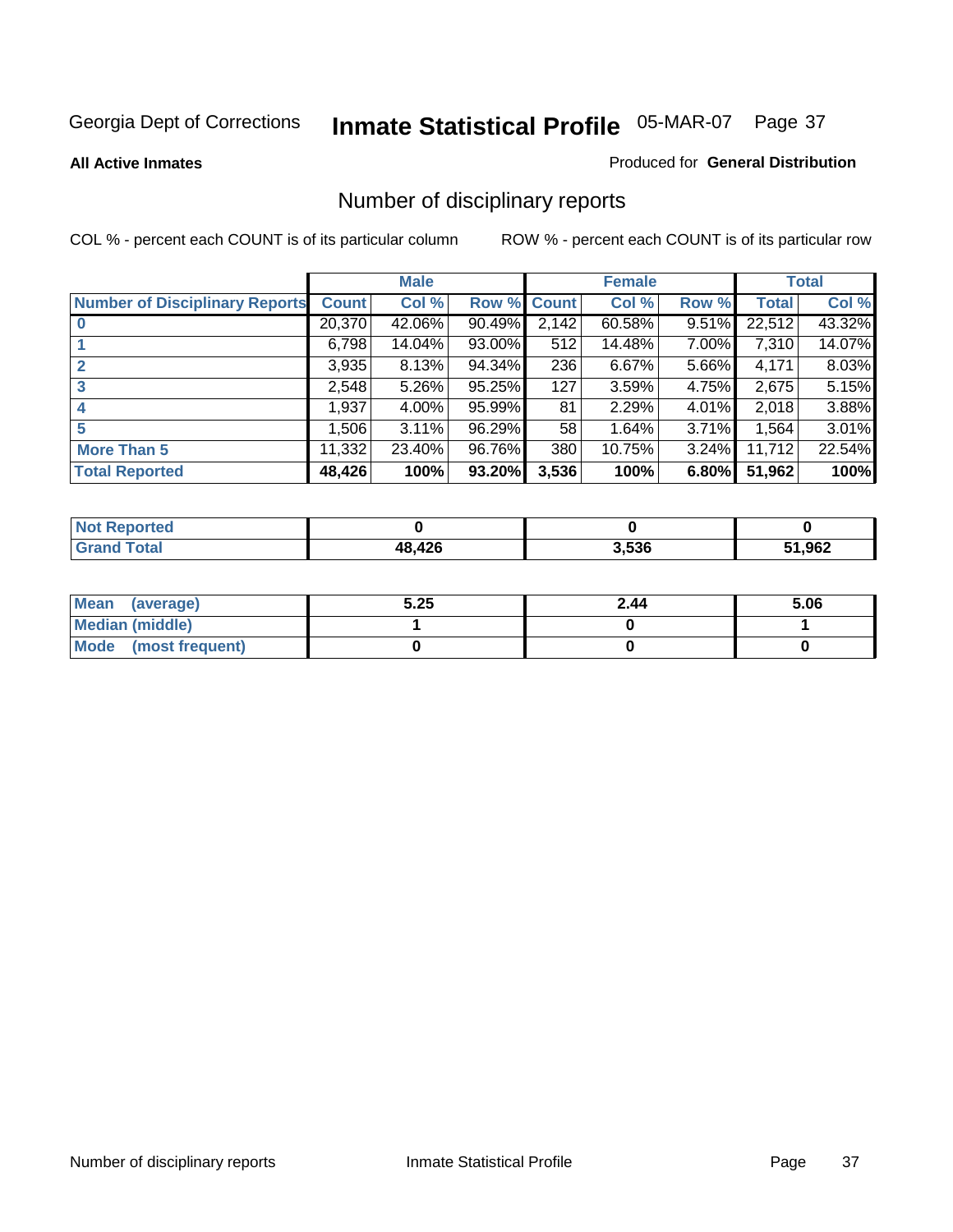#### **All Active Inmates**

#### Produced for **General Distribution**

### Number of transfers

|                            |         | <b>Male</b> |        |              | <b>Female</b> |          |              | <b>Total</b> |
|----------------------------|---------|-------------|--------|--------------|---------------|----------|--------------|--------------|
| <b>Number of Transfers</b> | Count l | Col %       | Row %  | <b>Count</b> | Col %         | Row %    | <b>Total</b> | Col %        |
|                            | 3,672   | 7.58%       | 84.90% | 653          | 18.47%        | 15.10%   | 4,325        | 8.32%        |
|                            | 19,354  | 39.97%      | 91.16% | 1,877        | 53.08%        | $8.84\%$ | 21,231       | 40.86%       |
|                            | 10,169  | 21.00%      | 94.22% | 624          | 17.65%        | 5.78%    | 10,793       | 20.77%       |
| 3                          | 5,529   | 11.42%      | 96.37% | 208          | 5.88%         | 3.63%    | 5,737        | 11.04%       |
|                            | 3,369   | $6.96\%$    | 97.57% | 84           | 2.38%         | $2.43\%$ | 3,453        | 6.65%        |
| 5                          | 2,077   | 4.29%       | 98.25% | 37           | 1.05%         | 1.75%    | 2,114        | 4.07%        |
| <b>More Than 5</b>         | 4,256   | 8.79%       | 98.77% | 53           | 1.50%         | $1.23\%$ | 4,309        | 8.29%        |
| <b>Total Reported</b>      | 48,426  | 100%        | 93.20% | 3,536        | 100.0%        | 6.80%    | 51,962       | 100%         |

| N                                        |                 |       |       |
|------------------------------------------|-----------------|-------|-------|
| $\mathcal{L}$ of $\mathcal{L}$<br>______ | 10 <sup>c</sup> | 3.536 | 1,962 |

| Mean (average)         | 2.41 | l.32 | 2.33 |
|------------------------|------|------|------|
| <b>Median (middle)</b> |      |      |      |
| Mode (most frequent)   |      |      |      |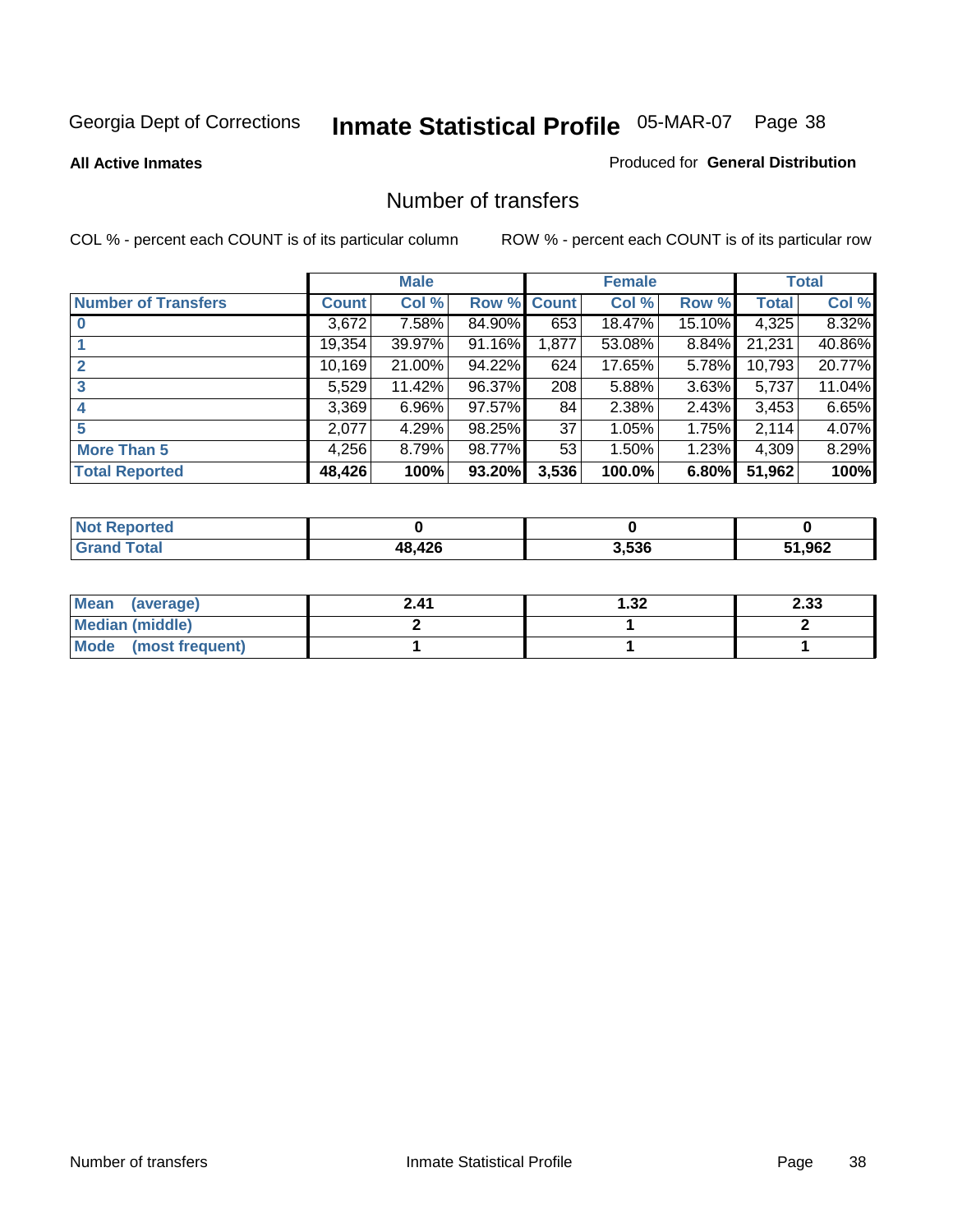**All Active Inmates**

#### Produced for **General Distribution**

# Number of escapes

|                          |                  | <b>Male</b> |             |       | <b>Female</b> |          |        | <b>Total</b> |
|--------------------------|------------------|-------------|-------------|-------|---------------|----------|--------|--------------|
| <b>Number of Escapes</b> | <b>Count</b>     | Col %       | Row % Count |       | Col %         | Row %    | Total  | Col %        |
|                          | 48,123           | 99.37%      | 93.17%      | 3,527 | 99.75%        | $6.83\%$ | 51,650 | 99.40%       |
|                          | 280 <sub>1</sub> | 0.58%       | 96.89%      | 9     | 0.25%         | 3.11%    | 289    | 0.56%        |
|                          | 17               | 0.04%       | 100.00%     |       |               |          | 17     | 0.03%        |
|                          | 5                | 0.01%       | 100.00%     |       |               |          | 5      | 0.01%        |
|                          |                  | 0.01%       | $100.00\%$  |       |               |          |        | 0.01%        |
| <b>Total Reported</b>    | 48,426           | 100%        | 93.20%      | 3,536 | 100%          | 6.80%    | 51,962 | 100.0%       |

| <b>Not Reported</b> |     |       |      |
|---------------------|-----|-------|------|
|                     | 426 | 3.536 | ,962 |

| Mean (average)       |  | ו ש. |
|----------------------|--|------|
| Median (middle)      |  |      |
| Mode (most frequent) |  |      |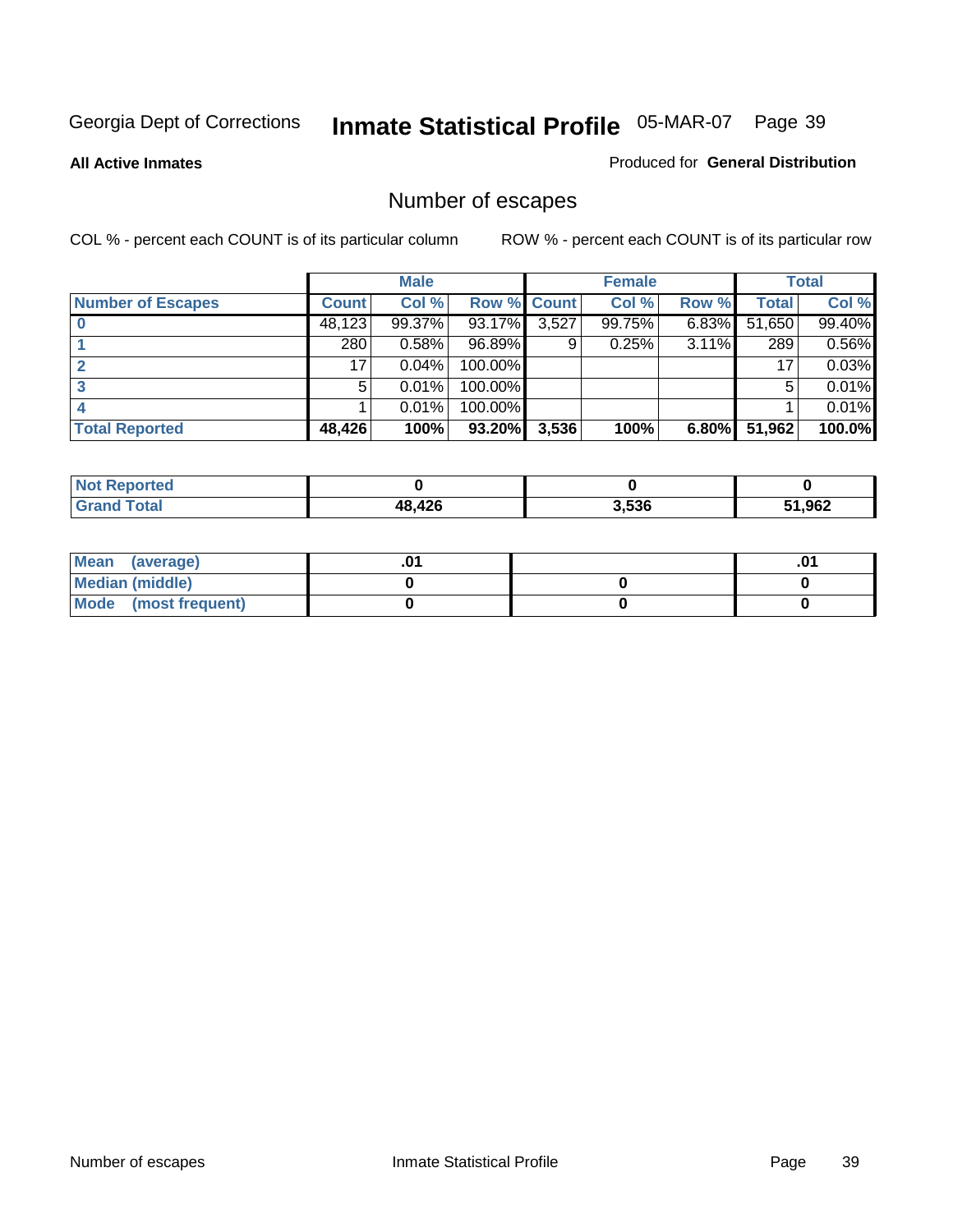**All Active Inmates**

#### Produced for **General Distribution**

# Probable future release type

|                                         |              | <b>Male</b> |                    |                | <b>Female</b> |          | <b>Total</b> |        |
|-----------------------------------------|--------------|-------------|--------------------|----------------|---------------|----------|--------------|--------|
| <b>Probable Future Release Type</b>     | <b>Count</b> | Col %       | <b>Row % Count</b> |                | Col %         | Row %    | <b>Total</b> | Col %  |
| <b>Paroled with probation to follow</b> | 7,061        | 14.58%      | 92.58%             | 566            | 16.01%        | 7.42%    | 7,627        | 14.68% |
| Paroled w/o probation to follow         | 7,751        | $16.01\%$   | 93.50%             | 539            | 15.24%        | $6.50\%$ | 8,290        | 15.95% |
| <b>Maxout with probation to follow</b>  | 13,229       | 27.32%      | 92.63%             | 1,052          | 29.75%        | $7.37\%$ | 14,281       | 27.48% |
| <b>Maxout w/o probation to follow</b>   | 12,615       | 26.05%      | $93.00\%$          | 950            | 26.87%        | 7.00%    | 13,565       | 26.11% |
| Life, LWOP or death sentence            | 7,770        | 16.05%      | 94.77%             | 429            | 12.13%        | $5.23\%$ | 8,199        | 15.78% |
| <b>Total Reported</b>                   | 48,426       | 100%        |                    | $93.2\%$ 3,536 | 100%          | 6.8%     | 51,962       | 100%   |

| $'$ Not $_1$ .<br>Reported |        |        |        |
|----------------------------|--------|--------|--------|
| <b>Grand Total</b>         | 48,426 | 48,426 | 51,962 |

| Mode (most frequent) | Maxout with PROB follow   Maxout with PROB follow   Maxout with PROB |        |
|----------------------|----------------------------------------------------------------------|--------|
|                      |                                                                      | follow |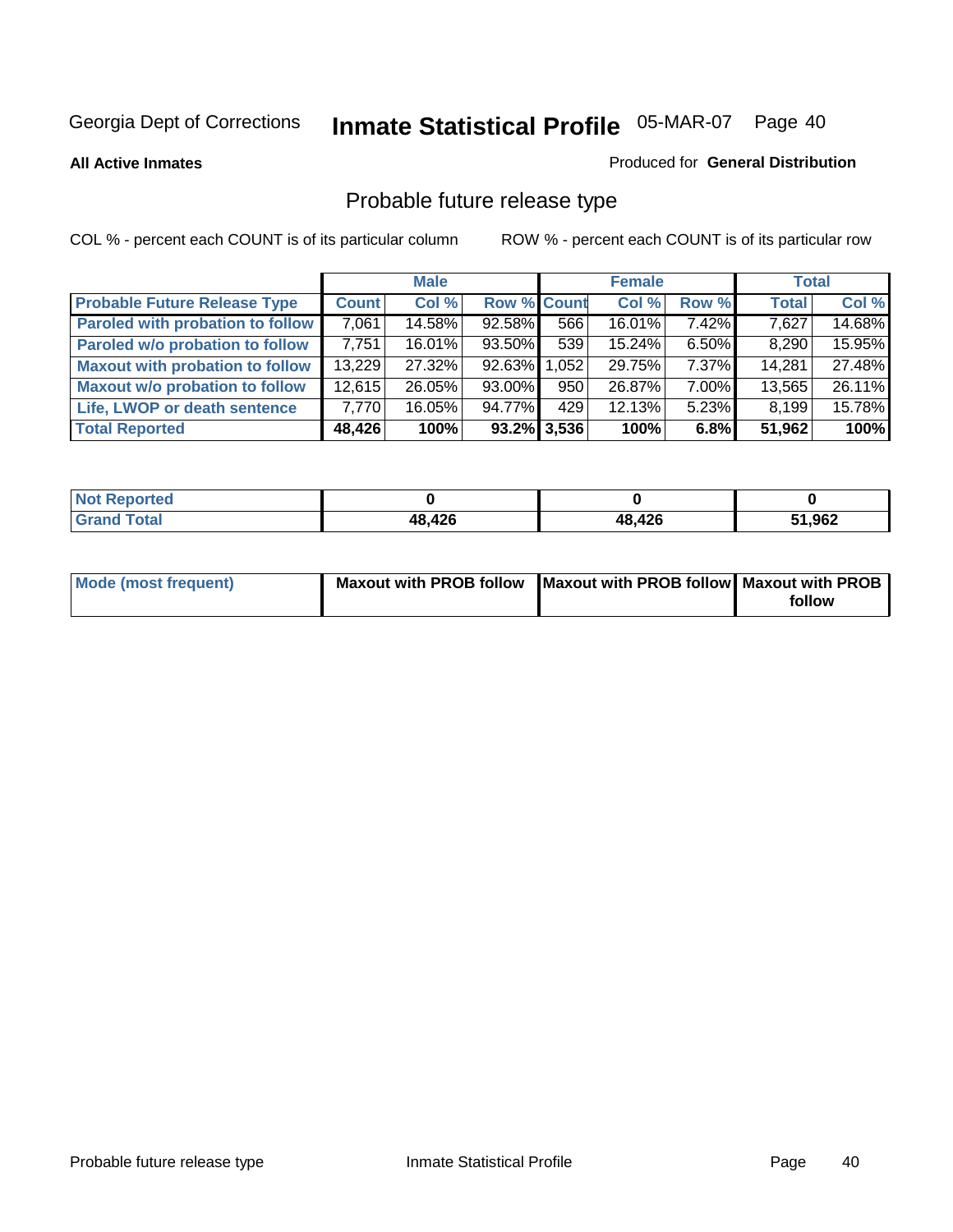**All Active Inmates**

### Produced for **General Distribution**

## Actual release type

|                            |              | <b>Male</b> |                    | <b>Female</b> |       |       | <b>Total</b> |
|----------------------------|--------------|-------------|--------------------|---------------|-------|-------|--------------|
| <b>Actual Release Type</b> | <b>Count</b> | Col %       | <b>Row % Count</b> | Col %         | Row % | Total | Col %        |
| <b>Total Reported</b>      |              | %           | %                  | %             | %     |       | %            |

| <b>Still Active</b> | 48,426 | 3,536 | 51,962 |
|---------------------|--------|-------|--------|
| <b>Not Reported</b> |        |       |        |
| <b>Grand Total</b>  | 48,426 | 3,536 | 51,962 |

| M<br>____<br>_____ | NI | Null | $\cdots$ |
|--------------------|----|------|----------|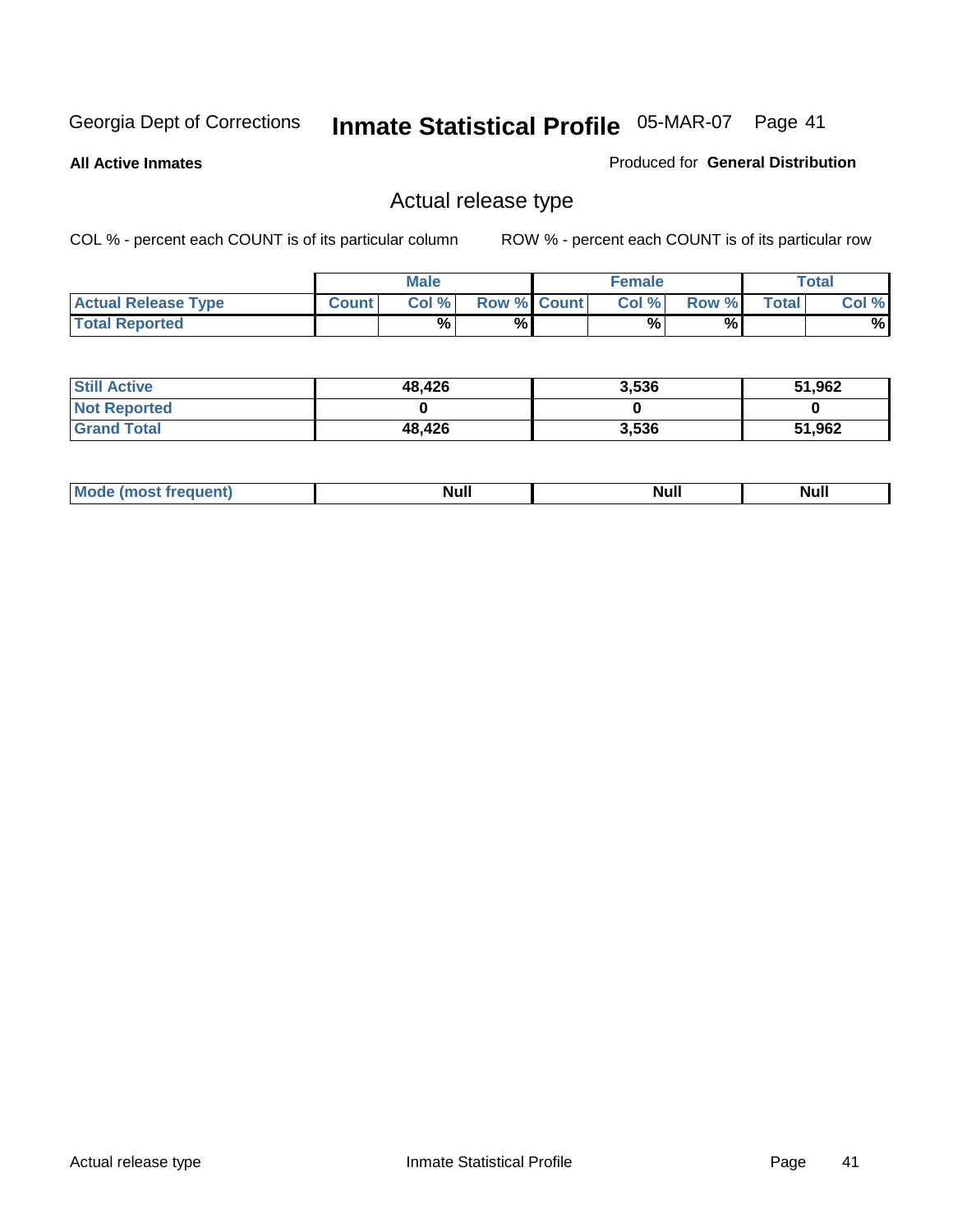### **All Active Inmates**

### Produced for **General Distribution**

### Time served in current (or last) institution

|                            |              | <b>Male</b> |        |              | <b>Female</b> |        |        | <b>Total</b> |
|----------------------------|--------------|-------------|--------|--------------|---------------|--------|--------|--------------|
| <b>Time In Institution</b> | <b>Count</b> | Col %       | Row %  | <b>Count</b> | Col %         | Row %  | Total  | Col %        |
| 0 to 3 months              | 9,971        | 20.59%      | 92.20% | 844          | 23.87%        | 7.80%  | 10,815 | 20.81%       |
| 3.01 to 6 months           | 7,040        | 14.54%      | 92.78% | 548          | 15.50%        | 7.22%  | 7,588  | 14.60%       |
| 6.01 to 9 months           | 6,291        | 12.99%      | 92.38% | 519          | 14.68%        | 7.62%  | 6,810  | 13.11%       |
| 9.01 to 12 months          | 4,703        | 9.71%       | 92.27% | 394          | 11.14%        | 7.73%  | 5,097  | 9.81%        |
| 12.01 to 18 months         | 5,788        | 11.95%      | 93.69% | 390          | 11.03%        | 6.31%  | 6,178  | 11.89%       |
| <b>18.01 to 24 months</b>  | 3,540        | 7.31%       | 89.96% | 395          | 11.17%        | 10.04% | 3,935  | 7.57%        |
| 2.01 to 3 years            | 3,805        | 7.86%       | 95.80% | 167          | 4.72%         | 4.20%  | 3,972  | 7.64%        |
| 3.01 to 4 years            | 2,077        | 4.29%       | 96.74% | 70           | 1.98%         | 3.26%  | 2,147  | 4.13%        |
| 4.01 to 5 years            | 1,422        | 2.94%       | 97.00% | 44           | 1.24%         | 3.00%  | 1,466  | 2.82%        |
| 5.01 to 6 years            | 1,006        | 2.08%       | 95.63% | 46           | 1.30%         | 4.37%  | 1,052  | 2.02%        |
| 6.01 to 7 years            | 677          | 1.40%       | 94.95% | 36           | 1.02%         | 5.05%  | 713    | 1.37%        |
| 7.01 to 8 years            | 624          | 1.29%       | 96.74% | 21           | 0.59%         | 3.26%  | 645    | 1.24%        |
| 8.01 to 9 years            | 452          | 0.93%       | 94.96% | 24           | 0.68%         | 5.04%  | 476    | 0.92%        |
| 9.01 to 10 years           | 288          | 0.59%       | 96.00% | 12           | 0.34%         | 4.00%  | 300    | 0.58%        |
| Over 10 years              | 742          | 1.53%       | 96.61% | 26           | 0.74%         | 3.39%  | 768    | 1.48%        |
| <b>Total Reported</b>      | 48,426       | 100%        | 93.20% | 3,536        | 100%          | 6.80%  | 51,962 | 100%         |

| <b>Not Reported</b> |        |      |        |
|---------------------|--------|------|--------|
| <b>Total</b>        | 48,426 | .536 | 51,962 |

| <b>Mean</b><br>(average) | 19 months | 14 months | 19 months |
|--------------------------|-----------|-----------|-----------|
| Median (middle)          | 10 months | 8 months  | 9 months  |
| Mode (most frequent)     | 3 months  | 1 months  | months    |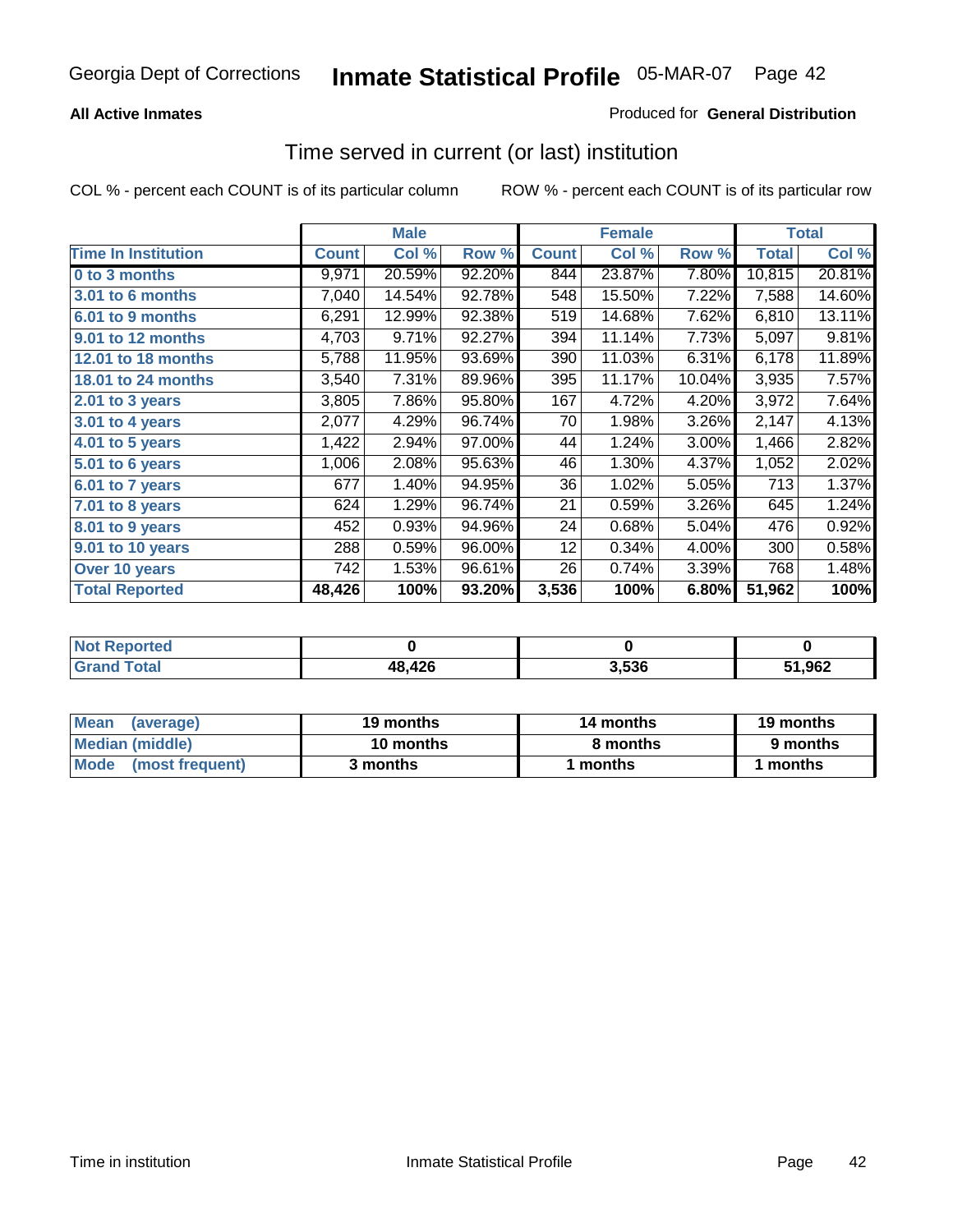**All Active Inmates**

#### Produced for **General Distribution**

## Highest grade level attained

|                              |                  | <b>Male</b> |         |                  | <b>Female</b> |        |                  | <b>Total</b> |
|------------------------------|------------------|-------------|---------|------------------|---------------|--------|------------------|--------------|
| <b>Grade Level</b>           | <b>Count</b>     | Col %       | Row %   | <b>Count</b>     | Col %         | Row %  | <b>Total</b>     | Col %        |
| No school at all             | 52               | 0.11%       | 96.30%  | $\overline{2}$   | 0.06%         | 3.70%  | 54               | 0.11%        |
| <b>Grade 1</b>               | $\overline{43}$  | 0.09%       | 100.00% |                  |               |        | $\overline{43}$  | 0.09%        |
| <b>Grade 2</b>               | $\overline{58}$  | 0.13%       | 98.31%  | 1                | 0.03%         | 1.69%  | $\overline{59}$  | 0.12%        |
| <b>Grade 3</b>               | 129              | 0.28%       | 96.27%  | 5                | 0.16%         | 3.73%  | 134              | 0.28%        |
| <b>Grade 4</b>               | 129              | 0.28%       | 98.47%  | $\overline{2}$   | 0.06%         | 1.53%  | 131              | 0.27%        |
| Grade 5                      | $\overline{214}$ | 0.47%       | 95.54%  | $\overline{10}$  | 0.32%         | 4.46%  | $\overline{224}$ | 0.46%        |
| Grade 6                      | 762              | 1.68%       | 95.25%  | $\overline{38}$  | 1.23%         | 4.75%  | 800              | 1.65%        |
| <b>Grade 7</b>               | 1,216            | 2.67%       | 93.97%  | $\overline{78}$  | 2.53%         | 6.03%  | 1,294            | 2.66%        |
| <b>Grade 8</b>               | 4,287            | 9.43%       | 94.18%  | 265              | 8.61%         | 5.82%  | 4,552            | 9.37%        |
| Grade 9                      | 7,132            | 15.68%      | 94.65%  | $\overline{403}$ | 13.09%        | 5.35%  | 7,535            | 15.52%       |
| Grade 10                     | 9,477            | 20.84%      | 95.05%  | 494              | 16.04%        | 4.95%  | 9,971            | 20.54%       |
| Grade 11                     | 8,418            | 18.51%      | 95.20%  | 424              | 13.77%        | 4.80%  | 8,842            | 18.21%       |
| <b>Grade 12 or GED</b>       | 8,534            | 18.77%      | 94.12%  | 533              | 17.31%        | 5.88%  | 9,067            | 18.67%       |
| <b>Some tech school</b>      | 462              | 1.02%       | 74.40%  | 159              | 5.16%         | 25.60% | 621              | 1.28%        |
| <b>Completed tech school</b> | 822              | 1.81%       | 75.48%  | 267              | 8.67%         | 24.52% | 1,089            | 2.24%        |
| College, 1 year              | 1,090            | 2.40%       | 91.14%  | 106              | 3.44%         | 8.86%  | 1,196            | 2.46%        |
| College, 2 year              | 1,515            | 3.33%       | 90.39%  | 161              | 5.23%         | 9.61%  | 1,676            | 3.45%        |
| College, 3 year              | 459              | 1.01%       | 91.25%  | 44               | 1.43%         | 8.75%  | 503              | 1.04%        |
| <b>Bachelor's degree</b>     | 538              | 1.18%       | 88.20%  | $\overline{72}$  | 2.34%         | 11.80% | 610              | 1.26%        |
| <b>Master's degree</b>       | 82               | 0.18%       | 89.13%  | 10               | 0.32%         | 10.87% | 92               | 0.19%        |
| Ph.D. degree                 | $\overline{28}$  | 0.06%       | 90.32%  | $\overline{3}$   | 0.10%         | 9.68%  | $\overline{31}$  | 0.06%        |
| Law degree                   | $\overline{17}$  | 0.04%       | 89.47%  | $\overline{2}$   | 0.06%         | 10.53% | 19               | 0.04%        |
| <b>Some medical school</b>   | 5                | 0.01%       | 100.00% |                  |               |        | $\overline{5}$   | 0.01%        |
| <b>Medical degree</b>        | $\overline{8}$   | 0.02%       | 100.00% |                  |               |        | $\overline{8}$   | 0.02%        |
| <b>Total Reported</b>        | 45,477           | 100%        | 93.66%  | 3,079            | 100%          | 6.34%  | 48,556           | 100%         |

| ?.949          | <b>AE7</b><br>40.<br>$-$ | 3,406 |
|----------------|--------------------------|-------|
| <b>10 חימו</b> | 3.536                    | .962  |

| <b>Mean</b><br>(average)       | 10.43    | 11.08           | 10.47    |
|--------------------------------|----------|-----------------|----------|
| Median (middle)                | Grade 10 | Grade 11        | Grade 10 |
| <b>Mode</b><br>(most frequent) | Grade 10 | Grade 12 or GED | Grade 10 |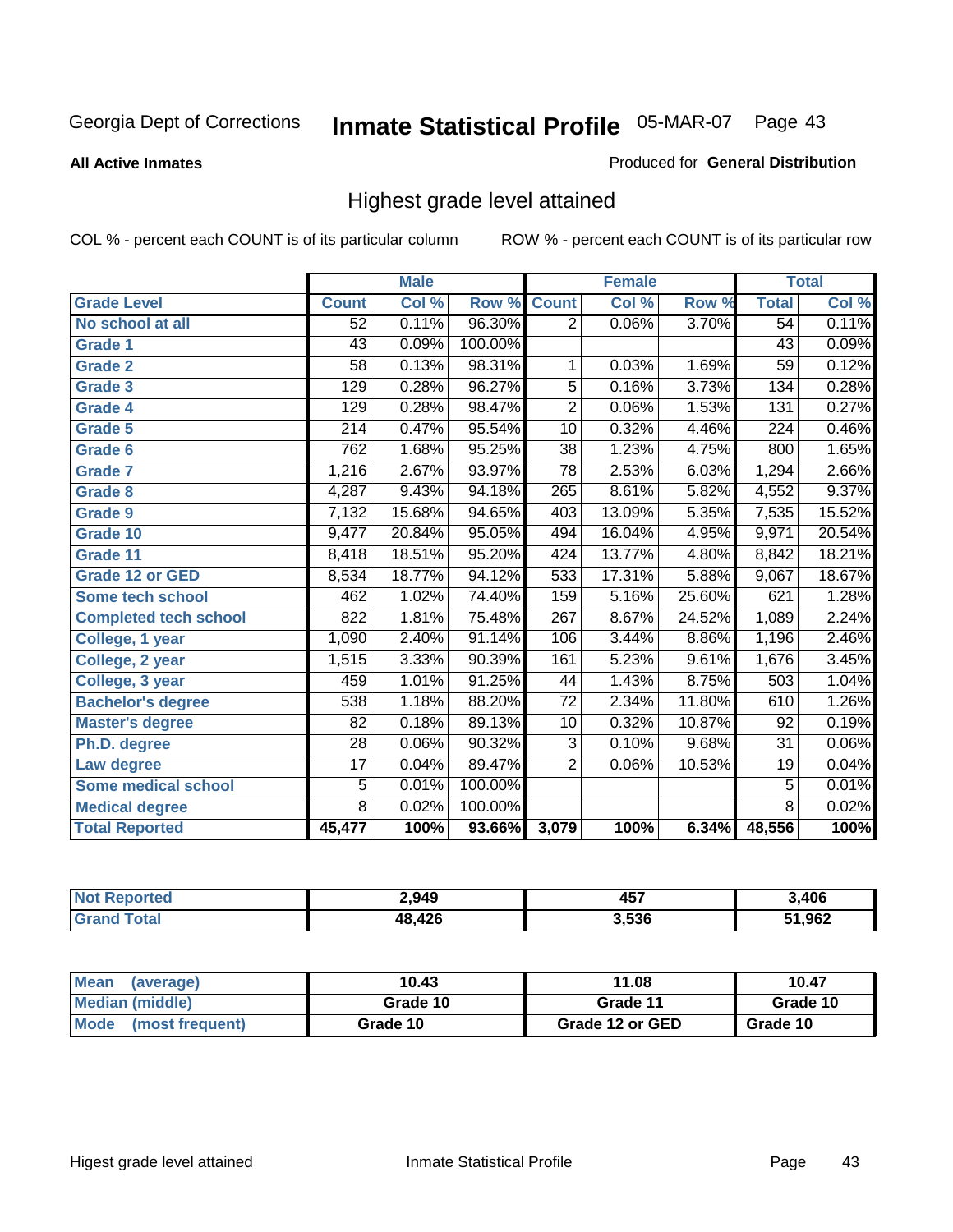**All Active Inmates**

#### Produced for **General Distribution**

### Culture fair IQ scores

|                       |              | <b>Male</b> |             |       | <b>Female</b> |          |              | <b>Total</b> |
|-----------------------|--------------|-------------|-------------|-------|---------------|----------|--------------|--------------|
| <b>IQ Scores</b>      | <b>Count</b> | Col %       | Row % Count |       | Col %         | Row %    | <b>Total</b> | Col %        |
| $60 - 69$             | 1,334        | 2.94%       | 94.14%      | 83    | 2.95%         | 5.86%    | 1,417        | 2.94%        |
| $70 - 79$             | 3,558        | 7.84%       | 93.66%      | 241   | 8.58%         | 6.34%    | 3,799        | 7.88%        |
| $80 - 89$             | 6,598        | 14.54%      | 91.13%      | 642   | 22.85%        | 8.87%    | 7,240        | 15.02%       |
| $90 - 99$             | 11,224       | 24.73%      | 91.95%      | 982   | 34.95%        | $8.05\%$ | 12,206       | 25.32%       |
| $100 - 109$           | 11,931       | 26.28%      | 96.69%      | 409   | 14.56%        | 3.31%    | 12,340       | 25.60%       |
| $110 - 119$           | 8,435        | 18.58%      | 97.41%      | 224   | 7.97%         | 2.59%    | 8,659        | 17.96%       |
| $120 - 129$           | 2,201        | 4.85%       | 94.54%      | 127   | 4.52%         | 5.46%    | 2,328        | 4.83%        |
| $130 - 139$           | 89           | 0.20%       | 56.69%      | 68    | 2.42%         | 43.31%   | 157          | 0.33%        |
| 140 & Up              | 23           | 0.05%       | 40.35%      | 34    | 1.21%         | 59.65%   | 57           | 0.12%        |
| <b>Total Reported</b> | 45,393       | 100%        | 94.17%      | 2,810 | 100.0%        | 5.83%    | 48,203       | 100%         |

| <b>Not Reported</b>  | 2,489  | 468   | 2,957  |
|----------------------|--------|-------|--------|
| Not Valid (under 60) | 544    | 258   | 802    |
| <b>Grand Total</b>   | 48.426 | 3,536 | 51,962 |

| <b>Mean</b><br>(average) | 99 | 96 | 98 |
|--------------------------|----|----|----|
| Median (middle)          | 99 | 94 | 99 |
| Mode (most frequent)     | 99 | 99 | 99 |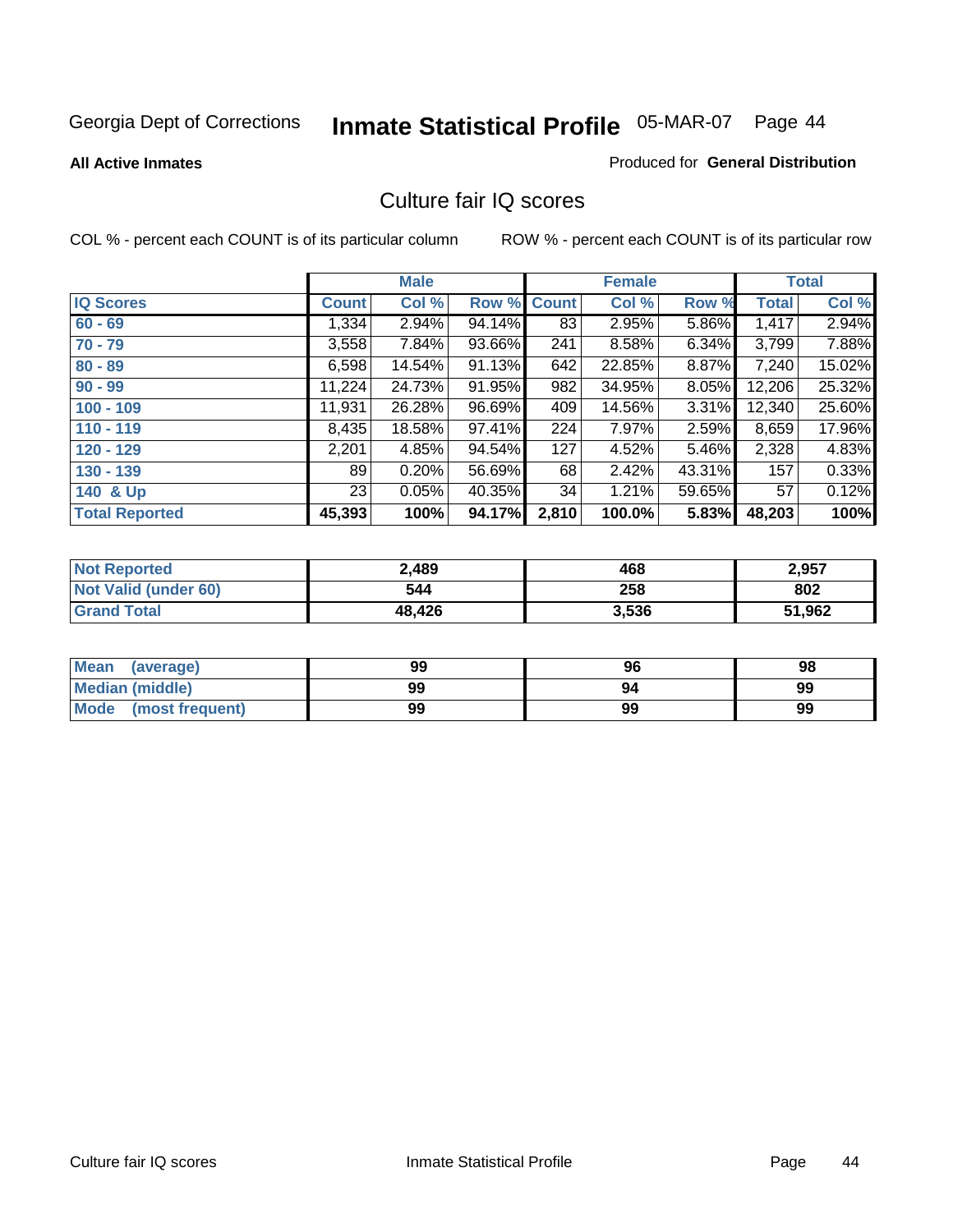#### **All Active Inmates**

#### Produced for **General Distribution**

# Wide Range Achievement Test (WRAT) reading score

|                           |              | <b>Male</b> |        |              | <b>Female</b> |        |              | <b>Total</b> |
|---------------------------|--------------|-------------|--------|--------------|---------------|--------|--------------|--------------|
| <b>WRAT Reading Score</b> | <b>Count</b> | Col %       | Row %  | <b>Count</b> | Col %         | Row %  | <b>Total</b> | Col %        |
| 0.1 to 0.9                | 853          | 1.85%       | 98.61% | 12           | 0.39%         | 1.39%  | 865          | 1.76%        |
| 1.0 to 1.9                | 1,095        | 2.38%       | 96.73% | 37           | 1.21%         | 3.27%  | 1,132        | 2.30%        |
| 2.0 to 2.9                | 2,265        | 4.91%       | 95.57% | 105          | 3.42%         | 4.43%  | 2,370        | 4.82%        |
| 3.0 to 3.9                | 3,465        | 7.52%       | 96.46% | 127          | 4.14%         | 3.54%  | 3,592        | 7.31%        |
| 4.0 to 4.9                | 4,236        | 9.19%       | 95.49% | 200          | 6.52%         | 4.51%  | 4,436        | 9.02%        |
| 5.0 to 5.9                | 3,809        | 8.26%       | 94.05% | 241          | 7.85%         | 5.95%  | 4,050        | 8.24%        |
| 6.0 to 6.9                | 3,710        | 8.05%       | 94.00% | 237          | 7.72%         | 6.00%  | 3,947        | 8.03%        |
| 7.0 to 7.9                | 2,030        | 4.40%       | 94.68% | 114          | 3.71%         | 5.32%  | 2,144        | 4.36%        |
| 8.0 to 8.9                | 4,288        | 9.30%       | 94.57% | 246          | 8.02%         | 5.43%  | 4,534        | 9.22%        |
| 9.0 to 9.9                | 4,104        | 8.90%       | 94.32% | 247          | 8.05%         | 5.68%  | 4,351        | 8.85%        |
| 10.0 to 10.9              | 2,154        | 4.67%       | 93.37% | 153          | 4.99%         | 6.63%  | 2,307        | 4.69%        |
| 11.0 to 11.9              | 2,054        | 4.46%       | 93.24% | 149          | 4.86%         | 6.76%  | 2,203        | 4.48%        |
| 12.0 to 12.9              | 8,013        | 17.39%      | 96.46% | 294          | 9.58%         | 3.54%  | 8,307        | 16.90%       |
| 13                        | 4,015        | 8.71%       | 81.57% | 907          | 29.55%        | 18.43% | 4,922        | 10.01%       |
| <b>Total Reported</b>     | 46,091       | 100%        | 93.76% | 3,069        | 100.0%        | 6.24%  | 49,160       | 100%         |

| 2,335  | 467<br>____ | 2,802  |
|--------|-------------|--------|
| 18,426 | 3,536       | 51,962 |

| <b>Mean</b><br>(average)       | 8.08       | 9.27 | 8.16 |
|--------------------------------|------------|------|------|
| Median (middle)                | י ה<br>0.Z | 9.5  | o.z  |
| <b>Mode</b><br>(most frequent) | 12.8       | . .  | 12.8 |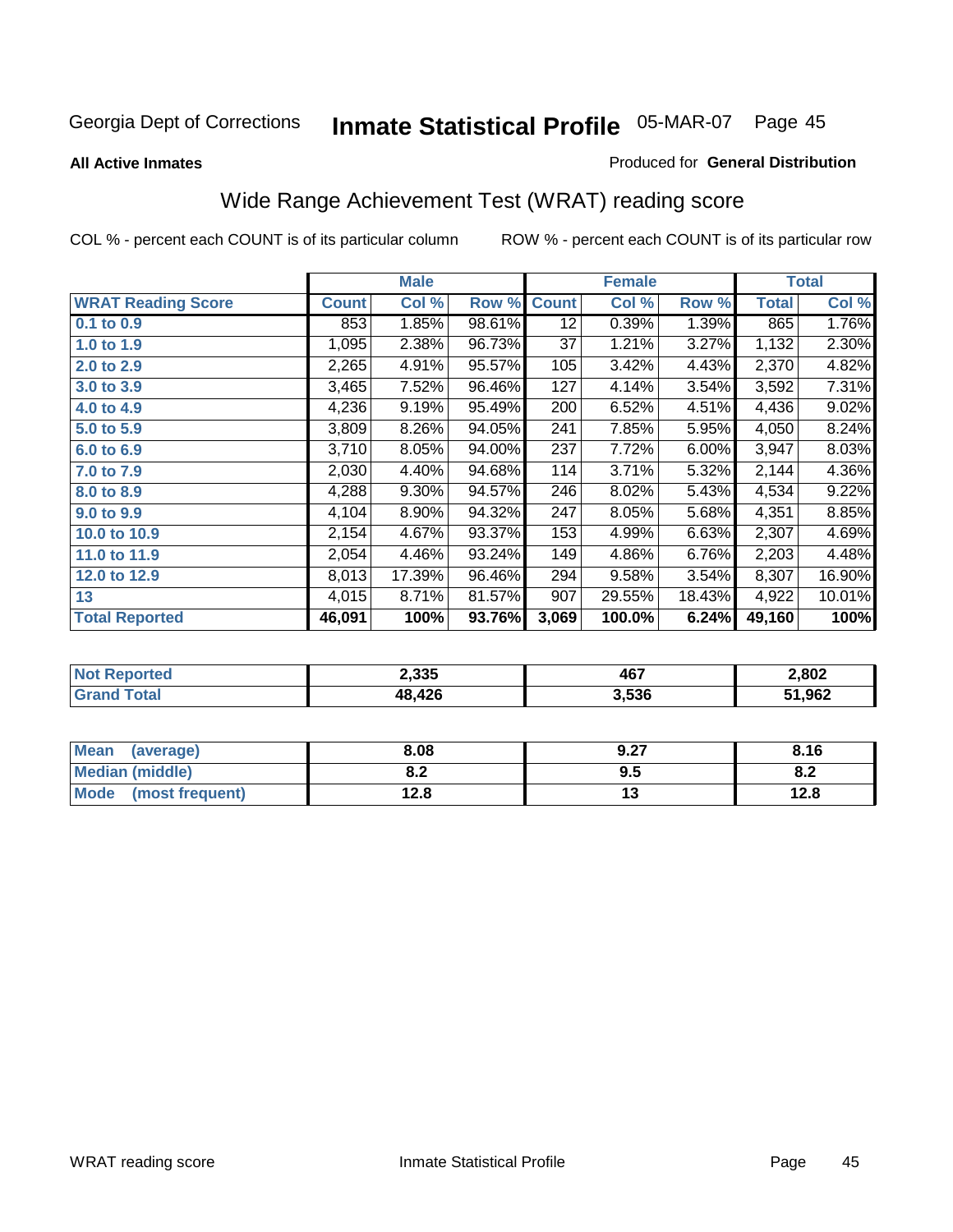#### **All Active Inmates**

### Produced for **General Distribution**

# Wide Range Achievement Test (WRAT) math score

|                              |              | <b>Male</b> |         |              | <b>Female</b> |        |              | <b>Total</b> |
|------------------------------|--------------|-------------|---------|--------------|---------------|--------|--------------|--------------|
| <b>WRAT Mathematic Score</b> | <b>Count</b> | Col %       | Row %   | <b>Count</b> | Col %         | Row %  | <b>Total</b> | Col %        |
| 0.1 to 0.9                   | 76           | 0.16%       | 100.00% |              |               |        | 76           | 0.15%        |
| 1.0 to 1.9                   | 244          | 0.53%       | 96.06%  | 10           | 0.33%         | 3.94%  | 254          | 0.52%        |
| 2.0 to 2.9                   | 1,142        | 2.48%       | 93.84%  | 75           | 2.44%         | 6.16%  | 1,217        | 2.48%        |
| 3.0 to 3.9                   | 2,849        | 6.18%       | 95.25%  | 142          | 4.63%         | 4.75%  | 2,991        | 6.08%        |
| 4.0 to 4.9                   | 4,743        | 10.29%      | 95.43%  | 227          | 7.40%         | 4.57%  | 4,970        | 10.11%       |
| 5.0 to 5.9                   | 5,922        | 12.85%      | 95.04%  | 309          | 10.07%        | 4.96%  | 6,231        | 12.67%       |
| 6.0 to 6.9                   | 11,181       | 24.26%      | 94.33%  | 672          | 21.90%        | 5.67%  | 11,853       | 24.11%       |
| 7.0 to 7.9                   | 6,999        | 15.18%      | 92.87%  | 537          | 17.50%        | 7.13%  | 7,536        | 15.33%       |
| 8.0 to 8.9                   | 3,024        | 6.56%       | 92.48%  | 246          | 8.02%         | 7.52%  | 3,270        | 6.65%        |
| 9.0 to 9.9                   | 4,203        | 9.12%       | 92.01%  | 365          | 11.90%        | 7.99%  | 4,568        | 9.29%        |
| 10.0 to 10.9                 | 2,629        | 5.70%       | 92.18%  | 223          | 7.27%         | 7.82%  | 2,852        | 5.80%        |
| 11.0 to 11.9                 | 1,578        | 3.42%       | 92.50%  | 128          | 4.17%         | 7.50%  | 1,706        | 3.47%        |
| 12.0 to 12.9                 | 1,062        | 2.30%       | 96.63%  | 37           | 1.21%         | 3.37%  | 1,099        | 2.24%        |
| 13                           | 442          | 0.96%       | 82.00%  | 97           | 3.16%         | 18.00% | 539          | 1.10%        |
| <b>Total Reported</b>        | 46,094       | 100%        | 93.76%  | 3,068        | 100%          | 6.24%  | 49,162       | 100%         |

|            | 2,332 | 468   | 2,800  |
|------------|-------|-------|--------|
| <b>ota</b> | ,426  | 3,536 | 51,962 |

| Mean<br>(average)       | 7.03 | 7.47 | 7.06 |
|-------------------------|------|------|------|
| Median (middle)         | 6.9  |      | 6.9  |
| Mode<br>(most frequent) | 6.9  | 7.4  | 6.9  |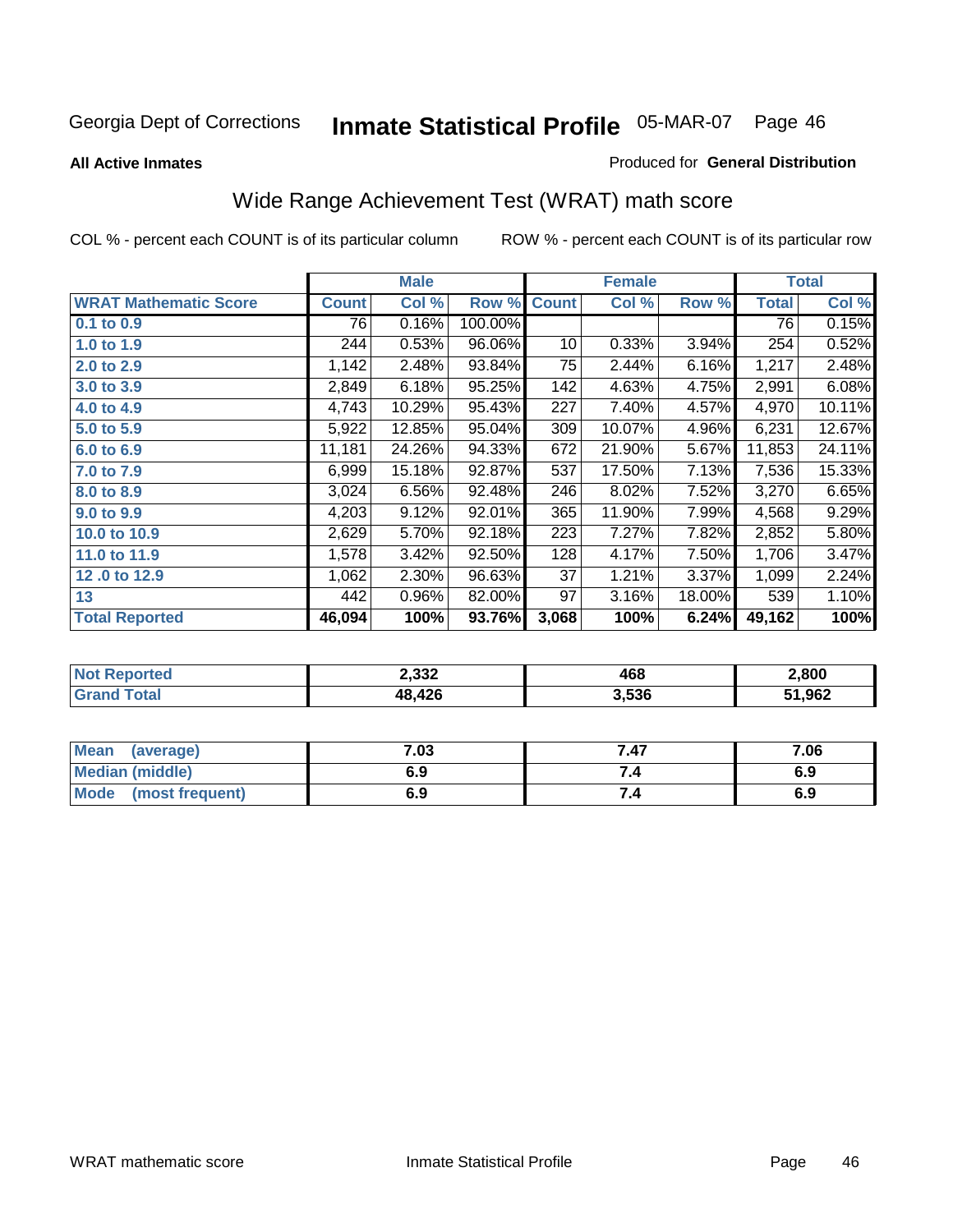#### **All Active Inmates**

#### Produced for **General Distribution**

# Wide Range Achievement Test (WRAT) spelling score

|                            |              | <b>Male</b> |        |              | <b>Female</b> |        |              | <b>Total</b> |
|----------------------------|--------------|-------------|--------|--------------|---------------|--------|--------------|--------------|
| <b>WRAT Spelling Score</b> | <b>Count</b> | Col %       | Row %  | <b>Count</b> | Col %         | Row %  | <b>Total</b> | Col %        |
| $0.1$ to $0.9$             | 755          | 1.64%       | 98.44% | 12           | 0.39%         | 1.56%  | 767          | 1.56%        |
| 1.0 to 1.9                 | 2,125        | 4.61%       | 98.11% | 41           | 1.34%         | 1.89%  | 2,166        | 4.41%        |
| 2.0 to 2.9                 | 3,592        | 7.79%       | 97.87% | 78           | 2.54%         | 2.13%  | 3,670        | 7.47%        |
| 3.0 to 3.9                 | 3,258        | 7.07%       | 97.28% | 91           | 2.96%         | 2.72%  | 3,349        | 6.81%        |
| 4.0 to 4.9                 | 4,510        | 9.79%       | 96.62% | 158          | 5.15%         | 3.38%  | 4,668        | 9.50%        |
| 5.0 to 5.9                 | 5,412        | 11.74%      | 95.48% | 256          | 8.34%         | 4.52%  | 5,668        | 11.53%       |
| 6.0 to 6.9                 | 5,782        | 12.55%      | 94.28% | 351          | 11.43%        | 5.72%  | 6,133        | 12.48%       |
| 7.0 to 7.9                 | 3,783        | 8.21%       | 92.74% | 296          | 9.64%         | 7.26%  | 4,079        | 8.30%        |
| 8.0 to 8.9                 | 3,512        | 7.62%       | 92.86% | 270          | 8.79%         | 7.14%  | 3,782        | 7.69%        |
| 9.0 to 9.9                 | 3,482        | 7.55%       | 91.87% | 308          | 10.03%        | 8.13%  | 3,790        | 7.71%        |
| 10.0 to 10.9               | 3,292        | 7.14%       | 90.61% | 341          | 11.11%        | 9.39%  | 3,633        | 7.39%        |
| 11.0 to 11.9               | 1,593        | 3.46%       | 90.05% | 176          | 5.73%         | 9.95%  | 1,769        | 3.60%        |
| 12.0 to 12.9               | 3,298        | 7.16%       | 95.15% | 168          | 5.47%         | 4.85%  | 3,466        | 7.05%        |
| 13                         | 1,695        | 3.68%       | 76.39% | 524          | 17.07%        | 23.61% | 2,219        | 4.51%        |
| <b>Total Reported</b>      | 46,089       | 100%        | 93.75% | 3,070        | 100%          | 6.25%  | 49,159       | 100.0%       |

| 14120 | 2,337       | 466   | 2,803 |
|-------|-------------|-------|-------|
|       | 12c<br>.420 | 3,536 | .962  |

| <b>Mean</b><br>(average)       | 6.90       | 8.73 | 7.02       |
|--------------------------------|------------|------|------------|
| Median (middle)                | v.z        | ტ.J  | o.4        |
| <b>Mode</b><br>(most frequent) | . .<br>v.z | ں ،  | . .<br>0.Z |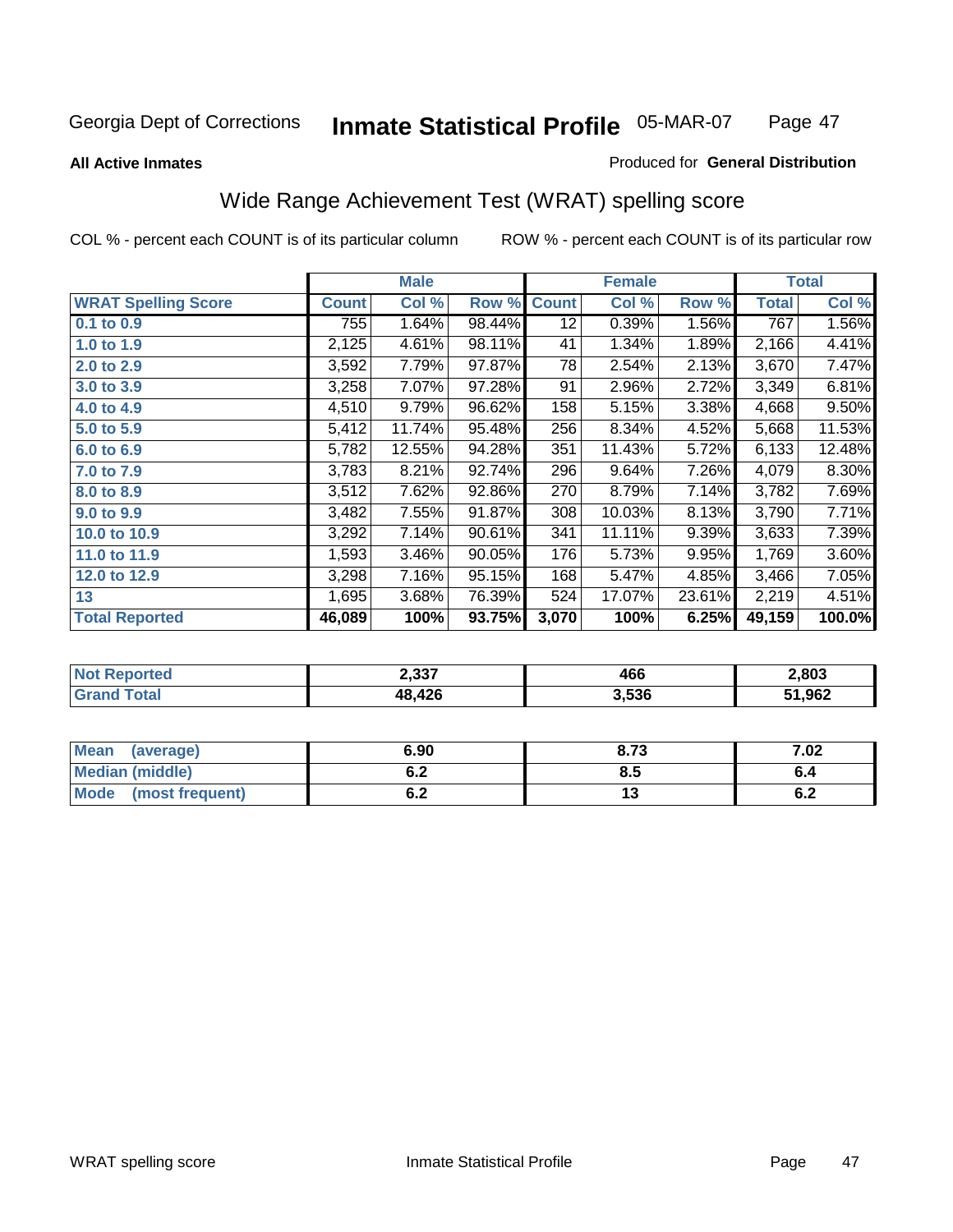#### **All Active Inmates**

#### Produced for **General Distribution**

### Scope of substance abuse - summary

|                        |              | <b>Male</b> |           |              | <b>Female</b> |          |              | <b>Total</b> |
|------------------------|--------------|-------------|-----------|--------------|---------------|----------|--------------|--------------|
| <b>Substance Abuse</b> | <b>Count</b> | Col %       | Row %     | <b>Count</b> | Col %         | Row %    | <b>Total</b> | Col %        |
| <b>None</b>            | 15,574       | 32.16%      | 91.94%    | .366         | 38.63%        | $8.06\%$ | 16,940       | 32.60%       |
| <b>Drugs only</b>      | 17.776       | 36.71%      | $91.13\%$ | 1,730        | 48.93%        | $8.87\%$ | 19.506       | 37.54%       |
| <b>Alcohol only</b>    | 3.386        | $6.99\%$    | 97.02%    | 104          | $2.94\%$      | $2.98\%$ | 3,490        | 6.72%        |
| Drugs and alcohol      | 11.690       | 24.14%      | $97.21\%$ | 336          | $9.50\%$      | $2.79\%$ | 12,026       | 23.14%       |
| <b>Total Reported</b>  | 48,426       | 100%        | 93.20%    | 3,536        | 100%          | 6.80%    | 51,962       | 100%         |

| <b>Not Reported</b> |        |       |        |
|---------------------|--------|-------|--------|
| <b>Grand Total</b>  | 48,426 | 3,536 | 51,962 |

| Drugs only | Mode<br>(most frequent) | Drugs only | Drugs only |
|------------|-------------------------|------------|------------|
|------------|-------------------------|------------|------------|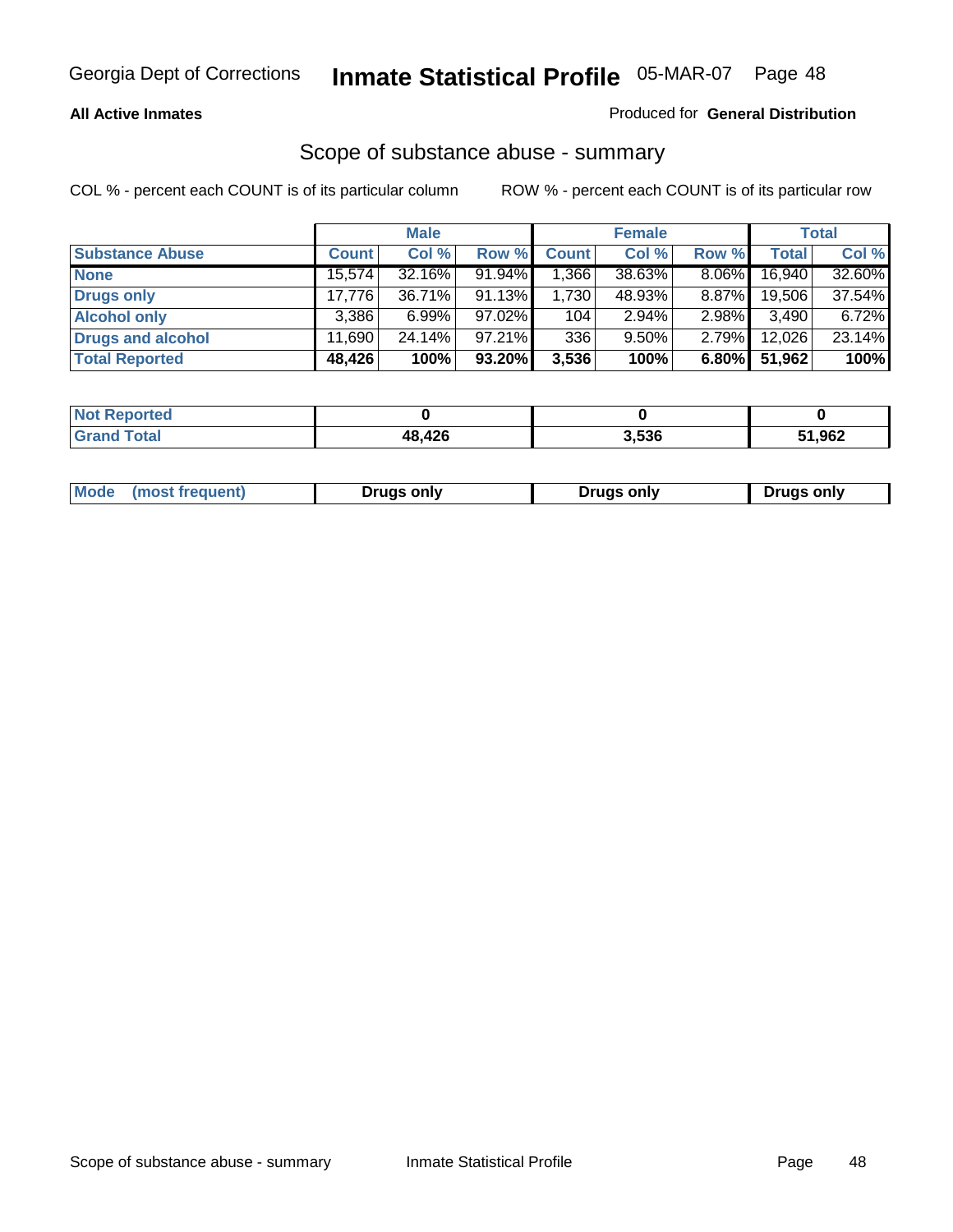#### **All Active Inmates**

#### Produced for **General Distribution**

### Scope of substance abuse - detail

|                                      |              | <b>Male</b> |        |              | <b>Female</b> |        |              | Total  |
|--------------------------------------|--------------|-------------|--------|--------------|---------------|--------|--------------|--------|
| <b>Substance Abuse</b>               | <b>Count</b> | Col %       | Row %  | <b>Count</b> | Col %         | Row %  | <b>Total</b> | Col %  |
| No drug or alcohol problems          | 15,574       | 32.16%      | 91.94% | 1,366        | 38.63%        | 8.06%  | 16,940       | 32.60% |
| Drug addiction but no alcohol        | 425          | 0.88%       | 89.29% | 51           | 1.44%         | 10.71% | 476          | 0.92%  |
| <b>Drug addiction and alcohol</b>    | 202          | 0.42%       | 99.51% |              | 0.03%         | 0.49%  | 203          | 0.39%  |
| <b>labuse</b>                        |              |             |        |              |               |        |              |        |
| <b>Drug addiction and alcoholism</b> | 89           | 0.18%       | 97.80% | 2            | 0.06%         | 2.20%  | 91           | 0.18%  |
| No drug problem but alcohol          | 2,754        | 5.69%       | 98.15% | 52           | 1.47%         | 1.85%  | 2,806        | 5.40%  |
| <b>labuse</b>                        |              |             |        |              |               |        |              |        |
| No drug problem but alcoholism       | 632          | 1.31%       | 92.40% | 52           | 1.47%         | 7.60%  | 684          | 1.32%  |
| Drug experiment but no alcohol       | 8,509        | 17.57%      | 94.91% | 456          | 12.90%        | 5.09%  | 8,965        | 17.25% |
| <b>Drug experiment &amp; alcohol</b> | 1,888        | 3.90%       | 98.54% | 28           | 0.79%         | 1.46%  | 1,916        | 3.69%  |
| <b>labuse</b>                        |              |             |        |              |               |        |              |        |
| Drug experiment & alcoholism         | 683          | 1.41%       | 96.88% | 22           | 0.62%         | 3.12%  | 705          | 1.36%  |
| Drug abuse but no alcohol            | 8,842        | 18.26%      | 87.85% | 1,223        | 34.59%        | 12.15% | 10,065       | 19.37% |
| Drug abuse and alcohol abuse         | 7,527        | 15.54%      | 98.29% | 131          | 3.70%         | 1.71%  | 7,658        | 14.74% |
| <b>Drug abuse and alcoholism</b>     | 1,301        | 2.69%       | 89.54% | 152          | 4.30%         | 10.46% | 1,453        | 2.80%  |
| <b>Total Reported</b>                | 48,426       | 100%        | 93.20% | 3,536        | 100%          | 6.80%  | 51,962       | 100.0% |

| <b>Not Reported</b> |        |       |        |
|---------------------|--------|-------|--------|
| `otal               | 48,426 | 3.536 | 51,962 |

| Mode (most frequent) | No drug or alcohol problems No drug or alcohol problems No drug or alcohol |          |
|----------------------|----------------------------------------------------------------------------|----------|
|                      |                                                                            | problems |
|                      |                                                                            |          |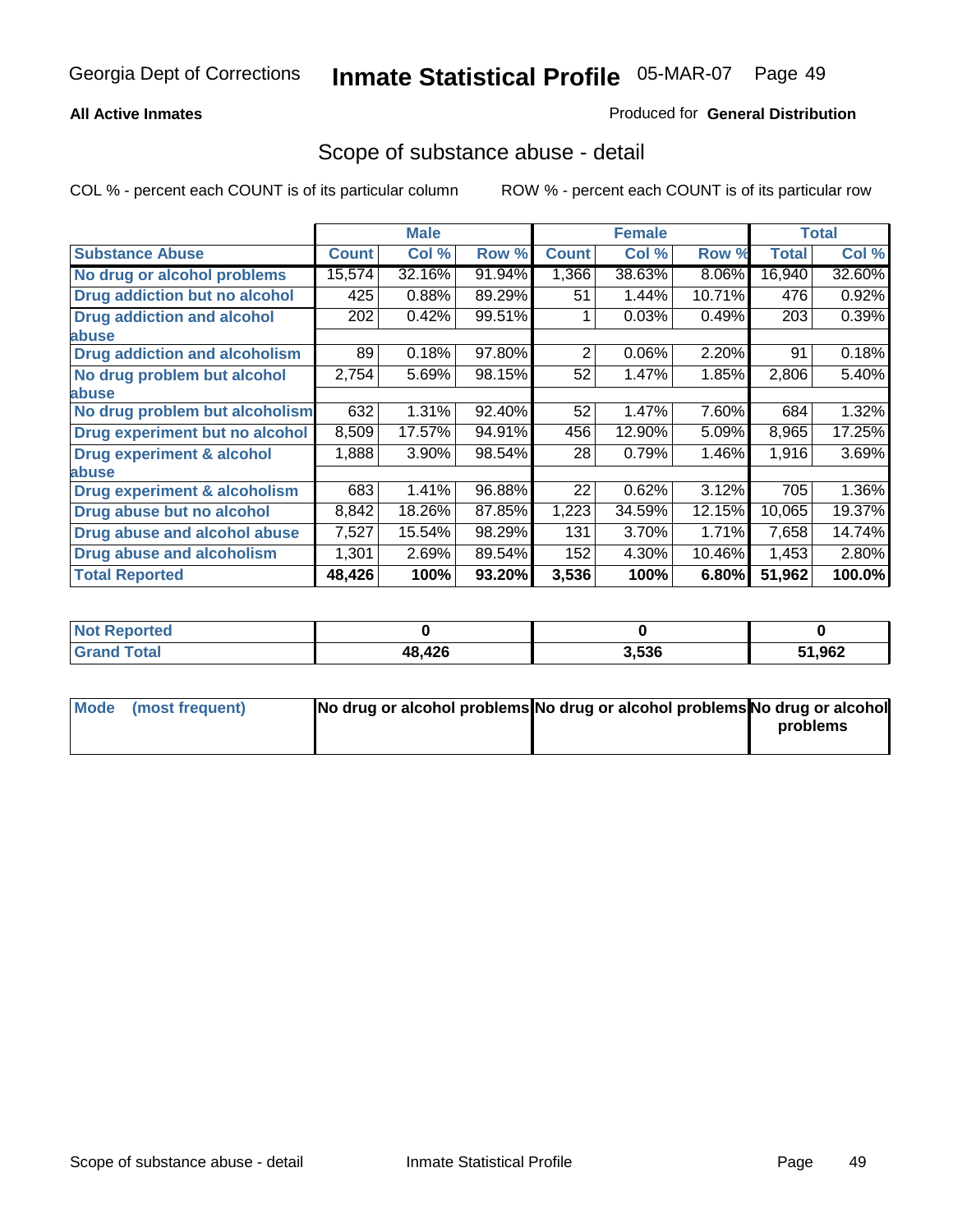#### **All Active Inmates**

#### Produced for **General Distribution**

### Current / last mental health treatment level

|                                    |              | <b>Male</b> |         |              | <b>Female</b> |        |              | <b>Total</b> |
|------------------------------------|--------------|-------------|---------|--------------|---------------|--------|--------------|--------------|
| <b>Mental Health Treatment Lev</b> | <b>Count</b> | Col %       | Row %   | <b>Count</b> | Col %         | Row %  | <b>Total</b> | Col %        |
| 1 No problem at current time       | 6,331        | 49.21%      | 93.27%  | 457          | 21.21%        | 6.73%  | 6,788        | 45.19%       |
| 2 Receiving outpatient             | 4,761        | 37.01%      | 74.85%  | 1,600        | 74.25%        | 25.15% | 6,361        | 42.35%       |
| treatment                          |              |             |         |              |               |        |              |              |
| 3 Inpatient, moderate              | 1,440        | 11.19%      | 95.18%  | 73           | 3.39%         | 4.82%  | 1,513        | 10.07%       |
| treatment                          |              |             |         |              |               |        |              |              |
| 4 Inpatient, intensive             | 325          | 2.53%       | 93.12%  | 24           | $1.11\%$      | 6.88%  | 349          | 2.32%        |
| treatment                          |              |             |         |              |               |        |              |              |
| <b>5 Undergoing crisis</b>         | 6            | 0.05%       | 100.00% |              |               |        | 6            | 0.04%        |
| stabilization                      |              |             |         |              |               |        |              |              |
| <b>6 Hospital for criminally</b>   | 2            | 0.02%       | 66.67%  | 1            | 0.05%         | 33.33% | 3            | 0.02%        |
| insane                             |              |             |         |              |               |        |              |              |
| <b>Total Evaluated</b>             | 12,865       | 100%        | 85.65%  | 2,155        | 100%          | 14.35% | 15,020       | 100%         |

| Never had MH evaluation | 35,561 | Ⅰ,381 | 36,942 |
|-------------------------|--------|-------|--------|
| <b>Grand Total</b>      | 48,426 | 3,536 | 51,962 |

| <b>Median (middle)</b> | <b>Receiving outpatient</b><br>treatment | <b>Receiving outpatient</b><br>treatment | <b>Receiving</b><br>outpatient<br>treatment |
|------------------------|------------------------------------------|------------------------------------------|---------------------------------------------|
| <b>Mode</b>            | No problem at current time               | <b>Receiving outpatient</b>              | No problem at                               |
| (most frequent)        |                                          | treatment                                | current time                                |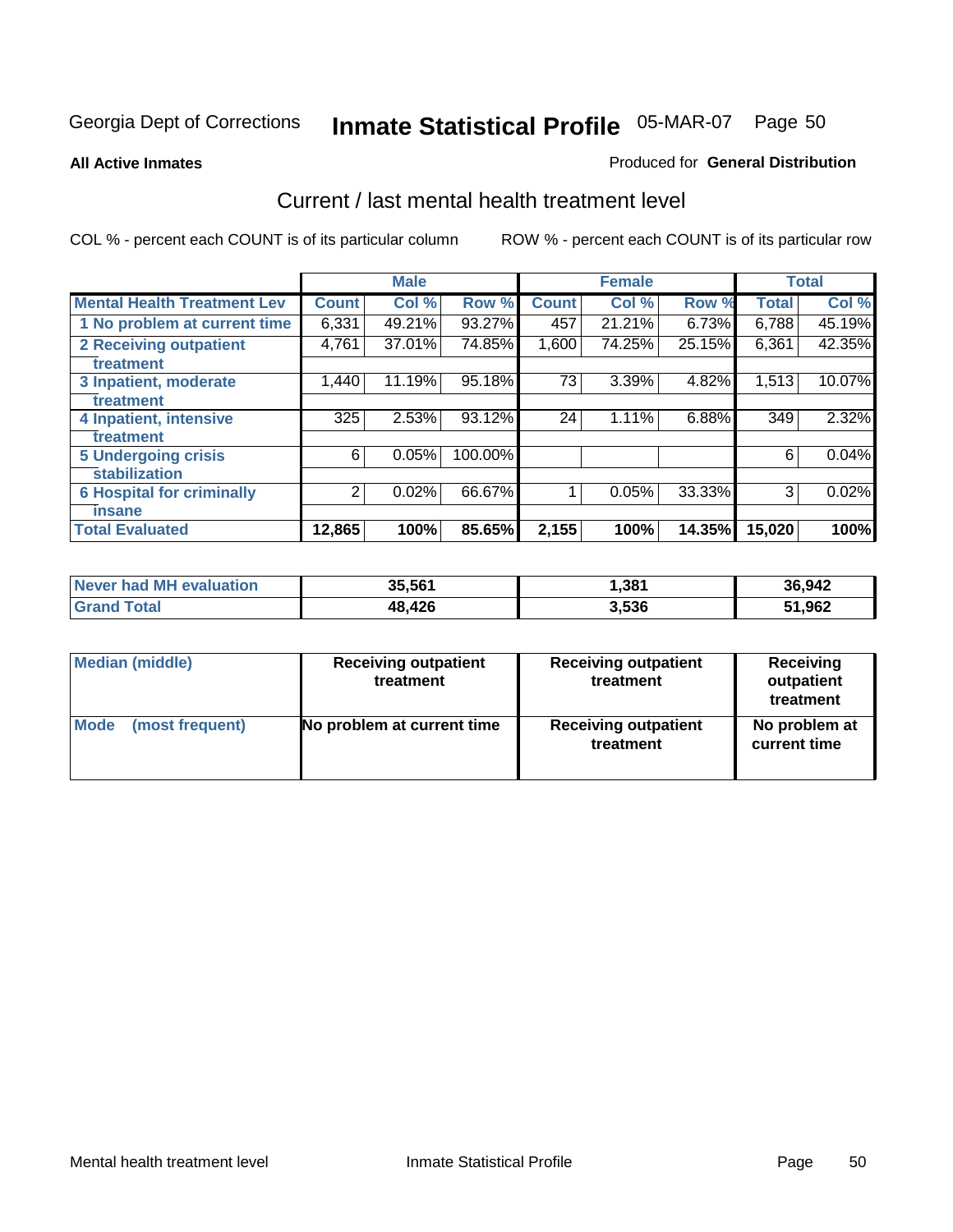### **All Active Inmates**

### Produced for **General Distribution**

# PULHESDWIT medical scale - 'P' overall condition ('P'hysical)

|                                   |              | <b>Male</b> |        |              | <b>Female</b> |         |              | <b>Total</b> |
|-----------------------------------|--------------|-------------|--------|--------------|---------------|---------|--------------|--------------|
| 'P' Overall Condition             | <b>Count</b> | Col %       | Row %  | <b>Count</b> | Col %         | Row %   | <b>Total</b> | Col %        |
| 1 No medical illness              | 35,938       | 75.49%      | 94.77% | .985         | 58.09%        | 5.23%   | 37,923       | 74.33%       |
| 2 Well-controlled chronic illness | 8,927        | 18.75%      | 87.86% | 1,234        | 36.11%        | 12.14%  | 10,161       | 19.92%       |
| 3 Poorly-controlled chronic       | 2,655        | 5.58%       | 96.13% | 107          | 3.13%         | 3.87%   | 2,762        | 5.41%        |
| <b>illness</b>                    |              |             |        |              |               |         |              |              |
| 4 Significant problems requiring  | 79           | 0.17%       | 92.94% | 6            | 0.18%         | 7.06%   | 85           | 0.17%        |
| special housing                   |              |             |        |              |               |         |              |              |
| 5 Terminal illness, < 6 months    | 5            | 0.01%       | 83.33% |              | 0.03%         | 16.67%  | 6            | 0.01%        |
| to live                           |              |             |        |              |               |         |              |              |
| Inmate is pregnant<br>6           |              |             |        | 84           | 2.46%         | 100.00% | 84           | 0.16%        |
| <b>Total Reported</b>             | 47,604       | 100%        | 93.30% | 3,417        | 100%          | 6.70%   | 51,021       | 100%         |

| <b>Not Reported</b> | 822    | 119   | 941    |
|---------------------|--------|-------|--------|
| <b>Grand Total</b>  | 48,426 | 3,536 | 51,962 |

| Mode (most frequent) | 1 No medical illness | 1 No medical illness | 1 No medical |
|----------------------|----------------------|----------------------|--------------|
|                      |                      |                      | illness      |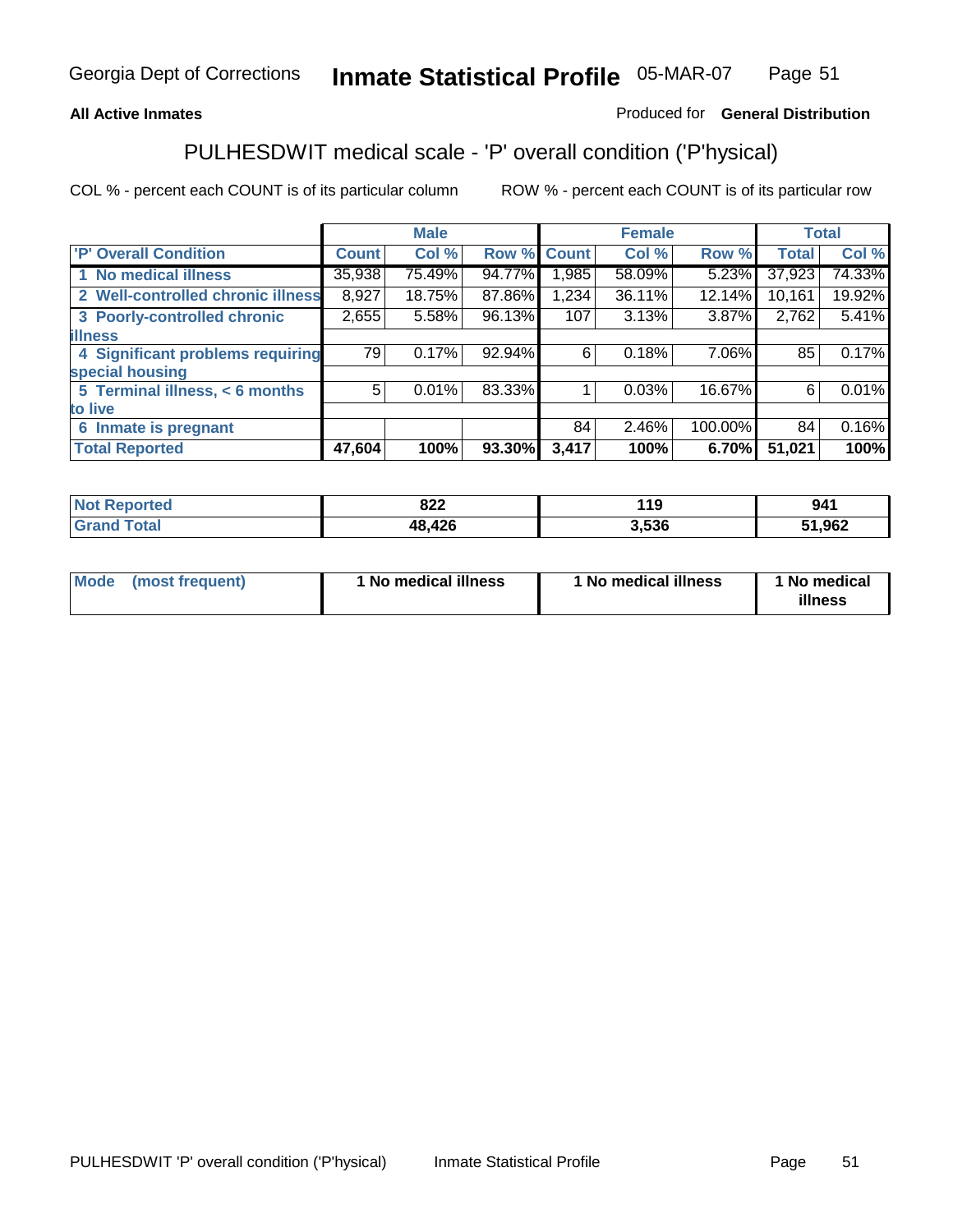#### **All Active Inmates**

#### Produced for **General Distribution**

### PULHESDWIT medical scale - 'U' upper body

|                              |              | <b>Male</b> |         |              | <b>Female</b> |       |              | <b>Total</b> |
|------------------------------|--------------|-------------|---------|--------------|---------------|-------|--------------|--------------|
| <b>U' Upper Body</b>         | <b>Count</b> | Col %       | Row %   | <b>Count</b> | Col %         | Row % | <b>Total</b> | Col %        |
| 1 Upper bones, joints,       | 46,063       | 96.76%      | 93.36%  | 3,278        | 95.93%        | 6.64% | 49,341       | 96.71%       |
| muscles all OK               |              |             |         |              |               |       |              |              |
| 2 One or both arms minimally | 1,272        | 2.67%       | 91.18%  | 123          | 3.60%         | 8.82% | 1,395        | 2.73%        |
| limited                      |              |             |         |              |               |       |              |              |
| 3 One or both arms           | 215          | 0.45%       | 94.30%  | 13           | 0.38%         | 5.70% | 228          | 0.45%        |
| moderately limited           |              |             |         |              |               |       |              |              |
| 4 One arm disabled,          | 50           | 0.11%       | 94.34%  | 3            | 0.09%         | 5.66% | 53           | 0.10%        |
| paralyzed, or amputated      |              |             |         |              |               |       |              |              |
| 5 Both arms disabled,        | 4            | 0.01%       | 100.00% |              |               |       | 4            | 0.01%        |
| paralyzed, or amputated      |              |             |         |              |               |       |              |              |
| <b>Total Reported</b>        | 47,604       | 100%        | 93.30%  | 3,417        | 100%          | 6.70% | 51,021       | 100%         |

| <b>Not</b><br><b>rted</b> | 822    | 19    | 941    |
|---------------------------|--------|-------|--------|
| $T0$ tol                  | 48,426 | 3.536 | 51,962 |

| Mode | (most frequent) | 1 Upper bones, joints,<br>muscles all OK | 1 Upper bones, joints,<br>muscles all OK | 1 Upper bones,<br>joints, muscles all<br>ΟK |
|------|-----------------|------------------------------------------|------------------------------------------|---------------------------------------------|
|------|-----------------|------------------------------------------|------------------------------------------|---------------------------------------------|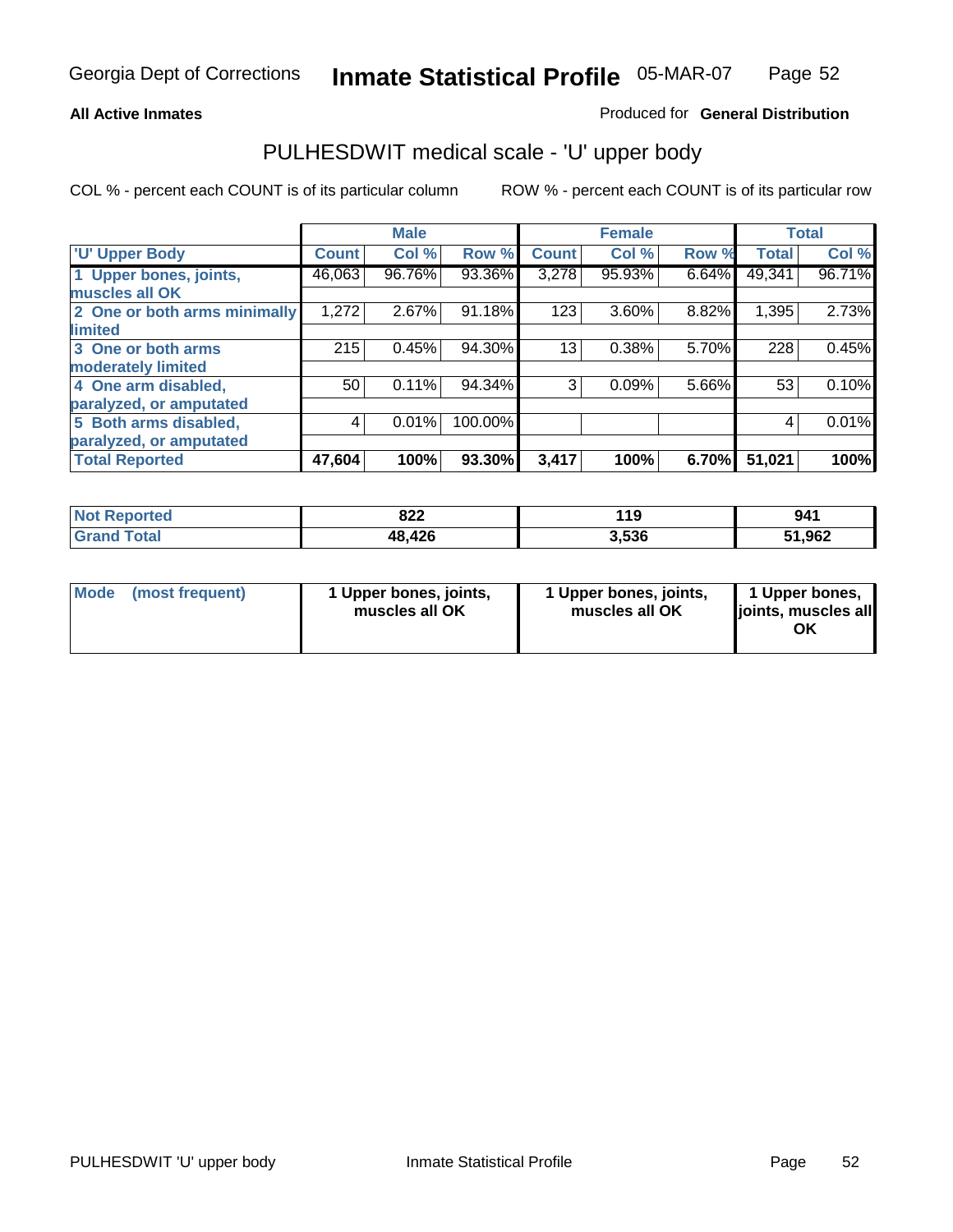#### **All Active Inmates**

### Produced for **General Distribution**

### PULHESDWIT medical scale - 'L' lower body

|                                |              | <b>Male</b> |         |              | <b>Female</b> |        |              | <b>Total</b> |
|--------------------------------|--------------|-------------|---------|--------------|---------------|--------|--------------|--------------|
| 'L' Lower Body                 | <b>Count</b> | Col %       | Row %   | <b>Count</b> | Col %         | Row %  | <b>Total</b> | Col %        |
| 1 Lower bones, joints,         | 44,040       | $92.51\%$   | 93.52%  | 3,054        | 89.38%        | 6.48%  | 47,094       | 92.30%       |
| muscles all OK                 |              |             |         |              |               |        |              |              |
| 2 One or both legs minimally   | 2,924        | 6.14%       | 89.69%  | 336          | 9.83%         | 10.31% | 3,260        | 6.39%        |
| limited                        |              |             |         |              |               |        |              |              |
| 3 One or both legs             | 525          | 1.10%       | 95.80%  | 23           | 0.67%         | 4.20%  | 548          | 1.07%        |
| moderately limited             |              |             |         |              |               |        |              |              |
| 4 One leg disabled, paralyzed, | 94           | 0.20%       | 95.92%  | 4            | 0.12%         | 4.08%  | 98           | 0.19%        |
| or amputated                   |              |             |         |              |               |        |              |              |
| 5 Both legs disabled,          | 21           | 0.04%       | 100.00% |              |               |        | 21           | 0.04%        |
| paralyzed, or amputated        |              |             |         |              |               |        |              |              |
| <b>Total Reported</b>          | 47,604       | 100%        | 93.30%  | 3,417        | 100%          | 6.70%  | 51,021       | 100%         |

| <b>Not Reported</b>   | 822    | 19    | 941    |
|-----------------------|--------|-------|--------|
| Total<br><b>Grand</b> | 48,426 | 3,536 | 51,962 |

|  | Mode (most frequent) | 1 Lower bones, joints,<br>muscles all OK | 1 Lower bones, joints,<br>muscles all OK | 1 Lower bones,<br>joints, muscles all<br>OK |
|--|----------------------|------------------------------------------|------------------------------------------|---------------------------------------------|
|--|----------------------|------------------------------------------|------------------------------------------|---------------------------------------------|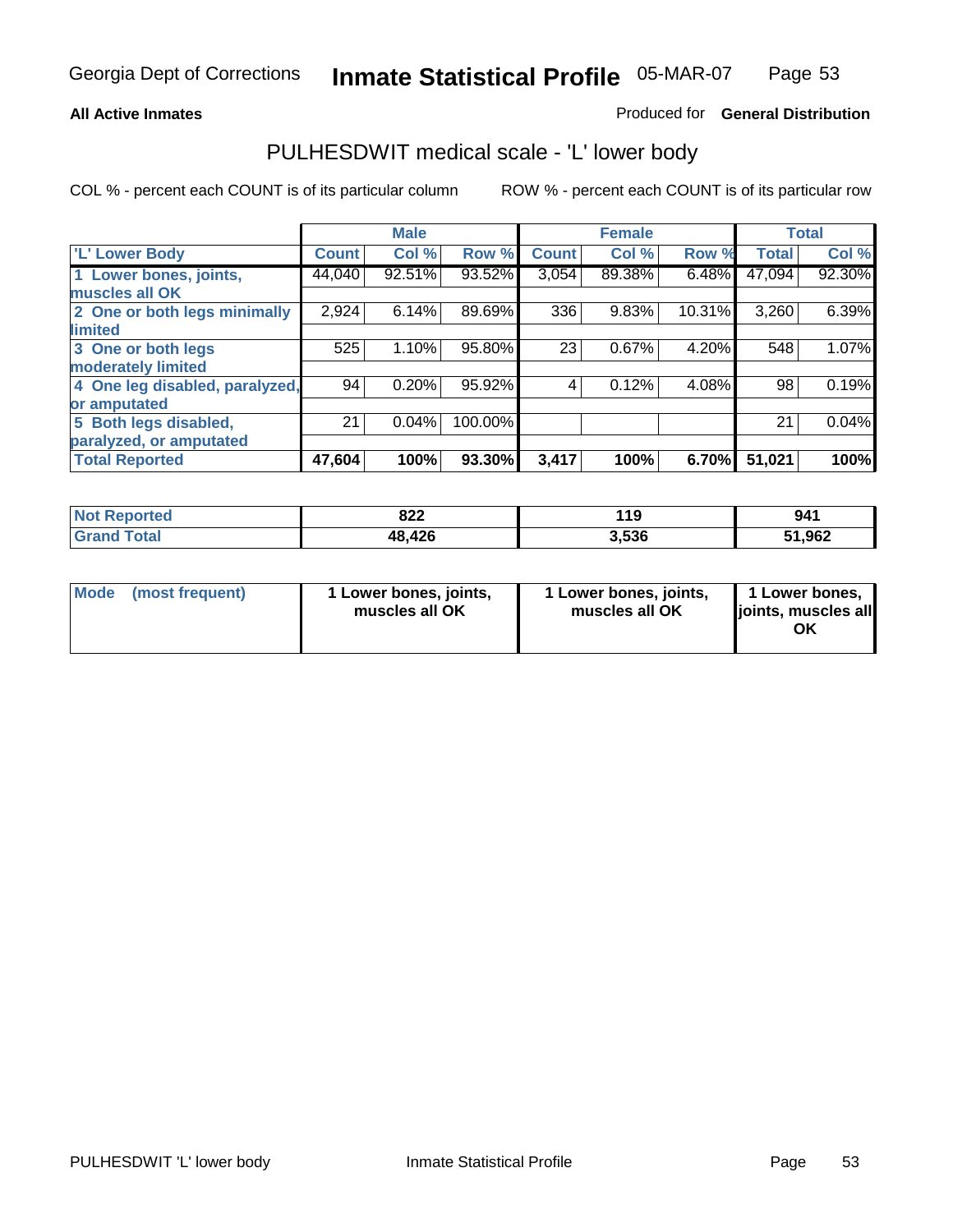#### **All Active Inmates**

#### Produced for **General Distribution**

### PULHESDWIT medical scale - 'H' hearing

|                                |        | <b>Male</b> |             |                 | <b>Female</b> |        | <b>Total</b> |        |
|--------------------------------|--------|-------------|-------------|-----------------|---------------|--------|--------------|--------|
| <b>H'</b> Hearing              | Count  | Col %       | Row % Count |                 | Col %         | Row %  | <b>Total</b> | Col %  |
| 1 Normal hearing both ears     | 47,217 | 99.19%      | 93.30%      | 3,389           | 99.18%        | 6.70%  | 50,606       | 99.19% |
| 2 Some loss in one ear with    | 298    | 0.63%       | 93.71%      | 20 <sub>1</sub> | 0.59%         | 6.29%  | 318          | 0.62%  |
| other OK, or mild loss in both |        |             |             |                 |               |        |              |        |
| 3 Total loss in one ear with   | 60     | 0.13%       | 93.75%      | 4               | 0.12%         | 6.25%  | 64           | 0.13%  |
| mild loss in other             |        |             |             |                 |               |        |              |        |
| 4 Severe loss in both ears     | 13     | 0.03%       | 86.67%      | 2               | $0.06\%$      | 13.33% | 15           | 0.03%  |
| 5 Total loss in both ears,     | 16     | 0.03%       | 88.89%      | 2               | $0.06\%$      | 11.11% | 18           | 0.04%  |
| requiring special housing      |        |             |             |                 |               |        |              |        |
| <b>Total Reported</b>          | 47,604 | 100%        | 93.30%      | 3,417           | 100%          | 6.70%  | 51,021       | 100.0% |

| <b>orted</b> | ററ                | 14 C  | 941          |
|--------------|-------------------|-------|--------------|
| NO           | 0ZZ               | - 1 3 |              |
|              | 426<br>1 Q<br>тv, | 3,536 | 1,962<br>- 4 |

| Mode (most frequent) | 1 Normal hearing both ears 11 Normal hearing both ears 1 Normal hearing |           |
|----------------------|-------------------------------------------------------------------------|-----------|
|                      |                                                                         | both ears |
|                      |                                                                         |           |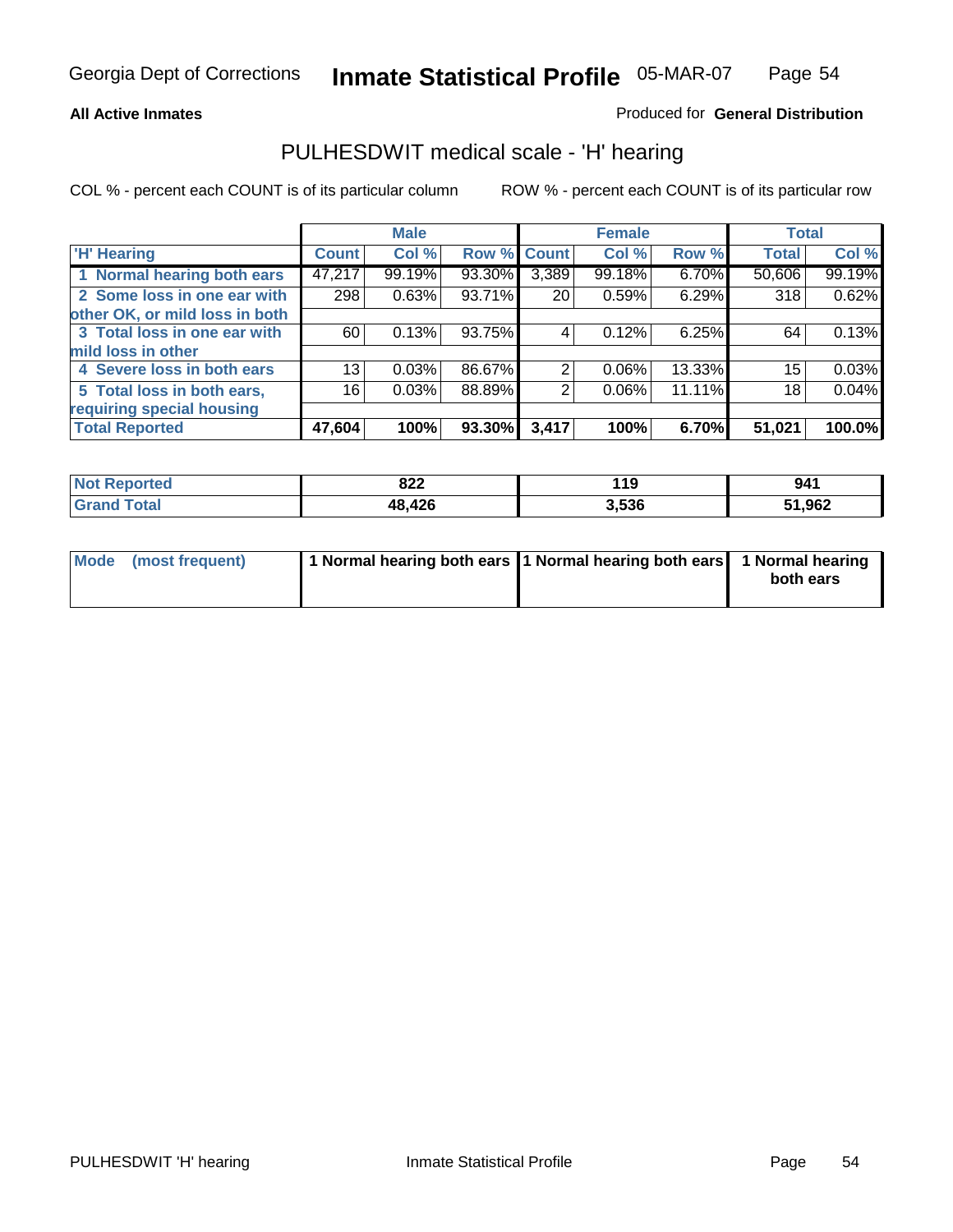### **All Active Inmates**

### Produced for **General Distribution**

### PULHESDWIT medical scale - 'E' vision

|                                 |              | <b>Male</b> |             |       | <b>Female</b> |          |              | <b>Total</b> |
|---------------------------------|--------------|-------------|-------------|-------|---------------|----------|--------------|--------------|
| 'E' Vision                      | <b>Count</b> | Col %       | Row % Count |       | Col %         | Row %    | <b>Total</b> | Col %        |
| 1 Correctable to 20/40 in both  | 42,209       | 88.67%      | 94.90%      | 2,270 | 66.43%        | 5.10%    | 44,479       | 87.18%       |
| eyes                            |              |             |             |       |               |          |              |              |
| 2 Correctable to 20/70 in one   | 4,735        | 9.95%       | 81.43%      | 1,080 | 31.61%        | 18.57%   | 5,815        | 11.40%       |
| eye, may be blind in other      |              |             |             |       |               |          |              |              |
| 3 Correctable to 20/200 in one  | 566          | 1.19%       | 90.13%      | 62    | 1.81%         | 9.87%    | 628          | 1.23%        |
| eye, may be blind in other      |              |             |             |       |               |          |              |              |
| 4 One eye not correctable to    | 82           | 0.17%       | 94.25%      | 5     | 0.15%         | 5.75%    | 87           | 0.17%        |
| 20/200, other may be blind      |              |             |             |       |               |          |              |              |
| 5 Blind in both eyes, requiring | 12           | 0.03%       | 100.00%     |       |               |          | 12           | 0.02%        |
| special housing                 |              |             |             |       |               |          |              |              |
| <b>Total Reported</b>           | 47,604       | 100%        | 93.30%      | 3,417 | 100%          | $6.70\%$ | 51,021       | 100%         |

| <b>Not Reported</b>         | 822         | 119   | 941    |
|-----------------------------|-------------|-------|--------|
| <b>Total</b><br><b>Gran</b> | ,426<br>48, | 3,536 | 51,962 |

| Mode | (most frequent) | 1 Correctable to 20/40 in<br>both eves | 1 Correctable to 20/40 in   1 Correctable to<br>both eves | 20/40 in both eyes |
|------|-----------------|----------------------------------------|-----------------------------------------------------------|--------------------|
|      |                 |                                        |                                                           |                    |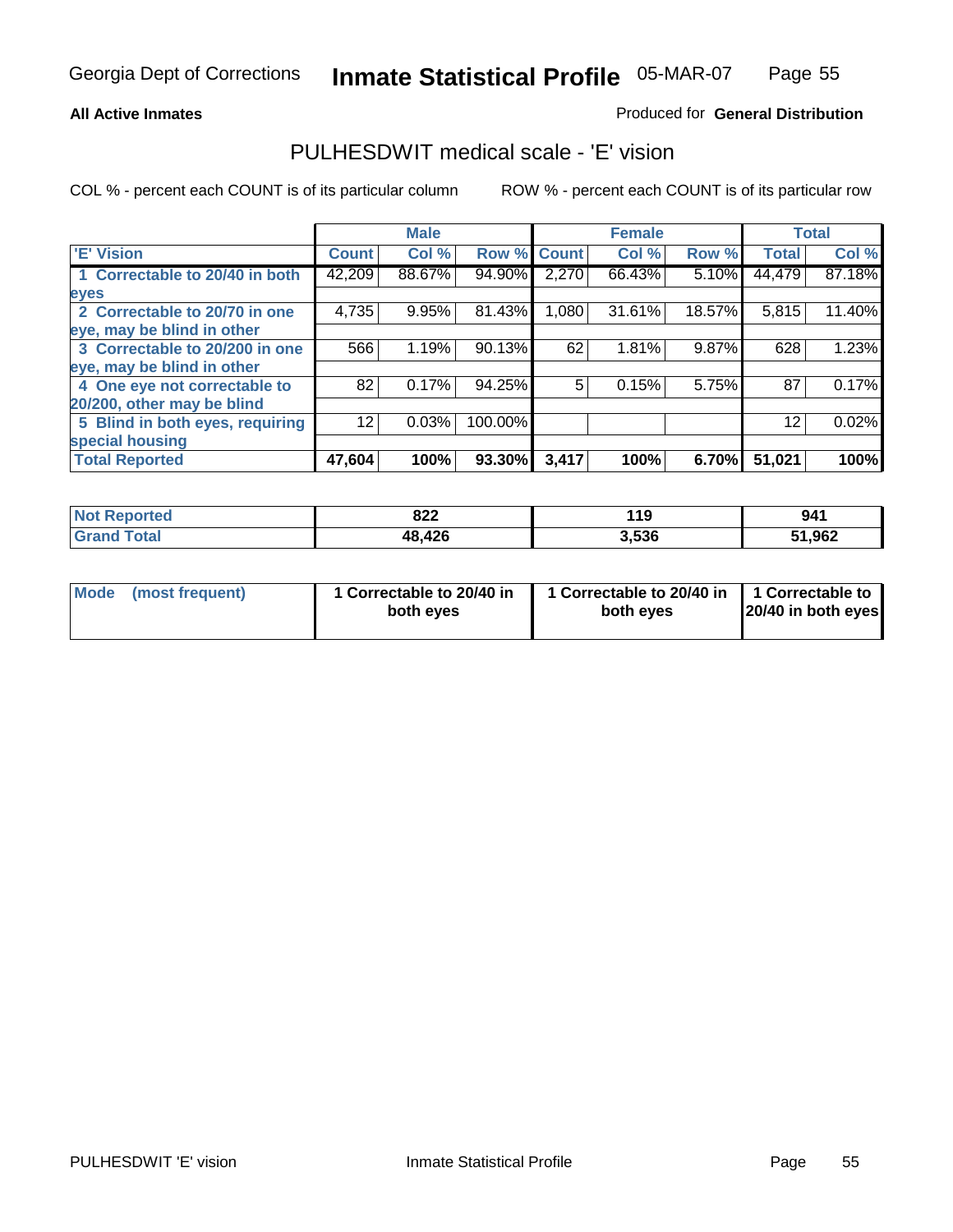#### **All Active Inmates**

#### Produced for **General Distribution**

## PULHESDWIT medical scale - 'S' pSychiatric

|                                        |              | <b>Male</b> |             |       | <b>Female</b> |        |              | <b>Total</b> |
|----------------------------------------|--------------|-------------|-------------|-------|---------------|--------|--------------|--------------|
| 'S' pSychiatric                        | <b>Count</b> | Col %       | Row % Count |       | Col %         | Row %  | <b>Total</b> | Col %        |
| 1 No impairment or disorders           | 41,326       | 88.07%      | 94.99%      | 2,179 | 63.90%        | 5.01%  | 43,505       | 86.43%       |
| 2 Stable, or in remission, or          | 4,505        | $9.60\%$    | 79.47%      | 1,164 | 34.13%        | 20.53% | 5,669        | 11.26%       |
| mild impairment or retardation         |              |             |             |       |               |        |              |              |
| 3 Requires moderate inpatient          | 1,019        | 2.17%       | 94.79%      | 56    | 1.64%         | 5.21%  | 1,075        | 2.14%        |
| treatment                              |              |             |             |       |               |        |              |              |
| 4 Requires intensive inpatient         | 70           | 0.15%       | 86.42%      | 11    | 0.32%         | 13.58% | 81           | 0.16%        |
| treatment                              |              |             |             |       |               |        |              |              |
| <b>5 Requires Crisis Stabilization</b> | 6            | 0.01%       | 100.00%     |       |               |        | 6            | 0.01%        |
| Unit (CSU) inpatient care              |              |             |             |       |               |        |              |              |
| <b>Total Reported</b>                  | 46,926       | 100%        | 93.23%      | 3,410 | 100%          | 6.77%  | 50,336       | 100%         |

| <b>Not Reported</b>       | Ⅰ,500  | 126   | .626   |
|---------------------------|--------|-------|--------|
| <b>Total</b><br>' Grand 1 | 48,426 | 3,536 | 51,962 |

| Mode (most frequent) | <b>1</b> No impairment or disorders | 1 No impairment or<br>disorders | 1 No impairment or<br>disorders |
|----------------------|-------------------------------------|---------------------------------|---------------------------------|
|                      |                                     |                                 |                                 |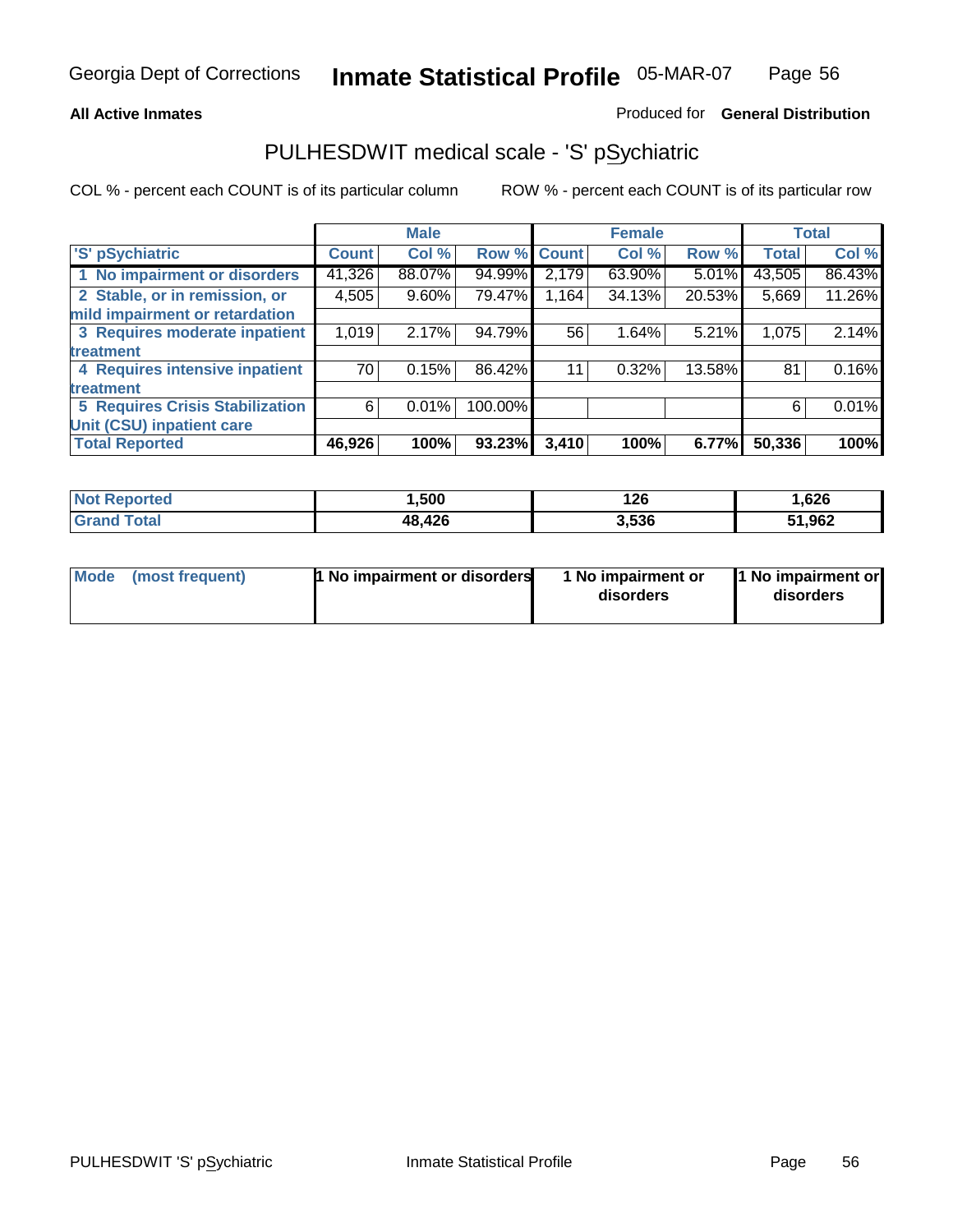### **All Active Inmates**

### Produced for **General Distribution**

## PULHESDWIT medical scale - 'D' dental

|                                      |              | <b>Male</b> |             |       | <b>Female</b> |         |              | <b>Total</b> |
|--------------------------------------|--------------|-------------|-------------|-------|---------------|---------|--------------|--------------|
| 'D' Dental                           | <b>Count</b> | Col %       | Row % Count |       | Col %         | Row %   | <b>Total</b> | Col %        |
| <b>Minimal routine dental health</b> | 17,411       | 37.33%      | 87.64%      | 2,455 | 71.99%        | 12.36%  | 19,866       | 39.69%       |
| <b>needs</b>                         |              |             |             |       |               |         |              |              |
| 2 Moderate cavities and/or           | 24,009       | 51.48%      | 97.39%      | 644   | 18.89%        | 2.61%   | 24,653       | 49.26%       |
| gum disease                          |              |             |             |       |               |         |              |              |
| 3 Extensive gum disease              | 5,211        | 11.17%      | 94.39%      | 310   | $9.09\%$      | 5.61%   | 5,521        | 11.03%       |
| and/or widespread decay              |              |             |             |       |               |         |              |              |
| 4 Urgent need for dental             | 8            | 0.02%       | 100.00%     |       |               |         | 8            | 0.02%        |
| <b>services</b>                      |              |             |             |       |               |         |              |              |
| 5 Life-threatening disease or        |              |             |             |       | 0.03%         | 100.00% |              | 0.01%        |
| extreme pain or infection            |              |             |             |       |               |         |              |              |
| <b>Total Reported</b>                | 46,639       | 100%        | 93.19%      | 3,410 | 100%          | 6.81%   | 50,049       | 100.0%       |

| <b>Not Reported</b>    | ,787   | 126   | .913   |
|------------------------|--------|-------|--------|
| `Totaï<br><b>Grand</b> | 48,426 | 3,536 | 51,962 |

| <b>Mode</b> | (most frequent) | 2 Moderate cavities and/or<br>qum disease | 1 Minimal routine dental<br>health needs | 2 Moderate<br>cavities and/or |
|-------------|-----------------|-------------------------------------------|------------------------------------------|-------------------------------|
|             |                 |                                           |                                          | aum disease                   |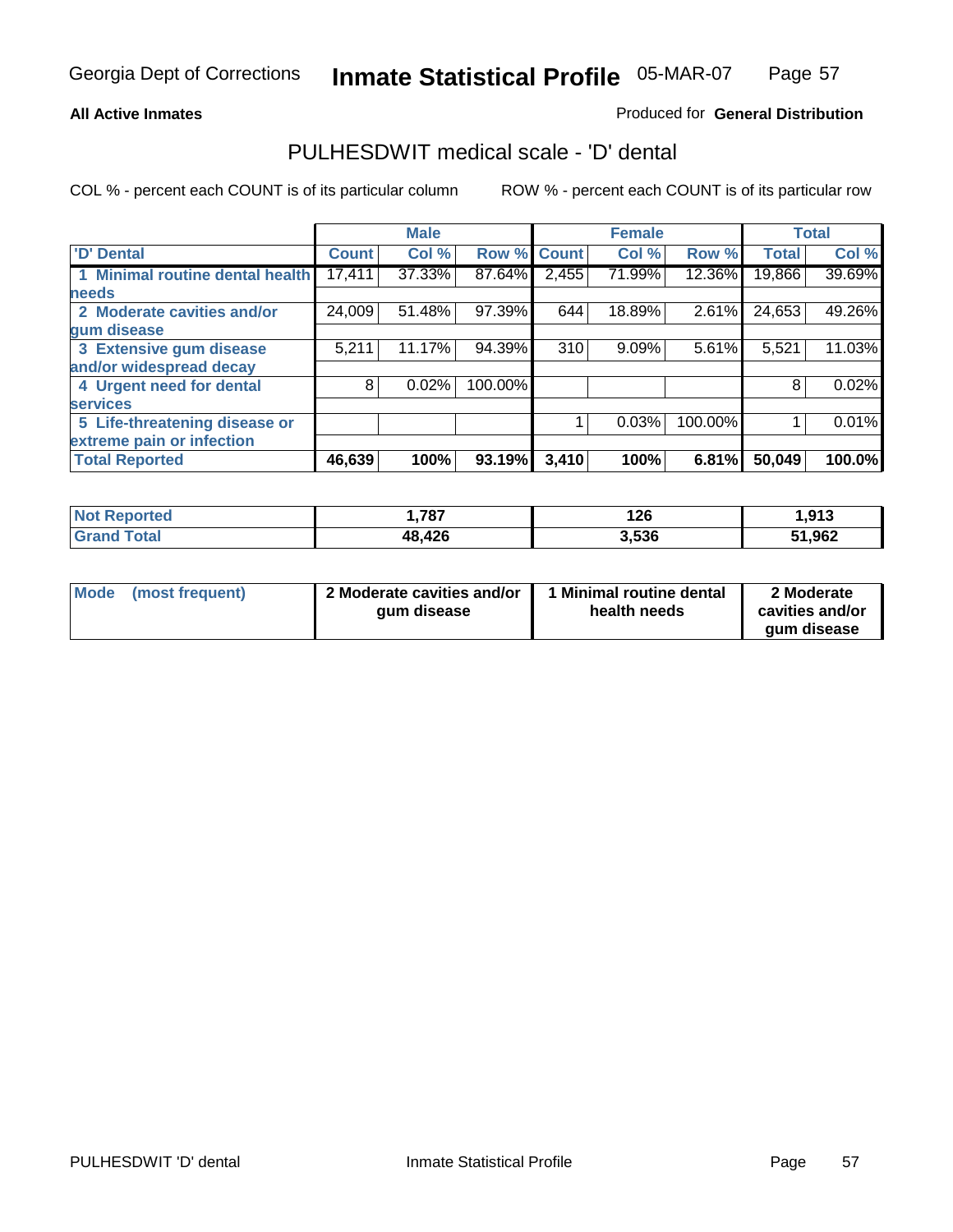#### **All Active Inmates**

#### Produced for **General Distribution**

### PULHESDWIT medical scale - 'W' work ability

|                                 |              | <b>Male</b> |        |              | <b>Female</b> |        |              | <b>Total</b> |
|---------------------------------|--------------|-------------|--------|--------------|---------------|--------|--------------|--------------|
| W' work ability                 | <b>Count</b> | Col %       | Row %  | <b>Count</b> | Col %         | Row %  | <b>Total</b> | Col %        |
| 1 Unrestricted work or activity | 40,817       | 85.74%      | 93.06% | 3,044        | 89.08%        | 6.94%  | 43,861       | 85.97%       |
| 2 Minor restrictions on type of | 5,273        | 11.08%      | 95.46% | 251          | 7.35%         | 4.54%  | 5,524        | 10.83%       |
| <b>work</b>                     |              |             |        |              |               |        |              |              |
| 3 Moderate restrictions on type | 1,197        | 2.51%       | 97.63% | 29           | 0.85%         | 2.37%  | 1,226        | 2.40%        |
| of work                         |              |             |        |              |               |        |              |              |
| 4 Major restrictions on type of | 262          | 0.55%       | 75.29% | 86           | 2.52%         | 24.71% | 348          | 0.68%        |
| <b>work</b>                     |              |             |        |              |               |        |              |              |
| 5 Cannot work under any         | 55           | 0.12%       | 88.71% |              | 0.20%         | 11.29% | 62           | 0.12%        |
| <b>circumstances</b>            |              |             |        |              |               |        |              |              |
| <b>Total Reported</b>           | 47,604       | 100%        | 93.30% | 3,417        | 100%          | 6.70%  | 51,021       | 100%         |

| <b>Not Reported</b> | 822    | 119   | 941    |
|---------------------|--------|-------|--------|
| <b>Grand Total</b>  | 48,426 | 3,536 | 51,962 |

| Mode            | 1 Unrestricted work or | 1 Unrestricted work or | 1 Unrestricted   |
|-----------------|------------------------|------------------------|------------------|
| (most frequent) | activity               | activity               | work or activity |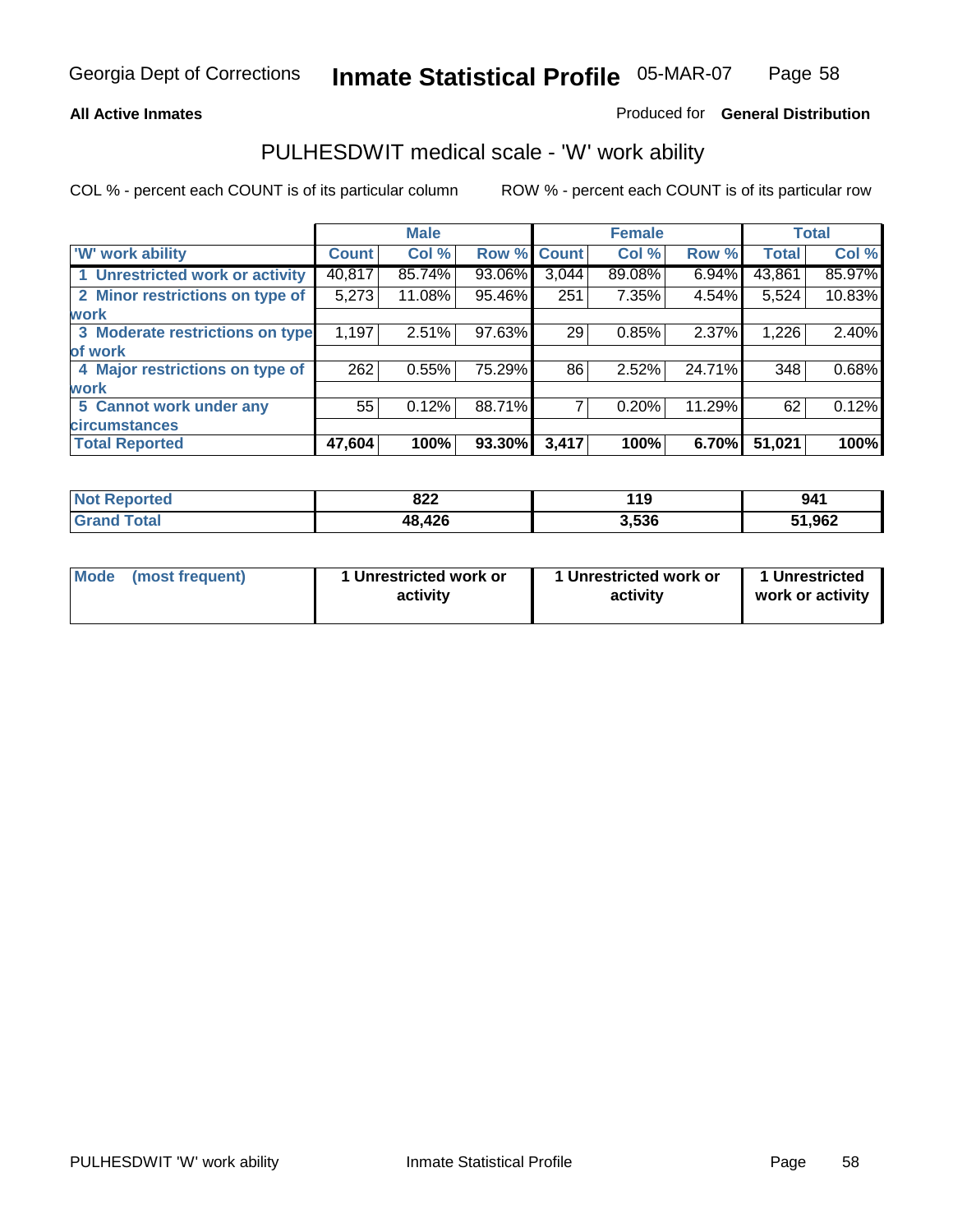#### **All Active Inmates**

#### Produced for **General Distribution**

## PULHESDWIT medical scale - 'I' impairment

|                                 |                 | <b>Male</b> |         |                | <b>Female</b> |        |              | <b>Total</b> |
|---------------------------------|-----------------|-------------|---------|----------------|---------------|--------|--------------|--------------|
| 'l' Impairment                  | <b>Count</b>    | Col %       | Row %   | <b>Count</b>   | Col %         | Row %  | <b>Total</b> | Col %        |
| 1 No impairments or             | 47,292          | 99.34%      | 93.28%  | 3,408          | 99.74%        | 6.72%  | 50,700       | 99.37%       |
| disabilities                    |                 |             |         |                |               |        |              |              |
| 2 Wheelchair-bound but          | 41              | 0.09%       | 91.11%  | 4              | 0.12%         | 8.89%  | 45           | 0.09%        |
| <b>otherwise OK</b>             |                 |             |         |                |               |        |              |              |
| 3 Needs low-level Assisted      | 21              | 0.04%       | 87.50%  | 3              | 0.09%         | 12.50% | 24           | 0.05%        |
| <b>Living (level I)</b>         |                 |             |         |                |               |        |              |              |
| 4 Needs moderate Assisted       | 10 <sup>1</sup> | 0.02%       | 100.00% |                |               |        | 10           | 0.02%        |
| <b>Living (level II)</b>        |                 |             |         |                |               |        |              |              |
| <b>5 Needs maximal Assisted</b> | 240             | 0.50%       | 99.17%  | $\overline{2}$ | 0.06%         | 0.83%  | 242          | 0.47%        |
| <b>Living (level III)</b>       |                 |             |         |                |               |        |              |              |
| <b>Total Reported</b>           | 47,604          | 100%        | 93.30%  | 3,417          | 100%          | 6.70%  | 51,021       | 100%         |

| <b>Not Reported</b> | 822    | 119   | 941    |
|---------------------|--------|-------|--------|
| <b>Grand Total</b>  | 48,426 | 3,536 | 51,962 |

| <b>Mode</b> | (most frequent) | 1 No impairments or<br>disabilities | 1 No impairments or<br>disabilities | 1 No impairments<br>or disabilities |
|-------------|-----------------|-------------------------------------|-------------------------------------|-------------------------------------|
|-------------|-----------------|-------------------------------------|-------------------------------------|-------------------------------------|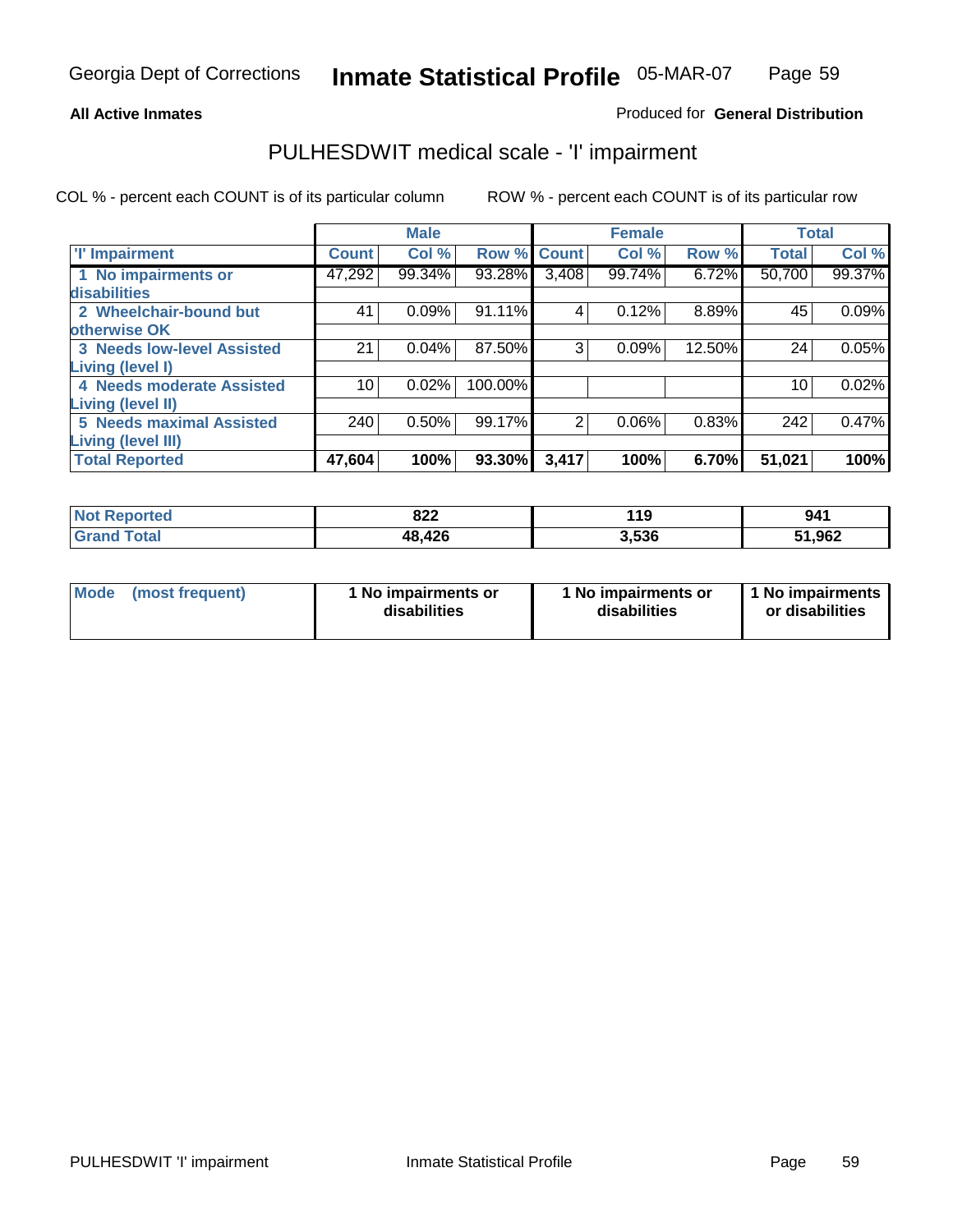#### **Inmate Statistical Profile** 05-MAR-07 Page Page 60

### **All Active Inmates Allowski** Produced fo **General Distribution**

# PULHESDWIT medical scale - 'T' transportability

|                              |              | <b>Male</b> |             |                | <b>Female</b> |          | <b>Total</b> |        |
|------------------------------|--------------|-------------|-------------|----------------|---------------|----------|--------------|--------|
| <b>'T' Transportability</b>  | <b>Count</b> | Col %       | Row % Count |                | Col %         | Row %    | <b>Total</b> | Col %  |
| 1 Can be transported in any  | 47,506       | 99.79%      | 93.30%      | 3,413          | 99.88%        | $6.70\%$ | 50,919       | 99.80% |
| ordinary approved vehicle    |              |             |             |                |               |          |              |        |
| 2 Wheelchair-bound, not      | 33           | 0.07%       | 94.29%      | $\overline{2}$ | 0.06%         | 5.71%    | 35           | 0.07%  |
| needing special vehicle      |              |             |             |                |               |          |              |        |
| 3 Wheelchair-bound, requires | 17           | 0.04%       | 94.44%      |                | 0.03%         | 5.56%    | 18           | 0.04%  |
| special vehicle              |              |             |             |                |               |          |              |        |
| 4 Needs specially-equipped   | 2            | 0.01%       | 100.00%     |                |               |          |              | 0.01%  |
| medical vehicle              |              |             |             |                |               |          |              |        |
| <b>5 Requires ambulance</b>  | 46           | 0.10%       | 97.87%      | 1              | 0.03%         | 2.13%    | 47           | 0.09%  |
| transport                    |              |             |             |                |               |          |              |        |
| <b>Total Reported</b>        | 47,604       | 100%        | 93.30%      | 3,417          | 100%          | 6.70%    | 51,021       | 100.0% |

| orted            | 822<br>$\sim$ $\sim$ $\sim$ $\sim$ $\sim$ $\sim$ | 119   | 941    |
|------------------|--------------------------------------------------|-------|--------|
| ota <sub>l</sub> | 48,426                                           | 3.536 | 51,962 |

|  | Mode (most frequent) | 1 Can be transported in any 1 Can be transported in any<br>ordinary approved vehicle   ordinary approved vehicle   transported in any |  | 1 Can be<br>ordinary approved<br>vehicle |
|--|----------------------|---------------------------------------------------------------------------------------------------------------------------------------|--|------------------------------------------|
|--|----------------------|---------------------------------------------------------------------------------------------------------------------------------------|--|------------------------------------------|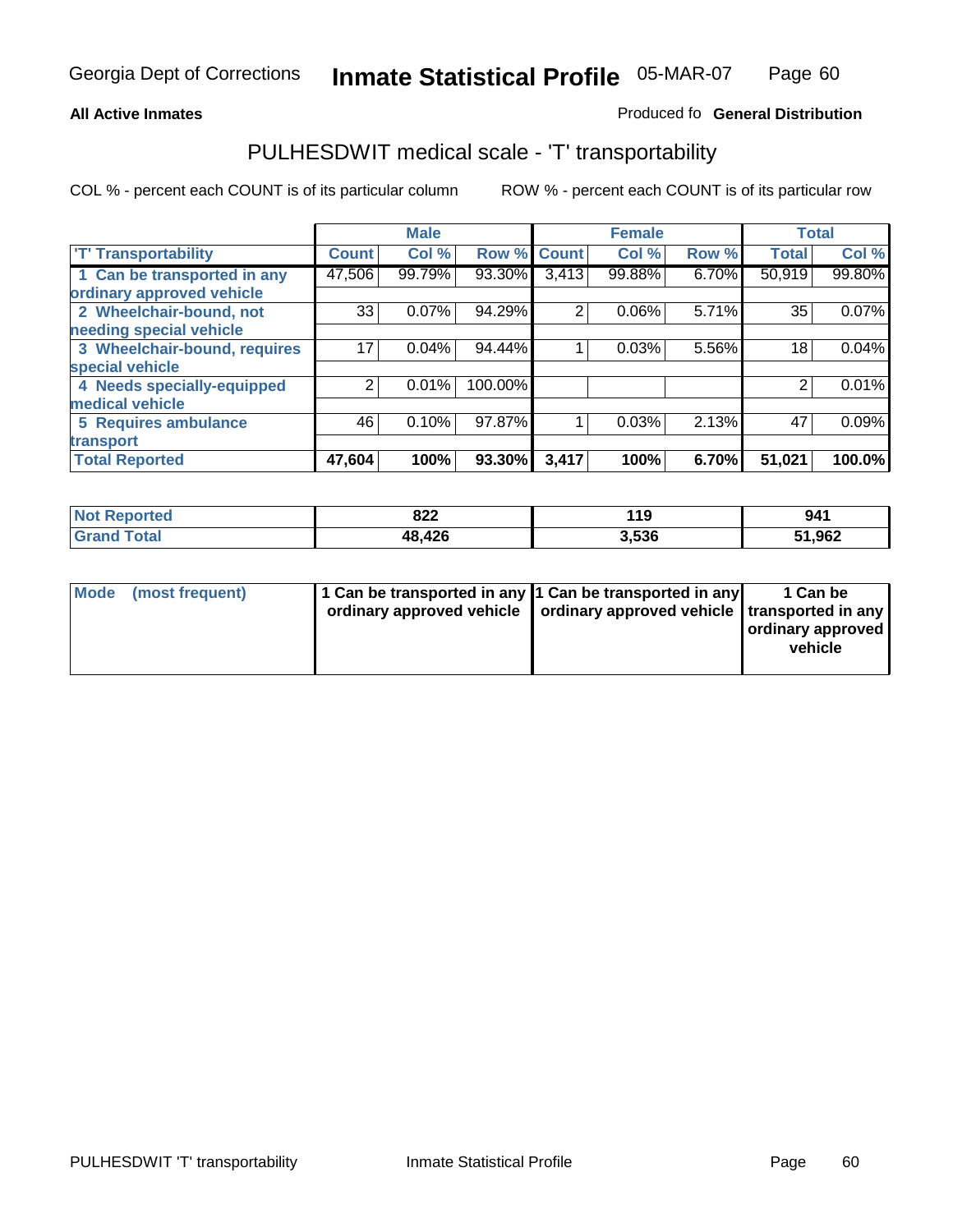### **All Active Inmates**

#### Produced for **General Distribution**

## Criminality in family, self-reported

|                              |              | <b>Male</b> |        |              | <b>Female</b> |       |              | <b>Total</b> |
|------------------------------|--------------|-------------|--------|--------------|---------------|-------|--------------|--------------|
| <b>Criminality In Family</b> | <b>Count</b> | Col %       | Row %  | <b>Count</b> | Col %         | Row % | <b>Total</b> | Col %        |
| Yes, criminality in family   | 12.169       | 26.63%      | 91.10% | 1.189        | 37.58%        |       | 8.90% 13,358 | 27.33%       |
| No criminality in family     | 33,536       | 73.37%      | 94.44% | 1,975        | 62.42%        |       | 5.56% 35,511 | 72.67%       |
| <b>Total Reported</b>        | 45,705       | 100%        | 93.53% | 3,164        | 100%          |       | 6.47% 48,869 | 100%         |

| <b>Not</b> | גרים ו | ヘラヘ    | 3,093  |
|------------|--------|--------|--------|
| Reported   | .      | $31 -$ |        |
| <b>ota</b> | 48,426 | 3.536  | 51,962 |

|  | Mode (most frequent) | No criminality in family | No criminality in family | No criminality in<br>family |
|--|----------------------|--------------------------|--------------------------|-----------------------------|
|--|----------------------|--------------------------|--------------------------|-----------------------------|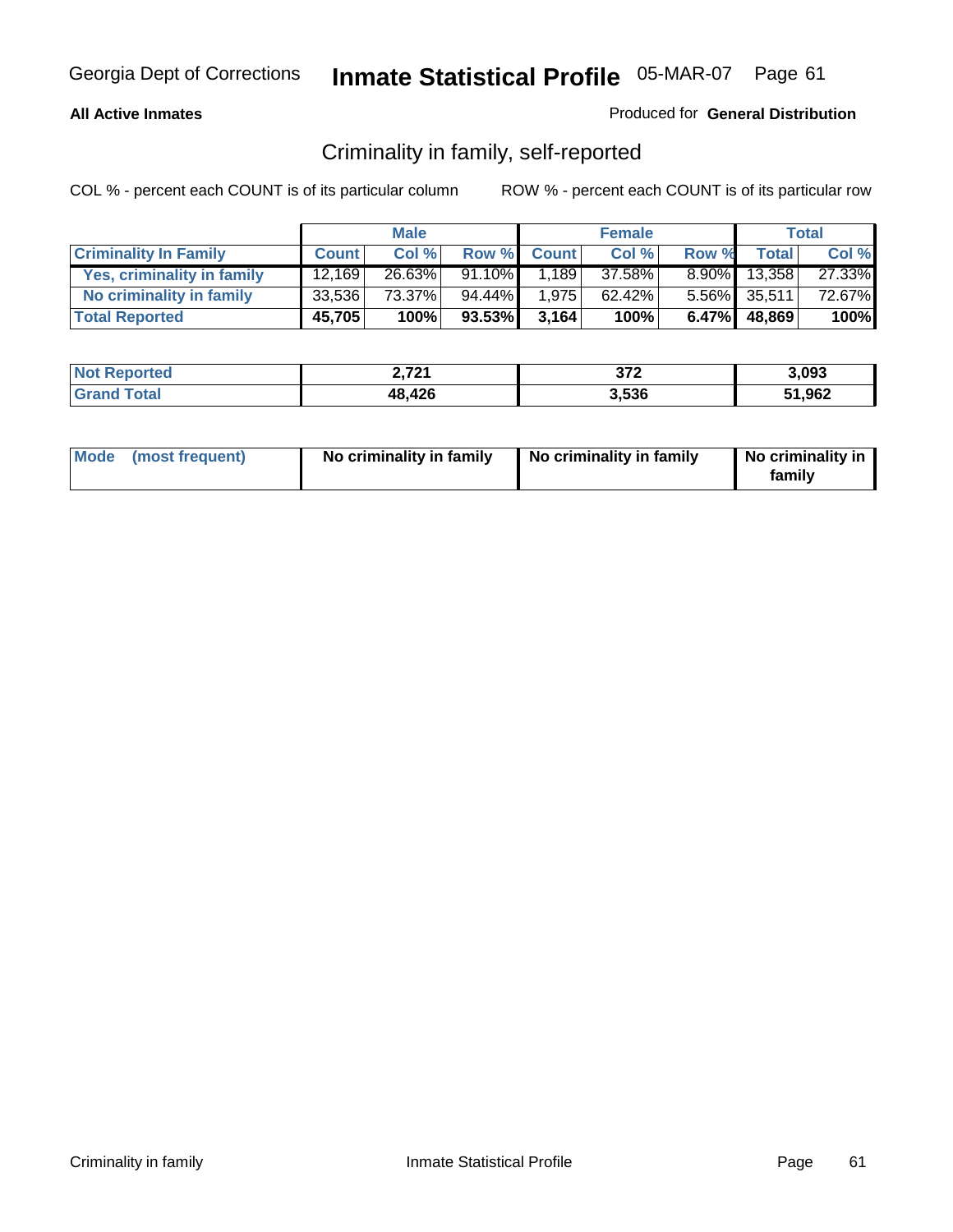#### **All Active Inmates**

### Produced for **General Distribution**

## Alcoholism in family, self-reported

|                             |              | <b>Male</b> |        |              | <b>Female</b> |          |              | <b>Total</b> |
|-----------------------------|--------------|-------------|--------|--------------|---------------|----------|--------------|--------------|
| <b>Alcoholism In Family</b> | <b>Count</b> | Col %       | Row %  | <b>Count</b> | Col %         | Row %    | <b>Total</b> | Col %        |
| Yes, alcoholism in family   | 7.7791       | 17.02%      | 91.23% | 748          | 23.64%        | $8.77\%$ | 8,527        | 17.45%       |
| No alcoholism in family     | 37,926       | 82.98%      | 94.01% | 2.416        | 76.36%        |          | 5.99% 40,342 | 82.55%       |
| <b>Total Reported</b>       | 45,705       | 100%        | 93.53% | 3.164        | 100%          |          | 6.47% 48,869 | 100%         |

| <b>Not Reported</b> | , 721<br>4.ILI | ヘラヘ<br>⊾ اد | 3.093  |
|---------------------|----------------|-------------|--------|
| <b>Grand Total</b>  | 48,426         | 3,536       | 51,962 |

|  | Mode (most frequent) | No alcoholism in family | No alcoholism in family | No alcoholism in<br>family |
|--|----------------------|-------------------------|-------------------------|----------------------------|
|--|----------------------|-------------------------|-------------------------|----------------------------|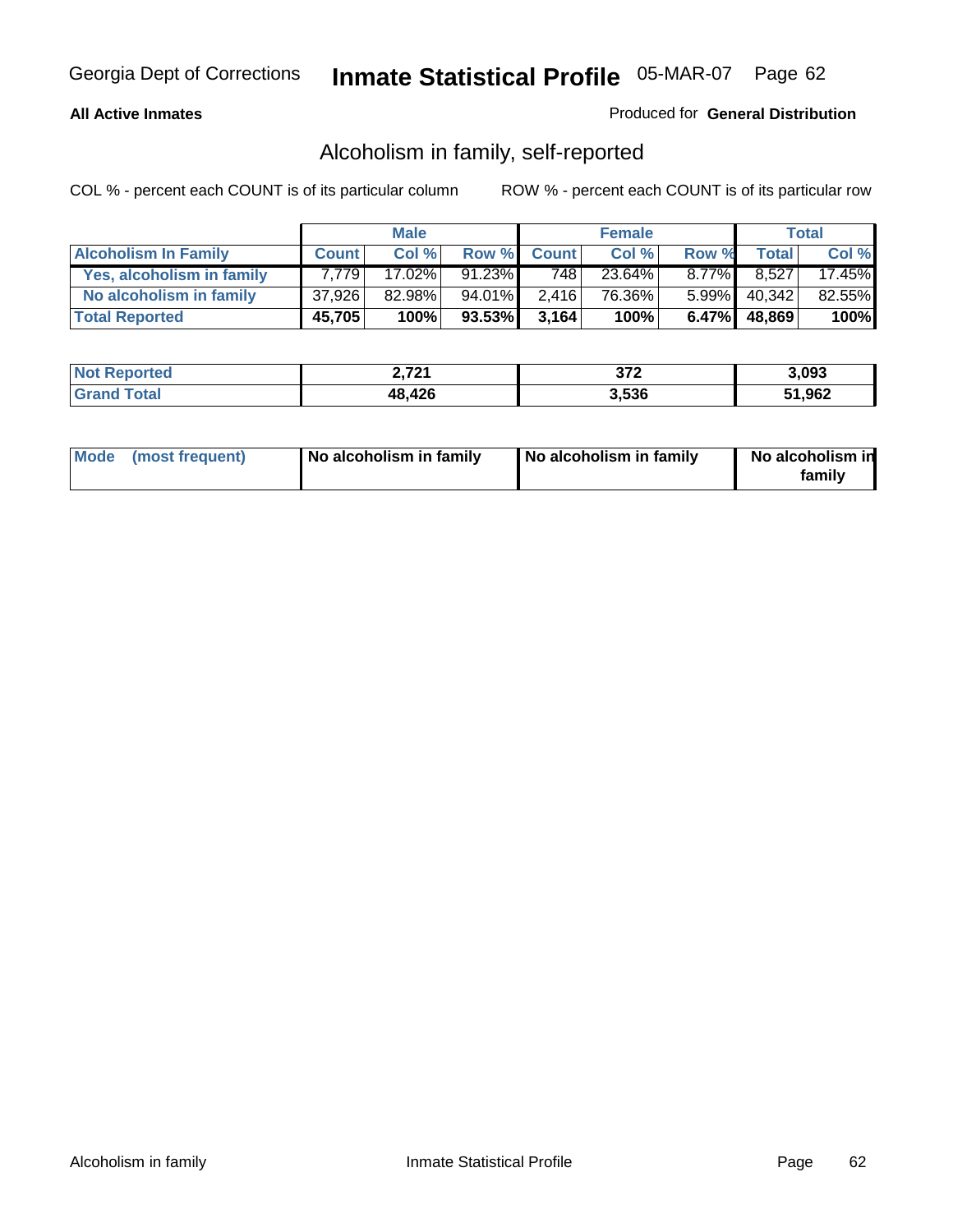#### **All Active Inmates**

Produced for **General Distribution**

## Drug abuse in family, self-reported

|                           |              | <b>Male</b> |        |              | <b>Female</b> |           |              | <b>Total</b> |
|---------------------------|--------------|-------------|--------|--------------|---------------|-----------|--------------|--------------|
| Drug Abuse In Family      | <b>Count</b> | Col %       | Row %  | <b>Count</b> | Col %         | Row %     | <b>Total</b> | Col %        |
| Yes, drug abuse in family | 4.425        | $9.68\%$    | 87.00% | 661          | 20.89%        | $13.00\%$ | 5,086        | 10.41%       |
| No drug abuse in family   | 41,280       | $90.32\%$   | 94.28% | 2,503        | 79.11%        | $5.72\%$  | 43,783       | 89.59%       |
| <b>Total Reported</b>     | 45,705       | 100%        | 93.53% | 3.164        | 100%          | $6.47\%$  | 48,869       | 100%         |

| <b>Not Reported</b>   | , 721<br>4.ILI | ヘラヘ<br>- 21 ≖ | 3,093  |
|-----------------------|----------------|---------------|--------|
| Total<br><b>Grand</b> | 48,426         | 3.536         | 51,962 |

|  | Mode (most frequent) | No drug abuse in family | No drug abuse in family | No drug abuse in<br>family |
|--|----------------------|-------------------------|-------------------------|----------------------------|
|--|----------------------|-------------------------|-------------------------|----------------------------|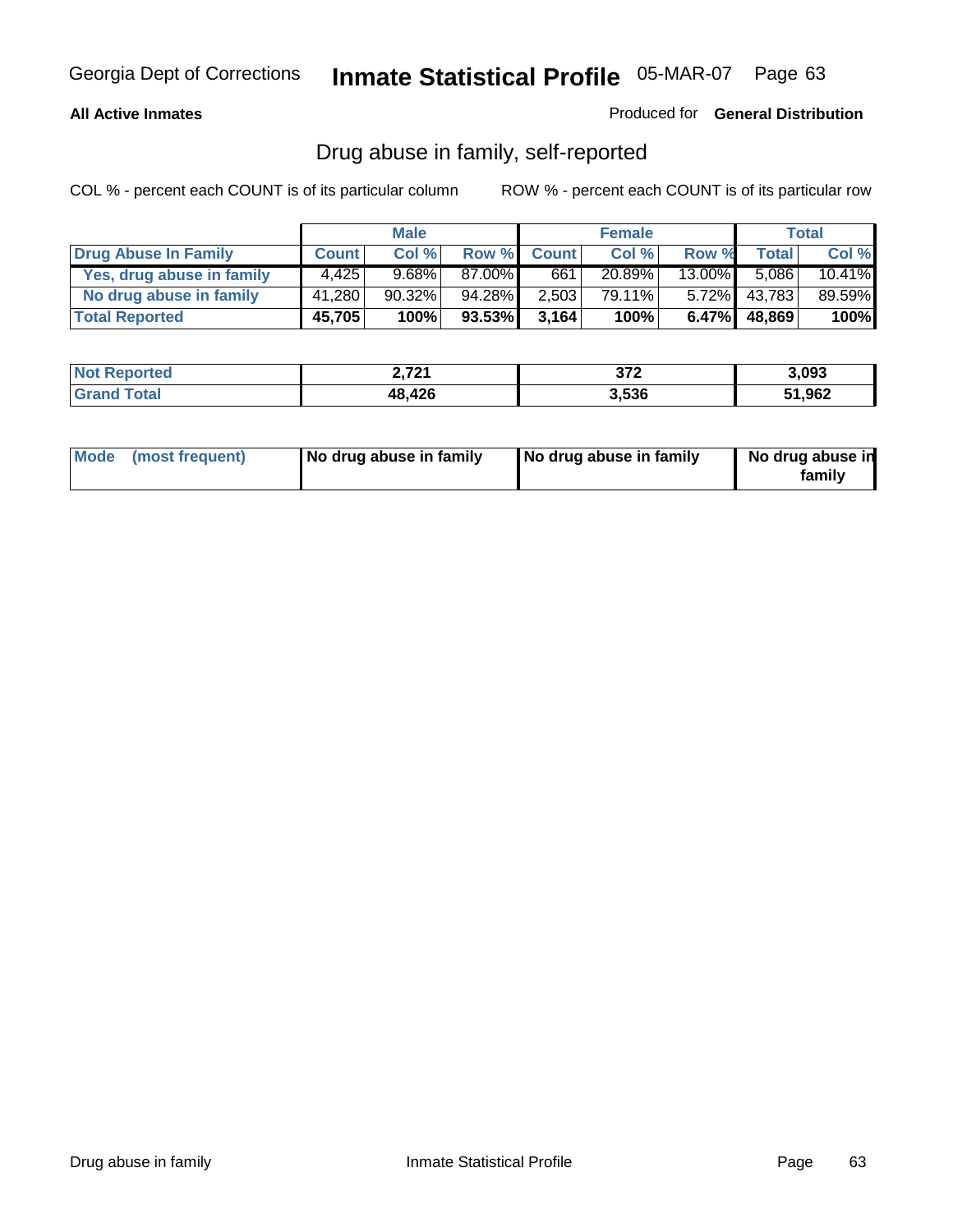#### **All Active Inmates**

### Produced for **General Distribution**

### Subjected to frequent beatings, self-reported

|                                   |              | <b>Male</b> |           |              | <b>Female</b> |        |        | Total  |
|-----------------------------------|--------------|-------------|-----------|--------------|---------------|--------|--------|--------|
| <b>Frequent beatings</b>          | <b>Count</b> | Col%        | Row %     | <b>Count</b> | Col%          | Row %  | Total  | Col %  |
| <b>Yes, subjected to frequent</b> | 1,767        | 3.87%       | $80.46\%$ | 429          | 13.56%        | 19.54% | 2,196  | 4.49%  |
| beatings                          |              |             |           |              |               |        |        |        |
| Not subjected to frequent         | 43,938       | 96.13%      | 94.14%    | 2,735        | 86.44%        | 5.86%  | 46,673 | 95.51% |
| beatings                          |              |             |           |              |               |        |        |        |
| <b>Total Reported</b>             | 45,705       | 100%        | 93.53%    | 3,164        | 100%          | 6.47%  | 48,869 | 100%   |

| <b>ported</b>      | 2.721    | っっっ   | 3,093  |
|--------------------|----------|-------|--------|
| ' Not              | <u>.</u> | ⊾ ≀د  |        |
| $f$ oto $'$<br>Gra | 48,426   | 3,536 | 51,962 |

| Mode (most frequent) | Not subjected to frequent<br>beatings | Not subjected to frequent<br>beatings | Not subjected to<br>frequent beatings |  |
|----------------------|---------------------------------------|---------------------------------------|---------------------------------------|--|
|                      |                                       |                                       |                                       |  |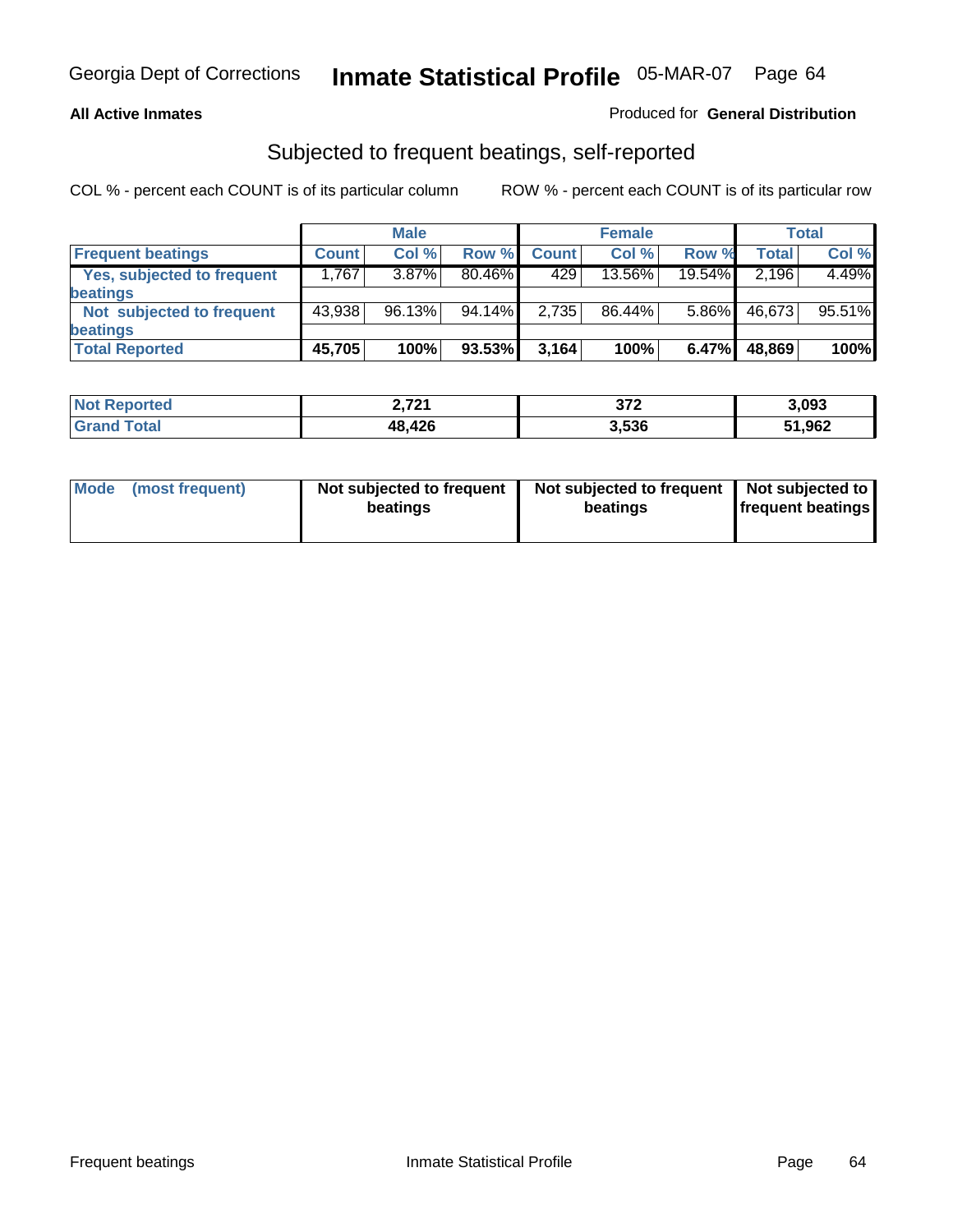#### **All Active Inmates**

### Produced for **General Distribution**

## Father absent during inmate's childhood

|                           |                     | <b>Male</b> |        |              | <b>Female</b> |          |              | <b>Total</b> |
|---------------------------|---------------------|-------------|--------|--------------|---------------|----------|--------------|--------------|
| <b>Father Absent</b>      | <b>Count</b>        | Col%        | Row %  | <b>Count</b> | Col %         | Row %    | Total        | Col %        |
| Yes, father was absent    | $\overline{22,614}$ | 49.48%      | 94.89% | 1.217        | 38.46%        |          | 5.11% 23,831 | 48.77%       |
| No, father was not absent | 23,091              | $50.52\%$   | 92.22% | 1,947        | $61.54\%$     | $7.78\%$ | 25,038       | 51.23%       |
| <b>Total Reported</b>     | 45,705              | 100%        | 93.53% | 3.164        | 100%          | 6.47%    | 48,869       | 100%         |

| <b>Not Reported</b> | 2,721  | っっっ<br>-91 L | 3,093  |
|---------------------|--------|--------------|--------|
| <b>Grand Total</b>  | 48,426 | 3,536        | 51,962 |

| Mode (most frequent) |  | 「No, father was not absent ┃No, father was not absent ┃No, father was not | absent |
|----------------------|--|---------------------------------------------------------------------------|--------|
|----------------------|--|---------------------------------------------------------------------------|--------|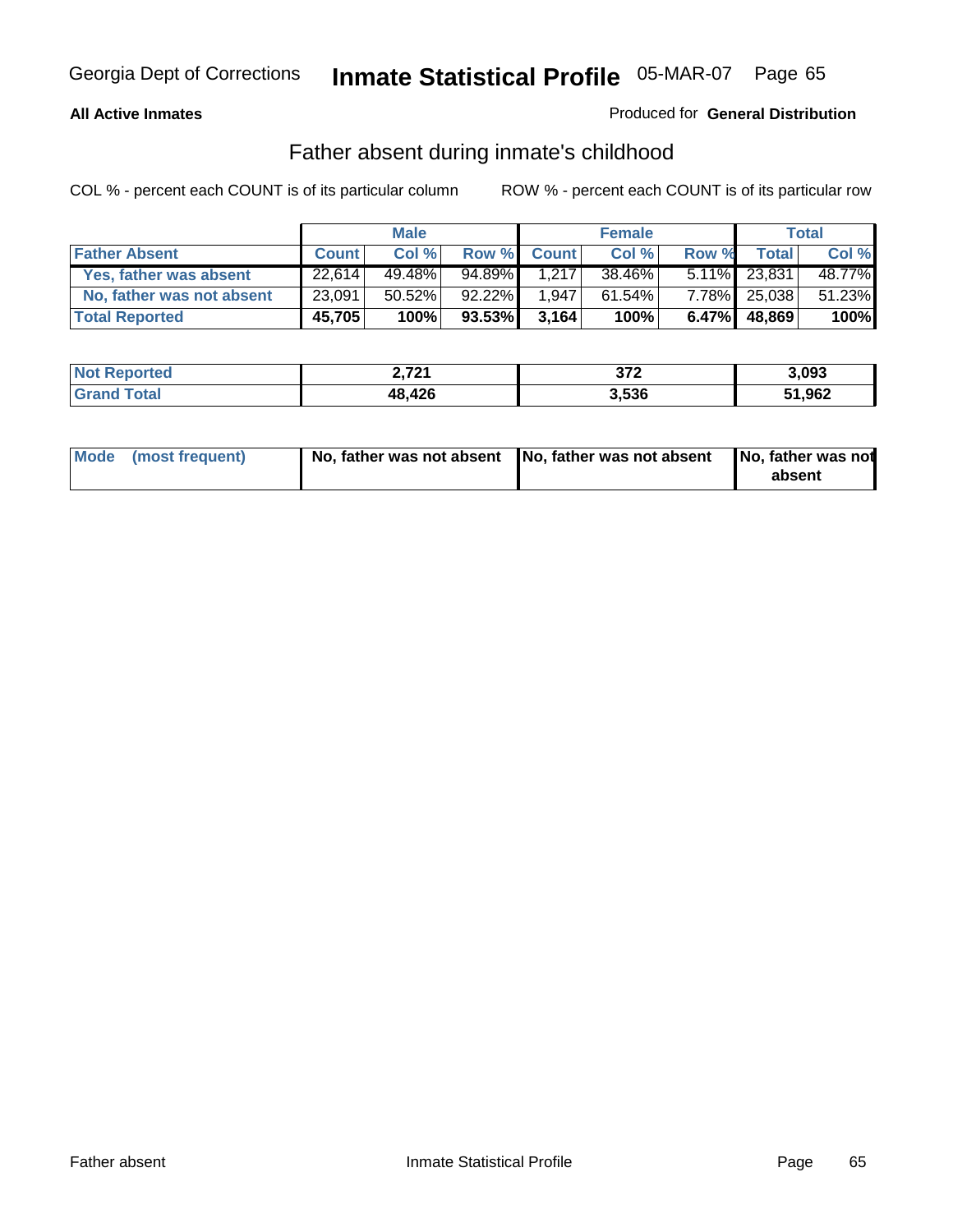#### **All Active Inmates**

### Produced for **General Distribution**

## Mother absent during inmate's childhood

|                           |              | <b>Male</b> |        |              | <b>Female</b> |          |        | Total  |
|---------------------------|--------------|-------------|--------|--------------|---------------|----------|--------|--------|
| <b>Mother Absent</b>      | <b>Count</b> | Col %       | Row %  | <b>Count</b> | Col %         | Row %    | Total  | Col %  |
| Yes, mother was absent    | 6.006        | $13.14\%$   | 93.38% | 426          | 13.46%        | $6.62\%$ | 6,432  | 13.16% |
| No, mother was not absent | 39,699       | 86.86%      | 93.55% | 2,738        | 86.54%        | $6.45\%$ | 42,437 | 86.84% |
| <b>Total Reported</b>     | 45,705       | 100%        | 93.53% | 3.164        | 100%          | $6.47\%$ | 48,869 | 100%   |

| <b>Not Reported</b> | , 721  | っっっ<br>- 21 ≟ | 3,093  |
|---------------------|--------|---------------|--------|
| <b>Tota</b>         | 48,426 | 3.536         | 51,962 |

| Mode (most frequent) | No, mother was not absent $\vert$ No, mother was not absent $\vert$ No, mother was | not absent |
|----------------------|------------------------------------------------------------------------------------|------------|
|                      |                                                                                    |            |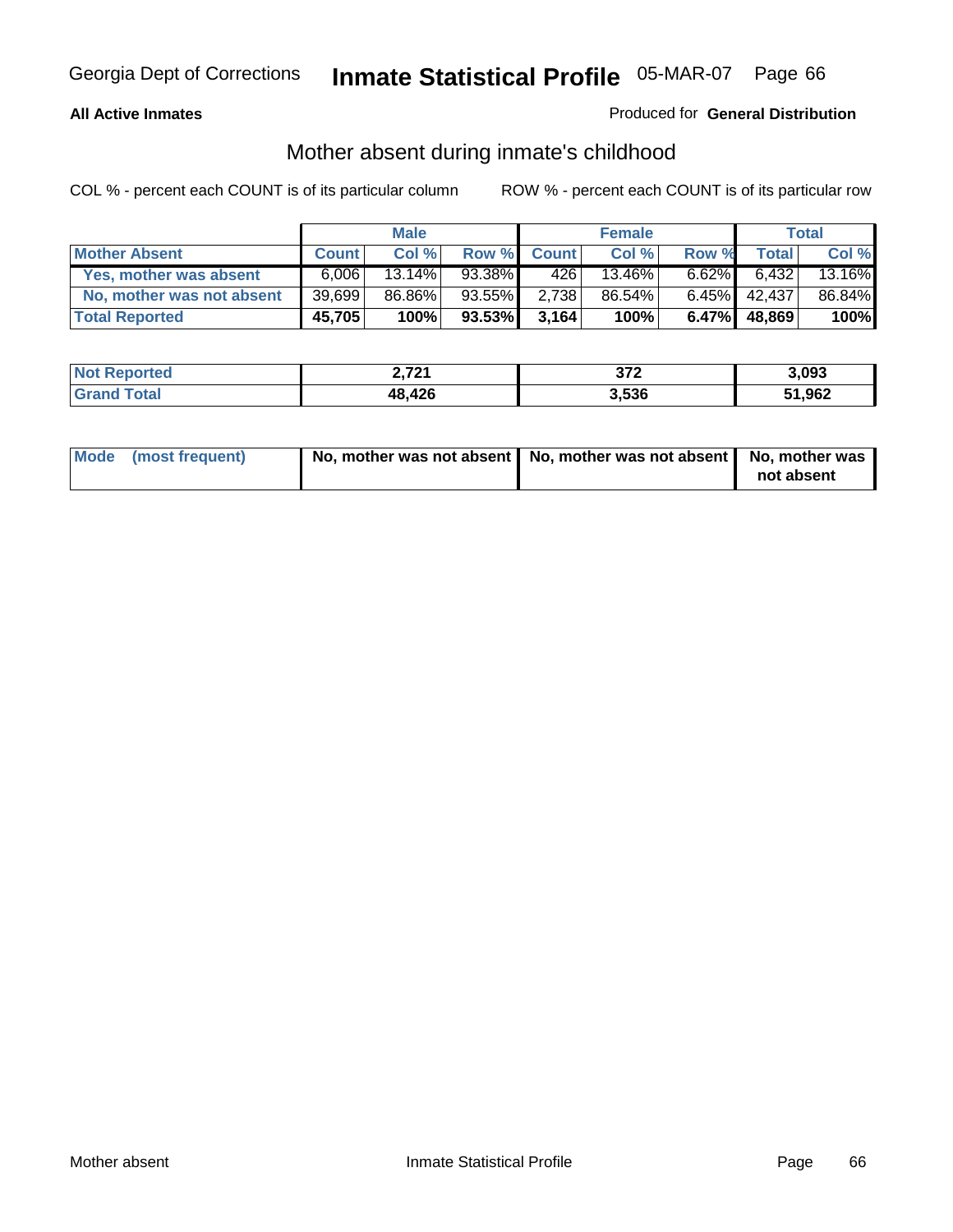#### **All Active Inmates**

#### Produced for **General Distribution**

# Number of prior Georgia incarcerations

|                                       |              | <b>Male</b> |                    |       | <b>Female</b> |       |        | <b>Total</b> |
|---------------------------------------|--------------|-------------|--------------------|-------|---------------|-------|--------|--------------|
| <b>Num of Prior GA Incarcerations</b> | <b>Count</b> | Col %       | <b>Row % Count</b> |       | Col %         | Row % | Total  | Col %        |
| $\bf{0}$                              | 27,642       | 57.08%      | 92.03%             | 2,394 | 67.70%        | 7.97% | 30,036 | 57.80%       |
|                                       | 8,624        | 17.81%      | 93.90%             | 560   | 15.84%        | 6.10% | 9,184  | 17.67%       |
|                                       | 4,852        | 10.02%      | 94.97%             | 257   | 7.27%         | 5.03% | 5,109  | 9.83%        |
| 3                                     | 2,998        | 6.19%       | 95.54%             | 140   | 3.96%         | 4.46% | 3,138  | 6.04%        |
|                                       | 1,907        | 3.94%       | 96.31%             | 73    | 2.06%         | 3.69% | 1,980  | 3.81%        |
| 5                                     | 1,056        | 2.18%       | 95.39%             | 51    | 1.44%         | 4.61% | 1,107  | 2.13%        |
| <b>More Than 5</b>                    | 1,347        | 2.78%       | 95.67%             | 61    | 1.73%         | 4.33% | 1,408  | 2.71%        |
| <b>Total Reported</b>                 | 48,426       | 100%        | 93.20%             | 3,536 | 100%          | 6.80% | 51,962 | 100%         |

| <b>Not</b><br>Reported |        |       |        |
|------------------------|--------|-------|--------|
| <b>Sotal</b><br>'Grand | 48,426 | 3,536 | 51,962 |

| Mean (average)       | l.O2 | 1.00 |
|----------------------|------|------|
| Median (middle)      |      |      |
| Mode (most frequent) |      |      |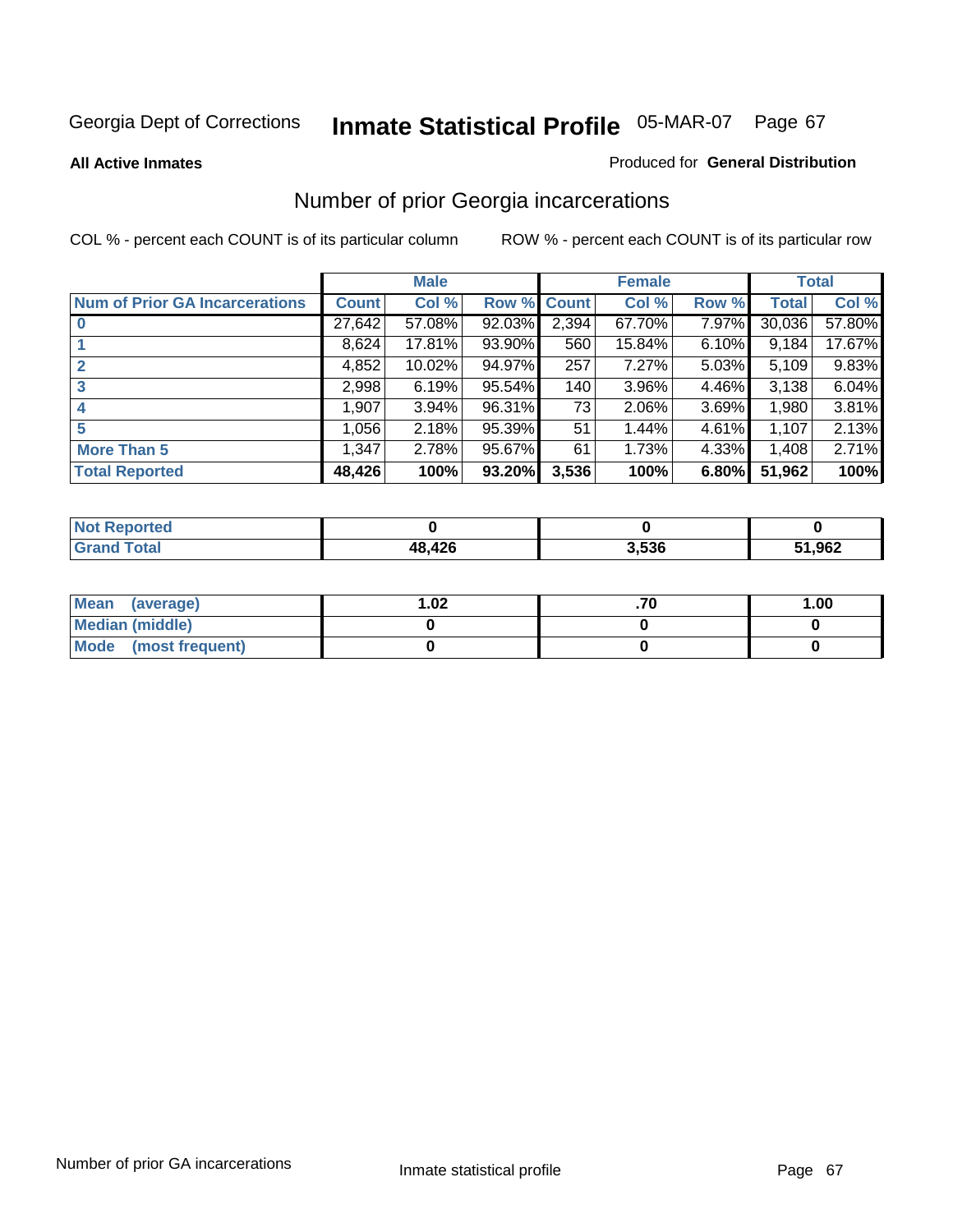#### **All Active Inmates**

#### Produced for **General Distribution**

# Prison sentence in years

COL % - percent each COUNT is of its particular column ROW % - percent each COUNT is of its particular row

|                                 |              | <b>Male</b> |         |                  | <b>Female</b> |        |                    | <b>Total</b> |
|---------------------------------|--------------|-------------|---------|------------------|---------------|--------|--------------------|--------------|
| <b>Prison Sentence In Years</b> | <b>Count</b> | Col %       | Row %   | <b>Count</b>     | Col %         | Row %  | <b>Total</b>       | Col %        |
| $0 - 1$                         | 2,256        | 4.66%       | 88.85%  | 283              | 8.00%         | 11.15% | 2,539              | 4.89%        |
| $1.1 - 2$                       | 3,628        | 7.49%       | 87.76%  | 506              | 14.31%        | 12.24% | 4,134              | 7.96%        |
| $2.1 - 3$                       | 3,785        | 7.82%       | 89.31%  | 453              | 12.81%        | 10.69% | 4,238              | 8.16%        |
| $3.1 - 4$                       | 2,656        | 5.48%       | 90.43%  | 281              | 7.95%         | 9.57%  | $\overline{2,9}37$ | 5.65%        |
| $4.1 - 5$                       | 4,892        | 10.10%      | 91.25%  | 469              | 13.26%        | 8.75%  | 5,361              | 10.32%       |
| $5.1 - 6$                       | 2,033        | 4.20%       | 92.62%  | 162              | 4.58%         | 7.38%  | 2,195              | 4.22%        |
| $6.1 - 7$                       | 1,960        | 4.05%       | 93.91%  | $\overline{127}$ | 3.59%         | 6.09%  | 2,087              | 4.02%        |
| $7.1 - 8$                       | 1,792        | 3.70%       | 93.87%  | 117              | 3.31%         | 6.13%  | 1,909              | 3.67%        |
| $8.1 - 9$                       | 728          | 1.50%       | 93.81%  | 48               | 1.36%         | 6.19%  | 776                | 1.49%        |
| $9.1 - 10$                      | 6,078        | 12.55%      | 94.47%  | 356              | 10.07%        | 5.53%  | 6,434              | 12.38%       |
| $10.1 - 12$                     | 2,315        | 4.78%       | 95.50%  | 109              | 3.08%         | 4.50%  | 2,424              | 4.66%        |
| $12.1 - 15$                     | 3,443        | 7.11%       | 95.91%  | 147              | 4.16%         | 4.09%  | 3,590              | 6.91%        |
| $15.1 - 20$                     | 3,456        | 7.14%       | 96.59%  | 122              | 3.45%         | 3.41%  | 3,578              | 6.89%        |
| 20.1 - Over                     | 2,716        | 5.61%       | 97.66%  | 65               | 1.84%         | 2.34%  | 2,781              | 5.35%        |
| <b>Life</b>                     | 6,142        | 12.68%      | 95.58%  | 284              | 8.03%         | 4.42%  | 6,426              | 12.37%       |
| <b>Life Without Parole</b>      | 442          | 0.91%       | 98.66%  | 6                | 0.17%         | 1.34%  | 448                | 0.86%        |
| <b>Death</b>                    | 101          | 0.21%       | 99.02%  |                  | 0.03%         | 0.98%  | 102                | 0.20%        |
| <b>Youthful Offenders</b>       | 3            | 0.01%       | 100.00% |                  |               |        | 3                  | 0.01%        |
| <b>Total Reported</b>           | 48,426       | 100%        | 93.20%  | 3,536            | 100%          | 6.80%  | 51,962             | 100.0%       |

| <b>Not Reported</b>  |     |       |        |
|----------------------|-----|-------|--------|
| <b>Total</b><br>Gr2r | 12C | 3,536 | 51,962 |

#### **Determinate (numeric) sentences only**

| Mean | апе<br>evc | ാ<br>9.ZO<br>$  -$ | . .<br> | 9.06 |
|------|------------|--------------------|---------|------|
|      |            |                    |         |      |

**All sentences (including determinate), with life, life without parole, and death sentences figured at 45 years**

| Mean<br>3.88<br>. .<br>14.4<br>ane<br>J.JJ<br>____<br>. |
|---------------------------------------------------------|
|---------------------------------------------------------|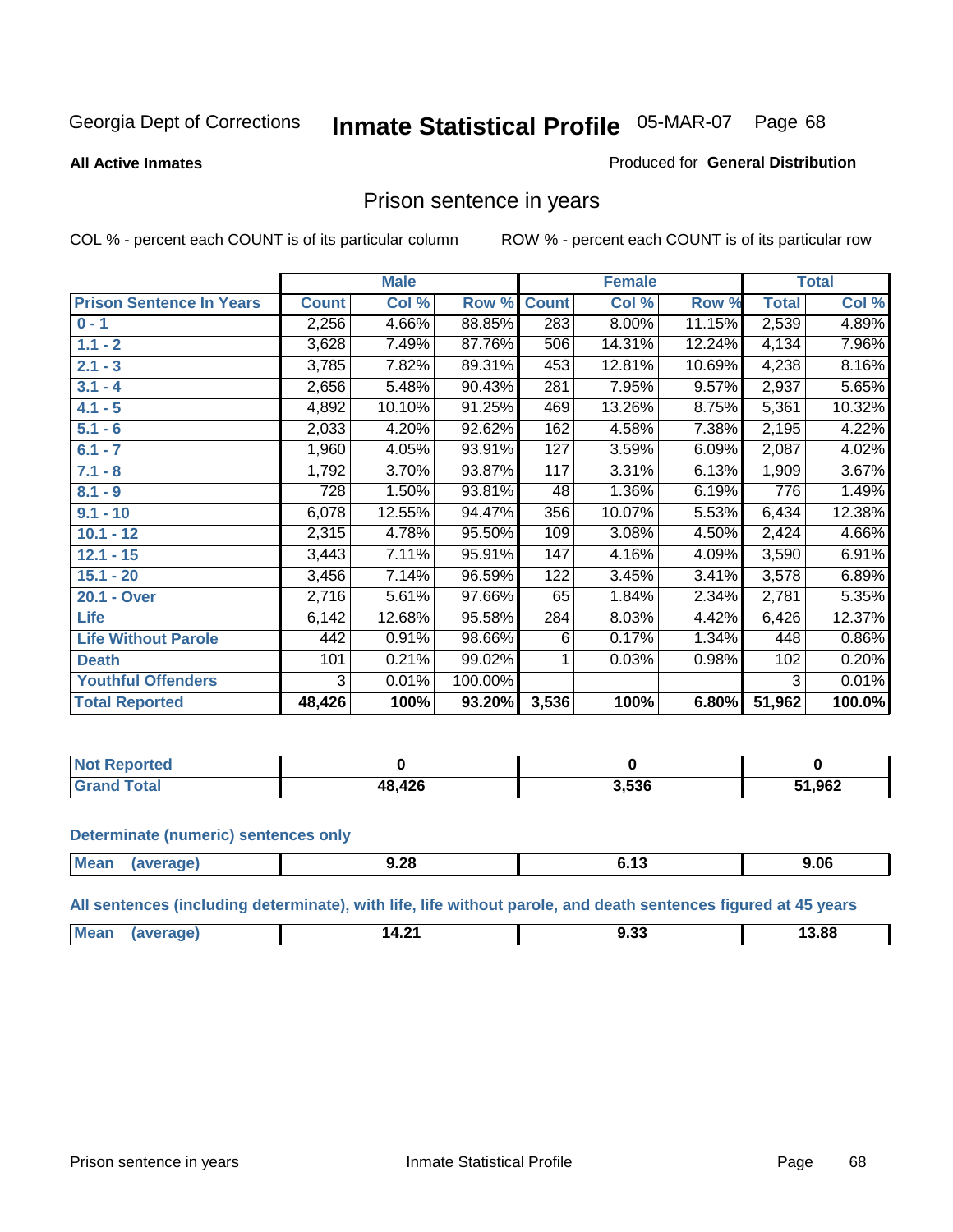#### **All Active Inmates**

#### Produced for **General Distribution**

# Primary offense, broken out into felonies vs misdemeanors

|                                  | <b>Male</b>  |           |                    |                | <b>Female</b> | Total    |        |         |
|----------------------------------|--------------|-----------|--------------------|----------------|---------------|----------|--------|---------|
| <b>Felonies and Misdemeanors</b> | <b>Count</b> | Col %     | <b>Row % Count</b> |                | Col %         | Row %    | Total  | Col%    |
| <b>Felonies</b>                  | 47.343       | $99.99\%$ | 93.30% 3,398       |                | 100.00%       | $6.70\%$ | 50.741 | 99.99%  |
| <b>Misdemeanors</b>              |              | $.01\%$   | 100.00%            |                |               |          |        | $.01\%$ |
| <b>Total Reported</b>            | 47,348       | 100%      |                    | $93.3\%$ 3,398 | 100%          | 6.7%     | 50,746 | 100%    |

| <b>Not</b><br>Reported | 1078 | 138  | 1216   |
|------------------------|------|------|--------|
| Gran<br>`otal          | 426  | .486 | 51,962 |

| Mode (most frequent) | elonies | elonies | onies<br>-е к |
|----------------------|---------|---------|---------------|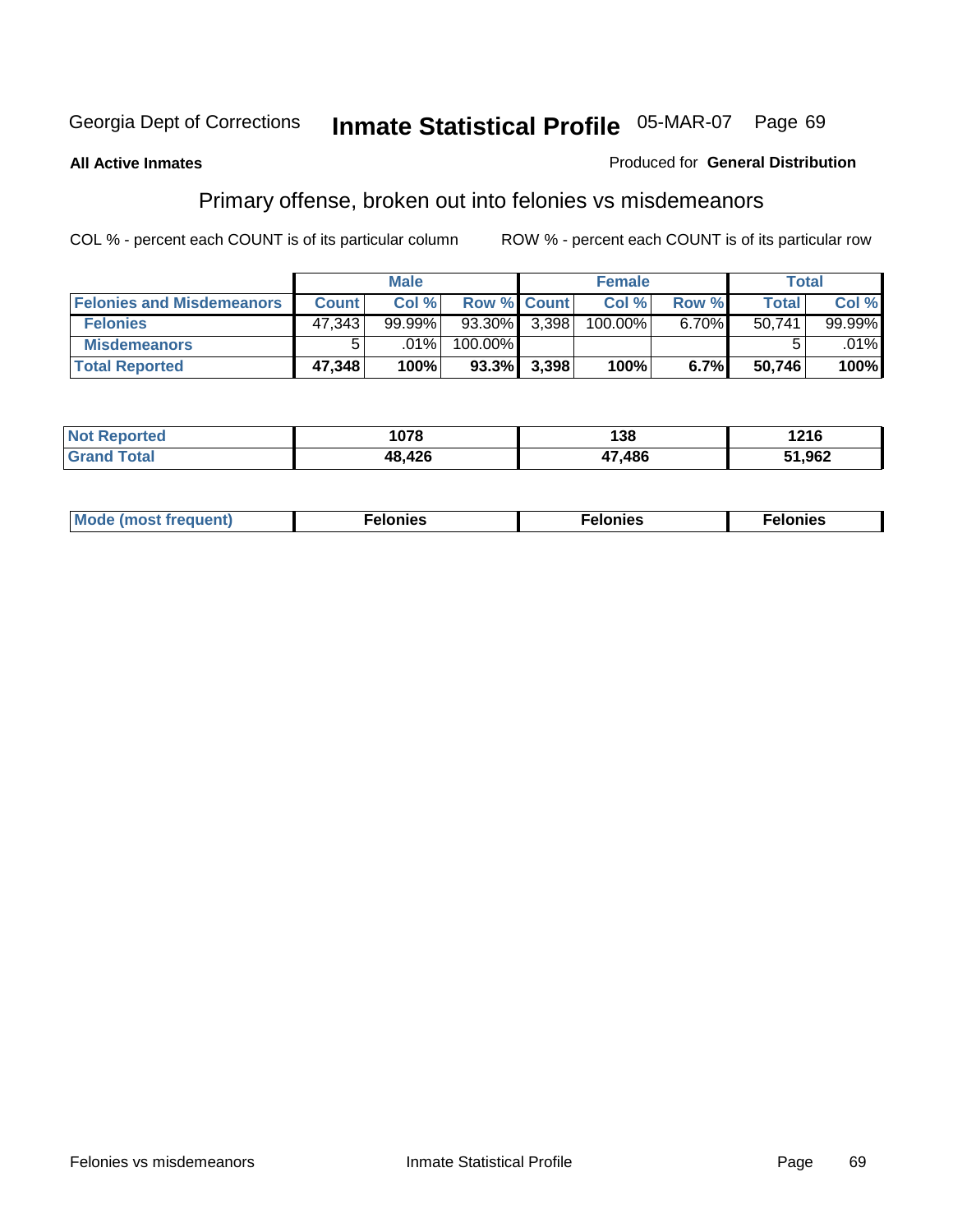#### **All Active Inmates**

#### Produced for **General Distribution**

## Primary offense, broken out into six broad crime categories

|                                  | <b>Male</b>  |        |                    |       | <b>Female</b> | <b>Total</b> |              |        |
|----------------------------------|--------------|--------|--------------------|-------|---------------|--------------|--------------|--------|
| <b>Crime Categories</b>          | <b>Count</b> | Col %  | <b>Row % Count</b> |       | Col %         | Row %        | <b>Total</b> | Col %  |
| <b>Violent</b>                   | 20,997       | 44.35% | 94.34%             | 1,260 | 37.08%        | 5.66%        | 22,257       | 43.86% |
| <b>Sex Crime</b><br>$\mathbf{2}$ | 7,141        | 15.08% | 98.69%             | 95    | 2.80%         | 1.31%        | 7,236        | 14.26% |
| $\mathbf{3}$<br><b>Property</b>  | 9,049        | 19.11% | 89.07%             | 1,110 | 32.67%        | 10.93%       | 10,159       | 20.02% |
| <b>Drug</b><br>4                 | 7,745        | 16.36% | 90.57%             | 806   | 23.72%        | 9.43%        | 8,551        | 16.85% |
| <b>Habit/DUI</b><br>5            | 172          | .36%   | 96.63%             | 6     | .18%          | 3.37%        | 178          | .35%   |
| <b>Other</b><br>6                | 2,244        | 4.74%  | 94.88%             | 121   | 3.56%         | 5.12%        | 2,365        | 4.66%  |
| <b>Total Reported</b>            | 47,348       | 100%   | 93.3%              | 3,398 | 100%          | 6.7%         | 50,746       | 100%   |

| NG | 1078      | 138   | <b>1216</b><br>__ |
|----|-----------|-------|-------------------|
|    | 426<br>48 | 3.536 | .962              |

| <b>Mou</b> | .<br>วient | วlent | ent |
|------------|------------|-------|-----|
|            |            |       |     |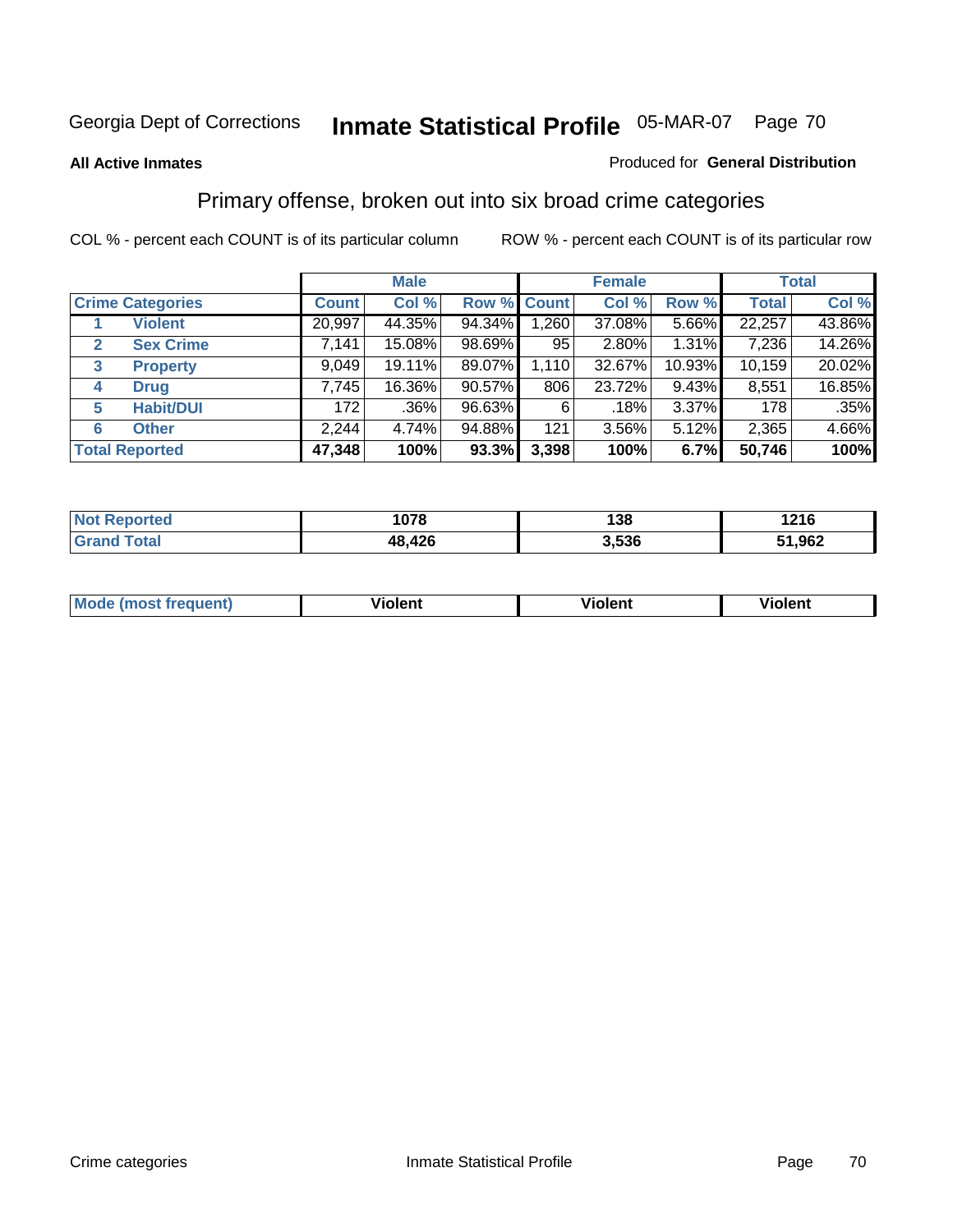**All Active Inmates**

#### Produced for **General Distribution**

# Primary offense, detailed offense code

|                        |                                               |                  | <b>Male</b> |         |                  | <b>Female</b> |        |                 | <b>Total</b> |
|------------------------|-----------------------------------------------|------------------|-------------|---------|------------------|---------------|--------|-----------------|--------------|
| <b>Primary Offense</b> |                                               | <b>Count</b>     | Col %       | Row %   | <b>Count</b>     | Col %         | Row %  | <b>Total</b>    | Col %        |
| 71                     | <b>Viol Motor Veh Law</b>                     | 1                | .01%        | 100.00% |                  |               |        | 1               | .01%         |
| 72                     | Dui                                           | 1                | .01%        | 100.00% |                  |               |        | $\mathbf{1}$    | .01%         |
| 73                     | <b>Obstr Of Law Enf Officer</b>               | 1                | .01%        | 100.00% |                  |               |        | 1               | .01%         |
| 169                    | <b>Methamphetamine</b>                        | $\overline{1}$   | .01%        | 100.00% |                  |               |        | $\mathbf{1}$    | .01%         |
|                        | <b>Misdemnor</b>                              |                  |             |         |                  |               |        |                 |              |
| 341                    | <b>Reckless Driving</b>                       | 1                | .01%        | 100.00% |                  |               |        | 1               | .01%         |
| 1100                   | <b>Misc Homicide Offense</b>                  | $\overline{14}$  | .03%        | 93.33%  | $\mathbf{1}$     | .03%          | 6.67%  | $\overline{15}$ | .03%         |
| 1101                   | <b>Murder</b>                                 | 4,512            | 9.53%       | 94.41%  | $\overline{267}$ | 7.86%         | 5.59%  | 4,779           | 9.42%        |
| 1102                   | <b>Voluntary Manslaughter</b>                 | 1,046            | 2.21%       | 88.34%  | 138              | 4.06%         | 11.66% | 1,184           | 2.33%        |
| 1103                   | <b>Involuntary</b>                            | $\overline{117}$ | .25%        | 86.03%  | $\overline{19}$  | .56%          | 13.97% | 136             | .27%         |
|                        | <b>Manslaughter</b>                           |                  |             |         |                  |               |        |                 |              |
| 1120                   | <b>Reckless Abandonment</b>                   | 1                | .01%        | 100.00% |                  |               |        | 1               | .01%         |
| 1121                   | <b>Feticide</b>                               | $\overline{4}$   | .01%        | 100.00% |                  |               |        | $\overline{4}$  | .01%         |
| 1123                   | <b>Vehicular Homicide</b>                     | 328              | .69%        | 90.11%  | $\overline{36}$  | 1.06%         | 9.89%  | 364             | .72%         |
| 1125                   | <b>Conceal Death Of</b>                       | $\overline{13}$  | .03%        | 92.86%  | 1                | .03%          | 7.14%  | $\overline{14}$ | .03%         |
| 1127                   | <b>Another</b><br><b>Mistreatment Of Dead</b> | 1                | .01%        | 100.00% |                  |               |        | 1               | .01%         |
|                        | <b>Body</b>                                   |                  |             |         |                  |               |        |                 |              |
| 1190                   | <b>Atmpt Murder</b>                           | $\overline{4}$   | .01%        | 80.00%  | $\mathbf{1}$     | .03%          | 20.00% | 5               | .01%         |
| 1191                   | <b>Murder, Conspire To</b>                    | $\overline{5}$   | .01%        | 100.00% |                  |               |        | $\overline{5}$  | .01%         |
|                        | <b>Commit</b>                                 |                  |             |         |                  |               |        |                 |              |
| 1300                   | <b>Misc Assault/Battery</b>                   | $\overline{34}$  | .07%        | 97.14%  | $\mathbf 1$      | .03%          | 2.86%  | 35              | .07%         |
| 1301                   | <b>Family Violence Battery</b>                | $\overline{70}$  | .15%        | 97.22%  | $\overline{2}$   | .06%          | 2.78%  | $\overline{72}$ | .14%         |
| 1302                   | <b>Aggrav Assault</b>                         | 4,292            | 9.06%       | 94.62%  | $\overline{244}$ | 7.18%         | 5.38%  | 4,536           | 8.94%        |
| 1303                   | <b>Atmpt Aggrav Assault</b>                   | 4                | .01%        | 80.00%  | 1                | .03%          | 20.00% | 5               | .01%         |
| 1305                   | <b>Aggrav Battery</b>                         | $\overline{717}$ | 1.51%       | 93.24%  | 52               | 1.53%         | 6.76%  | 769             | 1.52%        |
| 1306                   | <b>Misc Family Violence</b>                   | 4                | .01%        | 100.00% |                  |               |        | 4               | .01%         |
| 1307                   | <b>Terrorist Threats &amp; Acts</b>           | $\overline{323}$ | .68%        | 95.56%  | $\overline{15}$  | .44%          | 4.44%  | 338             | .67%         |
| 1308                   | <b>False Imprisonment</b>                     | 160              | .34%        | 96.39%  | $\overline{6}$   | .18%          | 3.61%  | 166             | .33%         |
| 1311                   | <b>Kidnapping</b>                             | 1,385            | 2.93%       | 97.26%  | $\overline{39}$  | 1.15%         | 2.74%  | 1,424           | 2.81%        |
| 1312                   | <b>Interference With</b>                      | 3                | .01%        | 100.00% |                  |               |        | 3               | .01%         |
|                        | <b>Custody</b>                                |                  |             |         |                  |               |        |                 |              |
| 1314                   | <b>Aggrav Assault Peace</b>                   | 306              | .65%        | 96.53%  | 11               | .32%          | 3.47%  | 317             | .62%         |
|                        | <b>Ofcr</b>                                   |                  |             |         |                  |               |        |                 |              |
| 1315                   | <b>Aggrav Battery Peace</b><br><b>Ofcr</b>    | $\overline{13}$  | .03%        | 92.86%  | $\overline{1}$   | .03%          | 7.14%  | 14              | .03%         |
| 1316                   | <b>Simple Battery</b>                         | 4                | .01%        | 80.00%  | $\mathbf 1$      | .03%          | 20.00% | $\overline{5}$  | .01%         |
| 1317                   | <b>Reck Cond Infected</b>                     | $\overline{6}$   | .01%        | 75.00%  | $\overline{2}$   | .06%          | 25.00% | $\overline{8}$  | .02%         |
|                        | <b>Person</b>                                 |                  |             |         |                  |               |        |                 |              |
| 1318                   | <b>Injury By Vehicle</b>                      | 69               | .15%        | 89.61%  | 8                | .24%          | 10.39% | $\overline{77}$ | .15%         |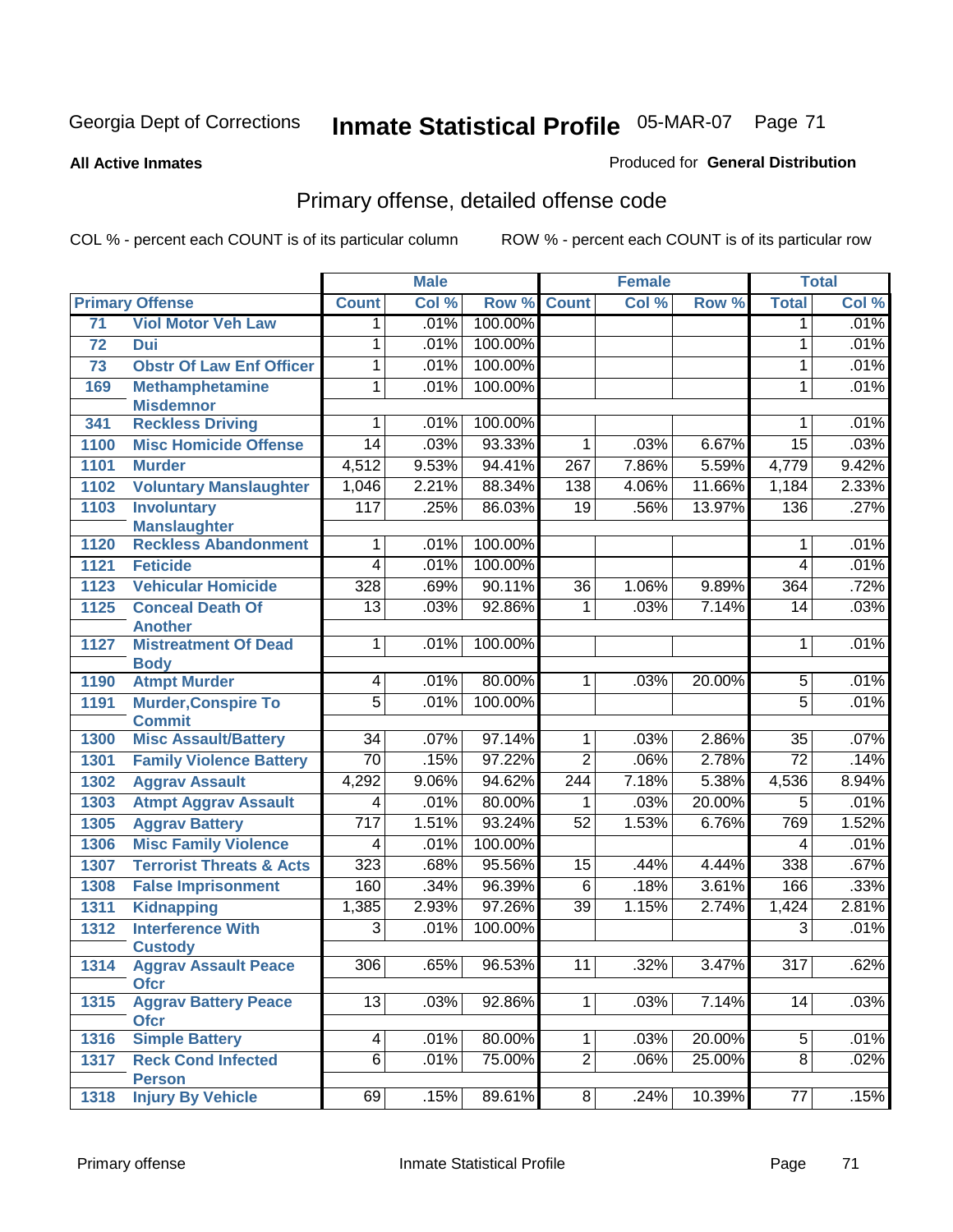#### **All Active Inmates**

#### Produced for **General Distribution**

# Primary offense, detailed offense code

|              |                                              |                 | <b>Male</b> |         |                 | <b>Female</b> |         |                 | <b>Total</b> |
|--------------|----------------------------------------------|-----------------|-------------|---------|-----------------|---------------|---------|-----------------|--------------|
|              | <b>Primary Offense</b>                       | <b>Count</b>    | Col %       | Row %   | <b>Count</b>    | Col %         | Row %   | <b>Total</b>    | Col %        |
| 1320         | <b>Stalking</b>                              | $\overline{3}$  | .01%        | 100.00% |                 |               |         | $\overline{3}$  | .01%         |
| 1321         | <b>Aggrav Stalking</b>                       | 276             | .58%        | 96.17%  | 11              | .32%          | 3.83%   | 287             | .57%         |
| 1390         | <b>Atmpt Kidnap</b>                          | $\overline{2}$  | .01%        | 100.00% |                 |               |         | $\overline{2}$  | .01%         |
| 1400         | <b>Arson Misc</b>                            | $\overline{3}$  | .01%        | 75.00%  | 1               | .03%          | 25.00%  | 4               | .01%         |
| 1401         | <b>Arson 1st Degree</b>                      | 94              | .20%        | 84.68%  | $\overline{17}$ | .50%          | 15.32%  | 111             | .22%         |
| 1402         | <b>Arson 2nd Degree</b>                      | $\overline{13}$ | .03%        | 100.00% |                 |               |         | 13              | .03%         |
| 1403         | <b>Arson 3rd Degree</b>                      | $\overline{2}$  | .01%        | 100.00% |                 |               |         | $\overline{2}$  | .01%         |
| 1501         | <b>Crmnl Damage 1st</b>                      | $\overline{28}$ | .06%        | 93.33%  | $\overline{2}$  | .06%          | 6.67%   | $\overline{30}$ | .06%         |
|              | <b>Degree</b>                                |                 |             |         |                 |               |         |                 |              |
| 1502         | <b>Crmnl Damage 2nd</b>                      | $\overline{78}$ | .16%        | 95.12%  | $\overline{4}$  | .12%          | 4.88%   | $\overline{82}$ | .16%         |
| 1506         | <b>Degree</b><br><b>Alter Id</b>             | 7               | .01%        | 100.00% |                 |               |         | 7               | .01%         |
| 1601         | <b>Burglary</b>                              | 4,851           | 10.25%      | 96.27%  | 188             | 5.53%         | 3.73%   | 5,039           | 9.93%        |
| 1602         | <b>Poss Burglar Tools</b>                    | 44              | .09%        | 93.62%  | $\overline{3}$  | .09%          | 6.38%   | 47              | .09%         |
| 1690         |                                              | $\overline{29}$ | .06%        | 96.67%  | $\overline{1}$  | .03%          | 3.33%   | $\overline{30}$ | .06%         |
| 1700         | <b>Atmpt Burglary</b><br><b>Misc Forgery</b> | 1               | .01%        | 50.00%  | $\overline{1}$  | .03%          | 50.00%  | $\overline{2}$  | .01%         |
| 1701         | <b>Forgery 1st Degree</b>                    | 1,075           | 2.27%       | 71.57%  | 427             | 12.57%        | 28.43%  | 1,502           | 2.96%        |
|              | <b>Forgery 2nd Degree</b>                    | $\overline{35}$ | .07%        | 68.63%  | $\overline{16}$ | .47%          | 31.37%  | $\overline{51}$ | .10%         |
| 1702<br>1704 | <b>Bad Checks</b>                            | $\overline{9}$  | .02%        | 60.00%  | $\overline{6}$  | .18%          | 40.00%  | $\overline{15}$ | .03%         |
| 1751         | <b>Theft Credit Card</b>                     | $\overline{26}$ | .05%        | 83.87%  | $\overline{5}$  | .15%          | 16.13%  | $\overline{31}$ | .06%         |
| 1753         | <b>Fraudulent Credit Card</b>                | 67              | .14%        | 72.83%  | $\overline{25}$ | .74%          | 27.17%  | $\overline{92}$ | .18%         |
|              |                                              | $\overline{36}$ | .08%        | 61.02%  | $\overline{23}$ | .68%          | 38.98%  | 59              | .12%         |
| 1756         | <b>Financial Identity Fraud</b>              | $\overline{2}$  | .01%        | 100.00% |                 |               |         |                 | .01%         |
| 1759         | <b>Telecommunications</b><br><b>Fraud</b>    |                 |             |         |                 |               |         | $\overline{2}$  |              |
| 1761         | <b>Computer Theft</b>                        | $\overline{4}$  | .01%        | 44.44%  | $\overline{5}$  | .15%          | 55.56%  | $\overline{9}$  | .02%         |
| 1762         | <b>Computer Trespass</b>                     | $\overline{3}$  | .01%        | 100.00% |                 |               |         | $\overline{3}$  | .01%         |
| 1790         | <b>Atmpt Forgery</b>                         | $\overline{3}$  | .01%        | 100.00% |                 |               |         | $\overline{3}$  | .01%         |
| 1796         | <b>Fraudulent Access</b>                     |                 |             |         | 1               | .03%          | 100.00% | 1               | .01%         |
|              | <b>Compute</b>                               |                 |             |         |                 |               |         |                 |              |
| 1799         | <b>Misc Fraud</b>                            | $\overline{12}$ | .03%        | 60.00%  | $\overline{8}$  | .24%          | 40.00%  | $\overline{20}$ | .04%         |
| 1802         | <b>Theft By Taking</b>                       | 847             | 1.79%       | 88.14%  | 114             | 3.35%         | 11.86%  | 961             | 1.89%        |
| 1803         | <b>Theft By Deception</b>                    | 44              | .09%        | 80.00%  | $\overline{11}$ | .32%          | 20.00%  | $\overline{55}$ | .11%         |
| 1805         | <b>Theft Of Lost Property</b>                | $\overline{2}$  | .01%        | 66.67%  | $\mathbf{1}$    | .03%          | 33.33%  | $\overline{3}$  | .01%         |
| 1806         | <b>Theft By Rec Stolen Prop</b>              | 901             | 1.90%       | 94.25%  | $\overline{55}$ | 1.62%         | 5.75%   | 956             | 1.88%        |
| 1807         | <b>Theft Of Services</b>                     | 4               | .01%        | 100.00% |                 |               |         | 4               | .01%         |
| 1808         | <b>Theft By Conversion</b>                   | $\overline{29}$ | .06%        | 78.38%  | 8               | .24%          | 21.62%  | $\overline{37}$ | .07%         |
| 1812         | <b>Atmpt Theft By Taking</b>                 | 8               | .02%        | 100.00% |                 |               |         | 8               | .02%         |
| 1813         | <b>Theft Motorveh Or Part</b>                | 145             | .31%        | 94.16%  | 9               | .26%          | 5.84%   | 154             | $.30\%$      |
| 1815         | <b>Theft Bring Prop In State</b>             | 14              | .03%        | 100.00% |                 |               |         | 14              | .03%         |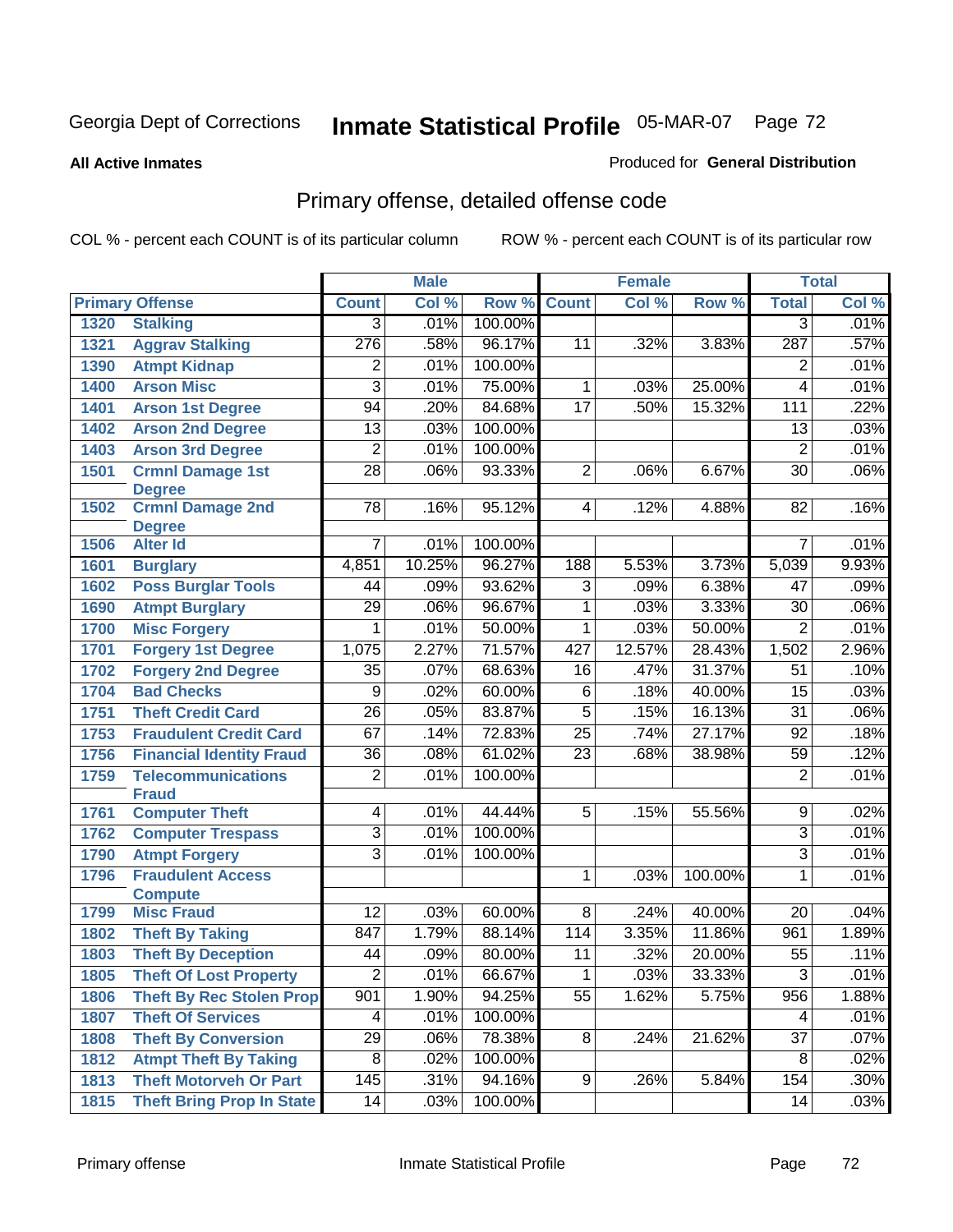#### **All Active Inmates**

#### Produced for **General Distribution**

# Primary offense, detailed offense code

|      |                                            |                  | <b>Male</b> |         |                 | <b>Female</b> |        |                  | <b>Total</b> |
|------|--------------------------------------------|------------------|-------------|---------|-----------------|---------------|--------|------------------|--------------|
|      | <b>Primary Offense</b>                     | <b>Count</b>     | Col %       | Row %   | <b>Count</b>    | Col %         | Row %  | <b>Total</b>     | Col %        |
| 1816 | <b>Theft Recv Prop Out</b>                 | $\overline{5}$   | .01%        | 100.00% |                 |               |        | $\overline{5}$   | .01%         |
|      | <b>State</b>                               |                  |             |         |                 |               |        |                  |              |
| 1821 | <b>Theft By Shoplifting</b>                | 409              | .86%        | 73.17%  | 150             | 4.41%         | 26.83% | 559              | 1.10%        |
| 1880 | <b>Entering Vehicle</b>                    | 143              | .30%        | 95.97%  | $\overline{6}$  | .18%          | 4.03%  | 149              | .29%         |
| 1901 | <b>Robbery</b>                             | 1,803            | 3.81%       | 93.47%  | 126             | 3.71%         | 6.53%  | 1,929            | 3.80%        |
| 1902 | <b>Armed Robbery</b>                       | 4,583            | 9.68%       | 97.18%  | 133             | 3.91%         | 2.82%  | 4,716            | 9.29%        |
| 1903 | <b>Robbery By Force</b>                    | 159              | .34%        | 91.91%  | 14              | .41%          | 8.09%  | 173              | .34%         |
| 1904 | <b>Robbery By Intimidation</b>             | 241              | .51%        | 92.34%  | $\overline{20}$ | .59%          | 7.66%  | $\overline{261}$ | .51%         |
| 1905 | <b>Robbery By Sudden</b><br><b>Snatch</b>  | 118              | .25%        | 89.39%  | $\overline{14}$ | .41%          | 10.61% | 132              | .26%         |
| 1911 | <b>Hijacking Motor Vehicle</b>             | $\overline{35}$  | .07%        | 94.59%  | $\overline{2}$  | .06%          | 5.41%  | $\overline{37}$  | .07%         |
| 1991 | <b>Atmpt Robbery</b>                       | $\overline{33}$  | .07%        | 89.19%  | $\overline{4}$  | .12%          | 10.81% | $\overline{37}$  | .07%         |
| 1992 | <b>Atmpt Armed Robbery</b>                 | $\overline{57}$  | .12%        | 86.36%  | $\overline{9}$  | .26%          | 13.64% | 66               | .13%         |
| 2000 | <b>Misc Sexual Offense</b>                 | 67               | .14%        | 100.00% |                 |               |        | 67               | .13%         |
| 2001 | Rape                                       | 1,819            | 3.84%       | 99.73%  | $\overline{5}$  | .15%          | .27%   | 1,824            | 3.59%        |
| 2002 | <b>Sodomy</b>                              | $\overline{16}$  | .03%        | 100.00% |                 |               |        | $\overline{16}$  | .03%         |
| 2003 | <b>Aggrav Sodomy</b>                       | $\overline{224}$ | .47%        | 99.12%  | $\overline{2}$  | .06%          | .88%   | $\overline{226}$ | .45%         |
| 2006 | <b>Incest</b>                              | 152              | .32%        | 96.82%  | $\overline{5}$  | .15%          | 3.18%  | 157              | .31%         |
| 2009 | <b>Aggrav Sexual Battery</b>               | 137              | .29%        | 98.56%  | $\overline{2}$  | .06%          | 1.44%  | 139              | .27%         |
| 2016 | <b>Pimping A Minor Under</b><br>18         | 4                | .01%        | 100.00% |                 |               |        | 4                | .01%         |
| 2018 | <b>Statutory Rape</b>                      | 789              | 1.67%       | 98.75%  | 10              | .29%          | 1.25%  | 799              | 1.57%        |
| 2019 | <b>Child Molestation</b>                   | 2,286            | 4.83%       | 98.24%  | $\overline{41}$ | 1.21%         | 1.76%  | 2,327            | 4.59%        |
| 2020 | <b>Enticing Child-Indec</b>                | $\overline{96}$  | .20%        | 96.00%  | 4               | .12%          | 4.00%  | 100              | .20%         |
|      | <b>Purp</b>                                |                  |             |         |                 |               |        |                  |              |
| 2021 | <b>Aggrav Child Molestation</b>            | 1,303            | 2.75%       | 98.34%  | $\overline{22}$ | .65%          | 1.66%  | 1,325            | 2.61%        |
| 2022 | <b>Necrophilia</b>                         | 1                | .01%        | 100.00% |                 |               |        | 1                | .01%         |
| 2023 | Sexl/Asslt/Agn/Pers/Cstd                   | 4                | .01%        | 100.00% |                 |               |        | 4                | .01%         |
| 2025 | <b>Solicit Sodomy From</b><br><b>Minor</b> | 1                | .01%        | 100.00% |                 |               |        | 1                | .01%         |
| 2026 | <b>Sex Offender Fail Registr</b>           | 88               | .19%        | 96.70%  | $\overline{3}$  | .09%          | 3.30%  | 91               | .18%         |
| 2091 | <b>Atmpt Rape</b>                          | $\overline{20}$  | .04%        | 100.00% |                 |               |        | $\overline{20}$  | .04%         |
| 2093 | <b>Atmpt Aggrav Sodomy</b>                 | $\overline{3}$   | .01%        | 100.00% |                 |               |        | $\overline{3}$   | .01%         |
| 2094 | <b>Atmpt Child Molestation</b>             | $\overline{7}$   | .01%        | 100.00% |                 |               |        | 7                | .01%         |
| 2095 | <b>Agg Aslt W Intnt To Rape</b>            | 61               | .13%        | 100.00% |                 |               |        | 61               | .12%         |
| 2097 | <b>Statutory Rape, Atmpt</b>               | $\overline{1}$   | .01%        | 100.00% |                 |               |        | 1                | .01%         |
| 2099 | <b>Agg Sex Battery Atmpt</b>               | $\overline{2}$   | .01%        | 100.00% |                 |               |        | $\overline{2}$   | .01%         |
| 2100 | <b>Misc Obscenity</b>                      | $\overline{2}$   | .01%        | 100.00% |                 |               |        | $\overline{2}$   | .01%         |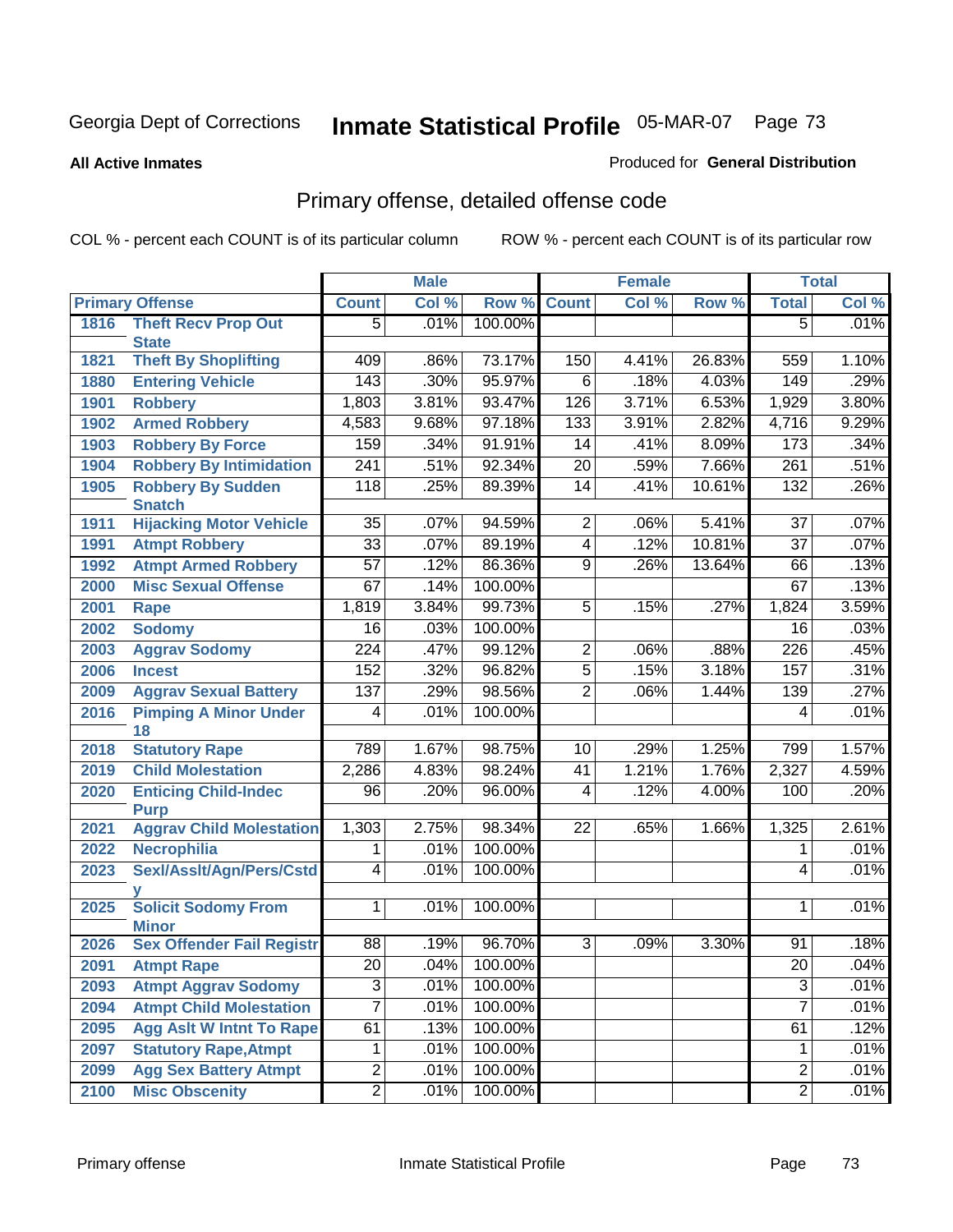#### **All Active Inmates**

#### Produced for **General Distribution**

# Primary offense, detailed offense code

|      |                                             |                 | <b>Male</b> |         |                | <b>Female</b> |         |                 | <b>Total</b> |
|------|---------------------------------------------|-----------------|-------------|---------|----------------|---------------|---------|-----------------|--------------|
|      | <b>Primary Offense</b>                      | <b>Count</b>    | Col %       | Row %   | <b>Count</b>   | Col %         | Row %   | <b>Total</b>    | Col %        |
| 2101 | <b>Distributing Obscene Mat</b>             | 1.              | .01%        | 100.00% |                |               |         | 1               | .01%         |
| 2205 | <b>False Swearng Writtn</b><br><b>Stmt</b>  | $\overline{5}$  | .01%        | 71.43%  | $\overline{2}$ | .06%          | 28.57%  | $\overline{7}$  | .01%         |
| 2300 | <b>Abuse Of Govt Office</b>                 | $\overline{2}$  | .01%        | 100.00% |                |               |         | 2               | .01%         |
| 2301 | <b>Bribery Govt Officer</b>                 | $\overline{4}$  | .01%        | 80.00%  | 1              | .03%          | 20.00%  | 5               | .01%         |
| 2313 | <b>Influencing Witness</b>                  | $\overline{2}$  | .01%        | 100.00% |                |               |         | $\overline{2}$  | .01%         |
| 2314 | <b>Obstr Of Law Enf Officer</b>             | 647             | 1.37%       | 93.23%  | 47             | 1.38%         | 6.77%   | 694             | 1.37%        |
| 2315 | <b>Tampering With</b>                       | 4               | .01%        | 66.67%  | $\overline{2}$ | .06%          | 33.33%  | 6               | .01%         |
|      | <b>Evidence</b>                             |                 |             |         |                |               |         |                 |              |
| 2316 | <b>Fleeing/Eluding Police</b>               | 106             | .22%        | 97.25%  | $\overline{3}$ | .09%          | 2.75%   | 109             | .21%         |
| 2400 | <b>Misc Judicial Proceeding</b>             |                 | .01%        | 100.00% |                |               |         | 1               | .01%         |
| 2401 | <b>Perjury</b>                              | 5               | .01%        | 100.00% |                |               |         | 5               | .01%         |
| 2405 | <b>Impersonating Officer</b>                | $\overline{5}$  | .01%        | 100.00% |                |               |         | 5               | .01%         |
| 2407 | <b>Embracery</b>                            | $\overline{2}$  | .01%        | 100.00% |                |               |         | $\overline{2}$  | .01%         |
| 2408 | <b>False Statements Govt</b>                | $\overline{26}$ | .05%        | 96.30%  | $\overline{1}$ | .03%          | 3.70%   | $\overline{27}$ | .05%         |
| 2501 | <b>Escape</b>                               | 99              | .21%        | 91.67%  | $\overline{9}$ | .26%          | 8.33%   | 108             | .21%         |
| 2502 | <b>Aiding Escape</b>                        |                 |             |         | 1              | .03%          | 100.00% | 1               | .01%         |
| 2503 | <b>Hindering Appreh Or Pun</b>              | $\overline{3}$  | .01%        | 42.86%  | $\overline{4}$ | .12%          | 57.14%  | $\overline{7}$  | .01%         |
| 2507 | <b>Mutiny In Penal Inst</b>                 | $\overline{3}$  | .01%        | 100.00% |                |               |         | $\overline{3}$  | .01%         |
| 2511 | <b>Bail Jumping</b>                         | $\overline{8}$  | .02%        | 100.00% |                |               |         | $\overline{8}$  | .02%         |
| 2590 | <b>Atmpt Escape</b>                         | 1               | .01%        | 100.00% |                |               |         | 1               | .01%         |
| 2609 | <b>False Public Alarm</b>                   | $\overline{2}$  | .01%        | 100.00% |                |               |         | $\overline{2}$  | .01%         |
| 2613 | <b>Crmnl Interfere Govt</b><br><b>Prop</b>  | 40              | .08%        | 97.56%  | 1              | .03%          | 2.44%   | 41              | .08%         |
| 2730 | <b>Lottery Violation</b>                    | $\overline{2}$  | .01%        | 100.00% |                |               |         | $\overline{2}$  | .01%         |
| 2761 | <b>Removal Baggage, Cargo</b><br><b>Etc</b> | $\overline{3}$  | .01%        | 100.00% |                |               |         | $\overline{3}$  | .01%         |
| 2801 | <b>Cruelty To Children</b>                  | 237             | .50%        | 75.24%  | 78             | 2.30%         | 24.76%  | 315             | .62%         |
| 2802 | <b>Atmpt Cruelty To</b><br><b>Children</b>  | 1               | .01%        | 50.00%  | 1              | .03%          | 50.00%  | $\overline{2}$  | .01%         |
| 2803 | <b>Manufact Meth Near</b><br><b>Child</b>   | $\overline{6}$  | .01%        | 54.55%  | 5              | .15%          | 45.45%  | 11              | .02%         |
| 2811 | <b>Cruelty To Elder Person</b>              | 6               | $.01\%$     | 75.00%  | $\overline{2}$ | $.06\%$       | 25.00%  | $\overline{8}$  | .02%         |
| 2843 | <b>Sex Exploitation Child</b>               | $\overline{33}$ | .07%        | 97.06%  | 1              | .03%          | 2.94%   | $\overline{34}$ | .07%         |
| 2852 | <b>Abandonment Of Child</b>                 | 1.              | .01%        | 50.00%  | $\overline{1}$ | .03%          | 50.00%  | $\overline{2}$  | .01%         |
| 2854 | <b>Cntrbtng Delingency</b>                  |                 |             |         | $\mathbf{1}$   | .03%          | 100.00% | 1               | .01%         |
|      | <b>Minor</b>                                |                 |             |         |                |               |         |                 |              |
| 2900 | <b>Misc Weapon/Explosive</b>                | $\overline{3}$  | .01%        | 100.00% |                |               |         | 3               | .01%         |
|      | <b>Off</b>                                  |                 |             |         |                |               |         |                 |              |
| 2901 | <b>Carry Concealed Weapon</b>               | $\overline{2}$  | .01%        | 100.00% |                |               |         | $\overline{2}$  | .01%         |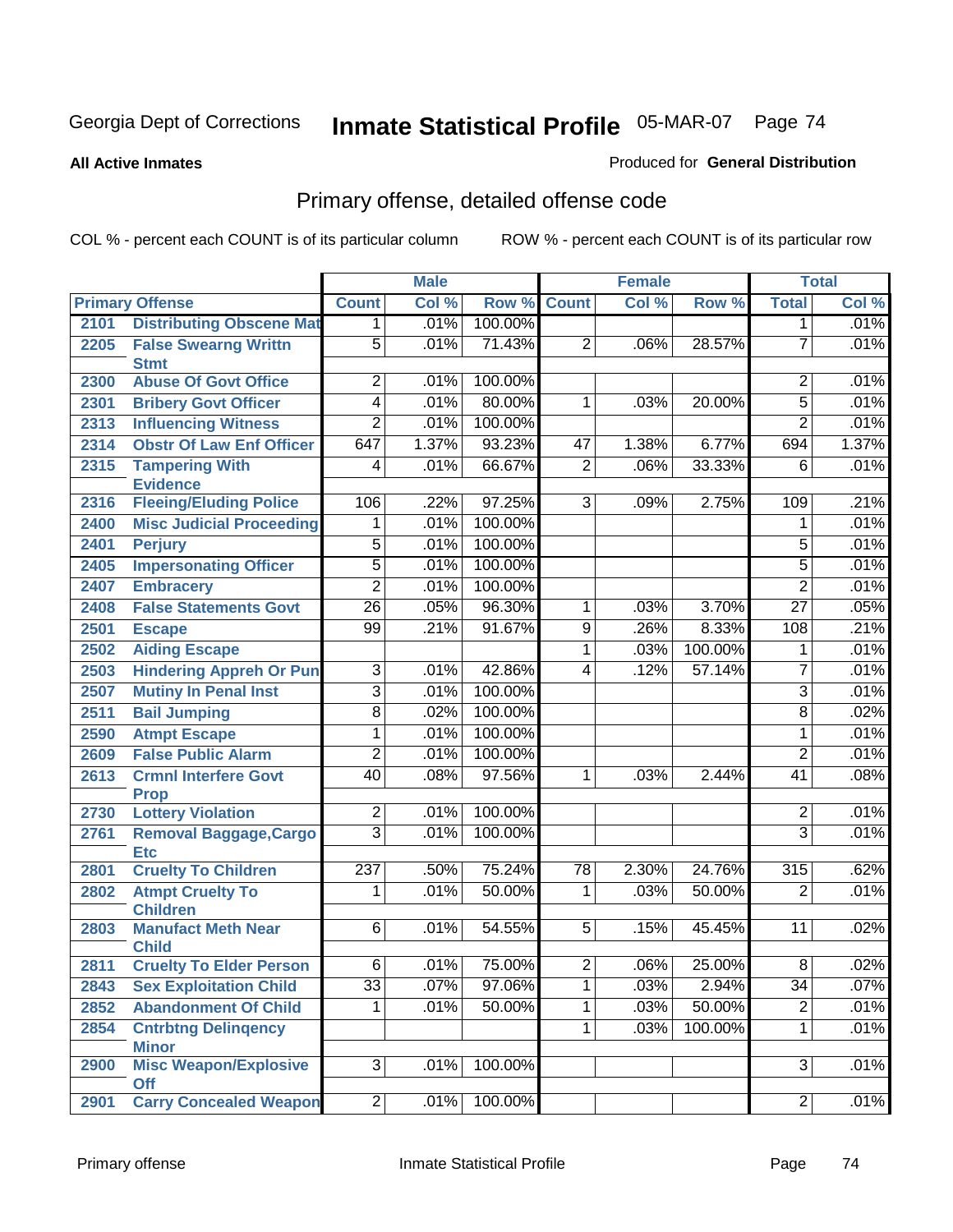#### **All Active Inmates**

#### Produced for **General Distribution**

# Primary offense, detailed offense code

|      |                                            |                  | <b>Male</b> |         |                 | <b>Female</b> |        |                  | <b>Total</b> |
|------|--------------------------------------------|------------------|-------------|---------|-----------------|---------------|--------|------------------|--------------|
|      | <b>Primary Offense</b>                     | <b>Count</b>     | Col %       | Row %   | <b>Count</b>    | Col %         | Row %  | <b>Total</b>     | Col %        |
| 2910 | <b>Poss Of Firearm Dur</b>                 | 269              | .57%        | 97.11%  | $\overline{8}$  | .24%          | 2.89%  | 277              | .55%         |
|      | <b>Crime</b>                               |                  |             |         |                 |               |        |                  |              |
| 2911 | <b>Poss Knife During Crime</b>             | $\overline{2}$   | .01%        | 100.00% |                 |               |        | $\overline{2}$   | .01%         |
| 2912 | <b>Poss Of Certain</b>                     | $\overline{41}$  | .09%        | 97.62%  | $\mathbf{1}$    | .03%          | 2.38%  | 42               | .08%         |
|      | <b>Weapons</b>                             |                  |             |         |                 |               |        |                  |              |
| 2913 | <b>Poss Firearm 1st</b><br><b>Offender</b> | 44               | .09%        | 89.80%  | $\overline{5}$  | .15%          | 10.20% | 49               | .10%         |
| 2914 | <b>Poss Firearm Convct</b>                 | 799              | 1.69%       | 97.44%  | 21              | .62%          | 2.56%  | 820              | 1.62%        |
|      | <b>Felon</b>                               |                  |             |         |                 |               |        |                  |              |
| 2915 | <b>Carry Weapon At School</b>              | 7                | .01%        | 100.00% |                 |               |        | 7                | .01%         |
| 2963 | <b>Guard Line With Weapon</b>              | 1                | .01%        | 50.00%  | 1               | .03%          | 50.00% | $\overline{2}$   | .01%         |
| 2965 | <b>Poss Weapon By</b>                      | $\overline{8}$   | .02%        | 100.00% |                 |               |        | $\overline{8}$   | .02%         |
|      | <b>Prisoner</b>                            |                  |             |         |                 |               |        |                  |              |
| 2967 | <b>Destroy/Injur Police Dog</b>            | 1                | .01%        | 100.00% |                 |               |        | 1                | .01%         |
| 2971 | <b>Cruelty To Animals</b>                  | $\overline{5}$   | .01%        | 100.00% |                 |               |        | $\overline{5}$   | .01%         |
| 2972 | <b>Aggrav Cruelty To</b><br><b>Animals</b> | $\overline{1}$   | .01%        | 100.00% |                 |               |        | $\mathbf{1}$     | .01%         |
| 3000 | <b>Misc Invasion Of Privacy</b>            | $\overline{1}$   | .01%        | 100.00% |                 |               |        | 1                | .01%         |
| 3001 | Eavesdrop &                                | 1                | .01%        | 100.00% |                 |               |        | 1                | .01%         |
|      | <b>Surveillance</b>                        |                  |             |         |                 |               |        |                  |              |
| 3002 | <b>Peeping Tom</b>                         | $\overline{24}$  | .05%        | 100.00% |                 |               |        | 24               | .05%         |
| 3404 | <b>Racketeering</b>                        | 66               | .14%        | 74.16%  | $\overline{23}$ | .68%          | 25.84% | 89               | .18%         |
| 4001 | <b>S/D Narcotics Opiates</b>               | $\overline{41}$  | .09%        | 95.35%  | $\overline{2}$  | .06%          | 4.65%  | 43               | .08%         |
| 4002 | <b>S/D Dep Stim Cntrf Drugs</b>            | $\overline{36}$  | .08%        | 83.72%  | $\overline{7}$  | .21%          | 16.28% | $\overline{43}$  | .08%         |
| 4004 | <b>S/D Of Marijuana</b>                    | $\overline{267}$ | .56%        | 96.39%  | $\overline{10}$ | .29%          | 3.61%  | $\overline{277}$ | .55%         |
| 4006 | <b>Poss Narcotics Opiates</b>              | 62               | .13%        | 81.58%  | $\overline{14}$ | .41%          | 18.42% | 76               | .15%         |
| 4007 | <b>Poss Dep Stim Cntrf</b>                 | 63               | .13%        | 79.75%  | $\overline{16}$ | .47%          | 20.25% | 79               | .16%         |
|      | <b>Drugs</b>                               |                  |             |         |                 |               |        |                  |              |
| 4008 | <b>Poss Of Lsd</b>                         | $\overline{5}$   | .01%        | 100.00% |                 |               |        | $\overline{5}$   | .01%         |
| 4009 | <b>Poss Of Marijuana</b>                   | 301              | .64%        | 94.06%  | 19              | .56%          | 5.94%  | 320              | .63%         |
| 4011 | <b>Illegal Attm To Obt Drugs</b>           | $\overline{9}$   | .02%        | 50.00%  | $\overline{9}$  | .26%          | 50.00% | $\overline{18}$  | .04%         |
| 4012 | <b>Viol Ga Cntrl Sbst Act</b>              | $\overline{22}$  | .05%        | 88.00%  | $\overline{3}$  | .09%          | 12.00% | $\overline{25}$  | .05%         |
| 4014 | <b>Uniwfl Mfg/Del/Dist N-C S</b>           | $\overline{23}$  | .05%        | 95.83%  | $\overline{1}$  | .03%          | 4.17%  | $\overline{24}$  | .05%         |
| 4016 | <b>Poss Drug Related Matri</b>             | 12               | .03%        | 100.00% |                 |               |        | 12               | .02%         |
| 4017 | <b>S/D Cont Sub Public</b>                 | 98               | .21%        | 93.33%  | $\overline{7}$  | .21%          | 6.67%  | 105              | .21%         |
| 4018 | <b>S/D Cont Sub School</b>                 | $\overline{54}$  | .11%        | 94.74%  | $\overline{3}$  | .09%          | 5.26%  | 57               | .11%         |
| 4021 | <b>S/D Cocaine</b>                         | 1,567            | 3.31%       | 94.17%  | 97              | 2.85%         | 5.83%  | 1,664            | 3.28%        |
| 4022 | <b>Poss Of Cocaine</b>                     | 2,325            | 4.91%       | 90.54%  | 243             | 7.15%         | 9.46%  | 2,568            | 5.06%        |
| 4030 | <b>Poss Ephedrine</b>                      | 14               | .03%        | 82.35%  | 3               | .09%          | 17.65% | 17               | .03%         |
| 4031 | <b>Poss Methamphetamine</b>                | 836              | 1.77%       | 81.96%  | 184             | 5.41%         | 18.04% | 1,020            | 2.01%        |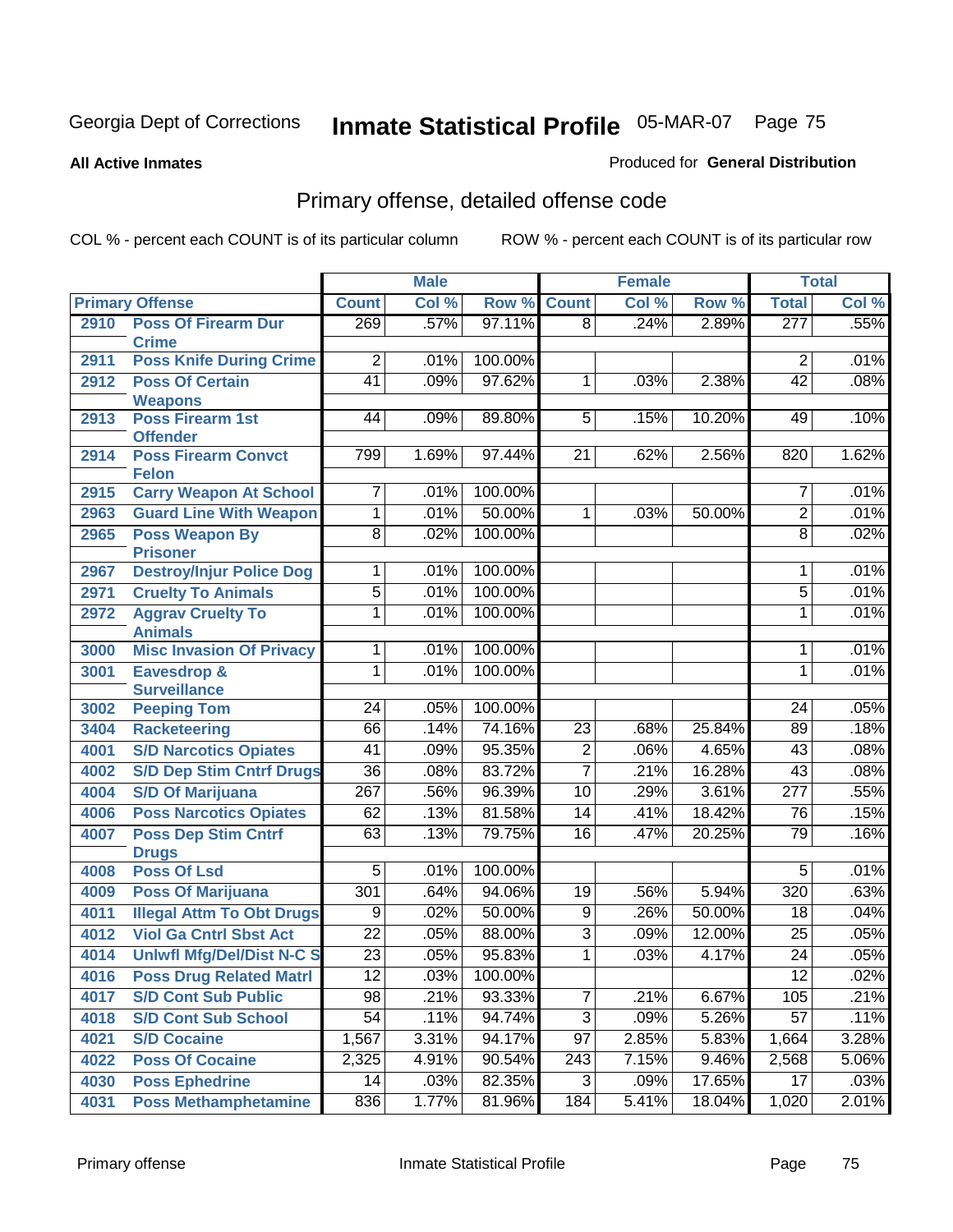#### **All Active Inmates**

#### Produced for **General Distribution**

# Primary offense, detailed offense code

|      |                                            |                  | <b>Male</b> |              |                 | <b>Female</b> |         |                  | <b>Total</b> |
|------|--------------------------------------------|------------------|-------------|--------------|-----------------|---------------|---------|------------------|--------------|
|      | <b>Primary Offense</b>                     | <b>Count</b>     | Col %       | Row %        | Count           | Col %         | Row %   | <b>Total</b>     | Col %        |
| 4032 | <b>Sale Methamphetamine</b>                | 152              | .32%        | 83.98%       | $\overline{29}$ | .85%          | 16.02%  | 181              | .36%         |
| 4033 | <b>Poss Mda/Extsy</b>                      | 1                | .01%        | 100.00%      |                 |               |         | 1                | .01%         |
| 4034 | <b>Sale Mda/Extsy</b>                      |                  |             |              | $\mathbf{1}$    | .03%          | 100.00% | 1                | .01%         |
| 4090 | <b>Atmpt Viol Substance Act</b>            | $\overline{24}$  | .05%        | 77.42%       | $\overline{7}$  | .21%          | 22.58%  | $\overline{31}$  | .06%         |
| 4100 | <b>Misc Drugs Trafficking</b>              | 127              | .27%        | 95.49%       | $\overline{6}$  | .18%          | 4.51%   | 133              | .26%         |
| 4101 | <b>Traf Cocaine Less 200</b>               | 494              | 1.04%       | 94.82%       | $\overline{27}$ | .79%          | 5.18%   | 521              | 1.03%        |
|      | Gm                                         |                  |             |              |                 |               |         |                  |              |
| 4102 | <b>Traf Cocaine 201-400 Gm</b>             | 85               | .18%        | 92.39%       | $\overline{7}$  | .21%          | 7.61%   | $\overline{92}$  | .18%         |
| 4103 | <b>Traf Cocaine 401+ Gm</b>                | 136              | .29%        | 95.10%       | $\overline{7}$  | .21%          | 4.90%   | 143              | .28%         |
| 4111 | <b>Traf Narcotic Less 14 Gm</b>            | 8                | .02%        | 100.00%      |                 |               |         | 8                | .02%         |
| 4112 | <b>Traf Narcotic 15-28 Gm</b>              | $\overline{3}$   | .01%        | 100.00%      |                 |               |         | 3                | .01%         |
| 4113 | <b>Traf Narcotic 29+ Gm</b>                | 4                | .01%        | 100.00%      |                 |               |         | 4                | .01%         |
| 4121 | Traf Marijna 10-2000 Lb                    | $\overline{36}$  | .08%        | 87.80%       | 5               | .15%          | 12.20%  | 41               | .08%         |
| 4122 | Traf Marijna 2001-10k Lb                   | $\overline{3}$   | .01%        | 100.00%      |                 |               |         | $\overline{3}$   | .01%         |
| 4126 | <b>Traf Amphtmine 28-199</b>               | $\overline{8}$   | .02%        | 100.00%      |                 |               |         | 8                | .02%         |
|      | Gm                                         |                  |             |              |                 |               |         |                  |              |
| 4127 | <b>Traf Amphtmine 200-399</b>              |                  |             |              | $\mathbf 1$     | .03%          | 100.00% | 1                | .01%         |
| 4128 | Gm<br><b>Traf Amphtmine 400+ Gm</b>        | $\overline{3}$   | .01%        | 100.00%      |                 |               |         | $\overline{3}$   | .01%         |
|      | <b>Cnspire Traffic Cntrl Sub</b>           |                  |             | 100.00%      |                 |               |         |                  | .01%         |
| 4130 |                                            | $\overline{5}$   | .01%        |              |                 |               |         | $\overline{5}$   |              |
| 4131 | <b>Transactions Drug</b><br><b>Objects</b> | 1                | .01%        | 100.00%      |                 |               |         | 1                | .01%         |
| 4133 | <b>Use Comm Facity Vio C</b>               | $\overline{3}$   | .01%        | 100.00%      |                 |               |         | $\overline{3}$   | .01%         |
|      | <b>Sub</b>                                 |                  |             |              |                 |               |         |                  |              |
| 4134 | <b>Att/Consprcy Commt</b>                  | $\overline{25}$  | .05%        | 83.33%       | 5               | .15%          | 16.67%  | 30               | .06%         |
|      | C/S/Of                                     |                  |             |              |                 |               |         |                  |              |
| 4140 | <b>Traf Methamph 28-199</b>                | 277              | .59%        | 91.12%       | 27              | .79%          | 8.88%   | 304              | .60%         |
|      | Gm                                         |                  |             |              |                 |               |         |                  |              |
| 4141 | <b>Traf Methamph 200-399</b>               | 49               | .10%        | 92.45%       | 4               | .12%          | 7.55%   | 53               | .10%         |
| 4142 | Gm<br>Traf Methamph 400+ Gm                | $\overline{75}$  | .16%        | 97.40%       | $\overline{2}$  | .06%          | 2.60%   | $\overline{77}$  | .15%         |
| 4143 | <b>Manf Methamph 28-199</b>                | $\overline{34}$  | .07%        | 82.93%       | $\overline{7}$  | .21%          | 17.07%  | $\overline{41}$  | .08%         |
|      | Gm                                         |                  |             |              |                 |               |         |                  |              |
| 4144 | <b>Manf Methamph 200-399</b>               | 1                |             | .01% 100.00% |                 |               |         | $\overline{1}$   | .01%         |
|      | Gm                                         |                  |             |              |                 |               |         |                  |              |
| 4146 | <b>Traf Methamph Unspec</b>                | $\overline{222}$ | .47%        | 89.16%       | $\overline{27}$ | .79%          | 10.84%  | $\overline{249}$ | .49%         |
|      | <b>Amt</b>                                 |                  |             |              |                 |               |         |                  |              |
| 4147 | <b>Manf Methamph Unspec</b>                | 226              | .48%        | 91.50%       | $\overline{21}$ | .62%          | 8.50%   | $\overline{247}$ | .49%         |
|      | <b>Amt</b>                                 |                  |             |              |                 |               |         |                  |              |
| 4150 | <b>Traf Mda/Extsy 28-199gm</b>             | $\mathbf 1$      | .01%        | 100.00%      |                 |               |         | 1                | .01%         |
| 5001 | <b>Viol Motor Vehicle Laws</b>             | $\overline{37}$  | .08%        | 92.50%       | $\overline{3}$  | .09%          | 7.50%   | 40               | .08%         |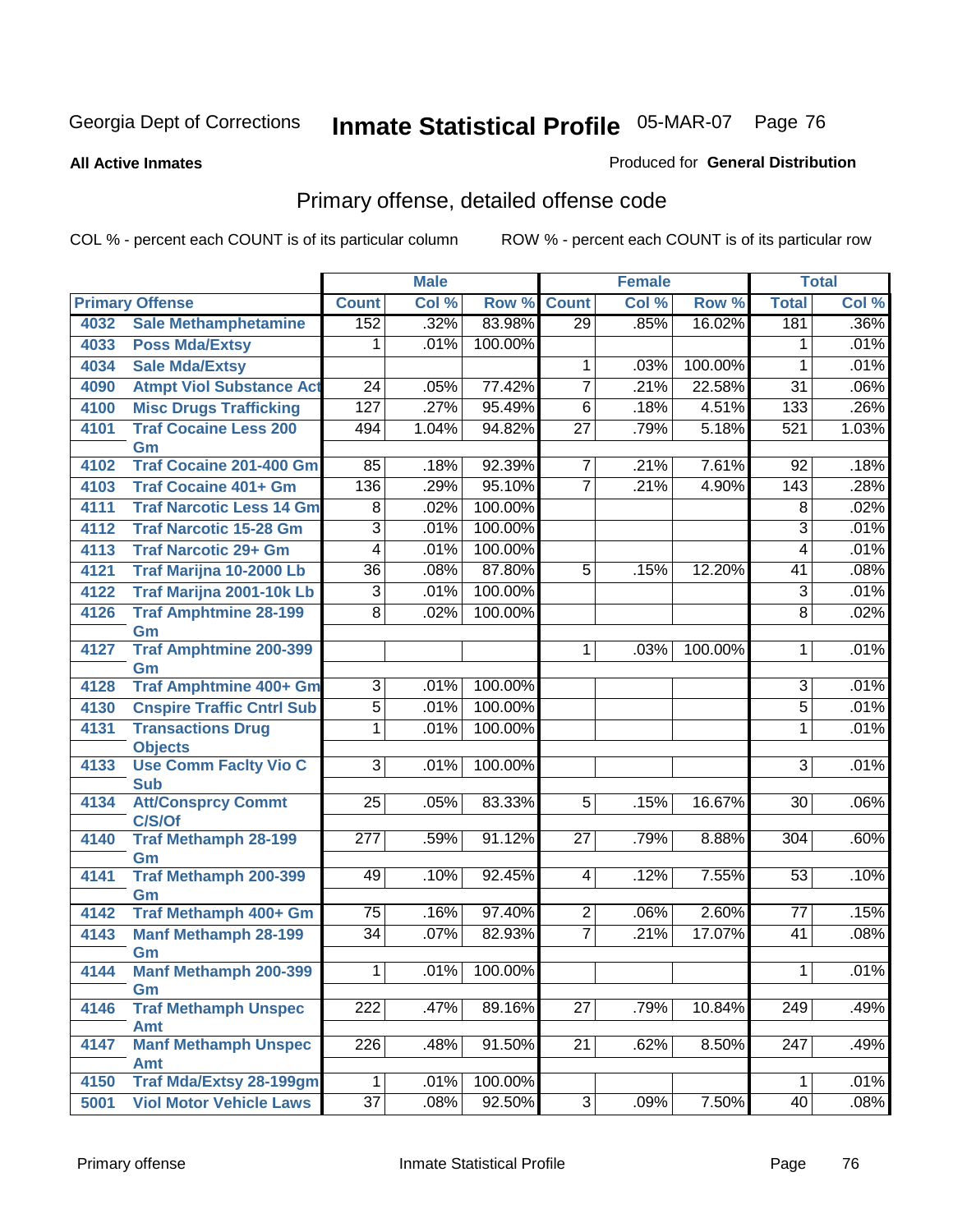#### **All Active Inmates**

#### Produced for **General Distribution**

# Primary offense, detailed offense code

|                      |                                  |              | <b>Male</b><br><b>Female</b> |         |              | <b>Total</b> |         |              |       |
|----------------------|----------------------------------|--------------|------------------------------|---------|--------------|--------------|---------|--------------|-------|
|                      | <b>Primary Offense</b>           | <b>Count</b> | Col %                        | Row %   | <b>Count</b> | Col %        | Row %   | <b>Total</b> | Col % |
| 5003                 | <b>Chop Shop Violation</b>       | 4            | .01%                         | 100.00% |              |              |         | 4            | .01%  |
| 5004                 | <b>Drvng Habtl Violator</b>      | 126          | .27%                         | 97.67%  | 3            | .09%         | 2.33%   | 129          | .25%  |
| 5005                 | <b>Habit Traf Viol/Impaired</b>  | 6            | .01%                         | 100.00% |              |              |         | 6            | .01%  |
| 5006                 | <b>Habit Traf Viol/Other</b>     |              | .01%                         | 100.00% |              |              |         |              | .01%  |
| 6000                 | <b>Misc Mrals/Pblic H/Safty</b>  | 15           | .03%                         | 93.75%  |              | .03%         | 6.25%   | 16           | .03%  |
| 6200                 | <b>Misc CorrectionI Inst Off</b> | 16           | .03%                         | 84.21%  | 3            | .09%         | 15.79%  | 19           | .04%  |
| 8001                 | <b>Violatn Othr States Law</b>   |              |                              |         |              | .03%         | 100.00% |              | .01%  |
| 9901                 | <b>Conspiracy</b>                | 40           | .08%                         | 86.96%  | 6            | .18%         | 13.04%  | 46           | .09%  |
| 9905                 | <b>Crmnl Atmpt</b>               | 18           | .04%                         | 94.74%  |              | $.03\%$      | 5.26%   | 19           | .04%  |
| 9907                 | <b>Unauth Dist Recrd</b>         |              | .01%                         | 100.00% |              |              |         |              | .01%  |
|                      | <b>Devices</b>                   |              |                              |         |              |              |         |              |       |
| 9910                 | <b>Crmnl Solicitation</b>        | 4            | .01%                         | 100.00% |              |              |         | 4            | .01%  |
| 9911                 | <b>Party To A Crime</b>          | 5            | .01%                         | 100.00% |              |              |         | 5            | .01%  |
| 9914                 | <b>Gang Participation</b>        |              | .01%                         | 100.00% |              |              |         |              | .01%  |
| <b>Total Rported</b> |                                  | 47,348       | 100%                         | 93.3%   | 3,398        | 100%         | 6.7%    | 50,746       | 100%  |

| <b>rteg</b> | .078   | 138   | 01C<br>1.Z I O |
|-------------|--------|-------|----------------|
|             | 48,426 | 3,536 | 51,962         |

| Mode (most frequent) | 1601 Burglary | 1701 Forgery 1st Degree | 1601 Burglary |
|----------------------|---------------|-------------------------|---------------|
|----------------------|---------------|-------------------------|---------------|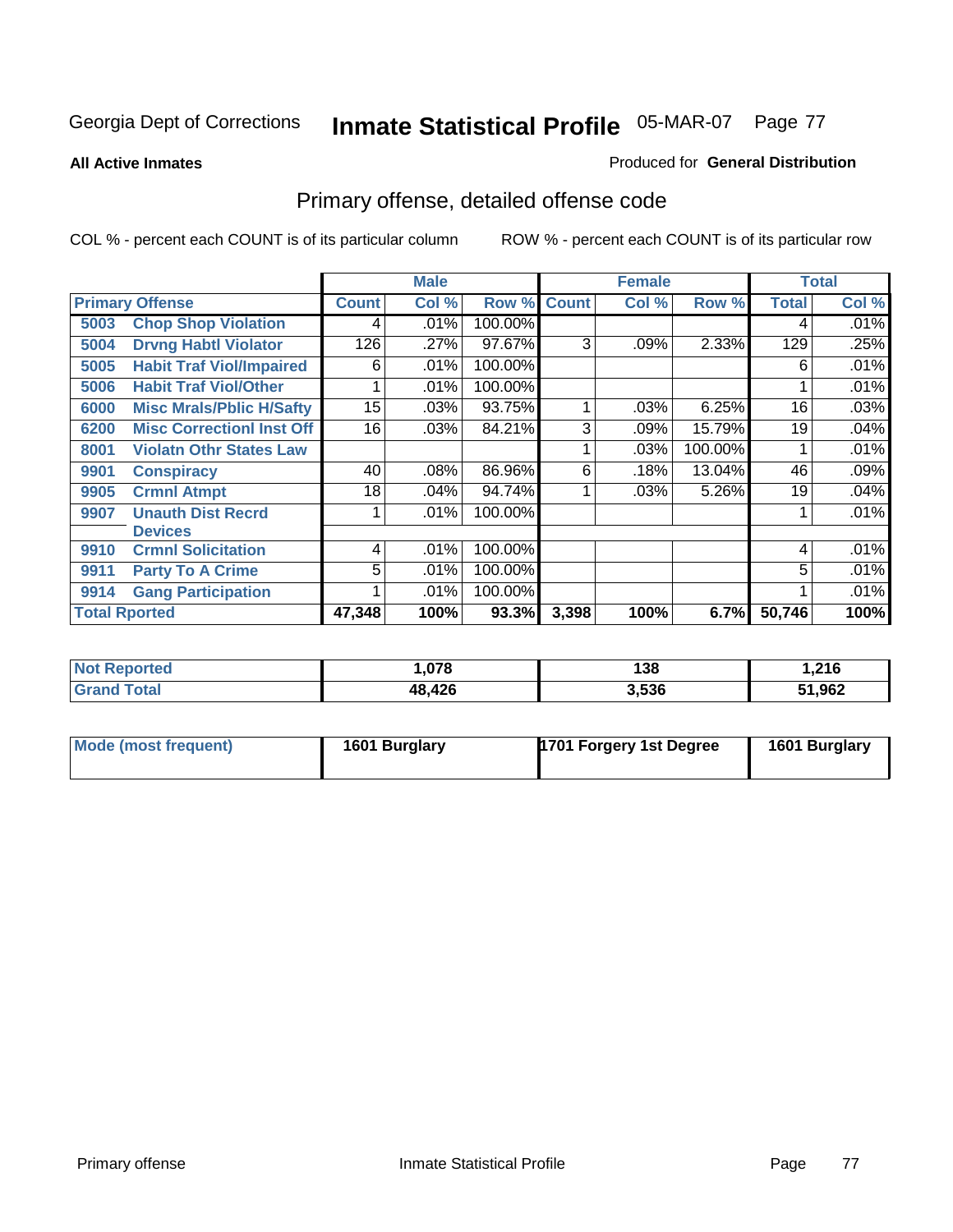#### **All Active Inmates**

#### Produced for **General Distribution**

# County of conviction of primary offense

|                         |                             |                  | <b>Male</b> |         |                 | <b>Female</b> |        |                  | <b>Total</b> |
|-------------------------|-----------------------------|------------------|-------------|---------|-----------------|---------------|--------|------------------|--------------|
|                         | <b>County of Conviction</b> | <b>Count</b>     | Col %       | Row %   | <b>Count</b>    | Col %         | Row %  | <b>Total</b>     | Col %        |
| 1                       | <b>Appling</b>              | $\overline{88}$  | .19%        | 94.62%  | $\overline{5}$  | .15%          | 5.38%  | 93               | .18%         |
| $\overline{2}$          | <b>Atkinson</b>             | 40               | .08%        | 97.56%  | $\mathbf{1}$    | .03%          | 2.44%  | 41               | .08%         |
| $\overline{\mathbf{3}}$ | <b>Bacon</b>                | $\overline{57}$  | .12%        | 98.28%  | $\mathbf 1$     | .03%          | 1.72%  | $\overline{58}$  | .11%         |
| 4                       | <b>Baker</b>                | $\overline{10}$  | .02%        | 90.91%  | 1               | .03%          | 9.09%  | $\overline{11}$  | .02%         |
| 5                       | <b>Baldwin</b>              | $\overline{346}$ | .73%        | 96.11%  | 14              | .41%          | 3.89%  | 360              | .71%         |
| 6                       | <b>Banks</b>                | $\overline{73}$  | .15%        | 91.25%  | $\overline{7}$  | .21%          | 8.75%  | 80               | .16%         |
| 7                       | <b>Barrow</b>               | $\overline{240}$ | .51%        | 95.24%  | $\overline{12}$ | .35%          | 4.76%  | 252              | .50%         |
| 8                       | <b>Bartow</b>               | 532              | 1.12%       | 89.86%  | 60              | 1.77%         | 10.14% | 592              | 1.17%        |
| 9                       | <b>Ben Hill</b>             | $\overline{243}$ | .51%        | 94.55%  | 14              | .41%          | 5.45%  | 257              | .51%         |
| 10                      | <b>Berrien</b>              | 82               | .17%        | 88.17%  | $\overline{11}$ | .32%          | 11.83% | 93               | .18%         |
| 11                      | <b>Bibb</b>                 | 1,016            | 2.15%       | 95.04%  | $\overline{53}$ | 1.56%         | 4.96%  | 1,069            | 2.11%        |
| 12                      | <b>Bleckley</b>             | 104              | .22%        | 88.14%  | 14              | .41%          | 11.86% | $\overline{118}$ | .23%         |
| $\overline{13}$         | <b>Brantley</b>             | $\overline{57}$  | .12%        | 95.00%  | $\overline{3}$  | .09%          | 5.00%  | 60               | .12%         |
| 14                      | <b>Brooks</b>               | $\overline{69}$  | .15%        | 100.00% |                 |               |        | 69               | .14%         |
| 15                      | <b>Bryan</b>                | 94               | .20%        | 92.16%  | $\overline{8}$  | .24%          | 7.84%  | 102              | .20%         |
| 16                      | <b>Bulloch</b>              | 468              | .99%        | 94.35%  | 28              | .82%          | 5.65%  | 496              | .98%         |
| 17                      | <b>Burke</b>                | $\overline{200}$ | .42%        | 94.34%  | $\overline{12}$ | .35%          | 5.66%  | $\overline{212}$ | .42%         |
| 18                      | <b>Butts</b>                | 140              | .30%        | 95.89%  | $\overline{6}$  | .18%          | 4.11%  | 146              | .29%         |
| 19                      | <b>Calhoun</b>              | $\overline{37}$  | .08%        | 92.50%  | $\overline{3}$  | .09%          | 7.50%  | 40               | .08%         |
| 20                      | <b>Camden</b>               | 133              | .28%        | 95.00%  | $\overline{7}$  | .21%          | 5.00%  | 140              | .28%         |
| 21                      | <b>Candler</b>              | $\overline{81}$  | .17%        | 94.19%  | $\overline{5}$  | .15%          | 5.81%  | 86               | .17%         |
| 22                      | <b>Carroll</b>              | 545              | 1.15%       | 91.44%  | $\overline{51}$ | 1.50%         | 8.56%  | 596              | 1.17%        |
| 23                      | <b>Catoosa</b>              | 259              | .55%        | 91.20%  | $\overline{25}$ | .74%          | 8.80%  | 284              | .56%         |
| 24                      | <b>Charlton</b>             | $\overline{56}$  | .12%        | 93.33%  | 4               | .12%          | 6.67%  | 60               | .12%         |
| 25                      | <b>Chatham</b>              | 2,324            | 4.91%       | 94.66%  | 131             | 3.86%         | 5.34%  | 2,455            | 4.84%        |
| 26                      | <b>Chattahoochee</b>        | $\overline{24}$  | .05%        | 100.00% |                 |               |        | $\overline{24}$  | .05%         |
| 27                      | <b>Chattooga</b>            | $\overline{221}$ | .47%        | 88.40%  | 29              | .85%          | 11.60% | 250              | .49%         |
| 28                      | <b>Cherokee</b>             | 549              | 1.16%       | 91.50%  | 51              | 1.50%         | 8.50%  | 600              | 1.18%        |
| 29                      | <b>Clarke</b>               | 470              | .99%        | 93.44%  | $\overline{33}$ | .97%          | 6.56%  | 503              | .99%         |
| 30                      | <b>Clay</b>                 | $\overline{27}$  | .06%        | 93.10%  | $\overline{2}$  | .06%          | 6.90%  | $\overline{29}$  | .06%         |
| 31                      | <b>Clayton</b>              | 1,521            | 3.21%       | 92.41%  | 125             | 3.68%         | 7.59%  | 1,646            | 3.24%        |
| 32                      | <b>Clinch</b>               | 44               | .09%        | 91.67%  | 4               | .12%          | 8.33%  | 48               | .09%         |
| 33                      | <b>Cobb</b>                 | 2,531            | 5.35%       | 91.47%  | 236             | 6.95%         | 8.53%  | 2,767            | 5.45%        |
| 34                      | <b>Coffee</b>               | 218              | .46%        | 90.46%  | 23              | .68%          | 9.54%  | 241              | .47%         |
| 35                      | <b>Colquitt</b>             | 308              | .65%        | 96.25%  | 12              | .35%          | 3.75%  | 320              | .63%         |
| 36                      | <b>Columbia</b>             | 284              | .60%        | 93.11%  | 21              | .62%          | 6.89%  | 305              | .60%         |
| 37                      | <b>Cook</b>                 | 132              | .28%        | 96.35%  | $\overline{5}$  | .15%          | 3.65%  | 137              | .27%         |
| 38                      | <b>Coweta</b>               | 507              | 1.07%       | 93.37%  | 36              | 1.06%         | 6.63%  | 543              | 1.07%        |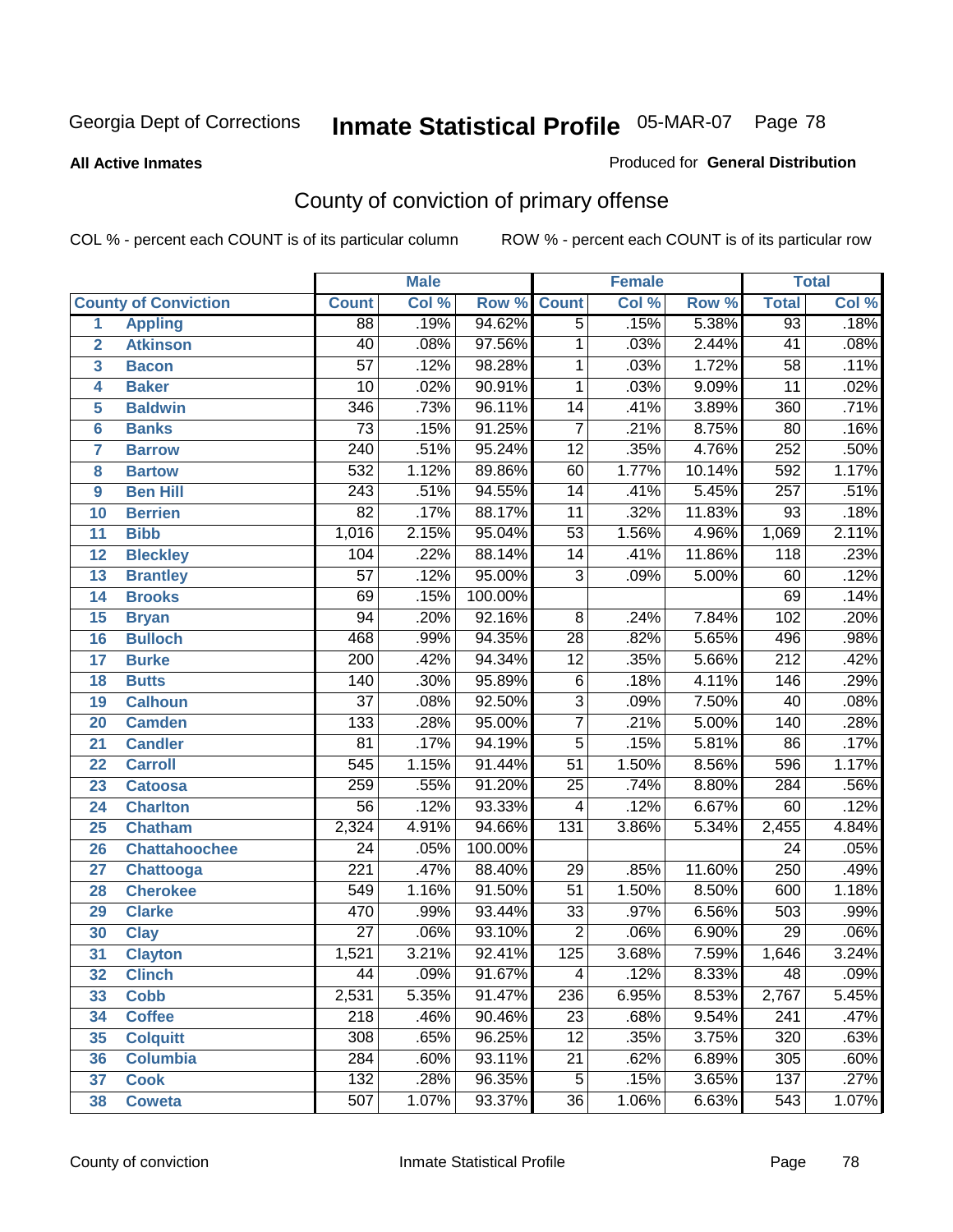#### **All Active Inmates**

#### Produced for **General Distribution**

# County of conviction of primary offense

|    |                             |                  | <b>Male</b> |         |                         | <b>Female</b> |        |                  | <b>Total</b> |
|----|-----------------------------|------------------|-------------|---------|-------------------------|---------------|--------|------------------|--------------|
|    | <b>County of Conviction</b> | <b>Count</b>     | Col %       | Row %   | <b>Count</b>            | Col %         | Row %  | <b>Total</b>     | Col %        |
| 39 | <b>Crawford</b>             | $\overline{17}$  | .04%        | 80.95%  | 4                       | .12%          | 19.05% | $\overline{21}$  | .04%         |
| 40 | <b>Crisp</b>                | $\overline{271}$ | .57%        | 92.18%  | $\overline{23}$         | .68%          | 7.82%  | 294              | .58%         |
| 41 | <b>Dade</b>                 | 136              | .29%        | 91.28%  | 13                      | .38%          | 8.72%  | 149              | .29%         |
| 42 | <b>Dawson</b>               | 84               | .18%        | 91.30%  | 8                       | .24%          | 8.70%  | 92               | .18%         |
| 43 | <b>Decatur</b>              | 270              | .57%        | 93.10%  | $\overline{20}$         | .59%          | 6.90%  | 290              | .57%         |
| 44 | <b>Dekalb</b>               | 2,976            | 6.29%       | 94.99%  | 157                     | 4.62%         | 5.01%  | 3,133            | 6.17%        |
| 45 | <b>Dodge</b>                | 163              | .34%        | 93.68%  | $\overline{11}$         | .32%          | 6.32%  | 174              | .34%         |
| 46 | <b>Dooly</b>                | $\overline{98}$  | .21%        | 96.08%  | $\overline{\mathbf{4}}$ | .12%          | 3.92%  | 102              | .20%         |
| 47 | <b>Dougherty</b>            | 967              | 2.04%       | 93.70%  | 65                      | 1.91%         | 6.30%  | 1,032            | 2.03%        |
| 48 | <b>Douglas</b>              | 1,043            | 2.20%       | 90.38%  | $\overline{111}$        | 3.27%         | 9.62%  | 1,154            | 2.27%        |
| 49 | <b>Early</b>                | 78               | .16%        | 97.50%  | $\overline{2}$          | .06%          | 2.50%  | 80               | .16%         |
| 50 | <b>Echols</b>               | $\overline{11}$  | .02%        | 100.00% |                         |               |        | $\overline{11}$  | .02%         |
| 51 | <b>Effingham</b>            | 169              | .36%        | 88.95%  | 21                      | .62%          | 11.05% | 190              | .37%         |
| 52 | <b>Elbert</b>               | 164              | .35%        | 93.71%  | $\overline{11}$         | .32%          | 6.29%  | $\overline{175}$ | .34%         |
| 53 | <b>Emanuel</b>              | 155              | .33%        | 96.27%  | $\overline{6}$          | .18%          | 3.73%  | 161              | .32%         |
| 54 | <b>Evans</b>                | 85               | .18%        | 93.41%  | $\overline{6}$          | .18%          | 6.59%  | $\overline{91}$  | .18%         |
| 55 | <b>Fannin</b>               | 105              | .22%        | 93.75%  | $\overline{7}$          | .21%          | 6.25%  | $\overline{112}$ | .22%         |
| 56 | <b>Fayette</b>              | $\overline{271}$ | .57%        | 90.03%  | $\overline{30}$         | .88%          | 9.97%  | $\overline{301}$ | .59%         |
| 57 | <b>Floyd</b>                | 774              | 1.63%       | 89.27%  | 93                      | 2.74%         | 10.73% | 867              | 1.71%        |
| 58 | <b>Forsyth</b>              | 270              | .57%        | 90.30%  | $\overline{29}$         | .85%          | 9.70%  | 299              | .59%         |
| 59 | <b>Franklin</b>             | $\overline{137}$ | .29%        | 91.33%  | $\overline{13}$         | .38%          | 8.67%  | 150              | .30%         |
| 60 | <b>Fulton</b>               | 4,239            | 8.95%       | 96.25%  | 165                     | 4.86%         | 3.75%  | 4,404            | 8.68%        |
| 61 | <b>Gilmer</b>               | 125              | .26%        | 90.58%  | $\overline{13}$         | .38%          | 9.42%  | 138              | .27%         |
| 62 | <b>Glascock</b>             | $\overline{6}$   | .01%        | 85.71%  | 1                       | .03%          | 14.29% | $\overline{7}$   | .01%         |
| 63 | <b>Glynn</b>                | 444              | .94%        | 96.31%  | $\overline{17}$         | .50%          | 3.69%  | 461              | .91%         |
| 64 | <b>Gordon</b>               | 296              | .63%        | 89.43%  | $\overline{35}$         | 1.03%         | 10.57% | 331              | .65%         |
| 65 | <b>Grady</b>                | $\overline{219}$ | .46%        | 92.41%  | $\overline{18}$         | .53%          | 7.59%  | 237              | .47%         |
| 66 | <b>Greene</b>               | $\overline{92}$  | .19%        | 92.93%  | $\overline{7}$          | .21%          | 7.07%  | 99               | .20%         |
| 67 | <b>Gwinnett</b>             | 1,543            | 3.26%       | 92.23%  | 130                     | 3.83%         | 7.77%  | 1,673            | 3.30%        |
| 68 | <b>Habersham</b>            | 111              | .23%        | 90.24%  | $\overline{12}$         | .35%          | 9.76%  | $\overline{123}$ | .24%         |
| 69 | <b>Hall</b>                 | 736              | 1.55%       | 91.89%  | 65                      | 1.91%         | 8.11%  | 801              | 1.58%        |
| 70 | <b>Hancock</b>              | $\overline{38}$  | .08%        | 95.00%  | $\overline{\mathbf{c}}$ | .06%          | 5.00%  | $\overline{40}$  | .08%         |
| 71 | <b>Haralson</b>             | 83               | .18%        | 95.40%  | 4                       | .12%          | 4.60%  | $\overline{87}$  | .17%         |
| 72 | <b>Harris</b>               | $\overline{95}$  | .20%        | 97.94%  | $\overline{2}$          | .06%          | 2.06%  | $\overline{97}$  | .19%         |
| 73 | <b>Hart</b>                 | 108              | .23%        | 94.74%  | $\overline{6}$          | .18%          | 5.26%  | 114              | .22%         |
| 74 | <b>Heard</b>                | $\overline{59}$  | .12%        | 89.39%  | $\overline{7}$          | .21%          | 10.61% | 66               | .13%         |
| 75 | <b>Henry</b>                | 493              | 1.04%       | 90.96%  | 49                      | 1.44%         | 9.04%  | $\overline{542}$ | 1.07%        |
| 76 | <b>Houston</b>              | 587              | 1.24%       | 92.15%  | $\overline{50}$         | 1.47%         | 7.85%  | 637              | 1.26%        |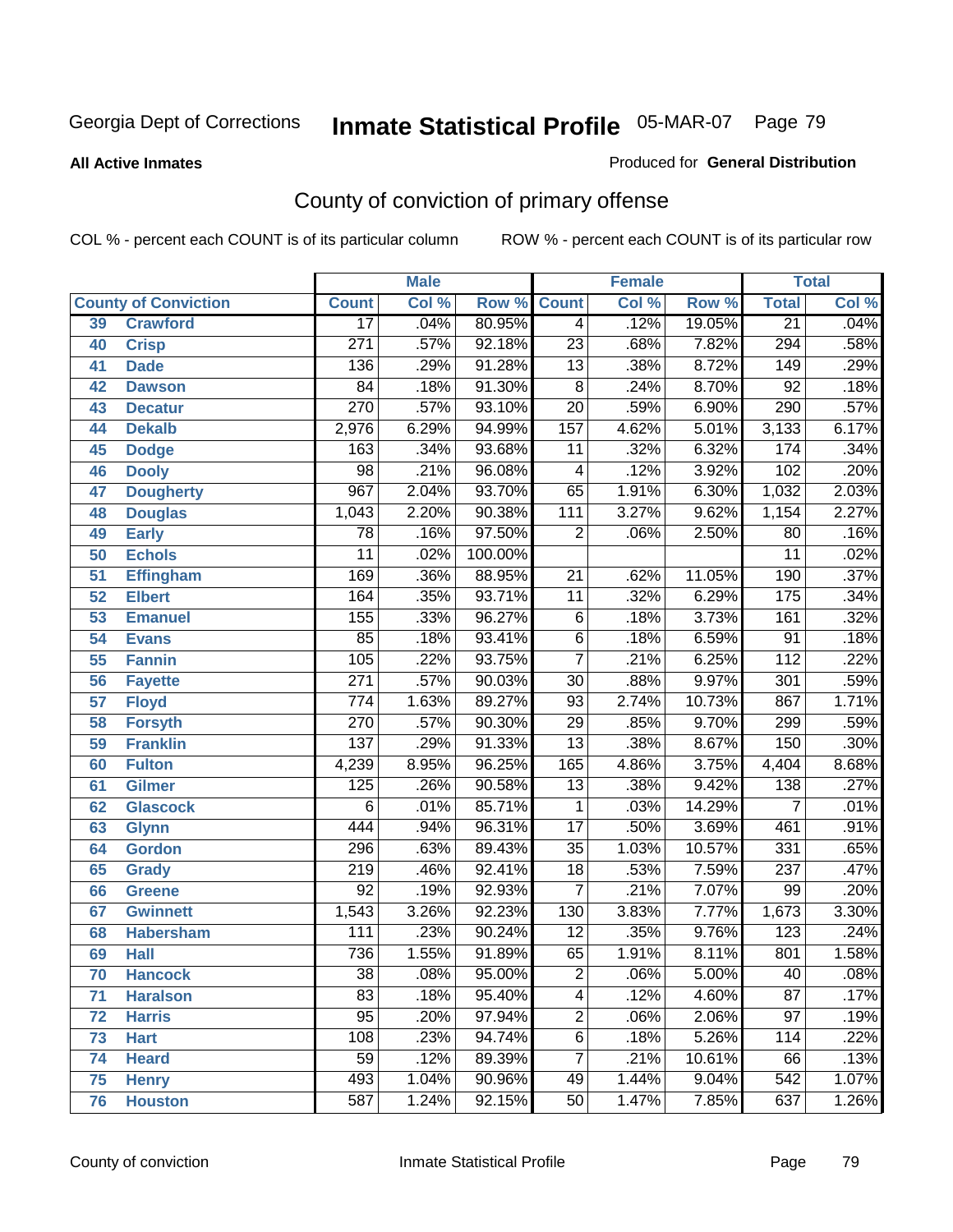#### **All Active Inmates**

#### Produced for **General Distribution**

# County of conviction of primary offense

|                 |                             |                  | <b>Male</b> |         |                 | <b>Female</b> |        |                  | <b>Total</b> |
|-----------------|-----------------------------|------------------|-------------|---------|-----------------|---------------|--------|------------------|--------------|
|                 | <b>County of Conviction</b> | <b>Count</b>     | Col %       | Row %   | <b>Count</b>    | Col %         | Row %  | <b>Total</b>     | Col %        |
| $\overline{77}$ | <b>Irwin</b>                | 64               | .14%        | 95.52%  | $\overline{3}$  | .09%          | 4.48%  | 67               | .13%         |
| 78              | <b>Jackson</b>              | $\overline{204}$ | .43%        | 91.89%  | $\overline{18}$ | .53%          | 8.11%  | $\overline{222}$ | .44%         |
| 79              | <b>Jasper</b>               | 69               | .15%        | 95.83%  | $\overline{3}$  | .09%          | 4.17%  | $\overline{72}$  | .14%         |
| 80              | <b>Jeff Davis</b>           | $\overline{73}$  | .15%        | 94.81%  | 4               | .12%          | 5.19%  | 77               | .15%         |
| 81              | <b>Jefferson</b>            | 101              | .21%        | 97.12%  | $\overline{3}$  | .09%          | 2.88%  | 104              | .20%         |
| 82              | <b>Jenkins</b>              | 68               | .14%        | 93.15%  | $\overline{5}$  | .15%          | 6.85%  | $\overline{73}$  | .14%         |
| 83              | <b>Johnson</b>              | 60               | .13%        | 98.36%  | 1               | .03%          | 1.64%  | 61               | .12%         |
| 84              | <b>Jones</b>                | 144              | .30%        | 91.72%  | $\overline{13}$ | .38%          | 8.28%  | 157              | .31%         |
| 85              | <b>Lamar</b>                | $\overline{82}$  | .17%        | 92.13%  | $\overline{7}$  | .21%          | 7.87%  | 89               | .18%         |
| 86              | <b>Lanier</b>               | $\overline{38}$  | .08%        | 90.48%  | 4               | .12%          | 9.52%  | $\overline{42}$  | .08%         |
| 87              | <b>Laurens</b>              | 276              | .58%        | 91.69%  | $\overline{25}$ | .74%          | 8.31%  | 301              | .59%         |
| 88              | Lee                         | $\overline{78}$  | .16%        | 95.12%  | 4               | .12%          | 4.88%  | $\overline{82}$  | .16%         |
| 89              | <b>Liberty</b>              | $\overline{257}$ | .54%        | 95.19%  | $\overline{13}$ | .38%          | 4.81%  | 270              | .53%         |
| 90              | <b>Lincoln</b>              | $\overline{42}$  | .09%        | 100.00% |                 |               |        | $\overline{42}$  | .08%         |
| 91              | Long                        | $\overline{97}$  | .20%        | 96.04%  | 4               | .12%          | 3.96%  | 101              | .20%         |
| 92              | <b>Lowndes</b>              | 582              | 1.23%       | 95.57%  | $\overline{27}$ | .79%          | 4.43%  | 609              | 1.20%        |
| 93              | <b>Lumpkin</b>              | 96               | .20%        | 96.97%  | $\overline{3}$  | .09%          | 3.03%  | 99               | .20%         |
| 94              | <b>Macon</b>                | 68               | .14%        | 94.44%  | 4               | .12%          | 5.56%  | $\overline{72}$  | .14%         |
| 95              | <b>Madison</b>              | 146              | .31%        | 94.19%  | $\overline{9}$  | .26%          | 5.81%  | 155              | .31%         |
| 96              | <b>Marion</b>               | 54               | .11%        | 94.74%  | $\overline{3}$  | .09%          | 5.26%  | $\overline{57}$  | .11%         |
| 97              | <b>Mcduffie</b>             | 194              | .41%        | 94.63%  | $\overline{11}$ | .32%          | 5.37%  | $\overline{205}$ | .40%         |
| 98              | <b>Mcintosh</b>             | 68               | .14%        | 95.77%  | $\overline{3}$  | .09%          | 4.23%  | $\overline{71}$  | .14%         |
| 99              | <b>Meriwether</b>           | 194              | .41%        | 95.10%  | 10              | .29%          | 4.90%  | $\overline{204}$ | .40%         |
| 100             | <b>Miller</b>               | $\overline{33}$  | .07%        | 94.29%  | $\overline{2}$  | .06%          | 5.71%  | $\overline{35}$  | .07%         |
| 101             | <b>Mitchell</b>             | 181              | .38%        | 91.41%  | $\overline{17}$ | .50%          | 8.59%  | 198              | .39%         |
| 102             | <b>Monroe</b>               | 175              | .37%        | 88.38%  | $\overline{23}$ | .68%          | 11.62% | 198              | .39%         |
| 103             | <b>Montgomery</b>           | 46               | .10%        | 97.87%  | 1               | .03%          | 2.13%  | $\overline{47}$  | .09%         |
| 104             | <b>Morgan</b>               | $\overline{86}$  | .18%        | 90.53%  | 9               | .26%          | 9.47%  | 95               | .19%         |
| 105             | <b>Murray</b>               | $\overline{242}$ | .51%        | 93.08%  | $\overline{18}$ | .53%          | 6.92%  | 260              | .51%         |
| 106             | <b>Muscogee</b>             | 1,722            | 3.64%       | 93.43%  | 121             | 3.56%         | 6.57%  | 1,843            | 3.63%        |
| 107             | <b>Newton</b>               | 478              | 1.01%       | 91.40%  | 45              | 1.32%         | 8.60%  | 523              | 1.03%        |
| 108             | <b>Oconee</b>               | 58               | .12%        | 93.55%  | 4               | .12%          | 6.45%  | 62               | .12%         |
| 109             | <b>Oglethorpe</b>           | 61               | .13%        | 93.85%  | $\overline{4}$  | .12%          | 6.15%  | 65               | .13%         |
| 110             | Paulding                    | 198              | .42%        | 92.96%  | $\overline{15}$ | .44%          | 7.04%  | $\overline{213}$ | .42%         |
| 111             | <b>Peach</b>                | 99               | .21%        | 99.00%  | 1               | .03%          | 1.00%  | 100              | .20%         |
| 112             | <b>Pickens</b>              | 84               | .18%        | 95.45%  | 4               | .12%          | 4.55%  | 88               | .17%         |
| 113             | <b>Pierce</b>               | 49               | .10%        | 98.00%  | $\mathbf{1}$    | .03%          | 2.00%  | 50               | .10%         |
| 114             | <b>Pike</b>                 | 42               | .09%        | 93.33%  | $\overline{3}$  | .09%          | 6.67%  | 45               | .09%         |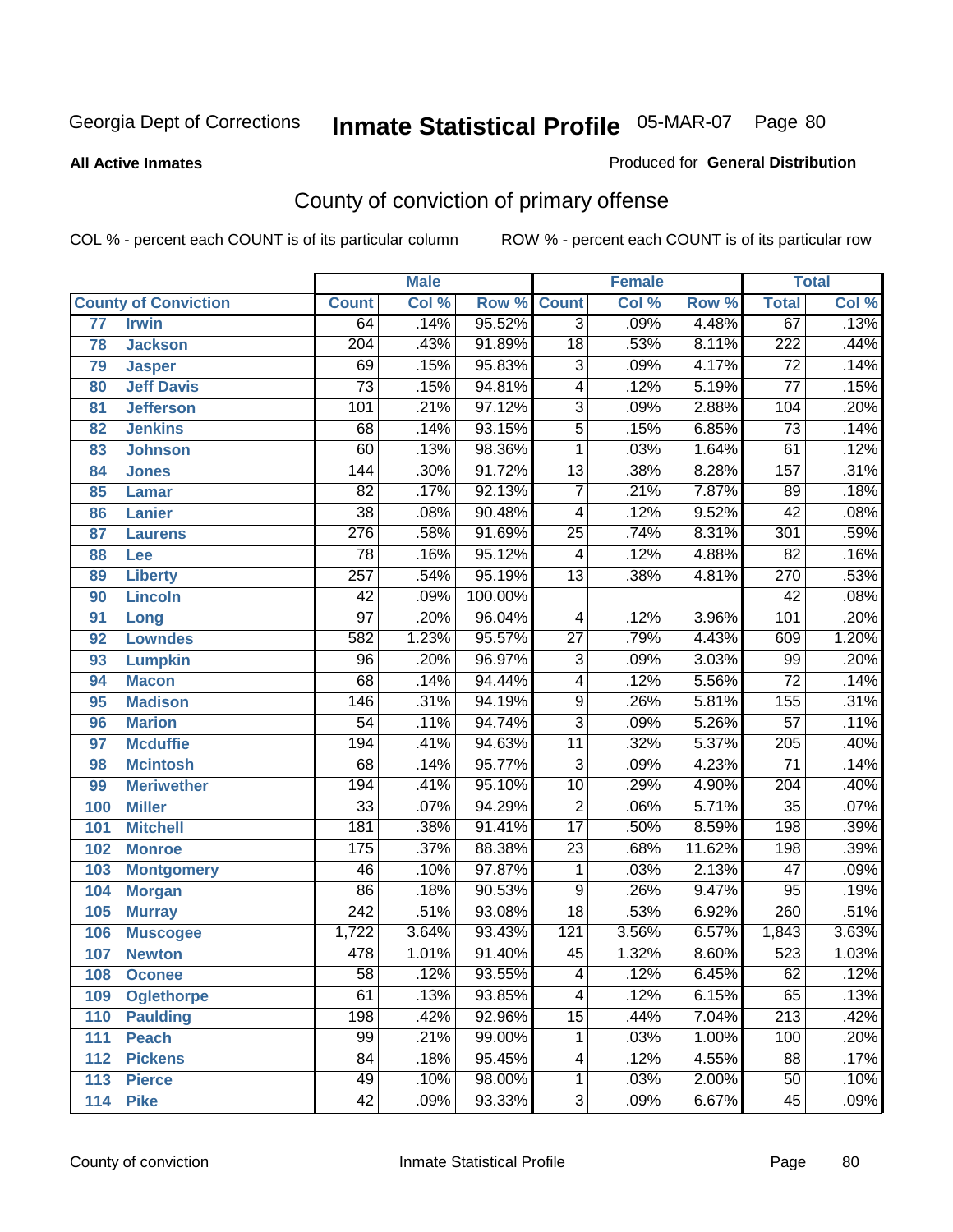#### **All Active Inmates**

#### Produced for **General Distribution**

# County of conviction of primary offense

|     |                             |                  | <b>Male</b> |         |                 | <b>Female</b> |        |                  | <b>Total</b> |
|-----|-----------------------------|------------------|-------------|---------|-----------------|---------------|--------|------------------|--------------|
|     | <b>County of Conviction</b> | <b>Count</b>     | Col %       | Row %   | <b>Count</b>    | Col %         | Row %  | <b>Total</b>     | Col %        |
| 115 | <b>Polk</b>                 | 137              | .29%        | 95.14%  | $\overline{7}$  | .21%          | 4.86%  | 144              | .28%         |
| 116 | <b>Pulaski</b>              | $\overline{82}$  | .17%        | 86.32%  | $\overline{13}$ | .38%          | 13.68% | $\overline{95}$  | .19%         |
| 117 | <b>Putnam</b>               | 114              | .24%        | 96.61%  | 4               | .12%          | 3.39%  | 118              | .23%         |
| 118 | Quitman                     | $\overline{15}$  | .03%        | 93.75%  | $\mathbf 1$     | .03%          | 6.25%  | $\overline{16}$  | .03%         |
| 119 | <b>Rabun</b>                | $\overline{72}$  | .15%        | 91.14%  | $\overline{7}$  | .21%          | 8.86%  | 79               | .16%         |
| 120 | <b>Randolph</b>             | $\overline{55}$  | .12%        | 100.00% |                 |               |        | $\overline{55}$  | .11%         |
| 121 | <b>Richmond</b>             | 1,836            | 3.88%       | 94.64%  | 104             | 3.06%         | 5.36%  | 1,940            | 3.82%        |
| 122 | <b>Rockdale</b>             | 400              | .84%        | 91.12%  | 39              | 1.15%         | 8.88%  | 439              | .87%         |
| 123 | <b>Schley</b>               | $\overline{23}$  | .05%        | 100.00% |                 |               |        | $\overline{23}$  | .05%         |
| 124 | <b>Screven</b>              | 137              | .29%        | 95.14%  | $\overline{7}$  | .21%          | 4.86%  | $\overline{144}$ | .28%         |
| 125 | <b>Seminole</b>             | 62               | .13%        | 91.18%  | $\overline{6}$  | .18%          | 8.82%  | 68               | .13%         |
| 126 | <b>Spalding</b>             | 563              | 1.19%       | 91.25%  | 54              | 1.59%         | 8.75%  | 617              | 1.22%        |
| 127 | <b>Stephens</b>             | 179              | .38%        | 91.79%  | 16              | .47%          | 8.21%  | 195              | .38%         |
| 128 | <b>Stewart</b>              | $\overline{37}$  | .08%        | 94.87%  | $\overline{2}$  | .06%          | 5.13%  | $\overline{39}$  | .08%         |
| 129 | <b>Sumter</b>               | $\overline{241}$ | .51%        | 94.14%  | $\overline{15}$ | .44%          | 5.86%  | 256              | .50%         |
| 130 | <b>Talbot</b>               | 41               | .09%        | 91.11%  | 4               | .12%          | 8.89%  | 45               | .09%         |
| 131 | <b>Taliaferro</b>           | $\overline{16}$  | .03%        | 88.89%  | $\overline{2}$  | .06%          | 11.11% | $\overline{18}$  | .04%         |
| 132 | <b>Tattnall</b>             | 171              | .36%        | 96.07%  | $\overline{7}$  | .21%          | 3.93%  | 178              | .35%         |
| 133 | <b>Taylor</b>               | $\overline{81}$  | .17%        | 95.29%  | 4               | .12%          | 4.71%  | 85               | .17%         |
| 134 | <b>Telfair</b>              | 151              | .32%        | 90.96%  | 15              | .44%          | 9.04%  | 166              | .33%         |
| 135 | <b>Terrell</b>              | $\overline{73}$  | .15%        | 97.33%  | $\overline{2}$  | .06%          | 2.67%  | $\overline{75}$  | .15%         |
| 136 | <b>Thomas</b>               | 320              | .68%        | 95.52%  | $\overline{15}$ | .44%          | 4.48%  | 335              | .66%         |
| 137 | <b>Tift</b>                 | 319              | .67%        | 95.22%  | 16              | .47%          | 4.78%  | 335              | .66%         |
| 138 | <b>Toombs</b>               | 240              | .51%        | 93.39%  | $\overline{17}$ | .50%          | 6.61%  | $\overline{257}$ | .51%         |
| 139 | <b>Towns</b>                | $\overline{29}$  | .06%        | 85.29%  | $\overline{5}$  | .15%          | 14.71% | $\overline{34}$  | .07%         |
| 140 | <b>Treutlen</b>             | $\overline{63}$  | .13%        | 95.45%  | $\overline{3}$  | .09%          | 4.55%  | 66               | .13%         |
| 141 | <b>Troup</b>                | 671              | 1.42%       | 91.54%  | 62              | 1.82%         | 8.46%  | 733              | 1.44%        |
| 142 | <b>Turner</b>               | 74               | .16%        | 94.87%  | 4               | .12%          | 5.13%  | 78               | .15%         |
| 143 | <b>Twiggs</b>               | $\overline{44}$  | .09%        | 91.67%  | 4               | .12%          | 8.33%  | 48               | .09%         |
| 144 | <b>Union</b>                | 43               | .09%        | 97.73%  | $\mathbf{1}$    | .03%          | 2.27%  | 44               | .09%         |
| 145 | <b>Upson</b>                | $\overline{252}$ | .53%        | 91.97%  | $\overline{22}$ | .65%          | 8.03%  | $\overline{274}$ | .54%         |
| 146 | <b>Walker</b>               | 394              | .83%        | 89.34%  | 47              | 1.38%         | 10.66% | 441              | $.87\%$      |
| 147 | <b>Walton</b>               | $\overline{306}$ | .65%        | 93.58%  | $\overline{21}$ | .62%          | 6.42%  | $\overline{327}$ | .64%         |
| 148 | <b>Ware</b>                 | 329              | .69%        | 91.39%  | $\overline{31}$ | .91%          | 8.61%  | 360              | .71%         |
| 149 | <b>Warren</b>               | 45               | .10%        | 93.75%  | 3               | .09%          | 6.25%  | 48               | .09%         |
| 150 | <b>Washington</b>           | 105              | .22%        | 93.75%  | $\overline{7}$  | .21%          | 6.25%  | 112              | .22%         |
| 151 | <b>Wayne</b>                | 155              | .33%        | 91.72%  | 14              | .41%          | 8.28%  | 169              | .33%         |
| 152 | <b>Webster</b>              | $\overline{12}$  | .03%        | 92.31%  | $\mathbf 1$     | .03%          | 7.69%  | 13               | .03%         |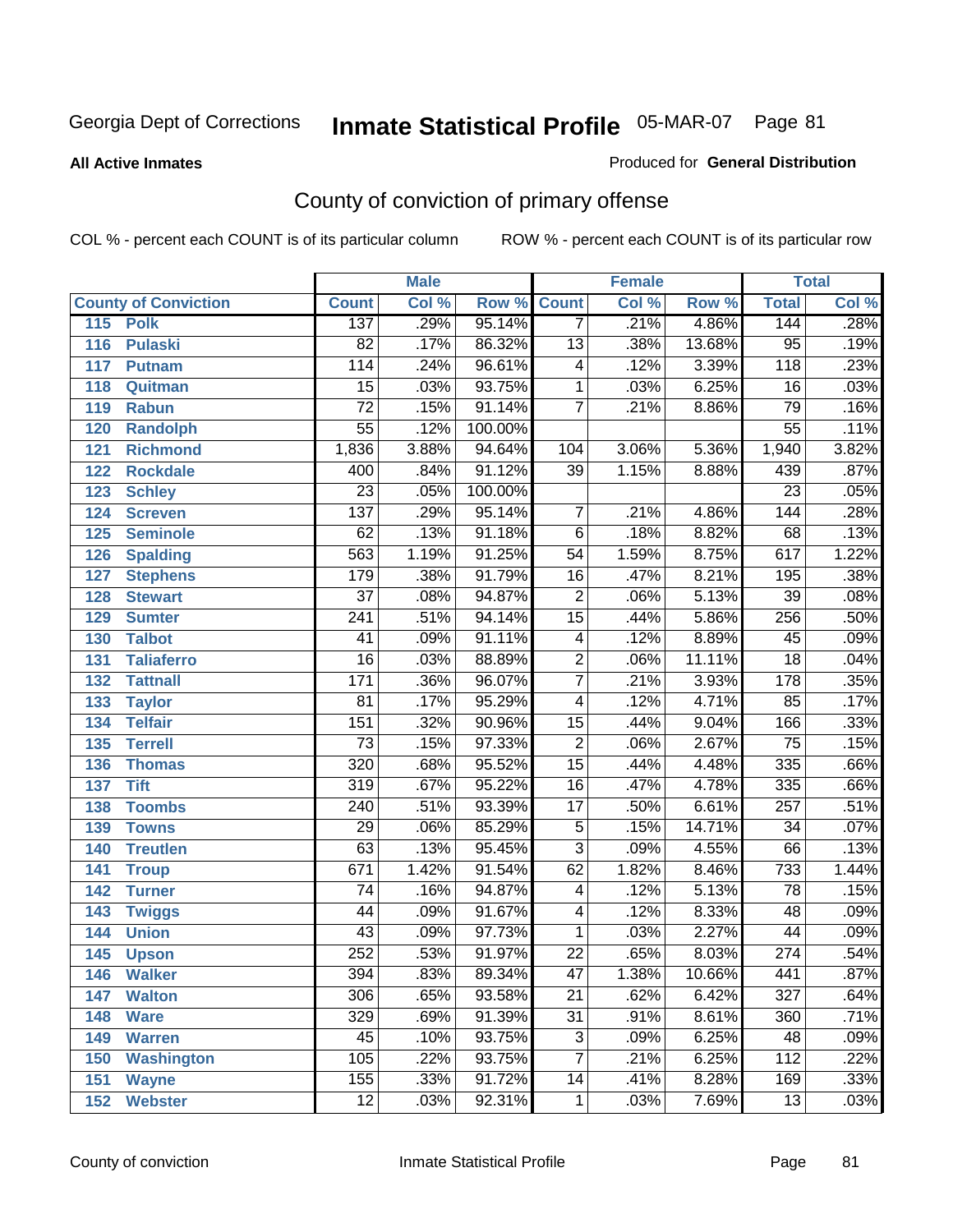#### **All Active Inmates**

#### Produced for **General Distribution**

# County of conviction of primary offense

|                             | <b>Male</b>  |         |             |       | <b>Female</b> |       | <b>Total</b> |         |
|-----------------------------|--------------|---------|-------------|-------|---------------|-------|--------------|---------|
| <b>County of Conviction</b> | <b>Count</b> | Col %   | Row % Count |       | Col %         | Row % | <b>Total</b> | Col %   |
| <b>Wheeler</b><br>153       | 30           | $.06\%$ | 93.75%      | 2     | .06%          | 6.25% | 32           | $.06\%$ |
| <b>White</b><br>154         | 81           | .17%    | $91.01\%$   | 8     | .24%          | 8.99% | 89           | .18%    |
| <b>Whitfield</b><br>155     | 734          | 1.55%   | 90.95%      | 73    | 2.15%         | 9.05% | 807          | 1.59%   |
| <b>Wilcox</b><br>156        | 68           | .14%    | 95.77%      | 3     | $.09\%$       | 4.23% | 71           | .14%    |
| <b>Wilkes</b><br>157        | 82           | .17%    | 93.18%      | 6     | .18%          | 6.82% | 88           | .17%    |
| <b>Wilkinson</b><br>158     | 67           | .14%    | 95.71%      | 3     | .09%          | 4.29% | 70           | .14%    |
| <b>Worth</b><br>159         | 142          | $.30\%$ | 95.95%      | 6     | .18%          | 4.05% | 148          | .29%    |
| <b>Total Rported</b>        | 47,348       | 100%    | 93.3%       | 3,398 | 100%          | 6.7%  | 50,746       | 100%    |

| 'ted<br>N0 | .078          | 138   | .216   |
|------------|---------------|-------|--------|
|            | <b>48 426</b> | 3.536 | 51,962 |

| <b>Mo</b><br>uent) | ™ulton<br>_____ | obb∶ |  |
|--------------------|-----------------|------|--|
|                    |                 |      |  |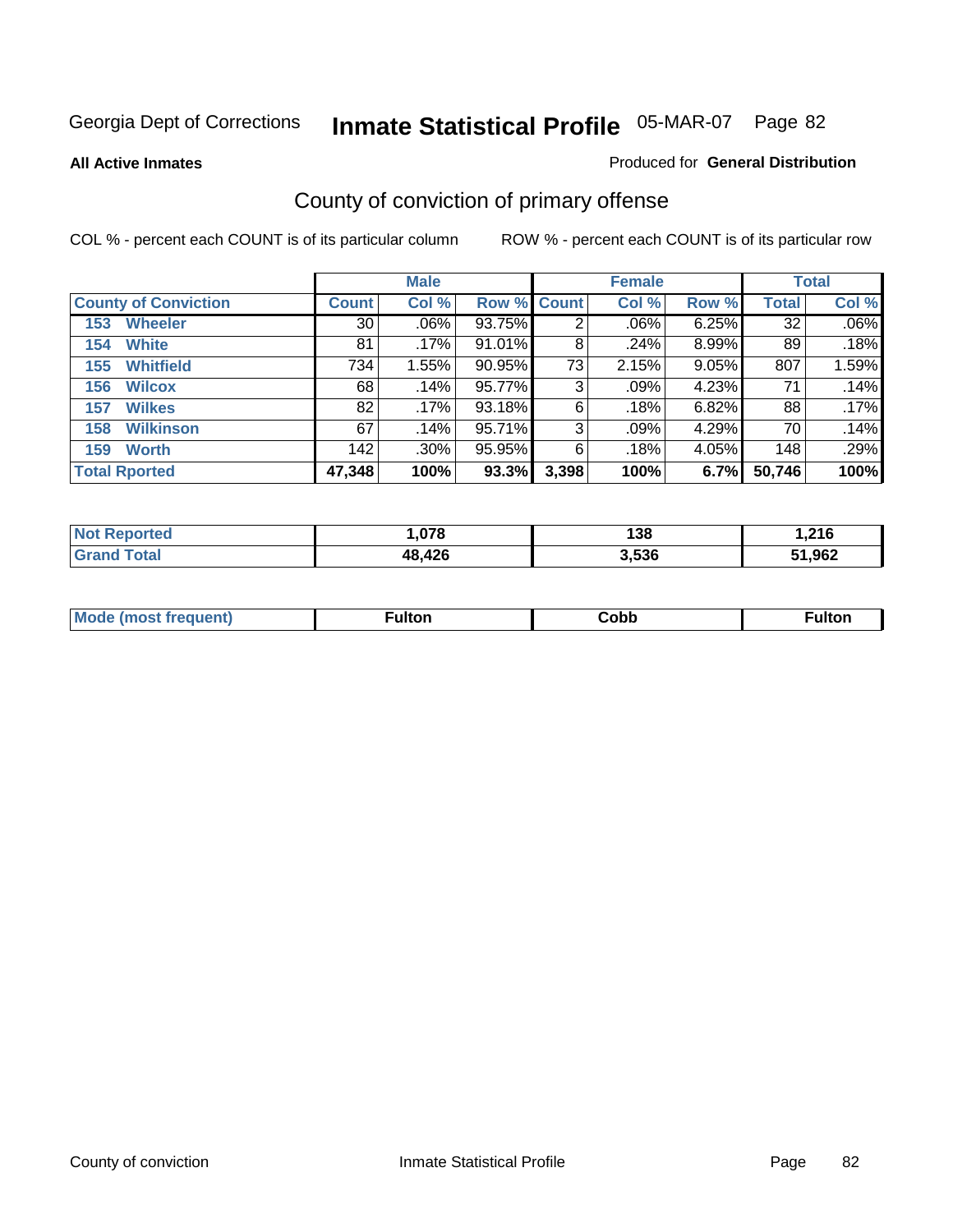#### **All Active Inmates**

#### Produced for **General Distribution**

# Circuit of conviction of primary offense

|                         |                                 |                  | <b>Male</b> |        |                  | <b>Female</b> |        |                  | <b>Total</b> |
|-------------------------|---------------------------------|------------------|-------------|--------|------------------|---------------|--------|------------------|--------------|
|                         | <b>Circuit of Conviction</b>    | <b>Count</b>     | Col %       | Row %  | <b>Count</b>     | Col %         | Row %  | <b>Total</b>     | Col %        |
| 1                       | <b>Alapaha Circuit</b>          | 336              | .71%        | 93.07% | $\overline{25}$  | .74%          | 6.93%  | 361              | .71%         |
| $\overline{2}$          | <b>Alcovy Circuit</b>           | 784              | 1.66%       | 92.24% | 66               | 1.94%         | 7.76%  | 850              | 1.68%        |
| $\overline{\mathbf{3}}$ | <b>Atlanta Circuit</b>          | 4,239            | 8.95%       | 96.25% | 165              | 4.86%         | 3.75%  | 4,404            | 8.68%        |
| 4                       | <b>Atlantic Circuit</b>         | 772              | 1.63%       | 94.96% | $\overline{41}$  | 1.21%         | 5.04%  | 813              | 1.60%        |
| 5                       | <b>Augusta Circuit</b>          | 2,320            | 4.90%       | 94.42% | $\overline{137}$ | 4.03%         | 5.58%  | 2,457            | 4.84%        |
| $6\phantom{a}$          | <b>Blue Ridge Circuit</b>       | $\overline{549}$ | 1.16%       | 91.50% | $\overline{51}$  | 1.50%         | 8.50%  | 600              | 1.18%        |
| $\overline{7}$          | <b>Brunswick Circuit</b>        | 893              | 1.89%       | 95.00% | $\overline{47}$  | 1.38%         | 5.00%  | 940              | 1.85%        |
| 8                       | <b>Chattahoochee Circuit</b>    | 2,017            | 4.26%       | 93.77% | $\overline{134}$ | 3.94%         | 6.23%  | 2,151            | 4.24%        |
| 9                       | <b>Cherokee Circuit</b>         | 828              | 1.75%       | 89.71% | 95               | 2.80%         | 10.29% | $\overline{923}$ | 1.82%        |
| 10                      | <b>Clayton Circuit</b>          | 1,521            | 3.21%       | 92.41% | 125              | 3.68%         | 7.59%  | 1,646            | 3.24%        |
| 11                      | <b>Cobb Circuit</b>             | 2,531            | 5.35%       | 91.47% | 236              | 6.95%         | 8.53%  | 2,767            | 5.45%        |
| 12                      | <b>Conasauga Circuit</b>        | 976              | 2.06%       | 91.47% | 91               | 2.68%         | 8.53%  | 1,067            | 2.10%        |
| 13                      | <b>Cordele Circuit</b>          | 680              | 1.44%       | 93.92% | 44               | 1.29%         | 6.08%  | $\overline{724}$ | 1.43%        |
| 14                      | <b>Coweta Circuit</b>           | 1,976            | 4.17%       | 92.25% | 166              | 4.89%         | 7.75%  | 2,142            | 4.22%        |
| 15                      | <b>Dougherty Circuit</b>        | 967              | 2.04%       | 93.70% | 65               | 1.91%         | 6.30%  | 1,032            | 2.03%        |
| 16                      | <b>Dublin Circuit</b>           | 443              | .94%        | 93.07% | $\overline{33}$  | .97%          | 6.93%  | 476              | .94%         |
| 17                      | <b>Eastern Circuit</b>          | 2,324            | 4.91%       | 94.66% | $\overline{131}$ | 3.86%         | 5.34%  | 2,455            | 4.84%        |
| 18                      | <b>Flint Circuit</b>            | 493              | 1.04%       | 90.96% | 49               | 1.44%         | 9.04%  | 542              | 1.07%        |
| 19                      | <b>Griffin Circuit</b>          | 1,128            | 2.38%       | 91.19% | 109              | 3.21%         | 8.81%  | 1,237            | 2.44%        |
| 20                      | <b>Gwinnett Circuit</b>         | 1,543            | 3.26%       | 92.23% | 130              | 3.83%         | 7.77%  | 1,673            | 3.30%        |
| 21                      | <b>Houston Circuit</b>          | $\overline{587}$ | 1.24%       | 92.15% | $\overline{50}$  | 1.47%         | 7.85%  | 637              | 1.26%        |
| 22                      | <b>Lookout Mountain Circuit</b> | 1,010            | 2.13%       | 89.86% | 114              | 3.35%         | 10.14% | 1,124            | 2.21%        |
| 23                      | <b>Macon Circuit</b>            | 1,132            | 2.39%       | 95.13% | 58               | 1.71%         | 4.87%  | 1,190            | 2.35%        |
| 24                      | <b>Middle Circuit</b>           | 682              | 1.44%       | 94.72% | $\overline{38}$  | 1.12%         | 5.28%  | $\overline{720}$ | 1.42%        |
| 25                      | <b>Mountain Circuit</b>         | $\overline{362}$ | .76%        | 91.18% | $\overline{35}$  | 1.03%         | 8.82%  | 397              | .78%         |
| 26                      | <b>Northeastern Circuit</b>     | 820              | 1.73%       | 91.83% | $\overline{73}$  | 2.15%         | 8.17%  | 893              | 1.76%        |
| 27                      | <b>Northern Circuit</b>         | 616              | 1.30%       | 93.47% | 43               | 1.27%         | 6.53%  | 659              | 1.30%        |
| 28                      | <b>Ocmulgee Circuit</b>         | 956              | 2.02%       | 94.56% | $\overline{55}$  | 1.62%         | 5.44%  | 1,011            | 1.99%        |
| 29                      | <b>Oconee Circuit</b>           | 576              | 1.22%       | 91.14% | 56               | 1.65%         | 8.86%  | 632              | 1.25%        |
| 30                      | <b>Ogeechee Circuit</b>         | 842              | 1.78%       | 93.24% | 61               | 1.80%         | 6.76%  | $\overline{903}$ | 1.78%        |
| 31                      | <b>Pataula Circuit</b>          | 343              | .72%        | 95.81% | 15               | .44%          | 4.19%  | 358              | .71%         |
| 32                      | <b>Piedmont Circuit</b>         | $\overline{517}$ | 1.09%       | 93.32% | $\overline{37}$  | 1.09%         | 6.68%  | $\overline{554}$ | 1.09%        |
| 33                      | <b>Rome Circuit</b>             | 774              | 1.63%       | 89.27% | 93               | 2.74%         | 10.73% | 867              | 1.71%        |
| 34                      | <b>South Georgia Circuit</b>    | $\overline{717}$ | 1.51%       | 92.40% | $\overline{59}$  | 1.74%         | 7.60%  | 776              | 1.53%        |
| 35                      | <b>Southern Circuit</b>         | 1,290            | 2.72%       | 95.98% | 54               | 1.59%         | 4.02%  | 1,344            | 2.65%        |
| 36                      | <b>Southwestern Circuit</b>     | 459              | .97%        | 94.64% | 26               | .77%          | 5.36%  | 485              | .96%         |
| 37                      | <b>Stone Mountain Circuit</b>   | 2,976            | 6.29%       | 94.99% | 157              | 4.62%         | 5.01%  | 3,133            | 6.17%        |
| 38                      | <b>Tallapoosa Circuit</b>       | $\overline{220}$ | .46%        | 95.24% | 11               | .32%          | 4.76%  | $\overline{231}$ | .46%         |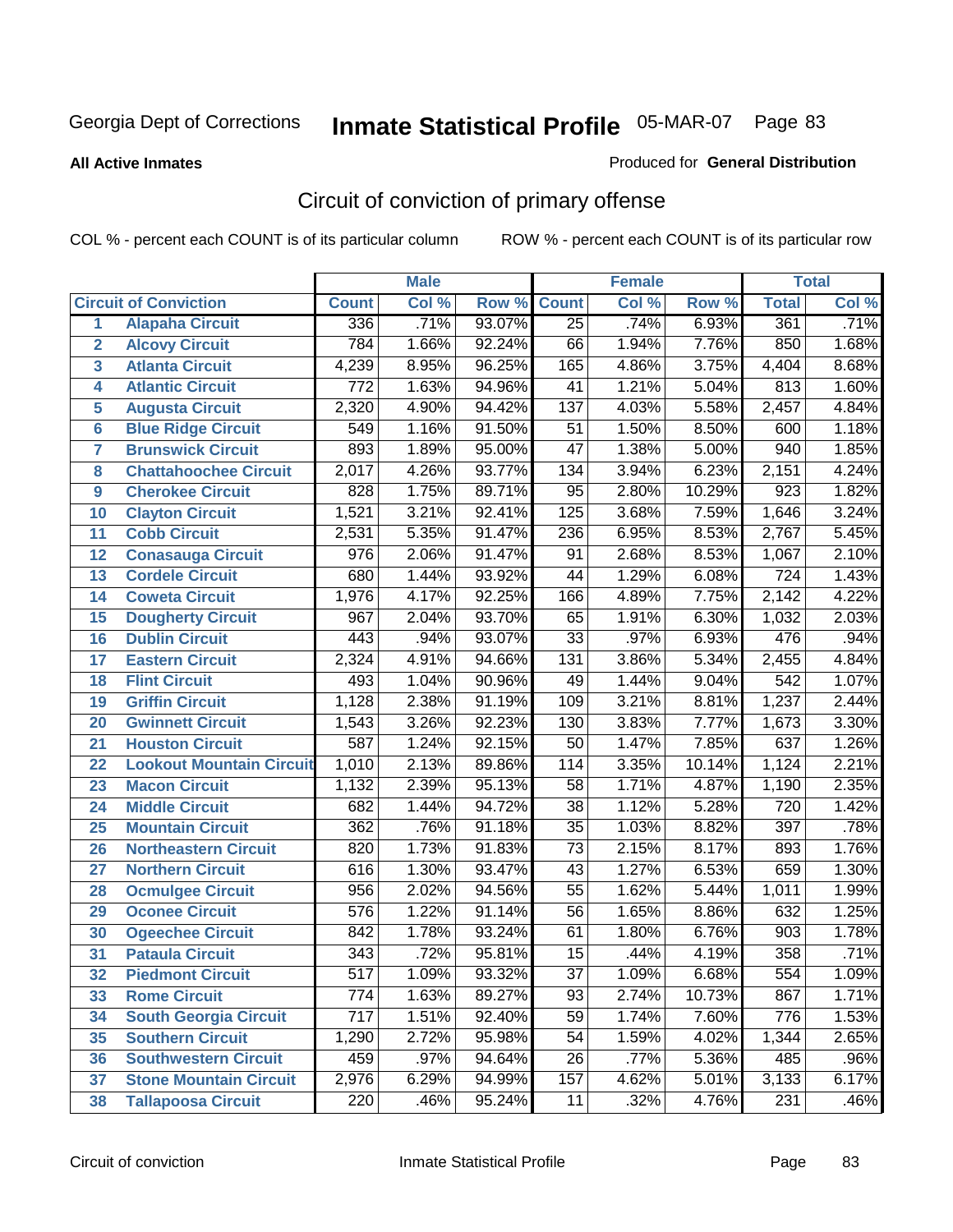**All Active Inmates**

#### Produced for **General Distribution**

# Circuit of conviction of primary offense

|    |                              |              | <b>Male</b> |        |              | <b>Female</b> |          |              | <b>Total</b> |
|----|------------------------------|--------------|-------------|--------|--------------|---------------|----------|--------------|--------------|
|    | <b>Circuit of Conviction</b> | <b>Count</b> | Col %       | Row %  | <b>Count</b> | Col %         | Row %    | <b>Total</b> | Col %        |
| 39 | <b>Tifton Circuit</b>        | 599          | 1.27%       | 95.38% | 29           | .85%          | 4.62%    | 628          | 1.24%        |
| 40 | <b>Toombs Circuit</b>        | 385          | .81%        | 94.36% | 23           | .68%          | 5.64%    | 408          | $.80\%$      |
| 41 | <b>Waycross Circuit</b>      | 766          | 1.62%       | 92.40% | 63           | 1.85%         | 7.60%    | 829          | 1.63%        |
| 42 | <b>Western Circuit</b>       | 528          | 1.12%       | 93.45% | 37           | 1.09%         | 6.55%    | 565          | 1.11%        |
| 43 | <b>Rockdale Circuit</b>      | 400          | .84%        | 91.12% | 39           | 1.15%         | 8.88%    | 439          | .87%         |
| 44 | <b>Douglas Circuit</b>       | 1,043        | 2.20%       | 90.38% | 111          | 3.27%         | 9.62%    | 1,154        | 2.27%        |
| 45 | <b>Appalachian Circuit</b>   | 314          | $.66\%$     | 92.90% | 24           | .71%          | 7.10%    | 338          | .67%         |
| 46 | <b>Enotah Circuit</b>        | 249          | .53%        | 93.61% | 17           | .50%          | 6.39%    | 266          | .52%         |
| 47 | <b>Bell-Forsyth Circuit</b>  | 270          | $.57\%$     | 90.30% | 29           | .85%          | $9.70\%$ | 299          | .59%         |
| 48 | <b>Towaliga Circuit</b>      | 397          | .84%        | 91.69% | 36           | 1.06%         | 8.31%    | 433          | .85%         |
| 49 | <b>Paulding Circuit</b>      | 198          | .42%        | 92.96% | 15           | .44%          | 7.04%    | 213          | .42%         |
|    | <b>Total Rported</b>         | 47,348       | 100%        | 93.3%  | 3,398        | 100%          | 6.7%     | 50,746       | 100%         |

| N<br>тес | $\sim$    | 138   | .216   |
|----------|-----------|-------|--------|
|          | 12c<br>48 | 3,536 | 51,962 |

| M, | $+1 - - + -$<br>annu -<br>uu | ∶obb<br>- - - - - | .<br>чна<br>- --------- |
|----|------------------------------|-------------------|-------------------------|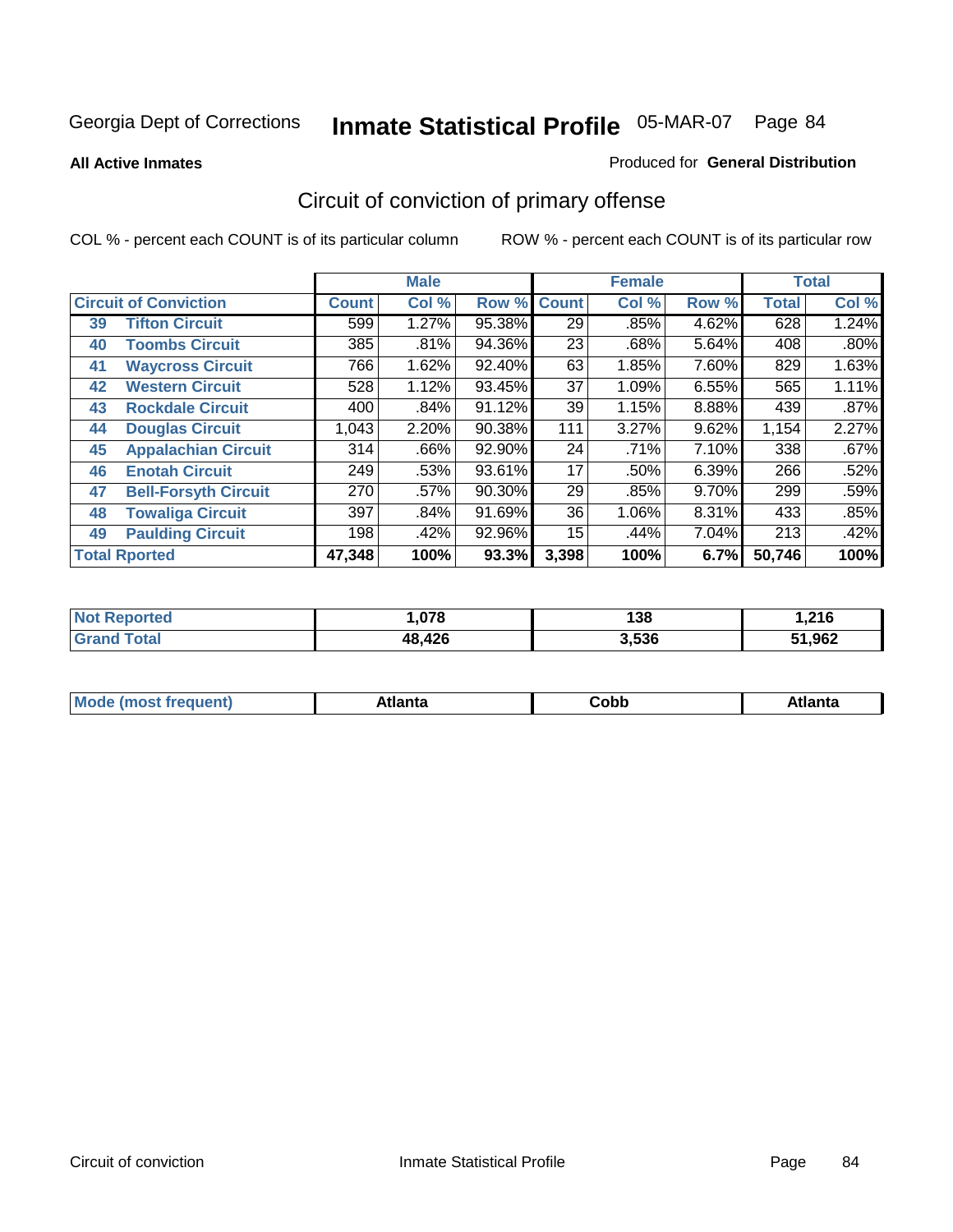### **All Active Inmates**

### Produced for **General Distribution**

## Years served (jail + prison) in this incarceration

|                              |                  | <b>Male</b> |         |                 | <b>Female</b> |        |                  | <b>Total</b> |
|------------------------------|------------------|-------------|---------|-----------------|---------------|--------|------------------|--------------|
| <b>Years Served</b>          | <b>Count</b>     | Col %       | Row %   | <b>Count</b>    | Col %         | Row %  | <b>Total</b>     | Col %        |
| Less than one year           | 7,598            | 16.28%      | 88.47%  | 990             | 29.47%        | 11.53% | 8,588            | 17.16%       |
| 1 to 1.99 years              | 10,039           | 21.50%      | 90.95%  | 999             | 29.74%        | 9.05%  | 11,038           | 22.06%       |
| 2 to 2.99 years              | 6,088            | 13.04%      | 93.72%  | 408             | 12.15%        | 6.28%  | 6,496            | 12.98%       |
| $3$ to 3.99 years            | 3,898            | 8.35%       | 95.21%  | 196             | 5.84%         | 4.79%  | 4,094            | 8.18%        |
| 4 to 4.99 years              | 3,048            | 6.53%       | 95.31%  | 150             | 4.47%         | 4.69%  | 3,198            | 6.39%        |
| $\overline{5}$ to 5.99 years | 2,307            | 4.94%       | 95.25%  | 115             | 3.42%         | 4.75%  | 2,422            | 4.84%        |
| 6 to 6.99 years              | 1,907            | 4.08%       | 96.07%  | $\overline{78}$ | 2.32%         | 3.93%  | 1,985            | 3.97%        |
| 7 to 7.99 years              | 1,722            | 3.69%       | 95.35%  | 84              | 2.50%         | 4.65%  | 1,806            | 3.61%        |
| 8 to 8.99 years              | 1,721            | 3.69%       | 95.82%  | $\overline{75}$ | 2.23%         | 4.18%  | 1,796            | 3.59%        |
| 9 to 9.99 years              | 1,593            | 3.41%       | 96.66%  | $\overline{55}$ | 1.64%         | 3.34%  | 1,648            | 3.29%        |
| 10 to 10.99 years            | 1,052            | 2.25%       | 97.14%  | $\overline{31}$ | 0.92%         | 2.86%  | 1,083            | 2.16%        |
| 11 to 11.99 years            | 890              | 1.91%       | 97.06%  | $\overline{27}$ | 0.80%         | 2.94%  | $\overline{917}$ | 1.83%        |
| 12 to 12.99 years            | 742              | 1.59%       | 96.36%  | $\overline{28}$ | 0.83%         | 3.64%  | 770              | 1.54%        |
| 13 to 13.99 years            | 743              | 1.59%       | 95.75%  | $\overline{33}$ | 0.98%         | 4.25%  | 776              | 1.55%        |
| 14 to 14.99 years            | 564              | 1.21%       | 96.74%  | $\overline{19}$ | 0.57%         | 3.26%  | 583              | 1.16%        |
| 15 to 15.99 years            | 480              | 1.03%       | 96.77%  | $\overline{16}$ | 0.48%         | 3.23%  | 496              | 0.99%        |
| 16 to 16.99 years            | 405              | 0.87%       | 96.89%  | $\overline{13}$ | 0.39%         | 3.11%  | 418              | 0.84%        |
| 17 to 17.99 years            | $\overline{309}$ | 0.66%       | 97.78%  | $\overline{7}$  | 0.21%         | 2.22%  | 316              | 0.63%        |
| 18 to 18.99 years            | 293              | 0.63%       | 97.02%  | $\overline{9}$  | 0.27%         | 2.98%  | 302              | 0.60%        |
| 19 to 19.99 years            | 251              | 0.54%       | 96.91%  | $\overline{8}$  | 0.24%         | 3.09%  | 259              | 0.52%        |
| 20 to 20.99 years            | 172              | 0.37%       | 98.29%  | $\overline{3}$  | 0.09%         | 1.71%  | 175              | 0.35%        |
| 21 to 21.99 years            | 167              | 0.36%       | 97.66%  | 4               | 0.12%         | 2.34%  | $\overline{171}$ | 0.34%        |
| 22 to 22.99 years            | 120              | 0.26%       | 96.77%  | 4               | 0.12%         | 3.23%  | 124              | 0.25%        |
| 23 to 23.99 years            | 103              | 0.22%       | 98.10%  | $\overline{2}$  | 0.06%         | 1.90%  | 105              | 0.21%        |
| 24 to 24.99 years            | $\overline{75}$  | 0.16%       | 100.00% |                 |               |        | $\overline{75}$  | 0.15%        |
| 25 to 25.99 years            | $\overline{92}$  | 0.20%       | 97.87%  | $\overline{2}$  | 0.06%         | 2.13%  | $\overline{94}$  | 0.19%        |
| 26 to 26.99 years            | 65               | 0.14%       | 98.48%  | 1               | 0.03%         | 1.52%  | 66               | 0.13%        |
| 27 to 27.99 years            | $\overline{47}$  | 0.10%       | 100.00% |                 |               |        | $\overline{47}$  | 0.09%        |
| 28 to 28.99 years            | $\overline{43}$  | 0.09%       | 97.73%  | $\mathbf{1}$    | 0.03%         | 2.27%  | 44               | 0.09%        |
| 29 to 29.99 years            | $\overline{33}$  | 0.07%       | 100.00% |                 |               |        | $\overline{33}$  | 0.07%        |
| Thirty + years               | 117              | 0.25%       | 99.15%  | $\overline{1}$  | 0.03%         | 0.85%  | 118              | 0.24%        |
| <b>Total Reported</b>        | 46,684           | 100%        | 93.29%  | 3,359           | 100%          | 6.71%  | 50,043           | 100%         |

| <b>Not</b><br><b>`Reported</b> | ,742   | --    | 919, ا |
|--------------------------------|--------|-------|--------|
| <b>Total</b>                   | 48,426 | 3,536 | 51,962 |

| <b>Mean</b><br>(average) |                    | 3.09               | 4.87          |
|--------------------------|--------------------|--------------------|---------------|
| Median (middle)          | 2.92               |                    | 2.79          |
| Mode (most frequent)     | Less than one year | Less than one year | Less than one |
|                          |                    |                    | vear          |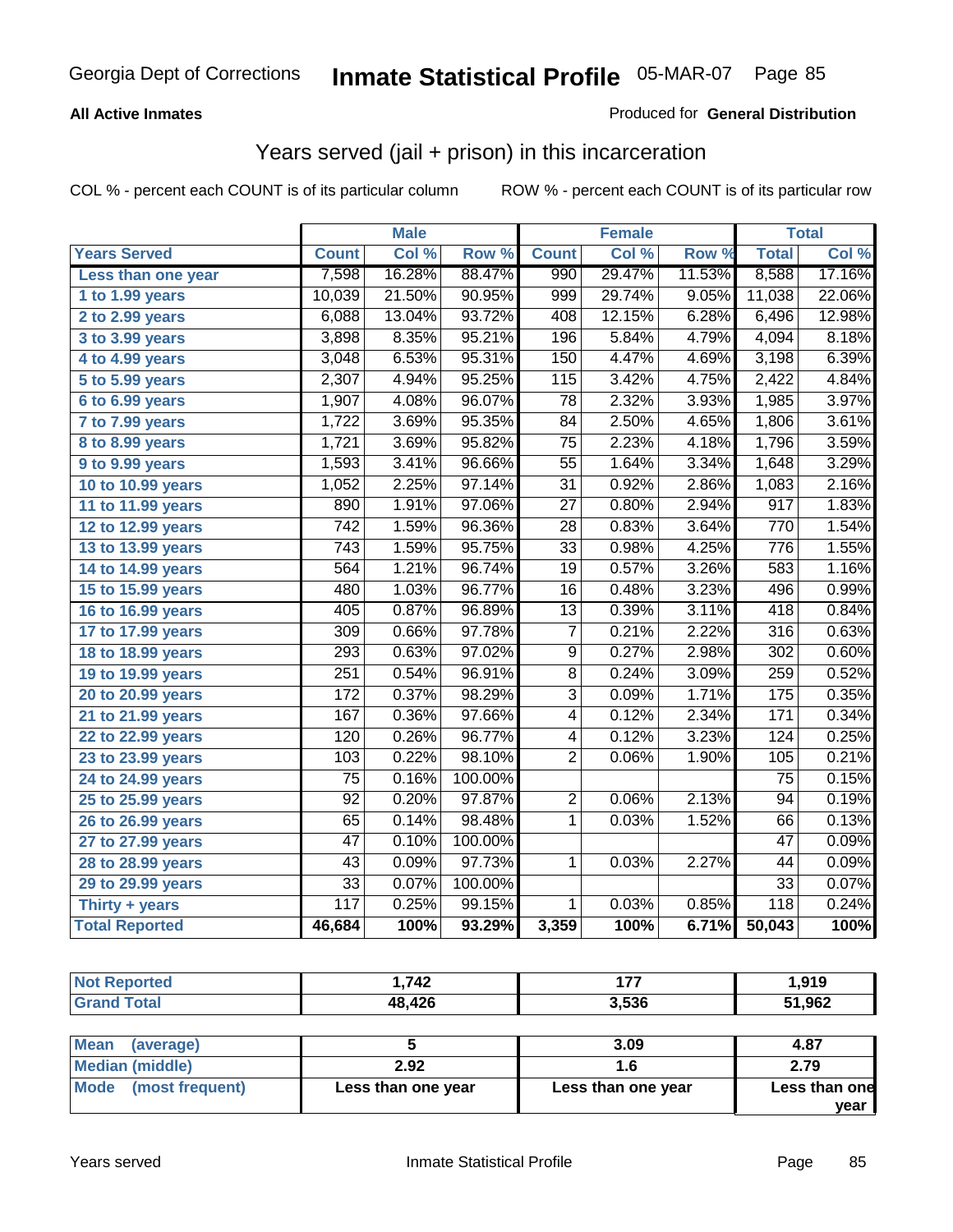#### **All Active Inmates**

Produced for **General Distribution**

### Results of most recent HIV tests

|                         |              | <b>Male</b> |           |              | <b>Female</b> |          |        | Total  |
|-------------------------|--------------|-------------|-----------|--------------|---------------|----------|--------|--------|
| <b>HIV Test Results</b> | <b>Count</b> | Col %       | Row %     | <b>Count</b> | Col %         | Row %    | Total  | Col %  |
| <b>Positive</b>         | 867          | $1.82\%$    | $92.04\%$ | 75           | 2.19%         | $7.96\%$ | 942    | 1.84%  |
| <b>Negative</b>         | 46,758       | 98.16%      | 93.31%    | 3,350        | 97.81%        | $6.69\%$ | 50,108 | 98.14% |
| <b>Indeterminate</b>    | 9            | 0.02%       | 100.00%   |              |               |          |        | 0.02%  |
| <b>Refused</b>          |              | 0.01%       | 100.00%   |              |               |          |        | 0.01%  |
| <b>Total Reported</b>   | 47,635       | 100%        | 93.29%    | 3,425        | 100%          | 6.71%    | 51,060 | 100.0% |

| <b>Not Reported</b> | 791    | 44.   | 902    |
|---------------------|--------|-------|--------|
| <b>Grand Total</b>  | 48,426 | 3,536 | 51,962 |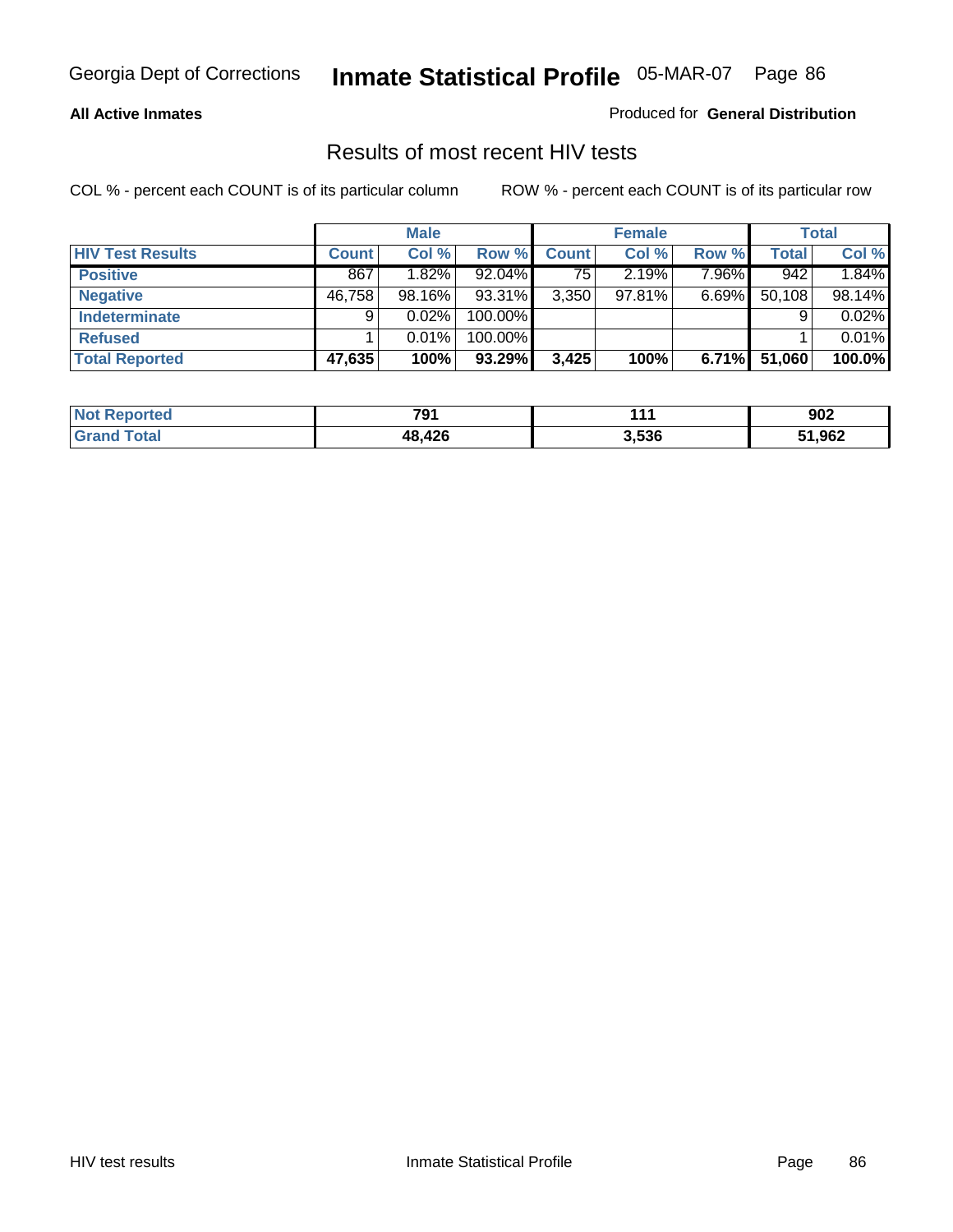#### **All Active Inmates**

#### Produced for **General Distribution**

### Results of most recent tuberculosis test

|                                  |              | <b>Male</b> |           |              | <b>Female</b> |          |              | <b>Total</b> |
|----------------------------------|--------------|-------------|-----------|--------------|---------------|----------|--------------|--------------|
| <b>Tuberculosis Test Results</b> | <b>Count</b> | Col %       | Row %     | <b>Count</b> | Col %         | Row %    | <b>Total</b> | Col %        |
| <b>Positive on current test</b>  | 3.174        | $6.67\%$    | $97.66\%$ | 76           | $2.22\%$      | 2.34%    | 3,250        | 6.37%        |
| <b>Positive on previous test</b> | 5.477        | $11.51\%$   | 95.80%    | 240          | $7.00\%$      | $4.20\%$ | 5.717        | 11.21%       |
| <b>Negative</b>                  | 38,903       | 81.79%      | 92.60%    | 3,111        | 90.78%        | 7.40%    | 42,014       | 82.39%       |
| <b>Refused</b>                   | 13           | 0.03%       | 100.00%   |              |               |          | 13           | 0.03%        |
| <b>Total Reported</b>            | 47,567       | 100%        | 93.28%    | 3,427        | 100%          | 6.72%    | 50,994       | 100%         |

| <b>Not Reported</b> | 859    | 109   | 968    |
|---------------------|--------|-------|--------|
| <b>Grand Total</b>  | 48,426 | 3,536 | 51,962 |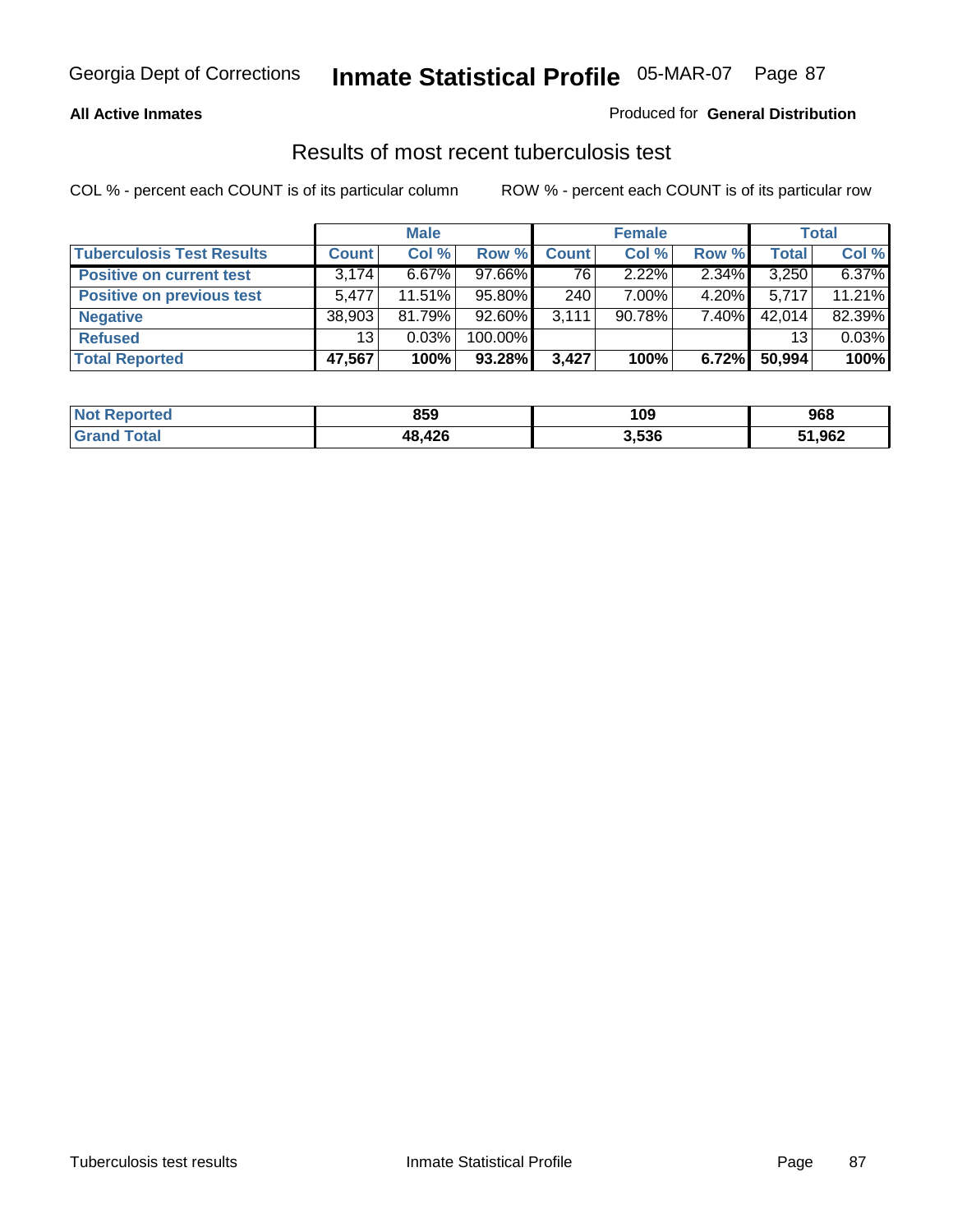#### **All Active Inmates**

Produced for **General Distribution**

### Results of most recent syphilis test

|                                 | <b>Male</b>  |          |           |              | <b>Female</b> |           | Total  |        |
|---------------------------------|--------------|----------|-----------|--------------|---------------|-----------|--------|--------|
| <b>Syphilis Test Results</b>    | <b>Count</b> | Col %    | Row %     | <b>Count</b> | Col %         | Row %     | Total  | Col %  |
| <b>Positive on current test</b> | 881          | $1.88\%$ | 85.29%    | 152          | 4.46%         | $14.71\%$ | 1,033  | 2.05%  |
| <b>Negative</b>                 | 46,006       | 98.12%   | 93.39%    | 3,258        | 95.54%        | $6.61\%$  | 49,264 | 97.95% |
| <b>Total Reported</b>           | 46,887       | 100%     | $93.22\%$ | 3,410        | 100%          | 6.78%     | 50,297 | 100%   |

| <b>Not Reported</b> | 1,539  | 126   | 665. ا |
|---------------------|--------|-------|--------|
| <b>Grand Total</b>  | 48,426 | 3,536 | 51,962 |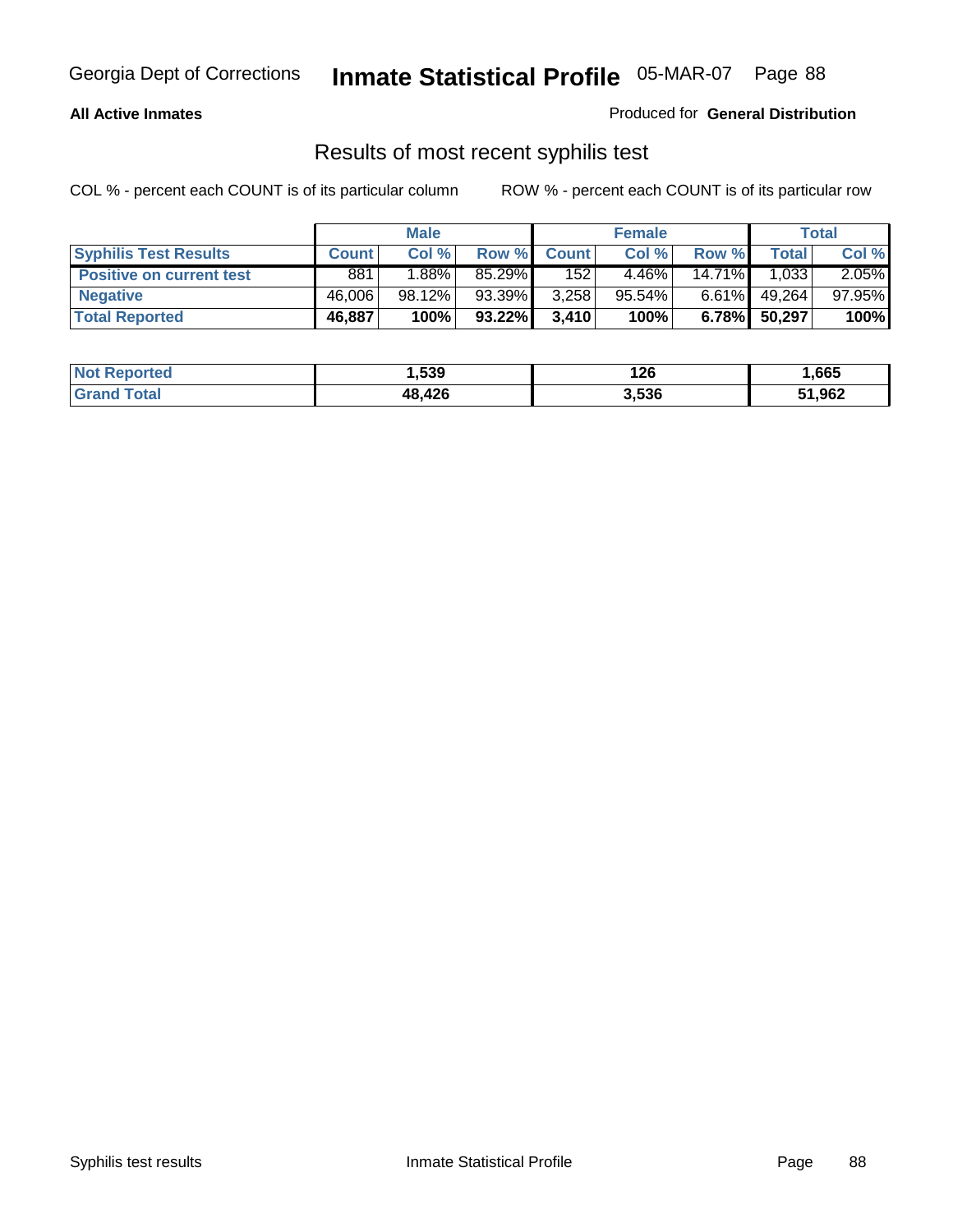#### **All Active Inmates**

Produced for **General Distribution**

### Results of most recent Hepatitis-C test

|                                 | <b>Male</b>  |        |        | <b>Female</b> |           |          | Total  |        |
|---------------------------------|--------------|--------|--------|---------------|-----------|----------|--------|--------|
| <b>Hepatitis-C Test Results</b> | <b>Count</b> | Col %  | Row %  | <b>Count</b>  | Col %     | Row %    | Total. | Col %  |
| <b>Positive on current test</b> | 156          | 49.06% | 98.11% |               | $60.00\%$ | $1.89\%$ | 159    | 49.23% |
| <b>Negative</b>                 | 162          | 50.94% | 98.78% |               | 40.00%    | 1.22%    | 164    | 50.77% |
| <b>Total Reported</b>           | 318          | 100%   | 98.45% |               | 100%      | 1.55%    | 323    | 100%   |

| <b>Not Reported</b> | 48,108 | 3,531 | 51,639 |
|---------------------|--------|-------|--------|
| <b>Grand Total</b>  | 48,426 | 3,536 | 51,962 |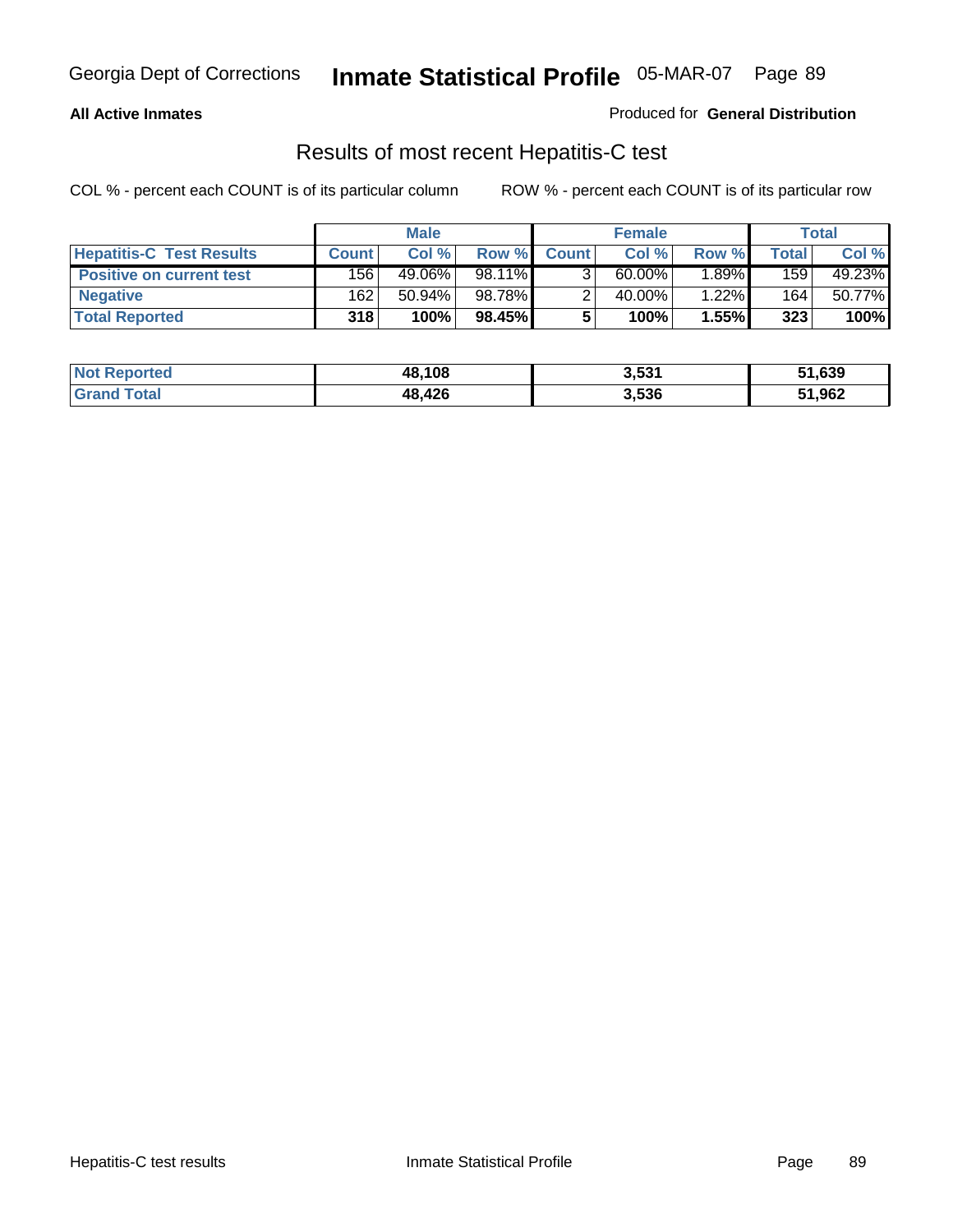#### **All Active Inmates**

Produced for **General Distribution**

### Results of most recent pregnancy test

|                                 | <b>Male</b>  |      | <b>Female</b> |              |          | <b>Total</b> |              |        |
|---------------------------------|--------------|------|---------------|--------------|----------|--------------|--------------|--------|
| <b>Pregnancy Test Results</b>   | <b>Count</b> | Col% | Row %         | <b>Count</b> | Col %    | Row %        | <b>Total</b> | Col %  |
| <b>Positive on current test</b> |              |      |               | 55'          | $1.68\%$ | 100.00%      | 55           | 1.68%  |
| <b>Negative</b>                 |              |      |               | 3,226        | 98.32%   | 100.00%      | 3,226        | 98.32% |
| <b>Total Reported</b>           |              | $\%$ | $0.00\%$      | 3,281        | 100%     | 100.00%      | 3,281        | 100%   |

| <b>Not Reported</b> | 48,426 | 255   | 48,681 |
|---------------------|--------|-------|--------|
| <b>Grand Total</b>  | 48,426 | 3,536 | 51,962 |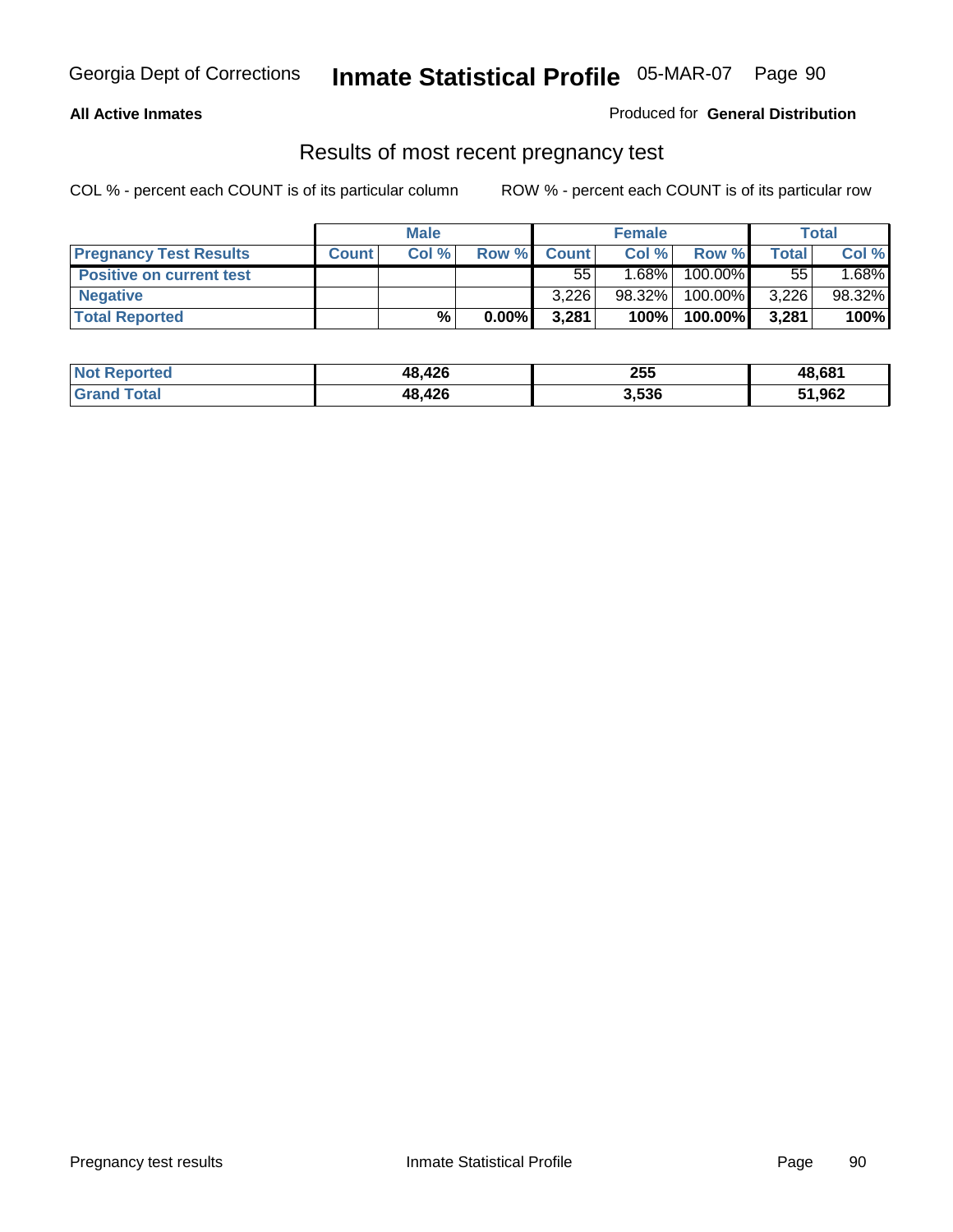#### **All Active Inmates**

#### Produced for **General Distribution**

### Results of most recent diabetes test

|                                 |                 | <b>Male</b> |        |              | <b>Female</b>         |        | Total |         |
|---------------------------------|-----------------|-------------|--------|--------------|-----------------------|--------|-------|---------|
| <b>Diabetes Test Results</b>    | <b>Count</b>    | Col %       | Row %  | <b>Count</b> | Col %                 | Row %I | Total | Col %   |
| <b>Positive on current test</b> | 83 <sub>1</sub> | 100.00%     | 98.81% |              | $100.\overline{00\%}$ | '.19%I | 84    | 100.00% |
| <b>Total Reported</b>           | 83              | 100%        | 98.81% |              | 100%                  | 1.19%  | 84    | 100%    |

| <b>Not Reported</b> | 48,343 | 3,535 | 51,878 |
|---------------------|--------|-------|--------|
| <b>Grand Total</b>  | 48,426 | 3,536 | 51,962 |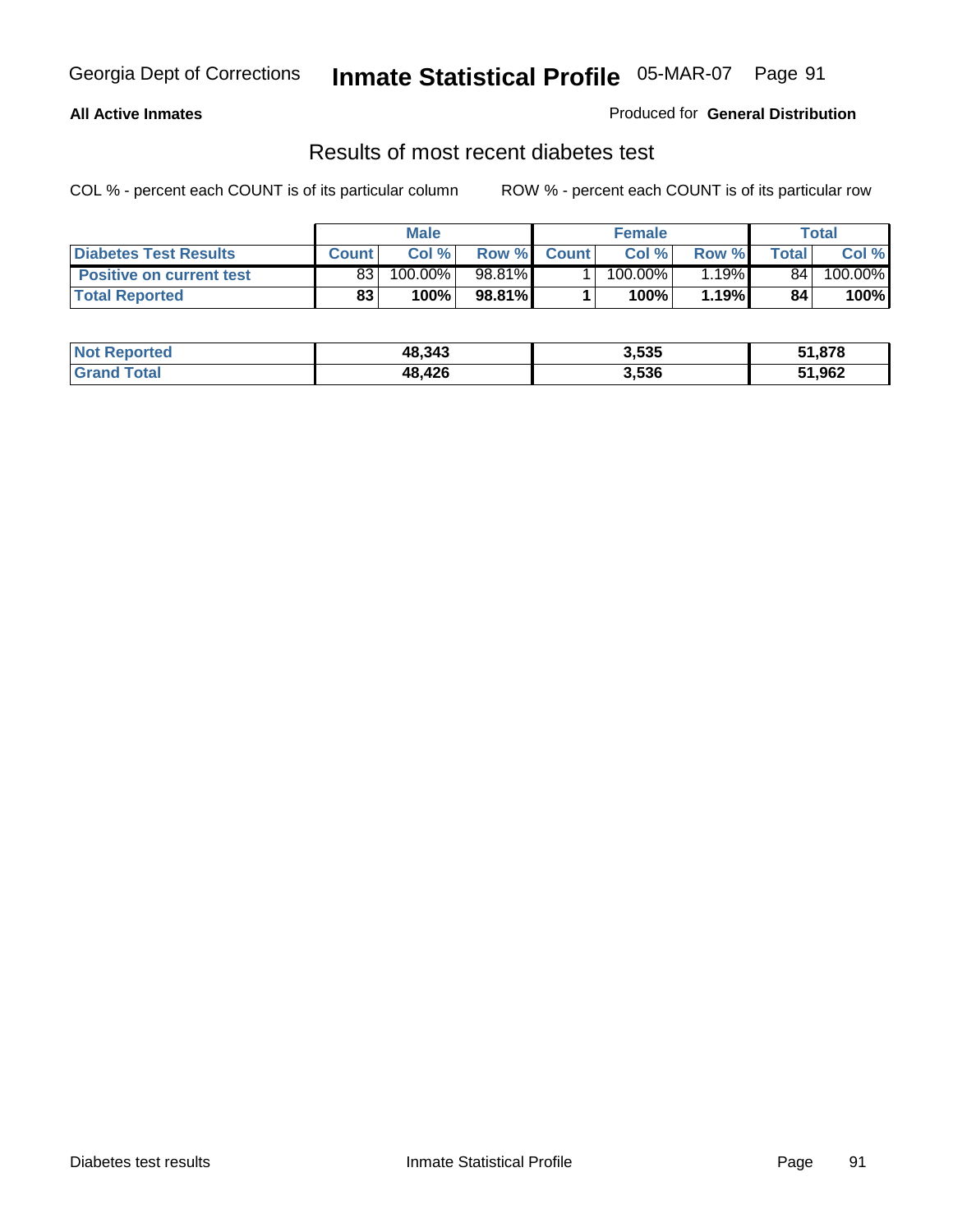#### **All Active Inmates**

#### Produced for **General Distribution**

### Results of most recent hypertension test

|                                  | <b>Male</b>  |           |         |              | <b>Female</b> |          | <b>Total</b> |         |
|----------------------------------|--------------|-----------|---------|--------------|---------------|----------|--------------|---------|
| <b>Hypertension Test Results</b> | <b>Count</b> | Col %     | Row %   | <b>Count</b> | Col%          | Row %    | Total        | Col %   |
| <b>Positive on current test</b>  | 378          | $98.18\%$ | 98.95%  |              | 100.00%       | $1.05\%$ | 382          | 98.20%  |
| <b>Negative</b>                  |              | 1.82%     | 100.00% |              |               |          |              | $.80\%$ |
| <b>Total Reported</b>            | 385          | 100%      | 98.97%  |              | 100%          | $1.03\%$ | 389          | 100%    |

| <b>Not Reported</b> | 48,041 | 3,532 | 51,573 |
|---------------------|--------|-------|--------|
| <b>Grand Total</b>  | 48,426 | 3,536 | 51,962 |